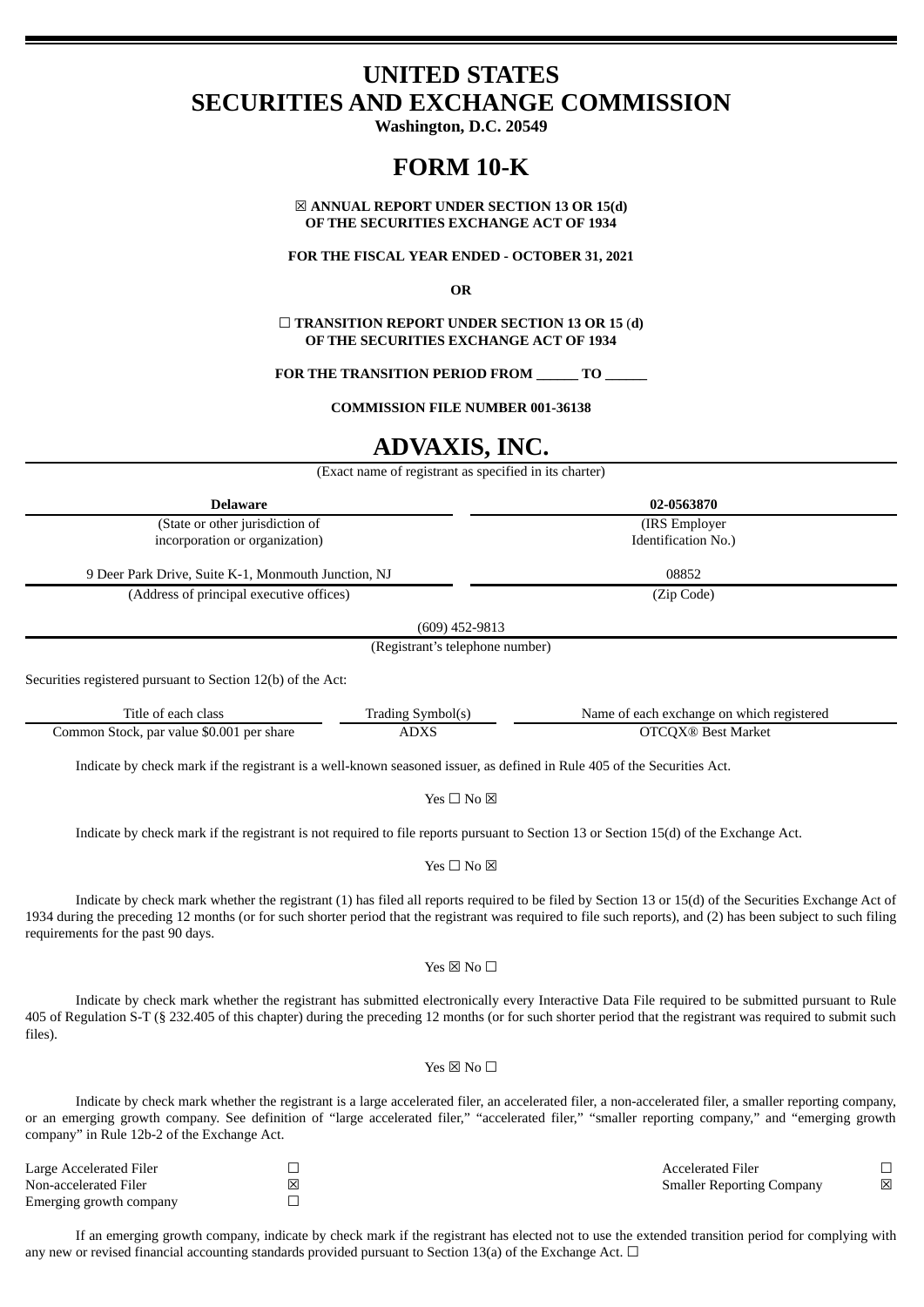Indicate by check mark whether the registrant has filed a report on and attestation to its management's assessment of the effectiveness of its internal control over financial reporting under Section 404(b) of the Sarbanes-Oxley Act (15 U.S.C. 7262(b)) by the registered public accounting firm that prepare or issued its audit report. □

Indicate by check mark whether the registrant is a shell company (as defined in Rule 12b-2 of the Exchange Act).

## Yes □ No ⊠

As of April 30, 2021, the aggregate market value of the voting common equity held by non-affiliates was approximately \$71,182,627 based on the closing bid price of the registrant's common stock on the Nasdaq Capital Market. In December 2021, the Company was delisted from Nasdaq and accepted onto the OTCQX ® Best Market (For purposes of determining this amount, only directors, executive officers, and 10% or greater shareholders and their respective affiliates have been deemed affiliates).  $\boxtimes$ 

The registrant had 145,638,459 shares of common stock, par value \$0.001 per share, outstanding as of February 10, 2022.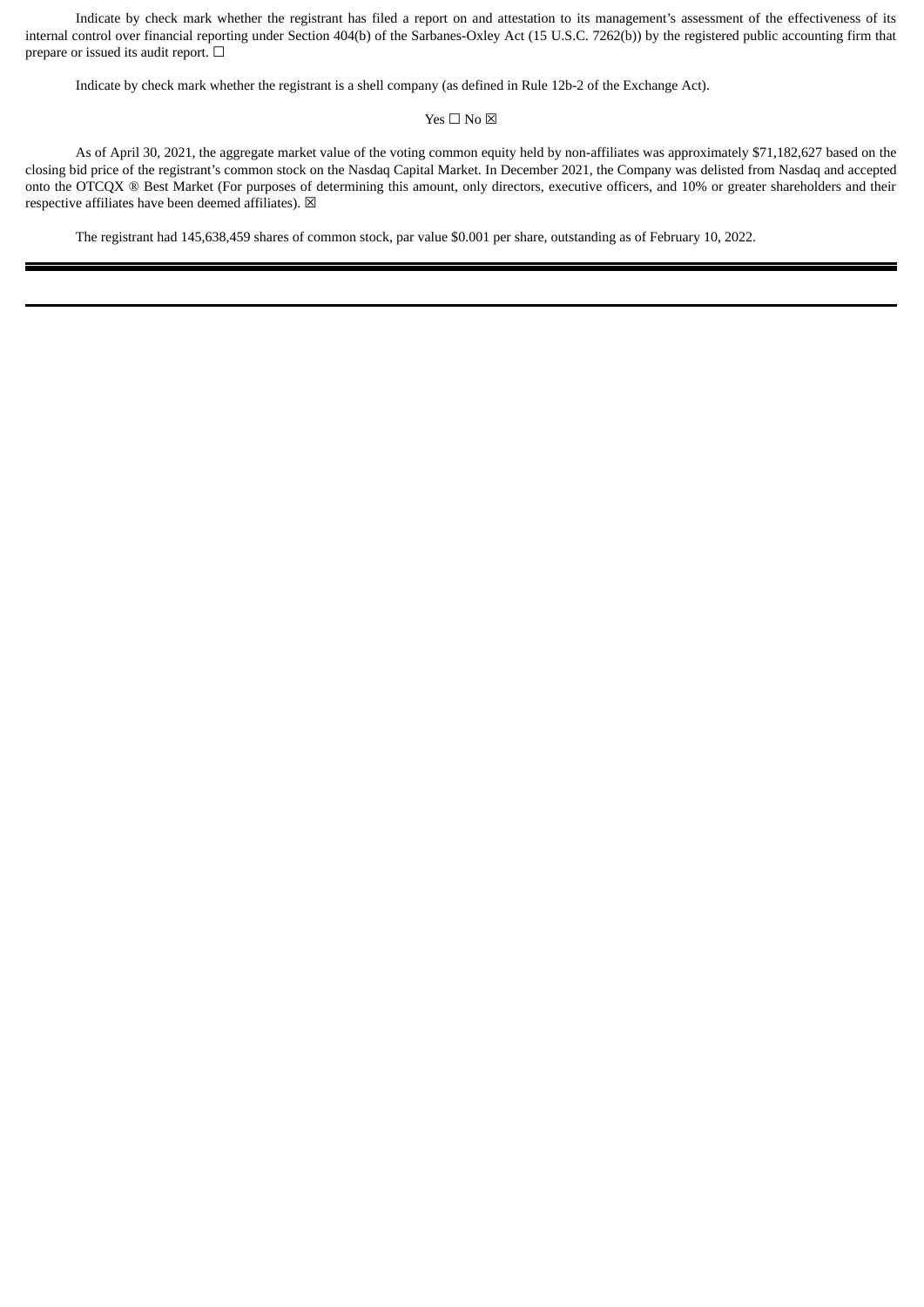## **Table of Contents Form 10-K Index**

| <b>PART 1</b> |                                  |    |
|---------------|----------------------------------|----|
|               |                                  |    |
| Item 1:       | <b>Business</b>                  | 4  |
| Item 1A:      | <b>Risk Factors</b>              | 26 |
| Item 1B:      | <b>Unresolved Staff Comments</b> | 54 |
| Item 2:       | <b>Properties</b>                | 54 |
| Item $3$ :    | <b>Legal Proceedings</b>         | 54 |
| Item 4:       | <b>Mine Safety Disclosures</b>   | 55 |
|               |                                  |    |

## **[PART](#page-55-1) II**

| Item 5:           | Market for Registrant's Common Equity, Related Shareholder Matters and Issuer Purchases of Equity Securities | 55 |
|-------------------|--------------------------------------------------------------------------------------------------------------|----|
| Item 6:           | <b>Selected Financial Data</b>                                                                               | 56 |
| Item 7:           | <b>Management's Discussion and Analysis of Financial Condition and Results of Operations</b>                 | 56 |
| Item 7A:          | <b>Quantitative and Qualitative Disclosures About Market Risk</b>                                            | 64 |
| Item 8:           | <b>Financial Statements and Supplementary Data</b>                                                           | 64 |
| Item 9:           | <b>Changes in and Disagreements with Accountants on Accounting and Financial Disclosures</b>                 | 64 |
| Item 9A:          | <b>Controls and Procedures</b>                                                                               | 65 |
| Item 9B:          | <b>Other Information</b>                                                                                     | 65 |
| Item 9C:          | <b>Disclosure Regarding Foreign Jurisdictions that Prevent Inspections</b>                                   | 65 |
|                   |                                                                                                              |    |
| <b>PART III</b>   |                                                                                                              |    |
|                   |                                                                                                              |    |
| Item $10$ :       | Directors, Executive Officers, and Corporate Governance                                                      | 66 |
| Item $11$ :       | <b>Executive Compensation</b>                                                                                | 70 |
| Item 12:          | <b>Security Ownership of Certain Beneficial Owners and Management and Related Shareholder Matters</b>        | 75 |
| Item $13$ :       | Certain Relationships and Related Transactions, and Director Independence                                    | 76 |
| Item $14$ :       | <b>Principal Accounting Fees and Services</b>                                                                | 77 |
|                   |                                                                                                              |    |
| <b>Part IV</b>    |                                                                                                              |    |
|                   |                                                                                                              |    |
| Item $15$ :       | <b>Exhibits, Financial Statements Schedules</b>                                                              | 77 |
| Item $16$ :       | Form 10-K Summary                                                                                            | 81 |
|                   |                                                                                                              |    |
| <b>Signatures</b> |                                                                                                              | 82 |
|                   |                                                                                                              |    |
|                   |                                                                                                              |    |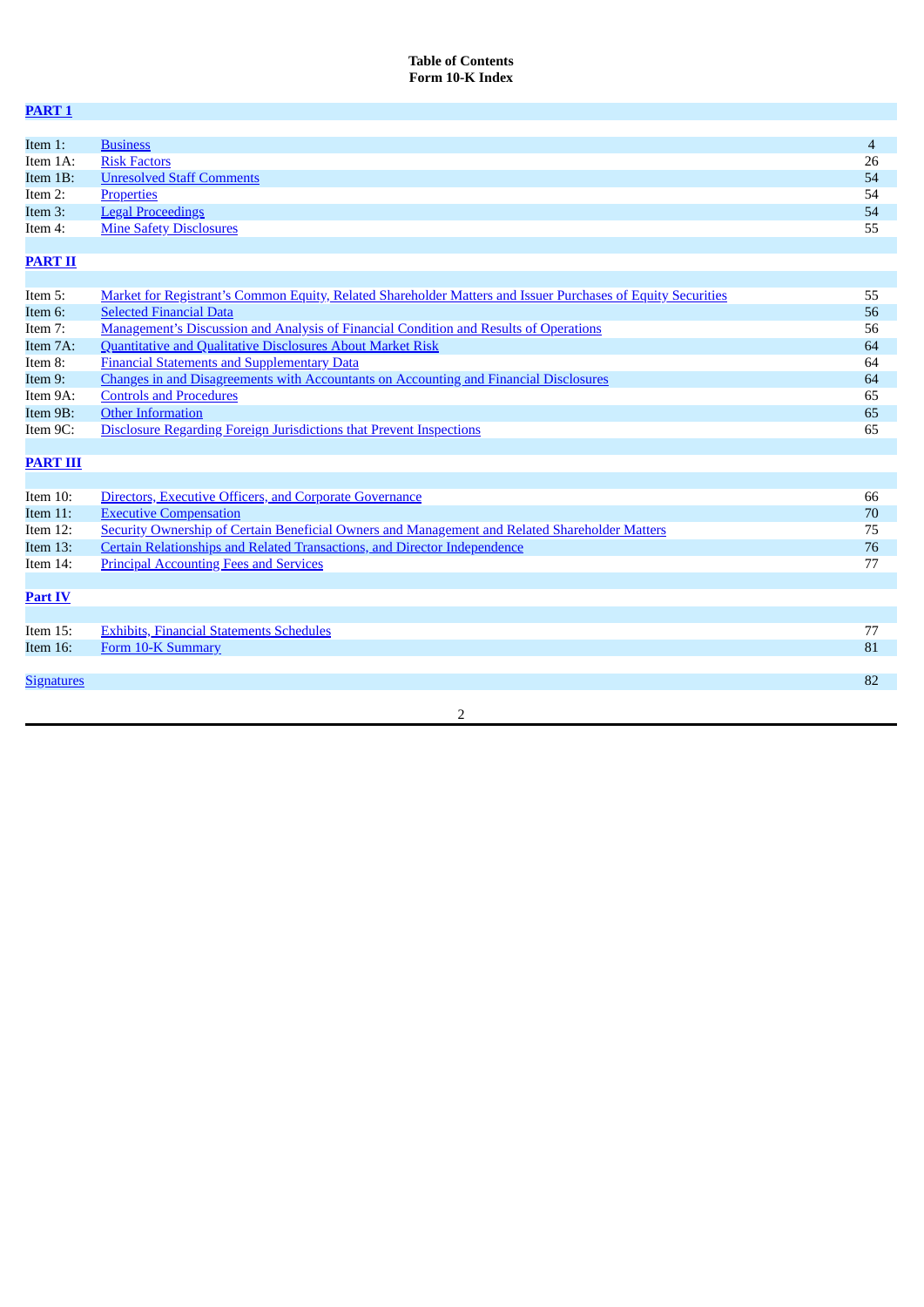## **PART 1**

## **FORWARD LOOKING STATEMENTS**

<span id="page-3-0"></span>This annual report on Form 10-K ("Form 10-K") includes statements that are, or may be deemed to be, "forward-looking statements." In some cases, these forward-looking statements can be identified by the use of forward-looking terminology, including the terms "believes," "estimates," "anticipates," "expects," "plans," "intends," "may," "could," "might," "will," "should," "approximately" or, in each case, their negative or other variations thereon or comparable terminology, although not all forward-looking statements contain these words. They appear in a number of places throughout this Form 10-K and include statements regarding our intentions, beliefs, projections, outlook, analyses or current expectations concerning, among other things, our ongoing and planned discovery and development of drug candidates, the strength and breadth of our intellectual property, our ongoing and planned clinical trials, the timing of and our ability to make regulatory filings and obtain and maintain regulatory approvals for our product candidates, the degree of clinical utility of our product candidates, particularly in specific patient populations, expectations regarding clinical trial data, our results of operations, financial condition, liquidity, prospects, growth and strategies, the length of time that we will be able to continue to fund our operating expenses and capital expenditures, our expected financing needs and sources of financing, the industry in which we operate and the trends that *may affect the industry or us.*

By their nature, forward-looking statements involve risks and uncertainties because they relate to events, competitive dynamics, and healthcare, regulatory and scientific developments and depend on the economic circumstances that may or may not occur in the future or may occur on longer or shorter timelines than anticipated. Although we believe that we have a reasonable basis for each forward-looking statement contained in this Form 10-K, we caution you that forward-looking statements are not guarantees of future performance and that our actual results of operations, financial condition and liquidity, and the development of the industry in which we operate may differ materially from the forward-looking statements contained in this Form 10-K. In addition, even if our results of operations, financial condition and liquidity, and the development of the industry in which we operate are consistent with the forward-looking statements contained in this Form 10-K, they may not be predictive of results or developments in future periods.

Some of the factors that we believe could cause actual results to differ from those anticipated or predicted include:

- *the success and timing of our clinical trials, including patient accrual;*
- our ability to obtain and maintain regulatory approval and/or reimbursement of our product candidates for marketing;
- *our ability to obtain the appropriate labeling of our products under any regulatory approval;*
- *our plans to develop and commercialize our products;*
- *the successful development and implementation of future sales and marketing campaigns;*
- *the change of key scientific or management personnel;*
- the size and growth of the potential markets for our product candidates and our ability to serve those markets;
- *our ability to successfully compete in the potential markets for our product candidates, if commercialized;*
- *regulatory developments in the United States and foreign countries;*
- *the rate and degree of market acceptance of any of our product candidates;*
- new products, product candidates or new uses for existing products or technologies introduced or announced by our competitors and the timing of *these introductions or announcements;*
- *market conditions in the pharmaceutical and biotechnology sectors;*
- *our available cash;*
- the accuracy of our estimates regarding expenses, future revenues, capital requirements and needs for additional financing;
- *our ability to obtain additional funding;*
- *any outcomes from our review of strategic transactions and options to maximize stockholder value;*
- the ability of our product candidates to successfully perform in clinical trials and to resolve any clinical holds that may occur;
- *our ability to obtain and maintain approval of our product candidates for trial initiation;*
- *our ability to manufacture and the performance of third-party manufacturers;*
- *our ability to identify license and collaboration partners and to maintain existing relationships;*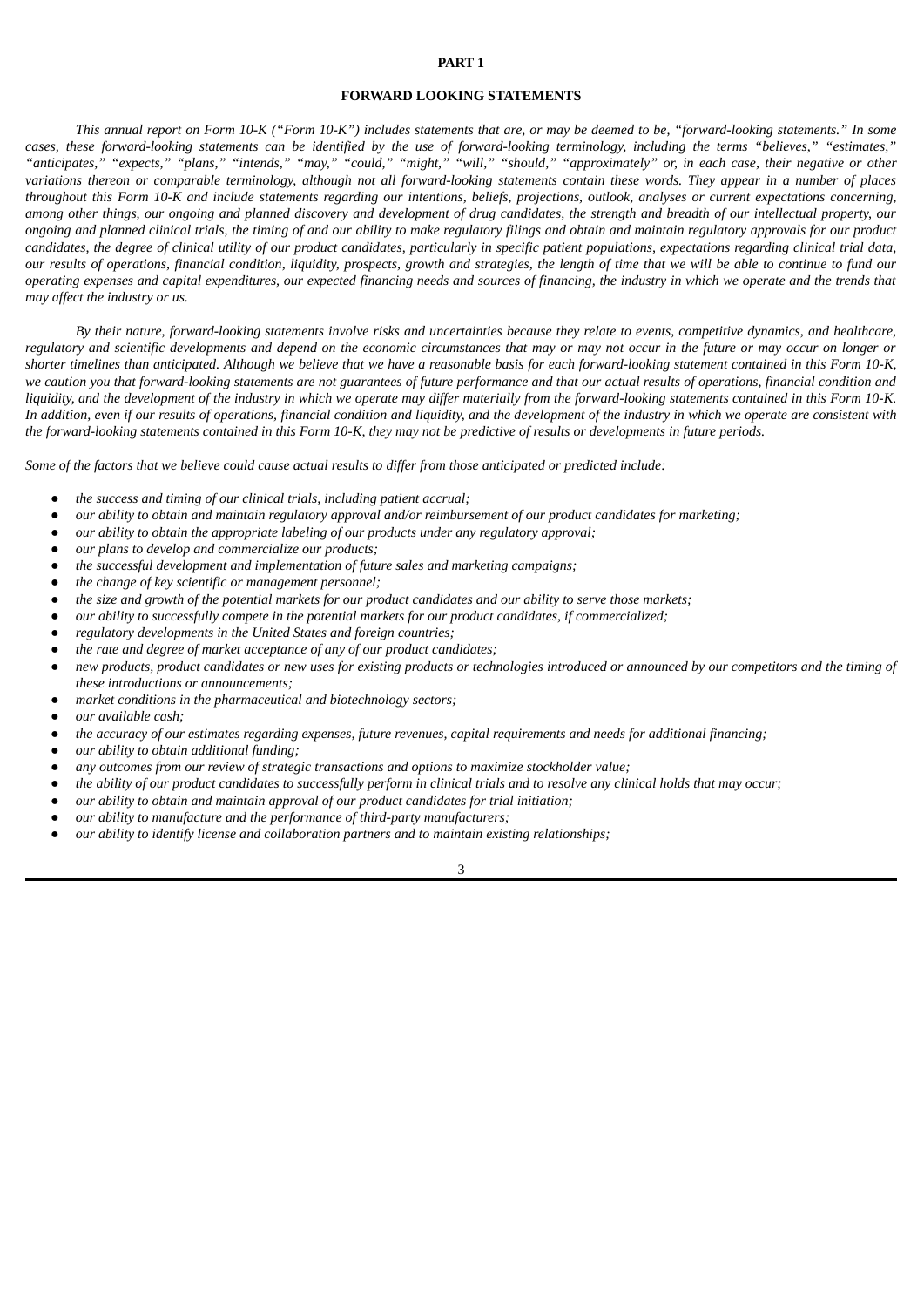- the performance of our clinical research organizations, clinical trial sponsors and clinical trial investigators, and collaboration partners for any *clinical trials we conduct;*
- *our ability to successfully implement our strategy; and*
- *our ability to maintain the listing of our common stock on the OTCQX® Best Market ("OTCQX").*

Any forward-looking statements that we make in this Form 10-K speak only as of the date of such statement, and we undertake no obligation to update such statements to reflect events or circumstances after the date of this Form 10-K. You should also read carefully the factors described in the "Risk Factors" section of this Form 10-K to better understand the risks and uncertainties inherent in our business and underlying any forward-looking statements. As a result of these factors, we cannot assure you that the forward-looking statements in this Form 10-K will prove to be accurate.

This Form 10-K includes statistical and other industry and market data that we obtained from industry publications and research, surveys and studies conducted by third-parties. Industry publications and third-party research, surveys and studies generally indicate that their information has been obtained from sources believed to be reliable, although they do not guarantee the accuracy or completeness of such information. While we believe these industry publications and third-party research, surveys and studies are reliable, we have not independently verified such data.

We qualify all of our forward-looking statements by these cautionary statements. In addition, with respect to all of our forward-looking statements, we claim the protection of the safe harbor for forward-looking statements contained in the Private Securities Litigation Reform Act of 1995.

In this Form 10-K, unless otherwise stated or the context otherwise indicates, references to "Advaxis," "the Company," "we," "us," "our" and similar references refer to Advaxis, Inc., a Delaware corporation.

## <span id="page-4-0"></span>**Item 1. Business.**

#### **General**

Advaxis is a clinical-stage biotechnology company focused on the development and commercialization of proprietary *Listeria monocytogenes*, or *Lm*, Technology antigen delivery products based on a platform technology that utilizes live attenuated *Lm* bioengineered to secrete antigen/adjuvant fusion proteins. These *Lm*-based strains are believed to be a significant advancement in immunotherapy as they integrate multiple functions into a single immunotherapy and are designed to access and direct antigen presenting cells to stimulate anti-tumor T cell immunity, activate the immune system with the equivalent of multiple adjuvants, and simultaneously reduce tumor protection in the Tumor Microenvironment, or TME, to enable T cells to eliminate tumors. The Company believes that *Lm* Technology immunotherapies can complement and address significant unmet needs in the current oncology treatment landscape. Specifically, the Company's product candidates have the potential to optimize the clinical impact of checkpoint inhibitors while having a generally well-tolerated safety profile. The Company's passion for the clinical potential of *Lm* Technology is balanced by focus and fiscal discipline which is directed towards improving treatment options for cancer patients and increasing shareholder value.

Advaxis is focused on single antigen and multiple antigen delivery products and is in various stages of clinical development. All of the Company's products are anchored in the Company's *Lm* Technology<sup>TM</sup>, a unique platform designed for its ability to target various cancers in multiple ways. As an intracellular bacterium, *Lm* is an effective vector for the presentation of antigens through both the Major Histocompatibility Complex, or MHC, I and II pathways, due to its active phagocytosis by Antigen Presenting Cells, or APCs. Within the APCs, *Lm* produces virulence factors which allow survival in the host cytosol and potently stimulate the immune system.

Through a license from the University of Pennsylvania and through its own development efforts, Advaxis has exclusive access to a proprietary formulation of attenuated *Lm* that we call *Lm* Technology. *Lm* Technology is designed to optimize this natural system, and one of the keys to the enhanced immunogenicity of *Lm* Technology is the *tLLO*-fusion protein, which is made up of tumor associated antigen, or TAA, fused to a highly immunogenic bacterial protein that triggers potent cellular immunity. The *tLLO*-fusion protein is also designed to help reduce immune tolerance in the TME and to promote antigen spreading, thereby improving activity in the TME. Multiple copies of the *tLLO*-fusion protein within each construct may increase antigen presentation and TME impact.

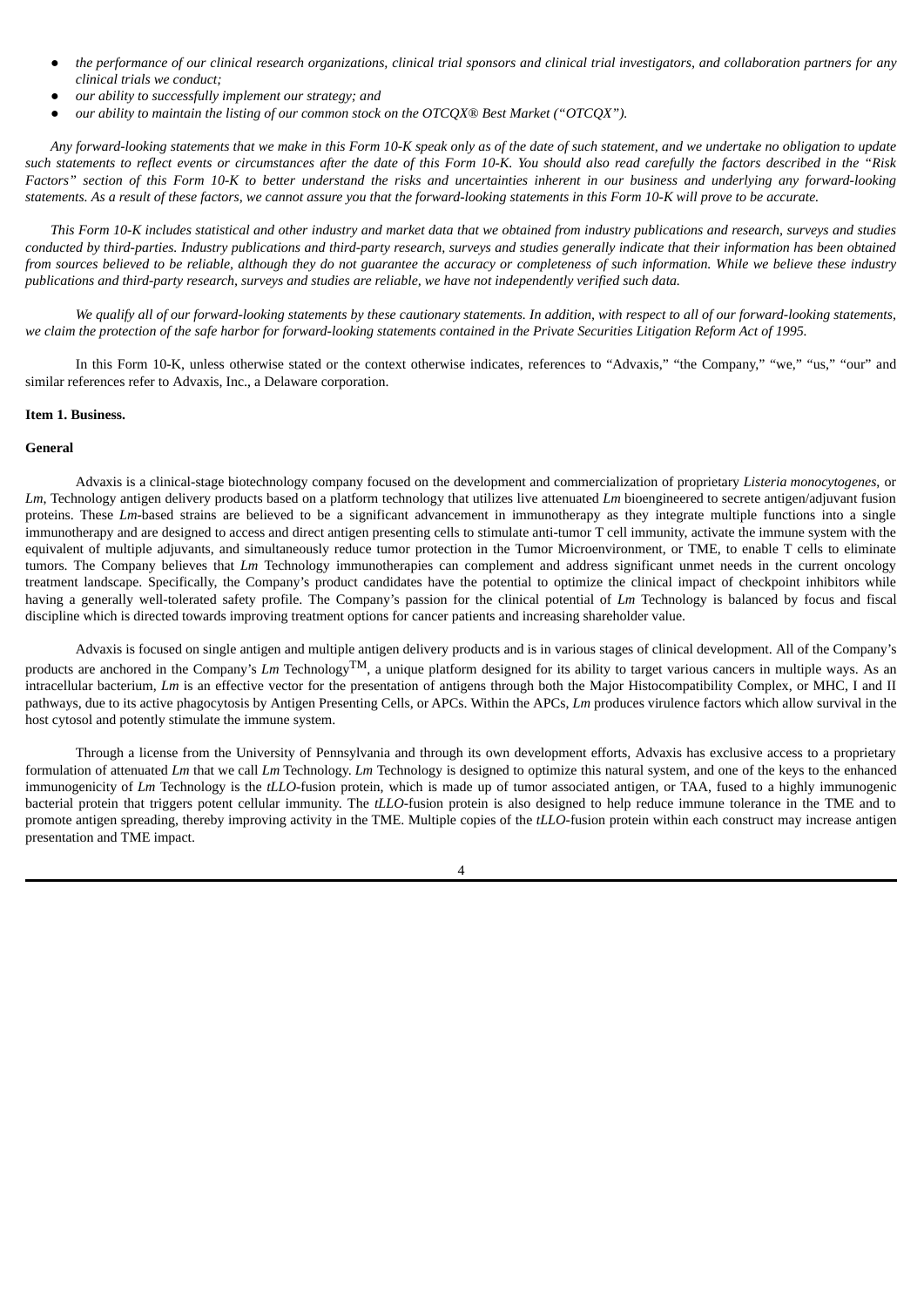As the field of immunotherapy continues to evolve, the flexibility of the *Lm* Technology platform has allowed Advaxis to develop highly innovative products. To date, *Lm* Technology has demonstrated preclinical synergy with multiple checkpoint inhibitors, co-stimulatory agents and radiation therapy. The safety profile of all *Lm* Technology constructs seen to date across over 470 patients has been generally predictable and manageable, consisting mostly of mild to moderate flu-like symptoms that have been transient and associated with infusion.

#### **The Advaxis Corporate Strategy and Strategic Considerations**

Our strategy is to advance the *Lm* Technology platform and leverage its unique capabilities to design and develop an array of cancer treatments. We are currently conducting or planning clinical studies of *Lm* Technology immunotherapies in non-small cell lung cancer and other solid tumor types, prostate cancer and HPV-associated cancers. We are working with, or are in the process of identifying, collaborators and potential licensees for these programs.

Advaxis is currently mainly concentrating on its disease-focused, hotspot/"off-the-shelf" neoantigen-directed therapies called ADXS-HOT. ADXS-HOT is a program that leverages the Company's proprietary *Lm* technology to target hotspot mutations that commonly occur in specific cancer types. ADXS-HOT drug candidates are designed to target acquired shared or "public" mutations in tumor driver genes along with other cancer-associated antigens that also commonly occur in specific cancer types.

We expect that we will continue to invest in our core clinical program areas and will also remain opportunistic in evaluating Investigator Sponsored Trials, or ISTs, as well as licensing opportunities as we are actively looking for partners and/or licensees for these programs. The *Lm* Technology platform is protected by a range of patents, covering both product and process, some of which we believe can be maintained into 2039.

In December 2021, we announced that we had terminated our merger agreement with Biosight Ltd. ("Biosight"), pursuant to which Biosight was to merge with and into Advaxis Ltd. ("Merger Sub"), a direct, wholly-owned subsidiary of Advaxis, with Biosight continuing as the surviving company and a wholly-owned subsidiary of Advaxis (the "Merger"). As also announced in December 2021, we plan to continue to explore additional options to maximize stockholder value.

### *Lm* **Technology and the Immunotherapy Landscape**

The challenge of cancer immunotherapy has been to find the best overall balance between efficacy and side effects when mobilizing the body's immune system to fight against cancer. The development of immune checkpoint inhibitors was a significant step forward, particularly with anti-PD-1 therapies, and brought with it impressive clinical activity in many different types of cancers, including melanoma, lung, head and neck and urothelial cancers. However, a literature review published in *Science* in 2018 noted that anti-PD-1 monotherapy response rates are only in the 15-25% range, and rise to ≥50% only in selected groups of patients with desmoplastic melanoma, Merkel carcinoma or tumors with mismatch-repair deficiency. Development of secondary resistance with disease progression is yet another common limitation of these therapies. Therefore, for most cancer patients, there is room for improvement. Checkpoint inhibitors can expand existing cancer fighting cells that may already be present in low numbers and support their activity against cancer cells, but if the right cancer-fighting cells are not present, checkpoint inhibitors may not provide clinical benefit. Similarly, there are many mechanisms of immune tolerance that are distinct from the checkpoints which may also be blocking the immune system from fighting cancer. Based on both pre-clinical and early clinical data, Advaxis believes that checkpoint inhibitors, when combined with treatments such as *Lm* Technology, can have an amplified anti-tumor effect. *Lm* Technology incorporates several complementary elements that include innate immune stimulation, potent generation of cancer-targeted T cells, ability to boost immunity through multiple treatments, enhancing lymphocyte infiltration into tumors, reduction of non-checkpoint mediated immune tolerance within the tumor microenvironment, and promotion of antigen spreading which may amplify the effects of treatment. These results provide rationale for further testing of *Lm* Technology agents alone and in combination with checkpoint inhibitors.

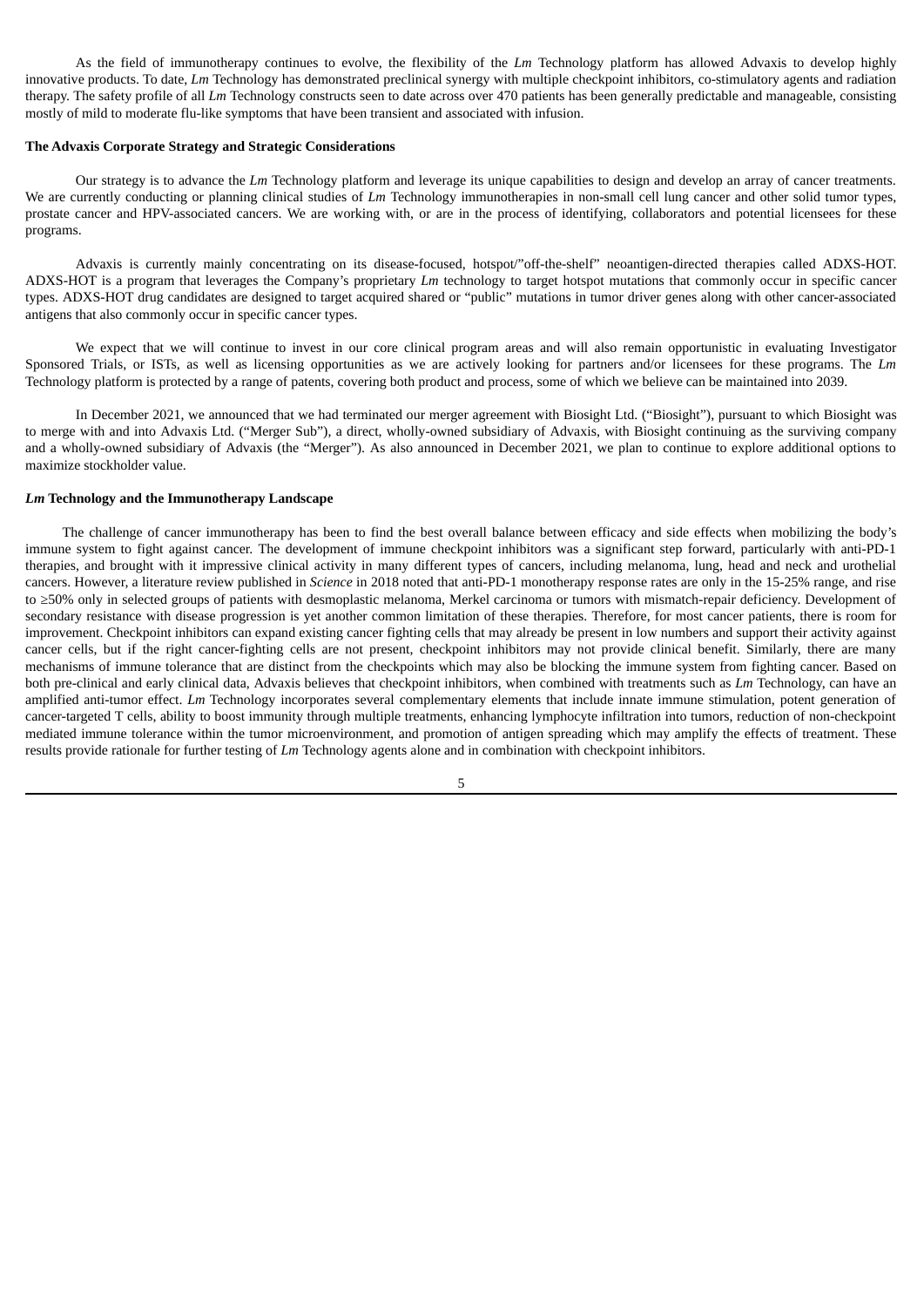Traditional cancer vaccines were another development within immunotherapy and have a history beginning over 30 years ago. Unfortunately, these vaccines have largely been unsuccessful for a variety of potential reasons. These include poor selection of targets, imbalanced antigen presentation by inclusion of certain immune enhancing agents (adjuvants), failure to consider the blocking actions of immune tolerance, and choice of vaccine vectors. In some cases, patients may develop neutralizing antibodies, preventing further treatments. In contrast to traditional cancer vaccines, *Lm* Technology takes advantage of a natural pathway in the immune system that evolved to protect us against *Listeria* infections, that also happens to generate the same type of immunity that is required when fighting cancer. The live but weakened (attenuated) bacteria stimulate a balanced concert of innate immune triggers and present the tumor antigen target precisely where it needs to be able to generate potent cancer fighting cells from within the immune system itself. The multitude of accompanying signals serves to broadly mobilize most of the immune system in support of fighting what seems to be a *Listeria* infection, and is then "re-directed" against cancer cell targets. Additionally, the unique intracellular lifecycle of *Listeria* avoids the creation of neutralizing antibodies, thereby allowing for repeat administration as a chronic therapy with a sustained enhancing of tumor antigen-specific T cell immunity.

Looking back on the last two decades, there have been promising technology advancements to harness and activate killer T cells against cancers and every day more is learned about the interplay between immunity and cancer that can lead to improved treatments. However, there are still significant unmet needs in the immunotherapy landscape that Advaxis feels *Lm* Technology may be able to address and complement. Specifically, *Lm* Technology has the potential to optimize and expand checkpoint inhibitor activity in combination. It also avoids many of the limitations of previous cancer vaccine attempts by tapping into the pathway reserved for defense against *Listeria* infection while incorporating the best cancer targets science can identify, including neoantigens that result from mutations in the cancer. To date, *Lm* Technology products have a manageable safety profile, do not generate neutralizing antibodies lending themselves to retreatments, and most of the products are designed to be immediately available for treatment without the complication and expense of modifying a patient's own cells in a laboratory.

## *Lm* **Technology: An optimized** *Listeria* **-based antigen delivery system**

Advaxis' *Listeria* -based immunotherapies are designed for antigen delivery through a process of insertion of multiple copies of the proprietary *tLLO*-fusion protein into each extrachromosomal protein expression and secretion plasmid that makes and secretes the target protein right inside the patient's antigen presenting cells to initiate and/or boost their immune response. The *tLLO*-fusion protein approach was developed at the University of Pennsylvania as an improvement over insertion of a single copy of the target gene, as an ACT-A (or other *Lm* peptide) fusion, within the bacterial genome for four key reasons:

- 1. Multiple copies of the DNA in the plasmids per bacteria can result in larger amounts of *tLLO* -fusion protein being expressed simultaneously, versus a single copy. This is designed to improve antigen presentation and immunologic priming and increases the number of T cells generated for a particular treatment.
- 2. *tLLO* expressed on plasmids (with or without a tumor target protein attached) has been shown preclinically to reduce numbers and immune suppressive function of Tregs and myeloid-derived suppressor cells, or MDSCs, in the tumor microenvironment. Presented preclinical data demonstrates that Tregs are destroyed as soon as five days after the first *Lm* Technology treatment and that suppressive M2 tumor-associated macrophages, or TAMs, are replaced by M1 macrophages which support antigen presentation and adoptive immunity.
- 3. The extrachromosal DNA plasmids themselves also contain CpG sequence patterns that trigger TLR-9, which confers additional innate immune stimulation beyond a listeria without the plasmids.
- 4. The multiple copies of bacterial DNA plasmids (up to 80-100 per bacteria) confers additional stimulation of the STING receptor within APC's which has been associated with enhancing anti-cancer immunity in patients.

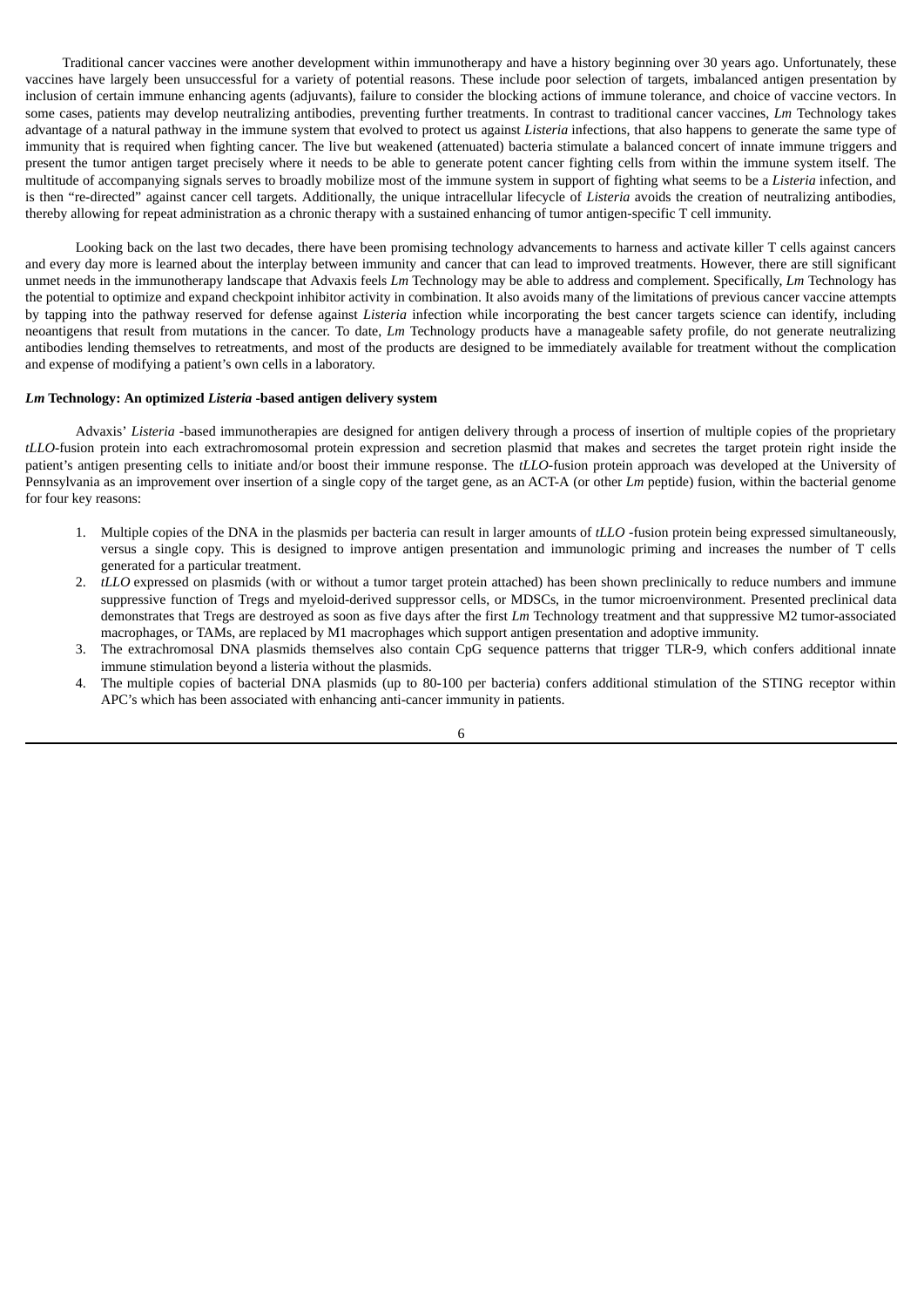## **Clinical Pipeline**

Advaxis is focused on the development and commercialization of proprietary *Lm* Technology antigen delivery products. Advaxis has completed and closed out clinical studies of *Lm* Technology immunotherapies in three program areas:

- HPV associated cancers
- Personalized neoantigen-directed therapies
- PSA directed therapy

All these clinical program areas are anchored in the Company's *Lm* Technology<sup>TM</sup>, a unique platform designed for its ability to safely and effectively target various cancers in multiple ways. The Phase  $1/2$  study with ADXS-PSA  $\pm$  pembrolizumab in metastatic castration-resistant prostate cancer patients was closed on January 25, 2021. The MEDI Phase 2 combo study (AZ) with AXAL ± durvalumab in Cervical and Head and Neck Cancer and the AIM2CERV Phase 3 clinical trial with ADXS-HPV (AXAL) in cervical cancer were closed on August 22, 2019 and June 11, 2021, respectively. The study with personalized neoantigen-directed therapies (ADXS-NEO) was closed on May 22, 2020 and the NEO program-IND inactivation request was submitted to the FDA on May 10, 2021.

While we are currently winding down clinical studies of *Lm* Technology immunotherapies in these program areas, our license agreements continue with OS Therapies, LLC, for ADXS-HER2, and with GBP for the exclusive license for the development and commercialization of ADXS-HPV or AXAL in Asia, Africa, and the former USSR territory, exclusive of India and certain other countries.

## **Advaxis Pipeline of Product Candidates**



KEYTRUDA® is a registered trademark of Merck Sharp & Dohme Corp., a subsidiary of Merck & Co., Inc., Kenilworth, NJ, U.S.

#### *Disease-focused hotspot/'off -the-shelf' neoantigen therapies (ADXS-HOT)*

Advaxis is creating a new group of immunotherapy constructs for major solid tumor cancers that combines our optimized *Lm* Technology vector with promising targets designed to generate potent anti-cancer immunity. The ADXS-HOT program is a series of novel cancer immunotherapies that will target somatic mutations, or hotspots; cancer testis antigens, or CTAs; and oncofetal antigens, or OFAs. These three types of targets form the basis of the ADXS-HOT program because they are designed to be more capable of generating potent, tumor-specific, and high-strength killer T cells, versus more traditional over-expressed native sequence tumor associated antigens. Most hotspot mutations and OFA/CTA proteins play critical roles in oncogenesis; targeting both at once could significantly impair cancer proliferation. The ADXS-HOT products will combine many of the potential high avidity targets that are expressed in all patients with the target disease into one "off-the-shelf," ready-to-administer treatment. The ADXS-HOT technology has a strong intellectual property, or IP, position, with potential protection into 2037, and an IP filing strategy providing for broad coverage opportunities across multiple disease platforms and combination therapies. In July 2018, the Company announced that the U.S. Food and Drug Administration, or FDA, allowed the Company's investigational new drug, or IND, application for its ADXS-HOT drug candidate (ADXS-503) for non-small cell lung cancer, or NSCLC.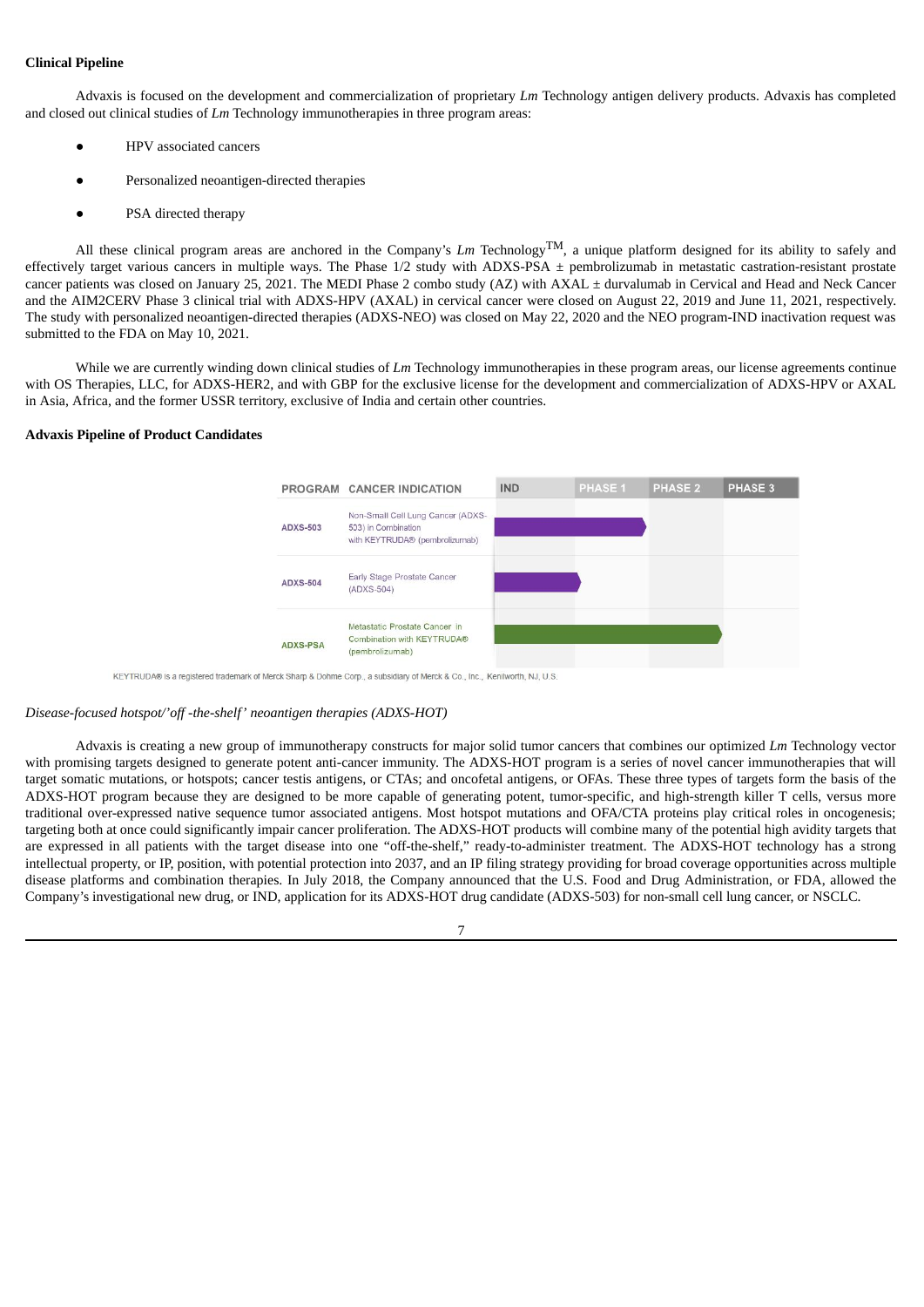The Phase 1/2 clinical trial of ADXS-503 is seeking to establish the recommended dose, safety, tolerability and clinical activity of ADXS-503 administered alone and in combination with a KEYTRUDA® in approximately 50 patients with NSCLC, in at least five sites across the U.S. The two dose levels with monotherapy in Part A, (1 x10<sup>8</sup> CFU and 5 x10<sup>8</sup> CFU) have been completed. Part B with ADXS-503 (1 x10<sup>8</sup> CFU) in combination with KEYTRUDA® is currently enrolling its efficacy expansion for up to 18 patients at dose level 1 (1  $x10^8$  CFU + KEYTRUDA®) with the potential to proceed to dose level 2 (5 x10<sup>8</sup> CFU + KEYTRUDA®) at a later date. Part C, which is evaluating ADXS-503 in combination with KEYTRUDA® (1 x10<sup>8</sup>  $CFU + KEYTRUDA@$ ) as a first-line treatment for patients with NSCLC with PD-L1 expression  $\geq 1\%$  or who are unfit for chemotherapy, is currently enrolling patients.

Initial results from Part A and Part B were presented in a poster titled, "*Phase 1/2 Study of an Off-the-Shelf, Multi-Neoantigen Vector (ADXS-503)* Alone and in Combination with Pembrolizumab in Subjects with Metastatic Non-Small Cell Lung Cancer (NSCLC)" at the 2020 Society for Immunotherapy of Cancer (SITC) Annual Meeting. ADXS-503 alone (Part A) and in combination with pembrolizumab (Part B-DL1 and Part C) appeared safe and tolerable. There were no added toxicities from combining ADXS-503 with pembrolizumab.

In Part A, ADXS-503 alone achieved stable disease in 50% (n=6) of heavily pre-treated patients including prior treatment with checkpoint inhibitors in all but one patient. In Part B, the overall response rate (17%) and disease control rate (67%) (n=6) suggest that adding on ADXS-503 after immediate prior progression on pembrolizumab may re-sensitize or enhance response to pembrolizumab. The first two patients treated in the Part B achieved SD and PR for more than 10 months. Another patient with squamous histology in Part B also achieved stable disease, suggesting this regimen may be broadly applicable across NSCLC. Patients with known KRAS mutations in tumor samples have achieved stable disease in the study, including KRAS G12D in two out of six patients in Part A and KRAS G12V in one out of three in Part B DL1. Mutational analysis is ongoing across all patients. Biomarker data from nine patients to date, six from Part A and three from Part B, showed (a) activation of cytotoxic- and/or memory-CD8+ T cells in patients treated with monotherapy and in combination therapy and (b) 100% efficient priming by ADXS-503 with generation of CD8+ T cells against neoantigens in the vector as well as antigen spreading observed.

The Company presented updated clinical data from Part B of the ADXS-503 clinical study at ASCO Annual Meeting 2021. The poster presentation titled "A phase 1 study of an off-the-shelf, multi-neoantigen vector (ADXS-503) in patients with metastatic non-small-cell lung cancer *(NSCLC) progressing on pembrolizumab as last therapy*" presented data on 10 patients who have been treated with ADXS-503 as an add-on therapy to patients failing pembrolizumab as last therapy with 10 patients evaluable for safety and nine patients evaluable for efficacy. Combination therapy was well tolerated with no dose limiting toxicity or added toxicity of the two drugs. Grades 1 and 2, transient and reversible events included chills, fever, and fatigue, in approximately half of the patients. The Overall Response Rate ("ORR") was 11% (1/9) and Disease Control Rate ("DCR") was 44% (4/9). Clinical benefit was durable, with an observed partial response ("PR") and stable disease ("SD") sustained for over a year, and another observed SD lasting over six months. An additional PR was maintained for approximately four months. Biomarker data demonstrate that patients who seem to achieve clinical benefit include those with PD-L1 expression ≥50%, secondary resistance disease to pembrolizumab and those who show proliferation and/or activation of NK and CD8+ T cells within the first weeks of therapy. Translational studies showed (a) antitumoral T cell responses elicited against hot-spot mutation antigens and/or tumor-associated antigens ("TAAs"); (b) emergence of naive CD8+ T cell clones, suggesting reactivity against novel antigens; and (c) induction of proliferation and/or activation of pre-existing CD8+ T cell clones, including PD-1 upregulation.

Enrollment in Part B of the ongoing study will continue to further evaluate the clinical benefit and immune effects of adding on ADXS-503 to patients progressing on pembrolizumab. An update of the clinical and translational results is expected to be presented at a medical conference in 2Q2022.

Advaxis also entered into an agreement with Columbia University Irving Medical Center in April 2021 to fund a phase 1 clinical study evaluating ADXS-504 in patients with biochemically recurrent prostate cancer. The study started early in 3Q 2021 and it will be the first clinical evaluation of ADXS-504, Advaxis' off-the-shelf neoantigen immunotherapy drug candidate for early prostate cancer.

Nearly 248,530 men in the United States will be diagnosed with prostate cancer in 2021. It has been estimated that ~135,000 new cases undergo radical prostatectomy (RP) or radiotherapy (RT). Of these cases, 20–40% of pts with RP and 30–50% with RT will experience rising prostate specific antigen (PSA) levels following local therapy (BCR) within 10 years, a condition known as biochemical recurrence (BCR). BCR is not typically associated with imminent death, and biochemical progression may occur over a prolonged period. Clinicians treating men with BCR thus face a difficult set of decisions in attempting to delay the onset of metastatic disease and death while avoiding over-treating patients whose disease may never affect their overall survival or quality of life.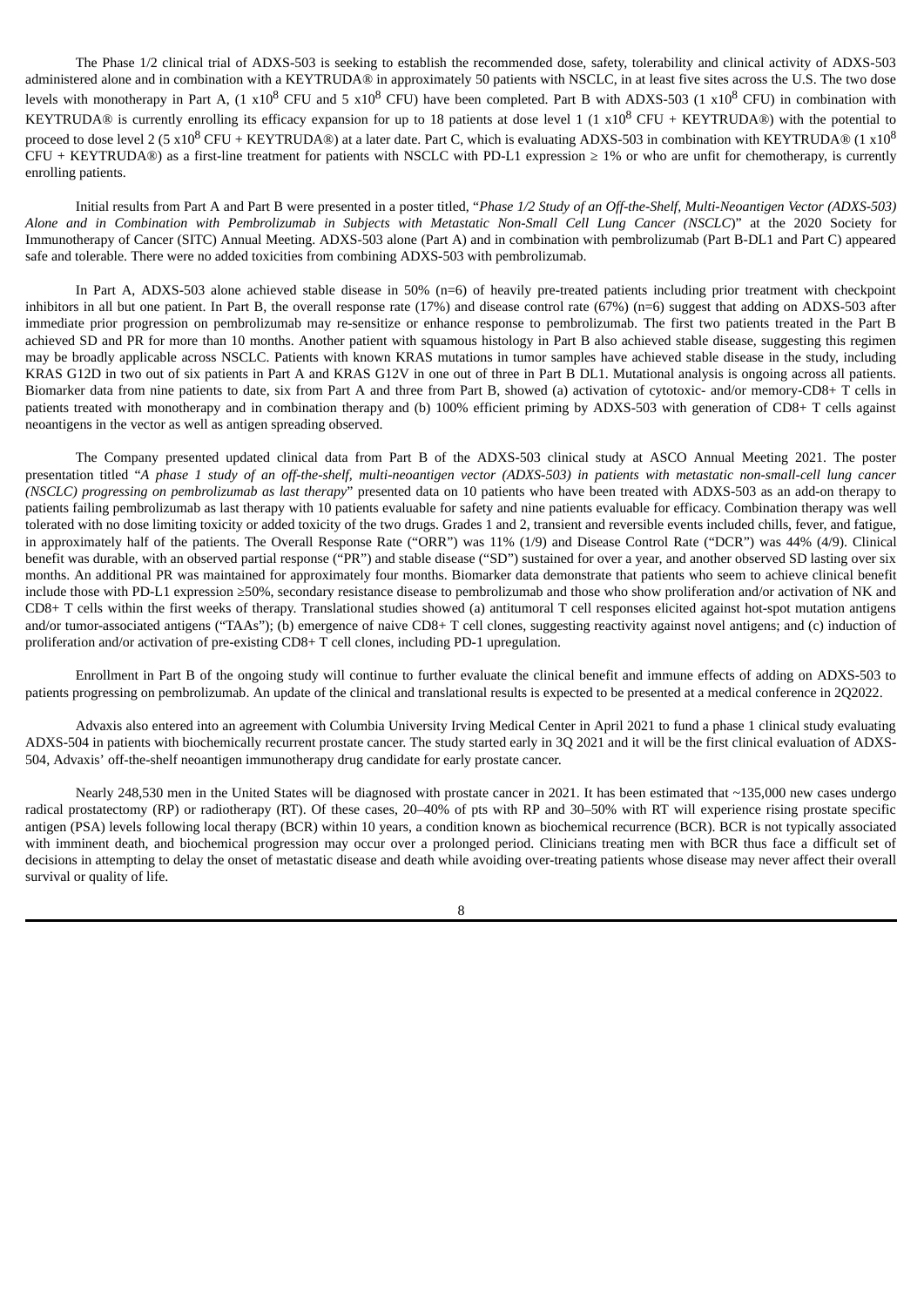The phase 1 open-label study will evaluate the safety and tolerability of ADXS-504 monotherapy, administered via infusion, in 9-18 patients with biochemically recurrent prostate cancer, i.e., those with elevation of prostate-specific antigen (PSA) in the blood after radical prostatectomy or radical radiotherapy (external beam or brachytherapy) and who are not currently receiving androgen ablation therapy. The study will also evaluate if the body's immune system can control the prostate cancer following treatment with ADXS-504 monotherapy.

#### *HPV-Related Cancers*

The Company conducted several studies evaluating axalimogene filolisbac, or AXAL, for HPV-related cancers. AXAL is an *Lm*-based antigen delivery product directed against HPV and designed to target cells expressing HPV.

In June 2019, the Company announced the closing of its AIM2CERV Phase 3 clinical trial with axalimogene filolisbac (AXAL) in high-risk locally advanced cervical cancer. Company estimates showed that the remaining cost to complete the AIM2CERV trial ranged from \$80 million to \$90 million, and initial efficacy data was not anticipated for at least three years. Therefore, results from the clinical trial were not the basis for the decision to close the study, nor was safety as the trial recently underwent its third Independent Data Monitoring Committee (IDMC) review with no safety issues noted. The Company has unblinded the AIM2CERV clinical data generated to date and currently has no plans to present it at any medical conference as the data set is incomplete and inconclusive. The Company will complete the clinical study report of the AIM2CERV Phase 3 study in 1Q 2022.

In 2014, Advaxis granted Global BioPharma, or GBP, an exclusive license for the development and commercialization of AXAL in Asia, Africa, and the former USSR territory, exclusive of India and certain other countries. GBP is responsible for all development and commercial costs and activities associated with the development in their territories.

## Other *HPV Program Licensing Agreements*

Biocon Limited, or Biocon, our co-development and commercialization partner for AXAL in India and key emerging markets, filed a MAA for licensure of this immunotherapy in India. The companies will evaluate next steps regarding potential registration in India.

Especificos Stendhal SA de CV, or Stendhal, the Company's co-development and commercialization partner for AXAL in Mexico, Brazil, Colombia and other Latin American countries, agreed to pay \$10 million in support payment towards the expense of AIM2CERV over the duration of the trial, contingent upon Advaxis achieving annual project milestones, pursuant to a Co-Development and Commercialization Agreement, or the Stendhal Agreement. The Company was in arbitration proceedings with Stendhal. For more information, see Note 10, "Contingencies – Legal Proceedings" of the "Notes to the Financial Statements" included in Item 8.

Knight Therapeutics Inc., or Knight, holds an exclusive license to commercialize AXAL in Canada, as well as other product candidates.

#### *Personalized Neoantigen-directed Therapies (ADXS-NEO)*

ADXS-NEO is an individualized *Lm* Technology antigen delivery product developed using whole-exome sequencing of a patient's tumor to identify neoantigens. ADXS-NEO is designed to work by presenting a large payload of neoantigens directly into dendritic cells within the patient's immune system and stimulating a T cell response against cancerous cells. In October 2019, the Company announced that it has dosed its last patient in Part A, in monotherapy, and does not intend to continue into Part B, in combination with a checkpoint inhibitor. As a result, Advaxis has closed this study. The Company has completed the clinical study report from Part A of the ADXS-NEO study and the NEO program-IND inactivation request has been submitted to FDA.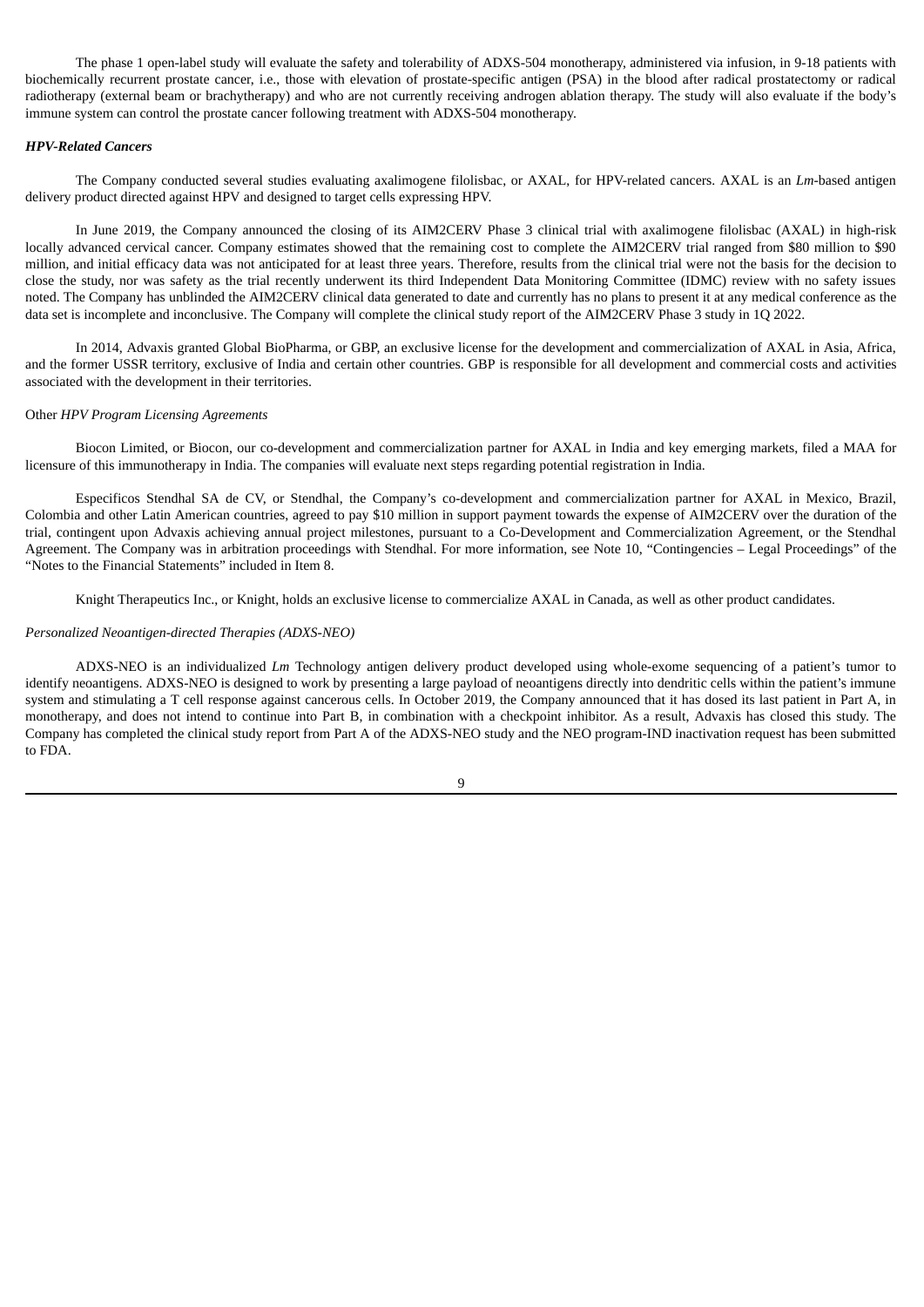## *Prostate Cancer (ADXS-PSA*)

According to the American Cancer Society, prostate cancer is the second most common type of cancer found in American men and is the second leading cause of cancer death in men, behind only lung cancer. More than 160,000 men are estimated to be diagnosed with prostate cancer in 2018, with approximately 30,000 deaths each year. Unfortunately, in about 10-20% of cases, men with prostate cancer will go on to develop castration-resistant prostate cancer, or CRPC, which refers to prostate cancer that progresses despite androgen deprivation therapy. Metastatic CRPC, or mCRPC, occurs when the cancer spreads to other parts of the body and there is a rising prostate-specific antigen, PSA, level. This stage of prostate cancer has an average survival of 9-13 months, is associated with deterioration in quality of life, and has few therapeutic options available.

Recent data regarding checkpoint inhibitor monotherapy has shown some antitumor activity that provides disease control in a subset of patients with bone predominant mCRPC previously treated with next generation hormonal agents and docetaxel. Data from the KEYNOTE-199 trial in bone predominant-mCRPC patients treated with KEYTRUDA®, or pembrolizumab, was updated at the ASCO GU meeting in 2019. In this trial, the total stable disease/disease stabilization rate was 39% with no responses reported so far, and only one patient with ≥50% decrease in the post-baseline PSA value. It is hypothesized that the limited activity in mCRPC may be due to 1) the inability of the checkpoint inhibitor to infiltrate the tumor microenvironment and 2) the presence of an immunosuppressive tumor micro-environment, or TME. The combination therapy with agents—like *Lm* constructs—that induce T cell infiltration within the tumor and decrease negative regulators in the TME may improve performance of checkpoints in prostate cancer.

*Lm* Technology constructs demonstrated the ability to induce anti-tumor T cell responses and T cell infiltration in the TME and to reduce the number and suppressive function of Tregs and MDSCs in the TME. For example, destruction of Tregs in the TME has been documented as soon as five days after dosing *Lm* constructs in models. This reduction of immune suppression in the tumors has been attributed to our proprietary tLLO-fusion peptides expressed by multiple copies of the plasmids in each bacteria. Because of all these effects, it is hypothesized that *Lm* constructs can turn "cold prostate tumors" into "hot tumors" that better respond to checkpoint inhibitors. Advaxis believes that the combination of ADXS-PSA, its immunotherapy designed to target the PSA antigen, with a checkpoint inhibitor may provide an alternative treatment option for patients with mCRPC.

Advaxis has entered into a clinical trial collaboration and supply agreement with Merck to evaluate the safety and efficacy of ADXS-PSA as monotherapy and in combination with KEYTRUDA®, Merck's anti PD-1 antibody, in a Phase 1/2, open-label, multicenter, dose determination and expansion trial in patients with previously treated metastatic, castration-resistant prostate cancer (KEYNOTE-046). ADXS-PSA was tested alone or in combination with KEYTRUDA in an advanced and heavily pretreated patient population who had progressed on androgen deprivation therapy. A total of 13 and 37 patients were evaluated on monotherapy and combination therapy, respectively. For the ADXS-PSA monotherapy dose escalation and determination portion of the trial, cohorts were started at a dose of 1 x 10<sup>9</sup> cfu (n=7) and successfully escalated to higher dose levels of 5x10<sup>9</sup> cfu (n=3) and  $1x10^{10}$  cfu (n=3) without achieving a maximum tolerated dose. TEAEs noted at these higher dose levels were generally consistent with those observed at the lower dose level (1 x 10<sup>9</sup> cfu) other than a higher occurrence rate of Grade 2/3 hypotension. The Recommended Phase II Dose of ADXS-PSA monotherapy was determined to be 1x  $10^9$  cfu based on a review of the totality of the clinical data. This dose was used in combination with 200mg of pembrolizumab in a cohort of six patients to evaluate the safety of the combination before moving into an expanded cohort of patients. The safety of the combination was confirmed and enrollment in the expansion cohort phase was initiated. Enrollment in the study was completed in January 2017.

At the final data cutoff of September 16, 2019, median overall survival for 37 patients in the combination arm was 33.6 months (95% CI, range 15.4-33.6 months). This updated median overall survival is an increase from the previous data presented at the American Association for Cancer Research Annual Meeting in April 2019, where median overall survival was 21.1 months in the combination arm. The combination of ADXS-PSA with KEYTRUDA®, might be associated with prolonged OS in this population, particularly in patients with unmet medical needs like visceral metastasis (16.4 months, range 4.0 - not reached) and those with prior docetaxel (16 months, range 6.4-34.6). The majority of TEAEs consisted of transient and reversible Grade 1-2 chills/rigors, fever, hypotension, nausea and fatigue. The combination of ADXS-PSA and KEYTRUDA® has appeared to be well-tolerated to date, with no additive toxicity observed. The Company presented these new data at the ASCO Genitourinary Cancers Symposium in San Francisco, CA. on February 2020 and the final results were submitted for publication in a peer-reviewed journal in 4Q 2021 Advaxis has completed the clinical study report for the ADXS-PSA study. The Company is currently seeking potential partners regarding opportunities to expand or advance this mCRPC program.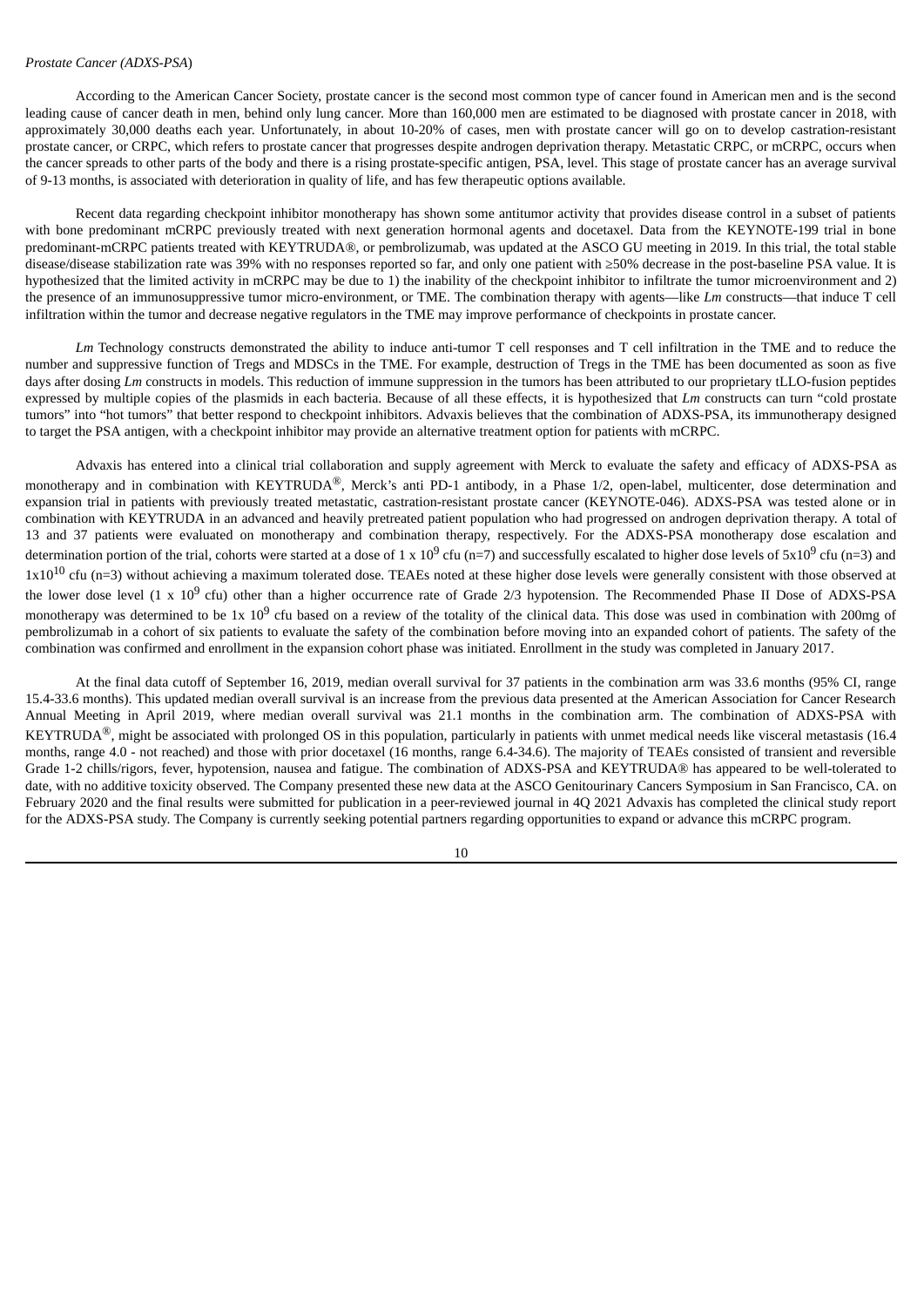## *HER2 Expressing Solid Tumors*

HER2 is overexpressed in a percentage of solid tumors including osteosarcoma. According to published literature, up to 60% of osteosarcomas are HER2 positive, and this overexpression is associated with poor outcomes for patients. ADXS-HER2 is an *Lm* Technology antigen delivery product candidate designed to target HER2 expressing solid tumors including human and canine osteosarcoma. ADXS-HER2 has received FDA and EMA orphan drug designation for osteosarcoma and has received Fast Track designation from the FDA for patients with newly-diagnosed, non-metastatic, surgicallyresectable osteosarcoma.

A phase 1B dose escalation study of ADXS31-164 in subjects with HER-2 expressing tumors was completed, and the database lock was completed in November 2018. Overall, ADXS31-164 IV infusion at the dose of  $1\times10^9$  CFU appeared to be safe and well tolerated in 12 subjects treated and evaluable. No objective responses were observed in this late stage heavily pre-treated patient cohort. The results of this study were primarily intended to describe the safety and tolerability of ADXS31-164. This study was not intended to contribute to the evaluation of the effectiveness of ADXS31-164 for the treatment of patients with a history of HER2 expressing tumors. Advaxis has completed the clinical study report and it has been transferred along with the ADXS31-164 program-IND to OS Therapies, as described below.

In September 2018, the Company announced that it had granted a license to OS Therapies, LLC, or OS Therapies, for the use of ADXS31-164, also known as ADXS-HER2, for evaluation in the treatment of osteosarcoma in humans. Under the terms of the license agreement, OS Therapies, in collaboration with the Children's Oncology Group, will be responsible for the conduct and funding of a clinical study evaluating ADXS-HER2 in recurrent, completely resected osteosarcoma. In December 2020 and January 2021, we received an aggregate of \$1,415,000 from OS Therapies upon achievement of the \$1,550,000 funding milestone set forth in the license agreement. In April 2021, the Company achieved the second milestone set forth in the license agreement for evaluation in the treatment of osteosarcoma in humans and received the amount due from OS Therapies of \$1,375,000 in May 2021. For more information, see Note 9, "Licensing Agreements" of the "Notes to the Financial Statements" included in Item 8.

#### *Canine Osteosarcoma*

On March 19, 2014, we entered into a definitive Exclusive License Agreement, or Aratana Agreement, with Aratana Therapeutics, Inc., or Aratana, where we granted Aratana an exclusive, worldwide, royalty-bearing license, with the right to sublicense, certain of our proprietary technology that enables Aratana to develop and commercialize animal health products that will be targeted for treatment of osteosarcoma and other cancer indications in animals. A product license request was filed by Aratana for ADXS-HER2 (also known as AT-014 by Aratana) for the treatment of canine osteosarcoma with the United States Department of Agriculture, or USDA. Aratana received communication in December 2017 that the USDA granted Aratana conditional licensure for AT-014 for the treatment of dogs diagnosed with osteosarcoma, one year of age or older. Initially, Aratana plans to make the therapeutic available for purchase at approximately two dozen veterinary oncology practice groups across the United States who participate in the study. Aratana received communication in December 2017 that the USDA granted Aratana conditional licensure for AT-014 for the treatment of dogs diagnosed with osteosarcoma, one year of age or older. Aratana is currently conducting an extended field study which is a requirement for full USDA licensure. Initially, Aratana plans to make the therapeutic available for purchase at approximately two dozen veterinary oncology practice groups across the United States who participate in the study.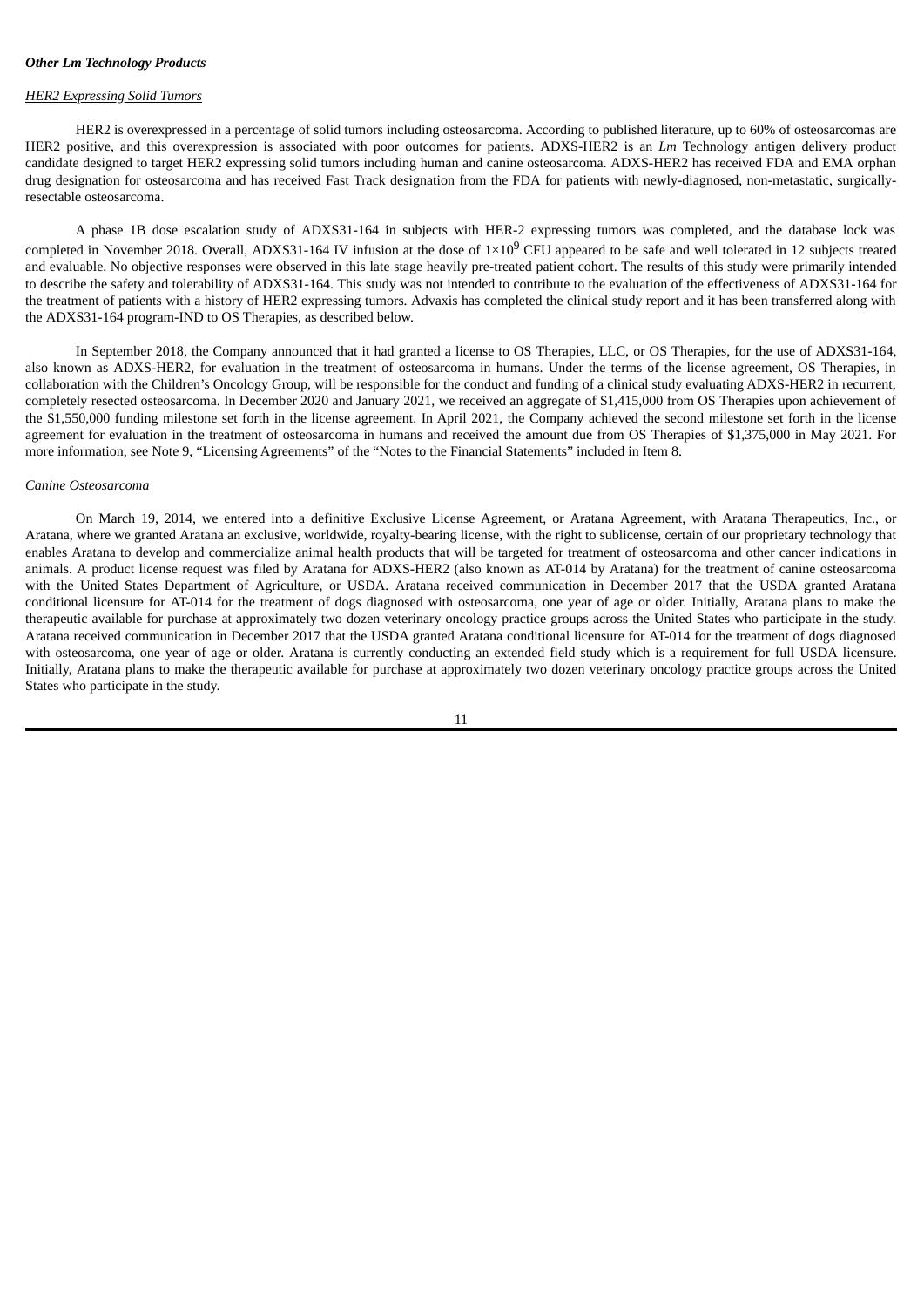Under the terms of the Aratana Agreement, Aratana paid an upfront payment to Advaxis in the amount of \$1,000,000 upon signing of the Aratana Agreement. Aratana will also pay Advaxis: (a) up to \$36.5 million based on the achievement of milestone relating to the advancement of products through the approval process with the USDA in the United States and the relevant regulatory authorities in the European Union, or E.U., in all four therapeutic areas and up to an additional \$15 million in cumulative sales milestones based on achievement of gross sales revenue targets for sales of any and all products for use in non-human animal health applications, or the Aratana Field, (regardless of therapeutic area), and (b) tiered royalties starting at 5% and going up to 10%, which will be paid based on net sales of any and all products (regardless of therapeutic area) in the Aratana Field in the United States. Royalties for sales of products outside of the United States will be paid at a rate equal to half of the royalty rate payable by Aratana on net sales of products in the United States (starting at 2.5% and going up to 5%). Royalties will be payable on a product-by-product and country-by-country basis from first commercial sale of a product in a country until the later of (a) the 10th anniversary of first commercial sale of such product by Aratana, its affiliates or sub licensees in such country or (b) the expiration of the last-to-expire valid claim of our patents or joint patents claiming or covering the composition of matter, formulation or method of use of such product in such country. Aratana will also pay us 50% of all sublicense royalties received by Aratana and its affiliates. In fiscal year 2019, the Company received approximately \$8,000 in royalty revenue from Aratana. Additionally, in July 2019, Aratana announced that their shareholders approved a merger agreement with Elanco Animal Health, or Elanco, whereby Elanco is now the majority shareholder of Aratana. On October 6, 2020, the Company received a notice from Aratana, dated September 17, 2020, indicating that Aratana was terminating the Exclusive License Agreement effective December 21, 2020. The Company did not incur any early termination penalties as a result of the termination. Aratana was required to make all payments to the Company that were otherwise payable under the Exclusive License Agreement through the effective date of termination.

#### **Corporate Information**

We were originally incorporated in the State of Colorado on June 5, 1987 under the name Great Expectations, Inc. We were a publicly-traded "shell" company without any business until November 12, 2004 when we acquired Advaxis, Inc., a Delaware corporation, through a Share Exchange and Reorganization Agreement, dated as of August 25, 2004, which we refer to as the Share Exchange, by and among Advaxis, the stockholders of Advaxis and us. As a result of the Share Exchange, Advaxis became our wholly-owned subsidiary and our sole operating company. On December 23, 2004, we amended and restated our articles of incorporation and changed our name to Advaxis, Inc. On June 6, 2006, our stockholders approved the reincorporation of our company from Colorado to Delaware by merging the Colorado entity into our wholly-owned Delaware subsidiary. Our date of inception, for financial statement purposes, is March 1, 2002 and the Company was listed on the Nasdaq Capital Market ("Nasdaq") in 2014. In December 2021, the Company was delisted from Nasdaq and accepted onto the OTCQX.

Our principal executive offices are located at 9 Deer Park Drive, Suite K-1, Monmouth Junction, New Jersey 08852, and our telephone number is (609) 452-9813. We maintain a corporate website at www.advaxis.com which contains descriptions of our technology, our product candidates and the development status of each drug. We make available free of charge through our internet website our annual reports on Form 10-K, quarterly reports on Form 10-Q and current reports on Form 8-K, and any amendments to these reports, as soon as reasonably practicable after we electronically file such material with, or furnish such material to, the SEC. We are not including the information on our website as a part of, nor incorporating it by reference into, this report. The SEC maintains a website that contains annual, quarterly, and current reports, proxy statements, and other information that issuers (including us) file electronically with the SEC. The SEC's website address is http://www.sec.gov.

#### **Intellectual Property**

Protection of our intellectual property is important to our business. We have a robust patent portfolio that protects our product candidates and *Lm* based immunotherapy technology. Currently, we own or have rights to several hundred patents and applications, which are owned, licensed from, or coowned with University of Pennsylvania, or Penn, Merck, National Institute of Health, or NIH, and/or Augusta University. We aggressively prosecute and defend our patents and proprietary technology. Our patents and applications are directed to the compositions of matter, use, and methods thereof, of our *Lm*-LLO immunotherapies for our product candidates, including AXAL, ADXS-PSA, ADXS-HOT, ADXS-HER2. We have and may continue to abandon prosecuting certain patents that are not strategically aligned with the direction of the Company.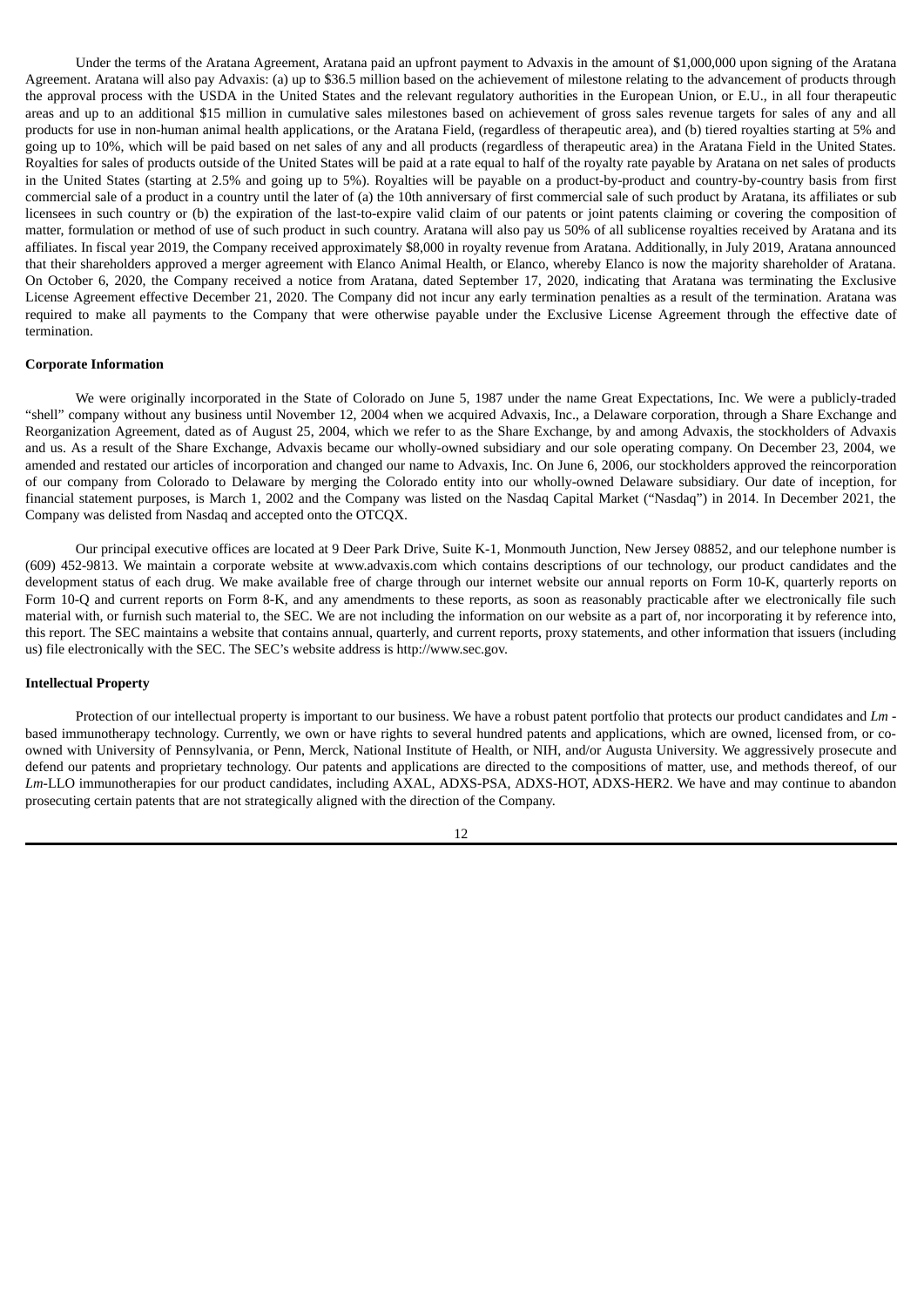Our approach to the intellectual property portfolio is to create, maintain, protect, enforce and defend our proprietary rights for the products we develop from our immunotherapy technology platform. We endeavor to maintain a coherent and aggressive strategic approach to building our patent portfolio with an emphasis in the field of cancer vaccines. Issued patents which are directed to AXAL, ADXS-PSA, and ADXS-HER2 in the United States, will expire between 2021 and 2032. Issued patents directed to our product candidates AXAL, ADXS-PSA, and ADXS-HER2 outside of the United States, will expire in 2032. Issued patents directed to our *Lm* -based immunotherapy platform in the United States, will expire between 2021 and 2031. Issued patents directed to our *Lm*-based immunotherapy platform outside of the United States, will expire between 2021 and 2033.

We have pending patent applications directed to our product candidates AXAL, ADXS-PSA, ADXS-HER2, and ADXS-HOT that, if issued would expire in the United States and in countries outside of the United States between 2021 and 2037. We have pending patent applications directed to methods of using of our product candidates AXAL, ADXS-PSA, ADXS-HOT, ADXS-HER2 directed to the following indications and others: prostate cancer and her2/neu-expressing cancer, that, if issued would expire in the United States and in countries outside of the United States between 2021 and 2037, depending on the specific indications.

We will be able to protect our technology from unauthorized use by third parties only to the extent it is covered by valid and enforceable patents or is effectively maintained as trade secrets. Patents and other proprietary rights are an essential element of our business.

Our success will depend in part on our ability to obtain and maintain proprietary protection for our product candidates, technology, and know-how, to operate without infringing on the proprietary rights of others, and to prevent others from infringing our proprietary rights. Our policy is to seek to protect our proprietary position by, among other methods, filing U.S. and foreign patent applications related to our proprietary technology, inventions, and improvements that are important to the development of our business. We also rely on trade secrets, know-how, continuing technological innovation, and inlicensing opportunities to develop and maintain our proprietary position.

Any patent applications which we have filed or will file or to which we have or will have license rights may not issue, and patents that do issue may not contain commercially valuable claims. In addition, any patents issued to us or our licensors may not afford meaningful protection for our products or technology, or may be subsequently circumvented, invalidated, narrowed, or found unenforceable. Our processes and potential products may also conflict with patents which have been or may be granted to competitors, academic institutions or others. As the pharmaceutical industry expands and more patents are issued, the risk increases that our processes and potential products may give rise to interferences filed by others in the U.S. Patent and Trademark Office, or to claims of patent infringement by other companies, institutions or individuals. These entities or persons could bring legal actions against us claiming damages and seeking to enjoin clinical testing, manufacturing and marketing of the related product or process. In recent years, several companies have been extremely aggressive in challenging patents covering pharmaceutical products, and the challenges have often been successful. If any of these actions are successful, in addition to any potential liability for damages, we could be required to cease the infringing activity or obtain a license in order to continue to manufacture or market the relevant product or process. We may not prevail in any such action and any license required under any such patent may not be made available on acceptable terms, if at all. Our failure to successfully defend a patent challenge or to obtain a license to any technology that we may require to commercialize our technologies or potential products could have a materially adverse effect on our business. In addition, changes in either patent laws or in interpretations of patent laws in the United States and other countries may materially diminish the value of our intellectual property or narrow the scope of our patent protection.

We also rely upon unpatented proprietary technology, and in the future may determine in some cases that our interests would be better served by reliance on trade secrets or confidentiality agreements rather than patents or licenses. We may not be able to protect our rights to such unpatented proprietary technology and others may independently develop substantially equivalent technologies. If we are unable to obtain strong proprietary rights to our processes or products after obtaining regulatory clearance, competitors may be able to market competing processes and products.

Others may obtain patents having claims which cover aspects of our products or processes which are necessary for, or useful to, the development, use or manufacture of our services or products. Should any other group obtain patent protection with respect to our discoveries, our commercialization of potential therapeutic products and methods could be limited or prohibited.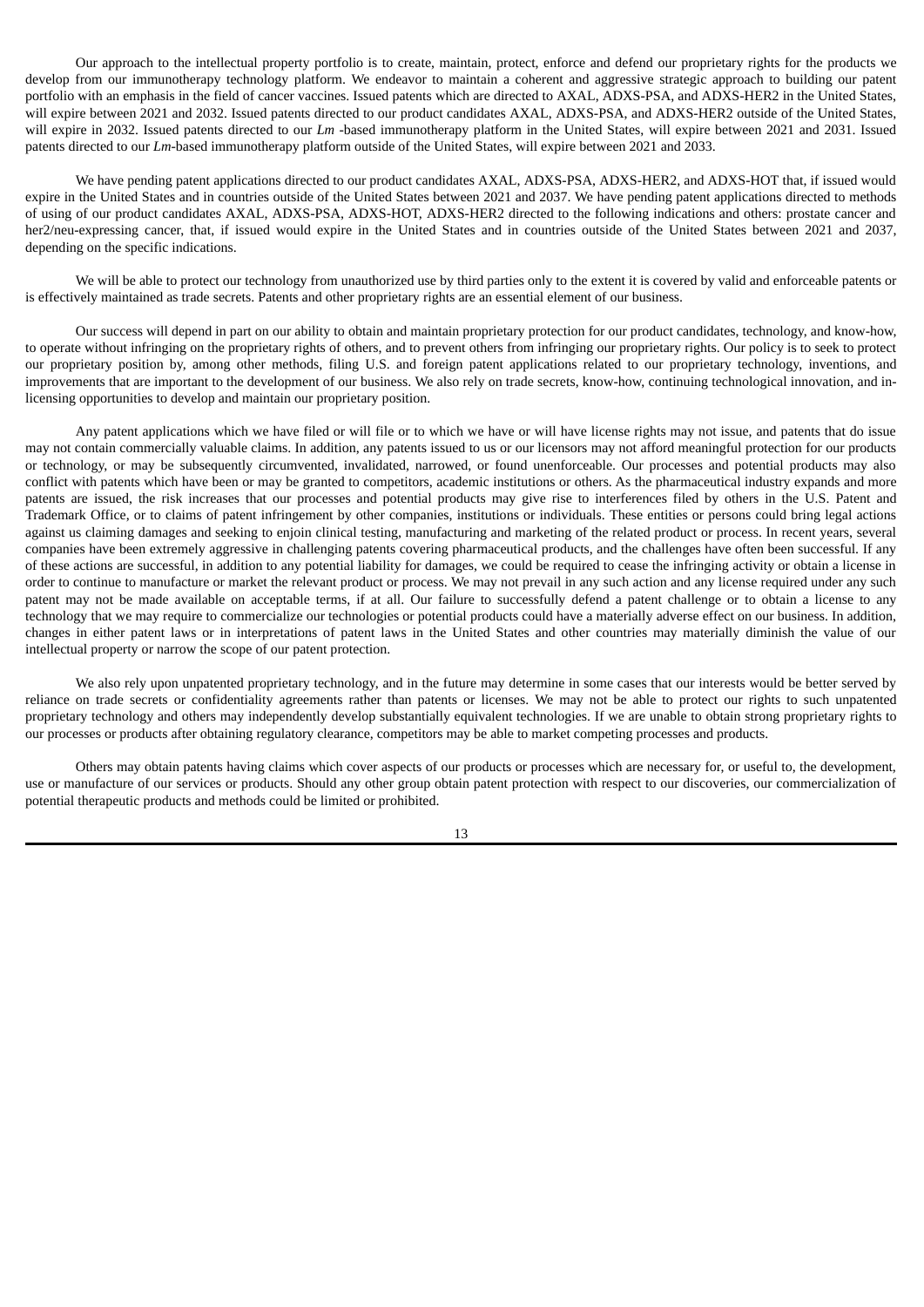## **The Drug Development Process**

The product candidates in our pipeline are at various stages of clinical development. The path to regulatory approval includes multiple phases of clinical trials in which we collect data that will ultimately support an application to regulatory authorities to allow us to market a product for the treatment, of a specific type of cancer. There are many difficulties and uncertainties inherent in research and development of new products, resulting in high costs and variable success rates. Bringing a drug from discovery to regulatory approval, and ultimately to market, takes many years and significant costs.

The process required by the FDA before product candidates may be marketed in the United States generally involves the following:

- completion of preclinical laboratory tests, animal studies, and formulation studies in compliance with the FDA's Good Laboratory Practice, or GLP, regulations;
- submission to the FDA of an Investigational New Drug Application, or IND, which must become effective before human clinical trials may begin at United States clinical trial sites;
- approval by an Institutional Review Board, or IRB for each clinical site, or centrally, before each trial may be initiated;
- adequate and well-controlled human clinical trials to establish the product candidate's safety, purity, and potency for its intended use, performed in accordance with Good Clinical Practices, or GCPs;
- development of manufacturing processes to ensure the product candidate's identity, strength, quality, purity, and potency;
- submission to the FDA of a Biologics License Application, or BLA;
- satisfactory completion of an FDA advisory committee review, if applicable;
- satisfactory completion of an FDA inspection of the manufacturing facility or facilities at which the products are produced to assess compliance with current Good Manufacturing Practices, or cGMPs, and to assure that the facilities, methods, and controls are adequate to preserve the therapeutics' identity, strength, quality, purity, and potency as well as satisfactory completion of an FDA inspection of selected clinical sites and selected clinical investigators to determine GCP compliance; and
- FDA review and approval of the BLA to permit commercial marketing for particular indications for use.

Preclinical studies include laboratory evaluation of chemistry, pharmacology, toxicity, and product formulation, as well as animal studies to assess potential safety and efficacy. Such studies must generally be conducted in accordance with the FDA's GLPs. Prior to commencing the first clinical trial at a United States investigational site with a product candidate, an IND sponsor must submit the results of the preclinical tests and preclinical literature, together with manufacturing information, analytical data, any available clinical data or literature, and proposed clinical study protocols among other things, to the FDA as part of an IND. An IND automatically becomes effective 30 days after receipt by the FDA, unless the FDA notifies the applicant of safety concerns or questions related to one or more proposed clinical trials and places the trial on a clinical hold. In such a case, the IND sponsor and the FDA must resolve any outstanding concerns before the clinical trial can begin. Clinical holds also may be imposed by the FDA at any time before or during trials due to safety concerns or non-compliance. A separate submission to an existing IND must also be made for each successive clinical trial conducted during product development.

Clinical testing, known as clinical trials or clinical studies, is either conducted internally by pharmaceutical or biotechnology companies or managed on behalf of these companies by Clinical Research Organizations, or CROs. The process of conducting clinical studies is highly regulated by the FDA, as well as by other governmental and professional bodies. In a clinical trial, participants receive specific interventions according to the research plan or protocol created by the study sponsor and implemented by study investigators. Clinical trials must be conducted in accordance with federal regulations and GCP requirements, which include the requirements that all research subjects provide their informed consent in writing for their participation in any clinical trial, as well as review and approval of the study by an IRB. Additionally, some clinical trials are overseen by an independent data safety monitoring board, which reviews data and advises the study sponsor on study continuation. A protocol for each clinical trial, and any subsequent protocol amendments, must be submitted to the FDA as part of the IND.

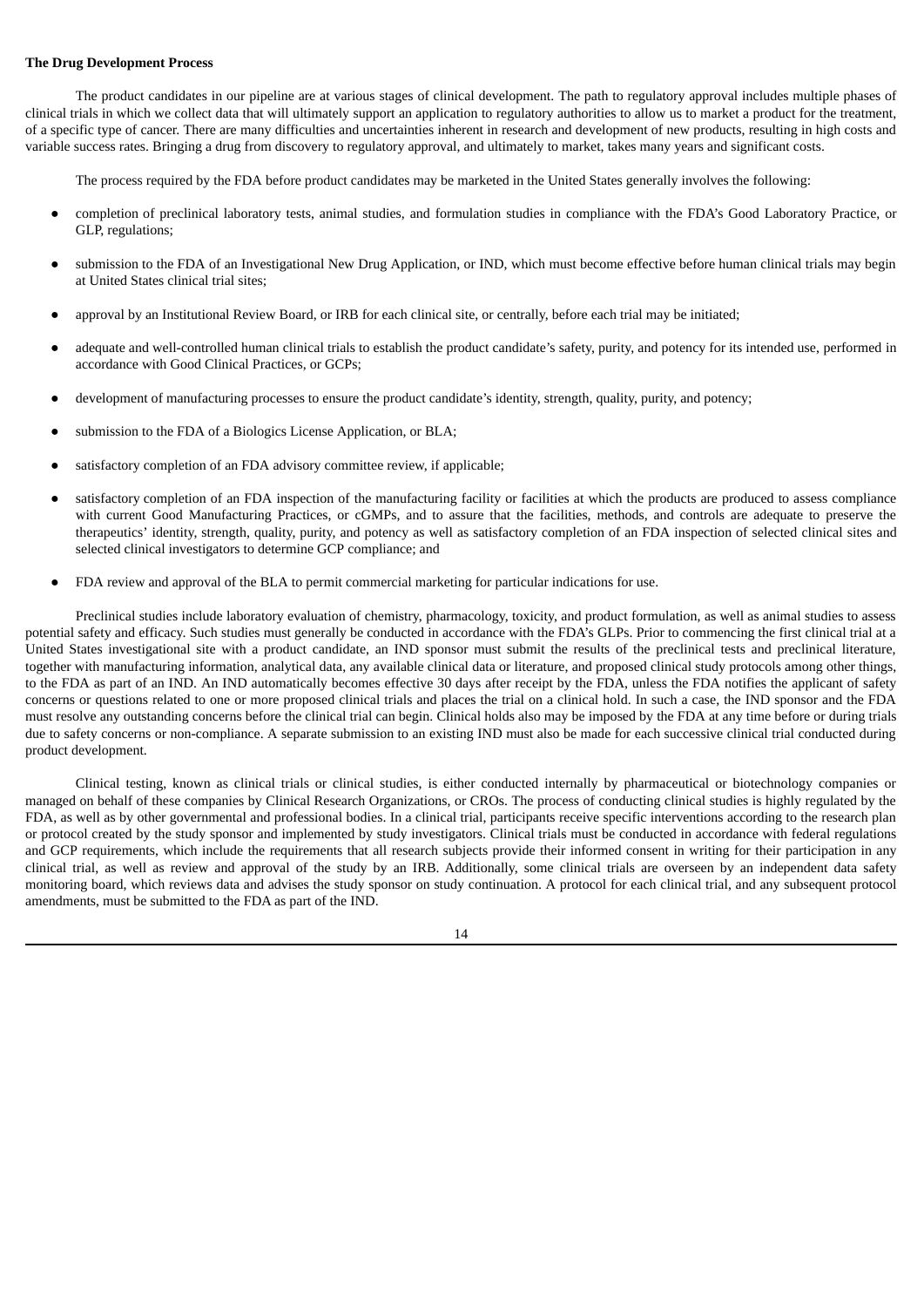Clinical trials may compare a new medical approach to a standard one that is already available or to a placebo that contains no active ingredients or to no intervention. Some clinical trials compare interventions that are already available to each other. When a new product or approach is being studied, it is not usually known whether it will be helpful, harmful, or no different than available alternatives. The investigators try to determine the safety and efficacy of the intervention by measuring certain clinical outcomes in the participants.

*Phase 1*. Phase 1 clinical trials begin when regulatory agencies allow initiation of clinical investigation of a new drug or product candidate. They typically involve testing an investigational new drug on a limited number of patients. Phase 1 studies determine a drug's basic safety, maximum tolerated dose, mechanism of action and how the drug is absorbed by, and eliminated from, the body. Typically, cancer therapies are initially tested on late-stage cancer patients.

*Phase 2.* Phase 2 clinical trials involve larger numbers of patients that have been diagnosed with the targeted disease or condition. Phase 2 clinical trials gather preliminary data on effectiveness (where the drug works in people who have a certain disease or condition) and to determine the common short-term side effects and risks associated with the drug. If Phase 2 clinical trials show that an investigational new drug has an acceptable range of safety risks and probable effectiveness, a company will continue to evaluate the investigational new drug in Phase 3 studies.

*Phase 3.* Phase 3 clinical trials are typically controlled multi-center trials that involve a larger number of patients to ensure the study results are statistically significant. The purpose is to confirm effectiveness and safety on a large scale and to provide an adequate basis for physician labeling. These trials are generally global in nature and are designed to generate clinical data necessary to submit an application for marketing approval to regulatory agencies. Typically, two Phase 3 trials are required for product approval. Under limited circumstances, however, approval may be based upon a single adequate and well-controlled clinical trial plus confirmatory evidence or a single large multicenter trial without confirmatory evidence.

The FDA may also consider additional kinds of data in support of a BLA, such as patient experience data and real-world evidence. For genetically targeted populations and variant protein targeted products intended to address an unmet medical need in one or more patient subgroups with a serious or life threatening rare disease or condition, the FDA may allow a sponsor to rely upon data and information previously developed by the sponsor or for which the sponsor has a right of reference, that was submitted previously to support an approved application for a product that incorporates or utilizes the same or similar genetically targeted technology or a product that is the same or utilizes the same variant protein targeted drug as the product that is the subject of the application.

Reports regarding clinical study progress must be submitted to the FDA and IRB on an annual basis. Additional reports are required if serious adverse events or other significant safety information is found. Certain reports may also be required to be submitted to the IBC. Investigational biologics must additionally be manufactured in accordance with cGMPs, imported in accordance with FDA requirements, and exported in accordance with the requirements of the receiving country as well as FDA.

Additionally, under the Pediatric Research Equity Act, or PREA, BLAs or BLA supplements for a new active ingredient, dosage form, dosage regimen, or route of administration, unless subject to the below requirement for molecularly targeted cancer products, must contain data to assess the safety and effectiveness of the product in all relevant pediatric subpopulations. The FDA may, however, grant deferrals or full or partial waivers of this requirement. PREA does not apply to orphan designated products approved solely for the orphan indication.

If a product is intended for the treatment of adult cancer and is directed at molecular targets that the FDA determines to be substantially relevant to the growth or progression of pediatric cancer, even if the product has orphan designation, the application sponsors must submit, reports from molecularly targeted pediatric cancer investigations designed to yield clinically meaningful pediatric study data, gathered using appropriate formulations for each applicable age group, to inform potential pediatric labeling. Like PREA, FDA may grant deferrals or waivers of some or all of this data requirement.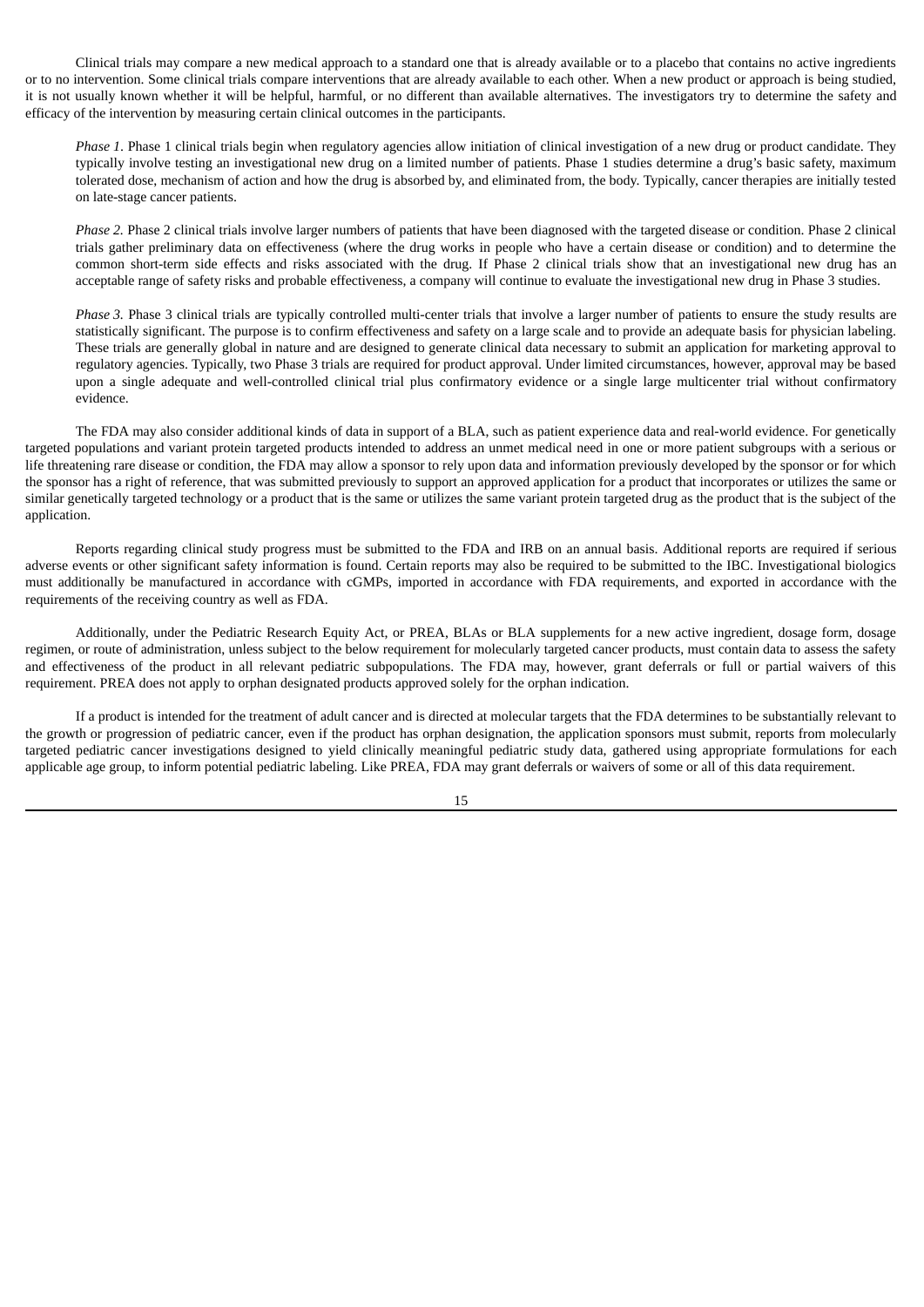Certain gene therapy studies are also subject to the National Institutes of Health's Guidelines for Research Involving Recombinant DNA Molecules, or NIH Guidelines. The NIH Guidelines include the review of the study by a local institutional committee called an institutional biosafety committee, or IBC. The IBC assesses the compliance of the research with the NIH Guidelines, assesses the safety of the research and identifies any potential risk to public health or the environment.

In addition to the regulations discussed above, there are a number of additional standards that apply to clinical trials involving the use of gene therapy. The FDA has issued various guidance documents regarding gene therapies, which outline additional factors that the FDA will consider during product development. These include guidance regarding preclinical studies; chemistry, manufacturing, and controls; the measurement of product potency; how FDA will determine whether a gene therapy product is the same as another product for the purpose of the agency's orphan drug regulations; and long term patient and clinical study subject follow up and regulatory reporting.

To lessen the burden of subjects being required to travel to the clinic for an onsite visit during the *Lm* surveillance phase of the studies, the *Lm* surveillance period was reduced to 1 year instead of 3 years based on an agreement with the FDA in November 2020.

*Biologic License Application (BLA)*. During clinical trials, companies usually also complete additional preclinical studies. Companies further develop additional information about the product candidate's physical characteristics and finalize the cGMP manufacturing process. The results of the clinical trials using biologics are submitted to the FDA as part of a BLA. Following the completion of Phase 3 studies, if the sponsor of a potential product in the United States believes it has sufficient information to support the safety and effectiveness of the investigational biologic, the sponsor submits a BLA to the FDA requesting marketing approval. The application is a comprehensive filing that includes the results of all preclinical and clinical studies, information about the product's composition, and the sponsor's plans for manufacturing, packaging, labeling and testing the investigational new product

Subject to certain exceptions, the BLA must be accompanied by a substantial user fee at the time of the first submission. FDA has 60 days from its receipt of a BLA to determine whether the application is sufficiently complete for filing and for a substantive review. If the FDA determines that the NDA is incomplete, the FDA may refuse to file the application, in which case the applicant must address the FDA identified deficiencies before refiling. After the BLA is accepted for filing, the FDA reviews the application to determine whether the product meets FDA's approval standards. The FDA aims to complete its review within ten months of the 60-day filing date. For products that present significant improvements in the safety or effectiveness of the treatment, diagnosis, or prevention of serious conditions FDA aims to complete its review within 6 months of the 60-day filing date. The FDA, however, does not always meet its review goal. The review goal date may also be extended if FDA requests or the sponsor provides additional information regarding the application. As part of the approval process, FDA will typically inspect one or more clinical sites, as well as the facility or the facilities at which the product is manufactured to ensure GCP and cGMP compliance.

FDA may also refer an application for review by an independent advisory committee. Specifically, for a product candidate for which no active ingredient (including any ester or salt of active ingredients) has previously been approved by the FDA, the FDA must either refer that product candidate to an advisory committee or provide in an action letter, a summary of the reasons why the FDA did not refer the product candidate to an advisory committee. While FDA is not bound by the recommendation of an advisory committee, it does carefully consider the committee's recommendations.

After evaluating the application, FDA may issue an approval letter, authorizing product marketing, or a Complete Response Letter, or CRL, indicating that the application is not ready for approval. The CRL describes the application's deficiencies and conditions that must be met for product approval. If a CRL is issued, the applicant may resubmit the application, addressing the deficiencies, withdraw the application, or request a hearing. Even with submission of additional information, the FDA ultimately may decide that the application is not approvable.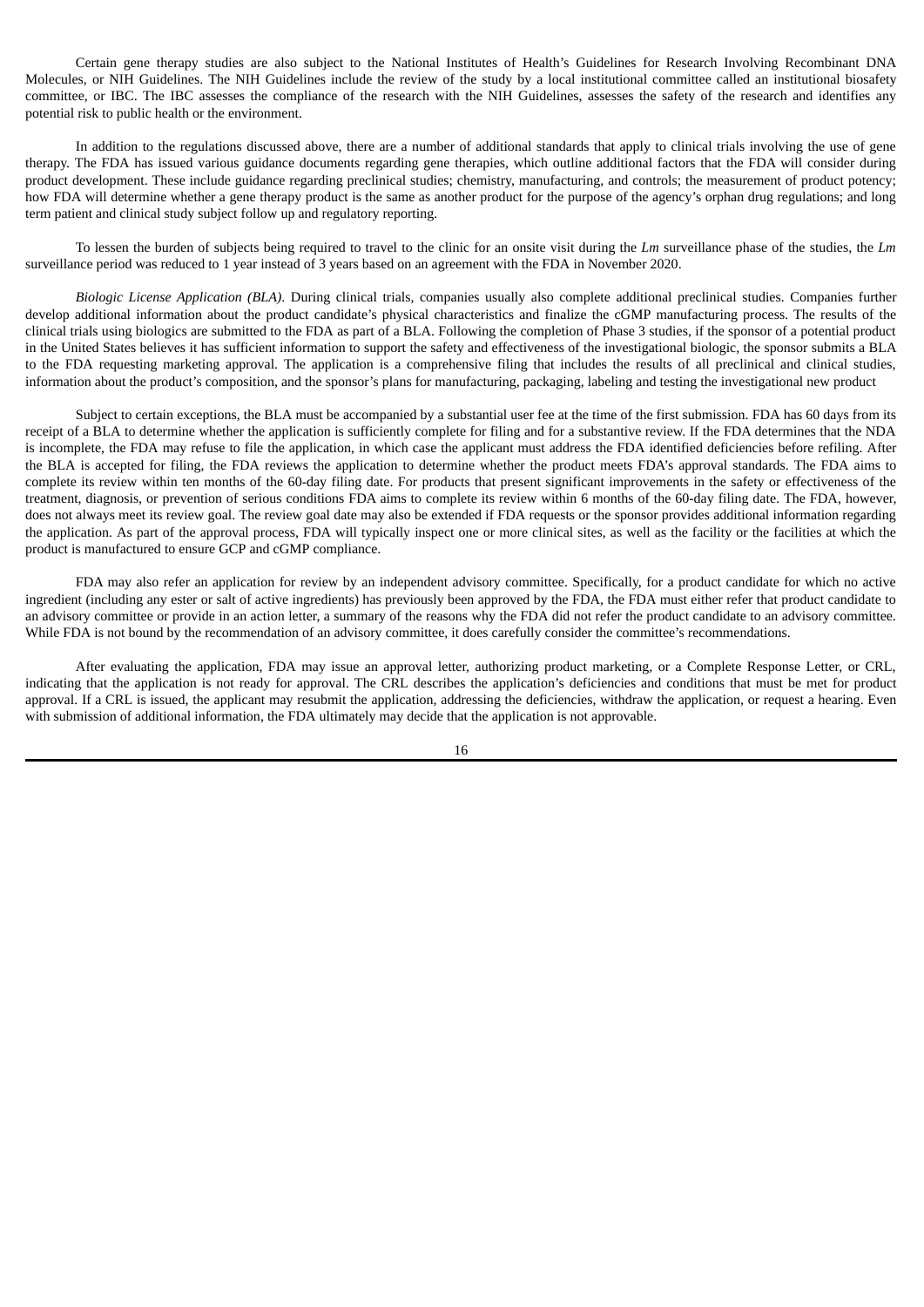If approval is granted, the FDA may limit the indications for use, including the indicated population, require contraindications, warnings or precautions be included in the product labeling, including black box warnings, or may not approve label statements necessary for successful commercialization. FDA may also require, or companies may conduct, additional clinical trials following approval, called Phase 4 studies, which can confirm or refute the effectiveness of a product candidate, and can provide important safety information. FDA may also require the implementation of a risk evaluation and mitigation strategy, or REMS, which may include requirements for a medication guide or patient package insert, a communication plan on product risks, or other elements to assure safe use.

After approval, some types of changes to the approved product, such as adding new indications or label claims, which may themselves require further clinical testing, or changing the manufacturing process are subject to further FDA review and approval. FDA can also require the implementation REMS or the conduct of phase 4 studies after product approval.

#### **Government Regulations**

## *General*

Government authorities in the United States and other countries extensively regulate, among other things, the preclinical and clinical testing, manufacturing, labeling, storage, record-keeping, advertising, promotion, import, export, marketing and distribution of biopharmaceutical and drug products. In the United States, the FDA subjects drugs to rigorous review under the Federal Food, Drug and Cosmetic Act, or FDCA, the Public Health Service Act, or PHSA, and implementing regulations.

#### *Orphan Drug Designation*

Under the Orphan Drug Act, or ODA, the FDA may grant Orphan Drug Designation, or ODD, to a drug or biological product intended to treat a rare disease or condition, which means a disease or condition that affects fewer than 200,000 individuals in the United States, or more than 200,000 individuals in the United States, but for which there is no reasonable expectation that the cost of developing and making a drug or biological product available in the United States will be recovered from domestic sales of the product. Additionally, sponsors must present a plausible hypothesis for clinical superiority to obtain ODD if there is a product already approved by the FDA that that is considered by the FDA to be the same as the already approved product and is intended for the same indication. This hypothesis must be demonstrated to obtain orphan exclusivity.

The benefits of ODD can be substantial, including research and development tax credits, grants and exemption from user fees. The tax advantages, however, were limited in the 2017 Tax Cuts and Jobs Act. Moreover, if there is no other product that the FDA considers to be the same product that is approve for the orphan indication, the orphan designated product is eligible for 7 years of orphan market exclusivity once the product is approved. During that period, the FDA generally may not approve any other application for the same product for the same indication, although there are exceptions, most notably when the later product is shown to be clinically superior to the product with exclusivity. Other applicants, however, may receive approval of different products for the orphan indication or the same product for a different indication during the orphan exclusivity period. In order to qualify for these incentives, a company must apply for designation of its product as an "Orphan Drug" and obtain approval from the FDA. Orphan product designation does not convey any advantage in or shorten the duration of the regulatory review and approval process.

We currently have ODD with the FDA for AXAL for treatment of anal cancer (granted August 2013), HPV-associated head and neck cancer (granted November 2013); and treatment of Stage II-IV invasive cervical cancer (granted May 2014). We also have ODD with the FDA for ADXS-HER2 for the treatment of osteosarcoma (granted May 2014).

In Europe, the Committee for Orphan Medicinal Products, COMP, has issued a positive opinion on the application for ODD of AXAL for the treatment of anal cancer (December 2015) and on the application for ODD of ADXS-HER2 for osteosarcoma (November 2015).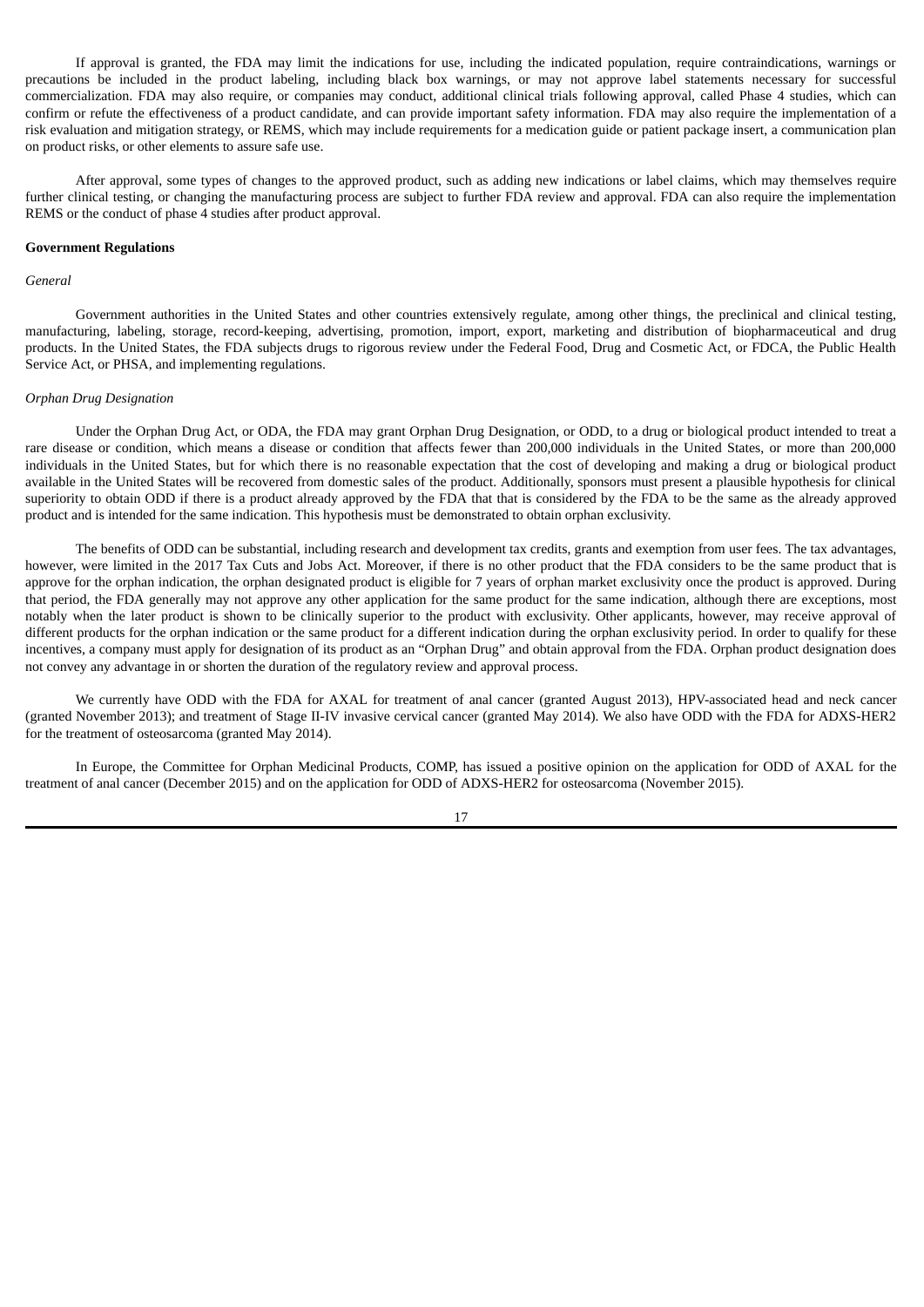## *Expedited Review and Approval Programs for Serious Conditions*

Four core FDA programs are intended to facilitate and expedite development and review of new biologics to address unmet medical need in the treatment of serious or life-threatening conditions: fast track designation, breakthrough therapy designation, accelerated approval, and priority review. We intend to avail ourselves of any and all of these programs as applicable to our products.

FDA is required to facilitate the development, and expedite the review, of products that are intended for the treatment of a serious or lifethreatening disease or condition, and which demonstrate the potential to address unmet medical needs for the condition. Under the fast track program, the sponsor of a new biologic product candidate may request that FDA designate the drug candidate for a specific indication as a fast track drug concurrent with, or after, the filing of the IND for the product candidate. FDA must determine if the product candidate qualifies for Fast Track Designation within 60 days of receipt of the sponsor's request. If Fast Track Designation is obtained, sponsors may be eligible for more frequent development meetings and correspondence with the FDA. FDA may also initiate review of sections of a fast track product's BLA before the application is complete. This rolling review is available if the applicant provides, and FDA approves, a schedule for the submission of the remaining information and the applicant pays applicable user fees. However, FDA's time period goal for reviewing an application does not begin until the last section of the BLA is submitted.

Under FDA's accelerated approval programs, FDA may approve a product for a serious or life-threatening illness that provides meaningful therapeutic benefit to patients over existing treatments based upon a surrogate endpoint that is reasonably likely to predict clinical benefit, or on a clinical endpoint that can be measured earlier than irreversible morbidity or mortality, that is reasonably likely to predict an effect on irreversible morbidity or mortality or other clinical benefit, taking into account the severity, rarity or prevalence of the condition and the availability or lack of alternative treatments.

In clinical trials, a surrogate endpoint is a measurement of laboratory or clinical signs of a disease or condition that substitutes for a direct measurement of how a patient feels, functions or survives. Surrogate endpoints can often be measured more easily or more rapidly than clinical endpoints. A product candidate approved on this basis is subject to rigorous post-marketing compliance requirements, including the completion of Phase 4 or postapproval clinical trials to confirm the effect on the clinical endpoint. Failure to conduct required post-approval studies, or confirm a clinical benefit during post-marketing studies, will allow FDA to withdraw the product from the market on an expedited basis. All promotional materials for product candidates approved under accelerated regulations are subject to prior review by FDA.

Under the provisions of the Food and Drug Administration Safety and Innovation Act, or FDASIA, enacted in 2012, a sponsor can request designation of a product candidate as a "breakthrough therapy." A breakthrough therapy is defined as a product that is intended, alone or in combination with one or more other products, to treat a serious or life-threatening disease or condition, and preliminary clinical evidence indicates that the product may demonstrate substantial improvement over existing therapies on one or more clinically significant endpoints, such as substantial treatment effects observed early in clinical development. Products designated as breakthrough therapies are eligible for intensive guidance on an efficient development program beginning as early as Phase 1 trials, a commitment from the FDA to involve senior managers and experienced review staff in a proactive collaborative and cross-disciplinary review, rolling review, and the facilitation of cross-disciplinary review.

Another expedited pathway is the Regenerative Medicine Advanced Therapy, or RMAT, designation. Qualifying products must be a cell therapy, therapeutic tissue engineering product, human cell and tissue product, or a combination of such products, and not a product solely regulated as a human cell and tissue product. The product must be intended to treat, modify, reverse, or cure a serious or life-threatening disease or condition, and preliminary clinical evidence must indicate that the product has the potential to address an unmet need for such disease or condition. Advantages of the RMAT designation include all the benefits of the Fast Track and breakthrough therapy designation programs, including early interactions with the FDA. These early interactions may be used to discuss potential surrogate or intermediate endpoints to support accelerated approval.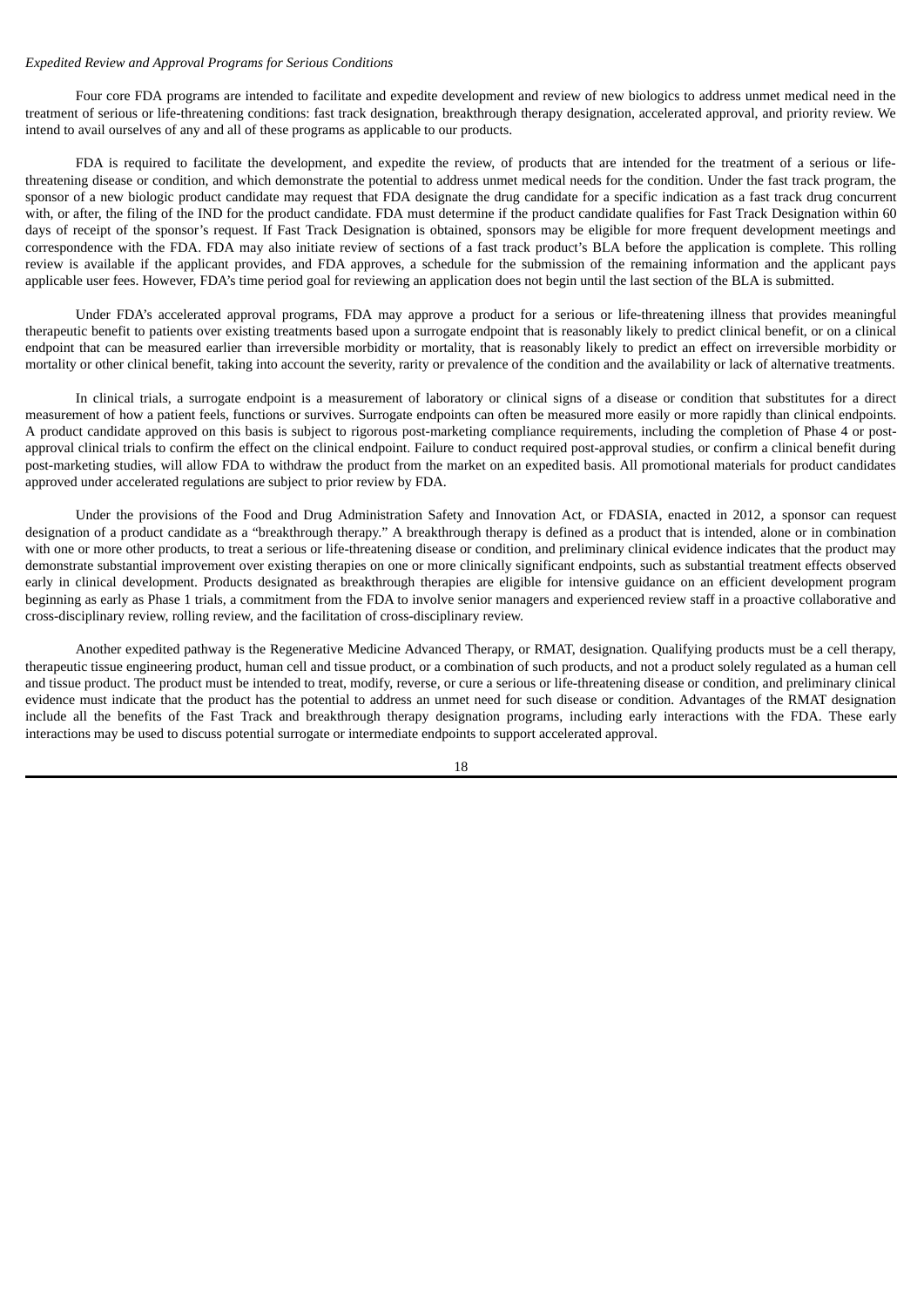Even if a product qualifies for one or more of these programs, the FDA may later decide that the product no longer meets the conditions for qualification or decide that the time period for FDA review or approval will not be shortened.

### *Disclosure of Clinical Trial Information*

Sponsors of clinical trials of FDA regulated products, including biologics, are required to register and submit certain clinical trial information within specific timeframes to the National Institutes of Health, or NIH, for public dissemination on their clinicaltrials.gov website. Information related to the product, patient population, phase of investigation, Trial sites and investigators and other aspects of the clinical trial is then made public as part of the registration. Sponsors are also obligated to discuss the results of their clinical trials after completion. Disclosure of the results of these trials can be delayed in certain circumstances for up to two years, depending on the circumstances, after the date of completion of the trial. Competitors may use this publicly available information to gain knowledge regarding the progress of development programs.

#### *Coverage, Pricing and Reimbursement*

Successful commercialization of new drug products depends in part on the extent to which reimbursement for those drug products will be available from government health administration authorities, private health insurers and other organizations. Government authorities and third-party payors, such as private health insurers and health maintenance organizations, decide which drug products they will pay for and establish reimbursement levels. The availability and extent of reimbursement by governmental and private payors is essential for most patients to be able to afford a drug product. Sales of drug products depend substantially, both domestically and abroad, on the extent to which the costs of drugs products are paid for by health maintenance, managed care, pharmacy benefit and similar healthcare management organizations, or reimbursed by government health administration authorities, private health coverage insurers and other third-party payors.

A primary trend in the U.S. healthcare industry and elsewhere is cost containment. Government authorities and other third-party payors have attempted to control costs by limiting coverage and the amount of reimbursement for particular drug products. In many countries, the prices of drug products are subject to varying price control mechanisms as part of national health systems. In general, the prices of drug products under such systems are substantially lower than in the United States. Other countries allow companies to fix their own prices for drug products, but monitor and control company profits. Accordingly, in markets outside the United States, the reimbursement for drug products may be reduced compared with the United States. In the United States, the principal decisions about reimbursement for new drug products are typically made by the Centers for Medicare & Medicaid Services, or CMS, an agency within the Department of Health and Human Services, or HHS. CMS decides whether and to what extent a new drug product will be covered and reimbursed under certain federal governmental healthcare programs, such as Medicare, and private payors tend to follow CMS to a substantial degree. However, no uniform policy of coverage and reimbursement for drug products exists among third-party payors and coverage and reimbursement levels for drug products can differ significantly from payor to payor. In the United States, the process for determining whether a third-party payor will provide coverage for a biological product typically is separate from the process for setting the price of such product or for establishing the reimbursement rate that the payor will pay for the product once coverage is approved. With respect to biologics, third-party payors may limit coverage to specific products on an approved list, also known as a formulary, which might not include all of the FDA-approved products for a particular indication, or place products at certain formulary levels that result in lower reimbursement levels and higher cost sharing obligation imposed on patients. A decision by a third-party payor not to cover our product candidates could reduce physician utilization of a product. Moreover, a third-party payor's decision to provide coverage for a product does not imply that an adequate reimbursement rate will be approved. Adequate third-party reimbursement may not be available to enable a manufacturer to maintain price levels sufficient to realize an appropriate return on its investment in product development. Additionally, coverage and reimbursement for products can differ significantly from payor to payor. One third-party payor's decision to cover a particular medical product does not ensure that other payors will also provide coverage for the medical product, or will provide coverage at an adequate reimbursement rate. As a result, the coverage determination process usually requires manufacturers to provide scientific and clinical support for the use of their products to each payor separately and is a time-consuming process.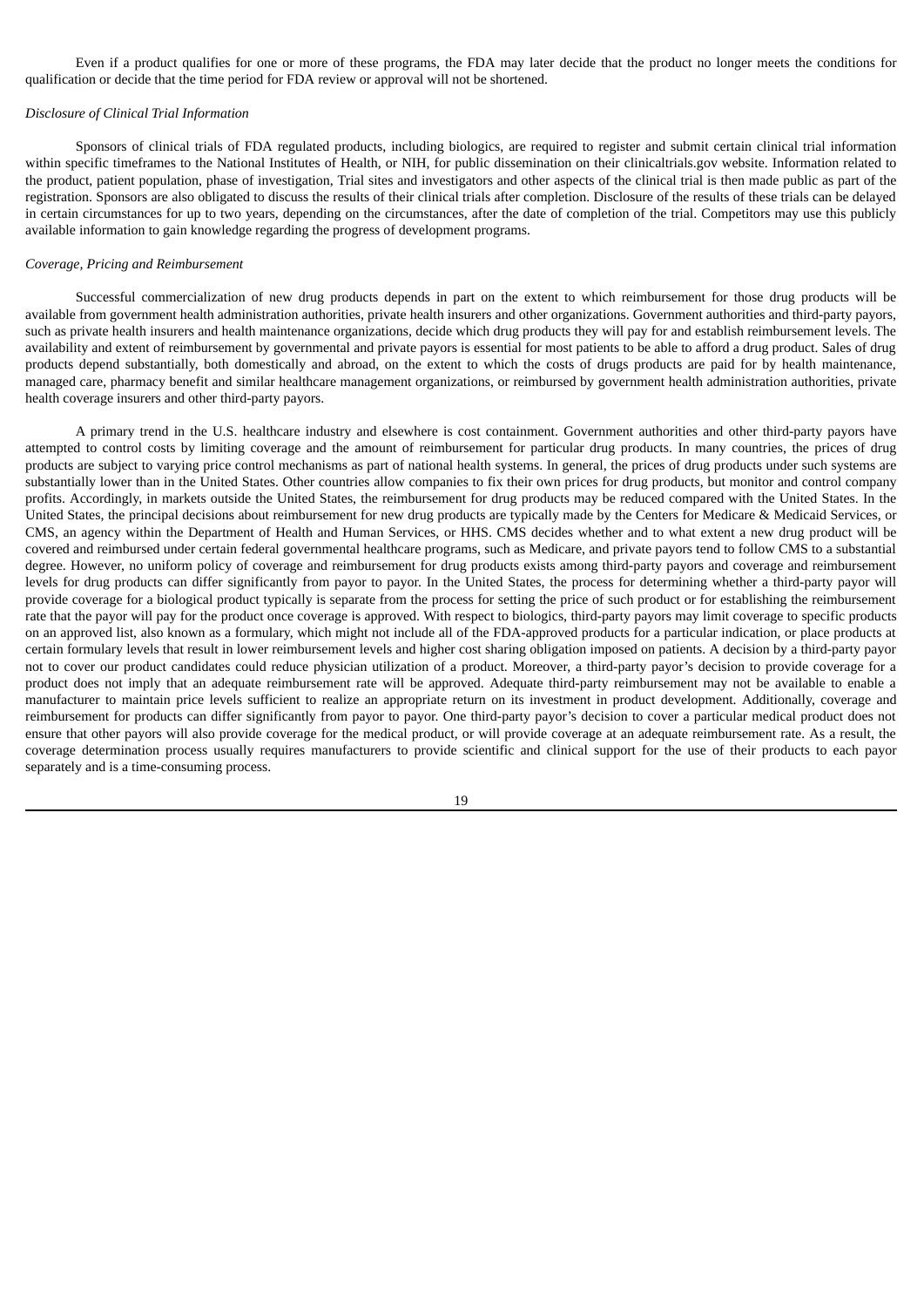Coverage policies and third-party reimbursement rates may change at any time. Even if favorable coverage and reimbursement status is attained for one or more products for which we receive regulatory approval, less favorable coverage policies and reimbursement rates may be implemented in the future. Third-party payors are increasingly challenging the prices charged for medical products and services, examining the medical necessity and reviewing the cost-effectiveness of pharmaceutical products, in addition to questioning safety and efficacy. If third-party payors do not consider a product to be cost-effective compared to other available therapies, they may not cover that product after FDA approval or, if they do, the level of payment may not be sufficient to allow a manufacturer to sell its product at a profit.

In addition, in many foreign countries, the proposed pricing for a drug must be approved before it may be lawfully marketed. The requirements governing drug pricing and reimbursement vary widely from country to country. In the European Union, governments influence the price of products through their pricing and reimbursement rules and control of national healthcare systems that fund a large part of the cost of those products to consumers. Some jurisdictions operate positive and negative list systems under which products may only be marketed once a reimbursement price has been agreed to by the government. To obtain reimbursement or pricing approval, some of these countries may require the completion of clinical trials that compare the cost effectiveness of a particular product to currently available therapies. Other member states allow companies to fix their own prices for medicines, but monitor and control company profits. There can be no assurance that any country that has price controls or reimbursement limitations for pharmaceutical products will allow favorable reimbursement and pricing arrangements for any of our products. The downward pressure on healthcare costs in general, particularly prescription products, has become very intense. As a result, increasingly high barriers are being erected to the entry of new products. In addition, in some countries, cross border imports from low-priced markets exert a commercial pressure on pricing within a country (particularly in the EEA where it is illegal to impede such imports from elsewhere within the EEA).

#### *Other Healthcare Laws*

Manufacturing, sales, promotion and other activities following product approval are also subject to regulation by numerous regulatory authorities in the United States in addition to the FDA, including CMS, the HHS Office of Inspector General and HHS Office for Civil Rights, other divisions of the HHS and the Department of Justice.

Healthcare providers, physicians, and third-party payors will play a primary role in the recommendation and prescription of any products for which we obtain marketing approval. Our current and future arrangements with third-party payors, healthcare providers and physicians may expose us to broadly applicable fraud and abuse and other healthcare laws and regulations that may constrain the business or financial arrangements and relationships through which we market, sell and distribute any drugs for which we obtain marketing approval. In the United States, these laws include, without limitation, state and federal anti-kickback, false claims, physician transparency, and patient data privacy and security laws and regulations, including but not limited to those described below.

The U.S. federal Anti-Kickback Statute, or AKS, prohibits, among other things, any person or entity from knowingly and willfully offering, paying, soliciting, receiving or providing any remuneration, directly or indirectly, overtly or covertly, to induce or in return for purchasing, leasing, ordering or arranging for or recommending the purchase, lease or order of any good, facility, item or service reimbursable, in whole or in part, under Medicare, Medicaid or other federal healthcare programs. The term "remuneration" has been broadly interpreted to include anything of value. The AKS has been interpreted to apply to arrangements between pharmaceutical and medical device manufacturers on the one hand and prescribers, purchasers, formulary managers and beneficiaries on the other hand. Although there are a number of statutory exceptions and regulatory safe harbors protecting some common activities from prosecution, the exceptions and safe harbors are drawn narrowly. Failure to meet all of the requirements of a particular applicable statutory exception or regulatory safe harbor does not make the conduct per se illegal under the AKS. Instead, the legality of the arrangement will be evaluated on a case-by-case basis based on a cumulative review of all its facts and circumstances. Several courts have interpreted the statute's intent requirement to mean that if any one purpose of an arrangement involving remuneration is to induce referrals of federal healthcare covered business, the statute has been violated. In addition, a person or entity does not need to have actual knowledge of the statute or specific intent to violate it in order to have committed a violation. Moreover, a claim including items or services resulting from a violation of the AKS constitutes a false or fraudulent claim for purposes of the federal civil False Claims Act.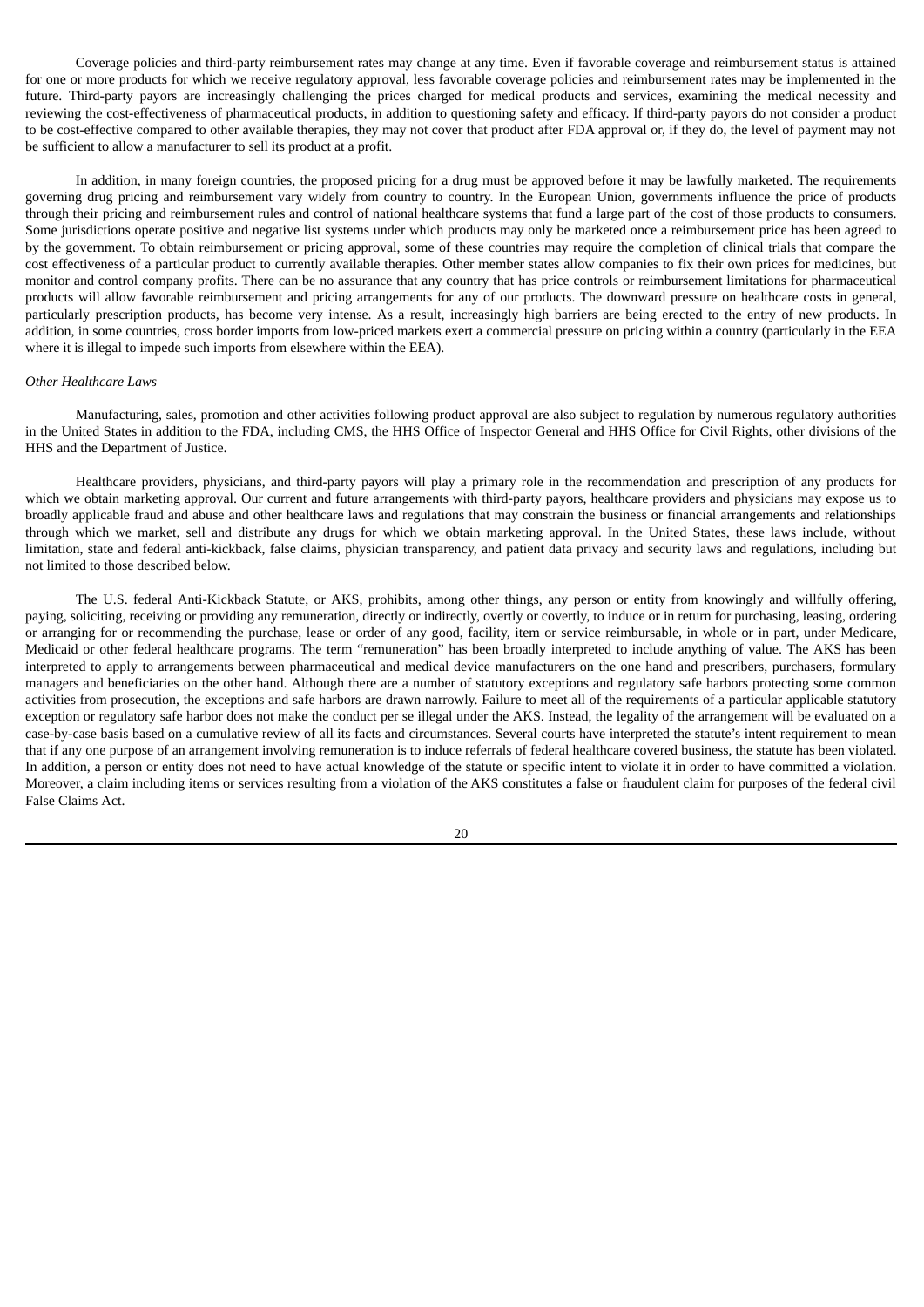Although we would not submit claims directly to payors, drug manufacturers can be held liable under the federal False Claims Act, which imposes civil penalties, including through civil whistleblower or qui tam actions, against individuals or entities (including manufacturers) for, among other things, knowingly presenting, or causing to be presented to federal programs (including Medicare and Medicaid) claims for items or services, including drugs, that are false or fraudulent, claims for items or services not provided as claimed, or claims for medically unnecessary items or services. The government may deem manufacturers to have "caused" the submission of false or fraudulent claims by, for example, providing inaccurate billing or coding information to customers or promoting a product off-label. Several biopharmaceutical, medical device and other healthcare companies have been prosecuted under federal false claims and civil monetary penalty laws for, among other things, allegedly providing free product to customers with the expectation that the customers would bill federal programs for the product. Other companies have been prosecuted for causing false claims to be submitted because of the companies' marketing of products for unapproved (e.g., or off-label), and thus non-covered, uses. In addition, the civil monetary penalties statute imposes penalties against any person who is determined to have presented or caused to be presented a claim to a federal health program that the person knows or should know is for an item or service that was not provided as claimed or is false or fraudulent. Claims which include items or services resulting from a violation of the federal AKS are false or fraudulent claims for purposes of the False Claims Act.

Our future marketing and activities relating to the reporting of wholesaler or estimated retail prices for our products, if approved, the reporting of prices used to calculate Medicaid rebate information and other information affecting federal, state and third-party reimbursement for our products, and the sale and marketing of our product candidates, are subject to scrutiny under these laws.

The federal Health Insurance Portability and Accountability Act of 1996, or HIPAA, created additional federal criminal statutes that prohibit, among other actions, knowingly and willfully executing, or attempting to execute, a scheme to defraud or to obtain, by means of false or fraudulent pretenses, representations or promises, any money or property owned by, or under the control or custody of, any healthcare benefit program, including private third-party payors, knowingly and willfully embezzling or stealing from a healthcare benefit program, willfully obstructing a criminal investigation of a healthcare offense and knowingly and willfully falsifying, concealing or covering up a material fact or making any materially false, fictitious or fraudulent statement in connection with the delivery of or payment for healthcare benefits, items or services. Similar to the U.S. federal Anti-Kickback Statute, a person or entity does not need to have actual knowledge of the statute or specific intent to violate it in order to have committed a violation.

In addition, there has been a recent trend of increased federal and state regulation of payments made to physicians and certain other healthcare providers. The Affordable Care Act, or the ACA, imposed, among other things, new annual reporting requirements through the Physician Payments Sunshine Act for covered manufacturers for certain payments and "transfers of value" provided to physicians and teaching hospitals, as well as ownership and investment interests held by physicians and their immediate family members. Failure to submit timely, accurately and completely the required information for all payments, transfers of value and ownership or investment interests may result in civil monetary penalties. Covered manufacturers must submit reports by the 90th day of each subsequent calendar year and the reported information is publicly made available on a searchable website.

We may also be subject to data privacy and security regulation by both the federal government and the states in which we conduct our business. HIPAA, as amended by the Health Information Technology for Economic and Clinical Health Act, or HITECH, and their respective implementing regulations, including the Final HIPAA Omnibus Rule published on January 25, 2013, impose specified requirements relating to the privacy, security and transmission of individually identifiable health information held by covered entities and their business associates. Among other things, HITECH made HIPAAs security standards directly applicable to "business associates," defined as independent contractors or agents of covered entities that create, receive, maintain or transmit protected health information in connection with providing a service for or on behalf of a covered entity, although it is unclear that we would be considered a "business associate" in the normal course of our business. HITECH also increased the civil and criminal penalties that may be imposed against covered entities, business associates and possibly other persons, and gave state attorneys general new authority to file civil actions for damages or injunctions in federal courts to enforce the federal HIPAA laws and seek attorney's fees and costs associated with pursuing federal civil actions. In addition, state laws govern the privacy and security of health information in certain circumstances, many of which differ from each other in significant ways and may not have the same requirements, thus complicating compliance efforts.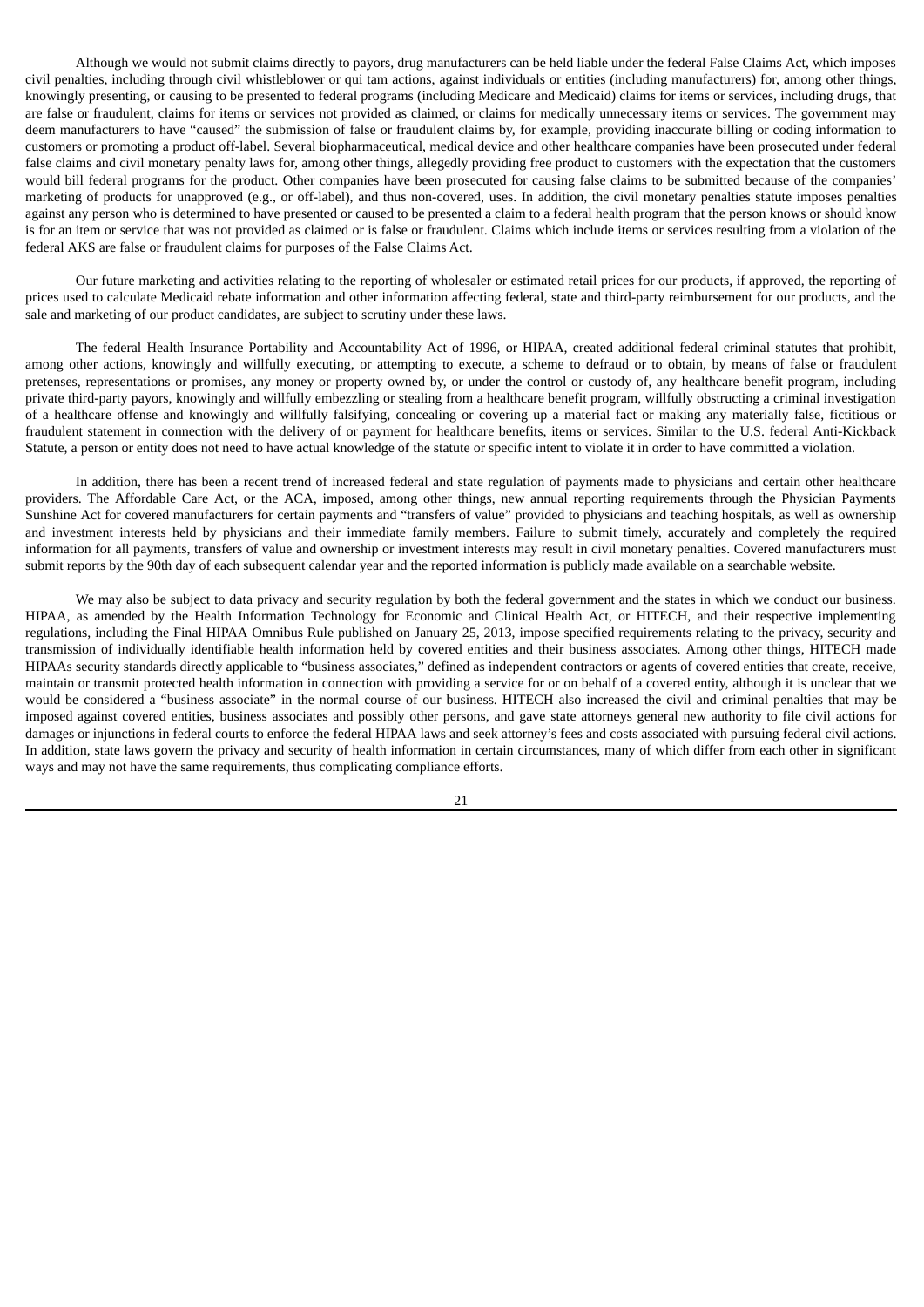Similar state and foreign fraud and abuse laws and regulations, such as state anti-kickback and false claims laws, may apply to sales or marketing arrangements and claims involving healthcare items or services. Such laws are generally broad and are enforced by various state agencies and private actions. Also, many states have similar fraud and abuse statutes or regulations that may be broader in scope and may apply regardless of payor, in addition to items and services reimbursed under Medicaid and other state programs. Some state laws require pharmaceutical companies to comply with the pharmaceutical industry's voluntary compliance guidelines and the relevant federal government compliance guidance, and require drug manufacturers to report information related to payments and other transfers of value to physicians and other healthcare providers, marketing expenditures or drug pricing.

In order to distribute products commercially, we must comply with state laws that require the registration of manufacturers and wholesale distributors of drug and biological products in a state, including, in certain states, manufacturers and distributors who ship products into the state even if such manufacturers or distributors have no place of business within the state. Some states also impose requirements on manufacturers and distributors to establish the pedigree of product in the chain of distribution, including some states that require manufacturers and others to adopt new technology capable of tracking and tracing product as it moves through the distribution chain. Several states have enacted legislation requiring pharmaceutical and biotechnology companies to establish marketing compliance programs, file periodic reports with the state, make periodic public disclosures on sales, marketing, pricing, clinical trials and other activities, and/or register their sales representatives, as well as to prohibit pharmacies and other healthcare entities from providing certain physician prescribing data to pharmaceutical and biotechnology companies for use in sales and marketing, and to prohibit certain other sales and marketing practices. All of our activities are potentially subject to federal and state consumer protection and unfair competition laws.

The scope and enforcement of each of these laws is uncertain and subject to rapid change in the current environment of healthcare reform, especially in light of the lack of applicable precedent and regulations. Federal and state enforcement bodies have recently increased their scrutiny of interactions between healthcare companies and healthcare providers, which has led to a number of investigations, prosecutions, convictions and settlements in the healthcare industry. It is possible that governmental authorities will conclude that our business practices may not comply with current or future statutes, regulations or case law involving applicable fraud and abuse or other healthcare laws and regulations. If our operations are found to be in violation of any of these laws or any other governmental regulations that may apply to us, we may be subject to significant civil, criminal and administrative penalties, damages, fines, disgorgement, contractual damages, reputational harm, diminished profits and future earnings, imprisonment, exclusion of drugs from government funded healthcare programs, such as Medicare and Medicaid, and the curtailment or restructuring of our operations, as well as additional reporting obligations and oversight if we become subject to a corporate integrity agreement or other agreement to resolve allegations of non-compliance with these laws, any of which could adversely affect our ability to operate our business and our financial results. If any of the physicians or other healthcare providers or entities with whom we expect to do business is found to be not in compliance with applicable laws, they may be subject to significant criminal, civil or administrative sanctions, including exclusions from government funded healthcare programs. Ensuring business arrangements comply with applicable healthcare laws, as well as responding to possible investigations by government authorities, can be time- and resource-consuming and can divert a company's attention from the business.

#### *Current and Future Legislation*

In the United States and foreign jurisdictions, there have been a number of legislative and regulatory changes and proposed changes regarding the healthcare system that could prevent or delay marketing approval of our product candidates, restrict or regulate post-approval activities and affect our ability to profitably sell any product candidates for which we obtain marketing approval. We expect that current laws, as well as other healthcare reform measures that may be adopted in the future, may result in more rigorous coverage criteria and additional downward pressure on the price that we, or any collaborators, may receive for any approved products.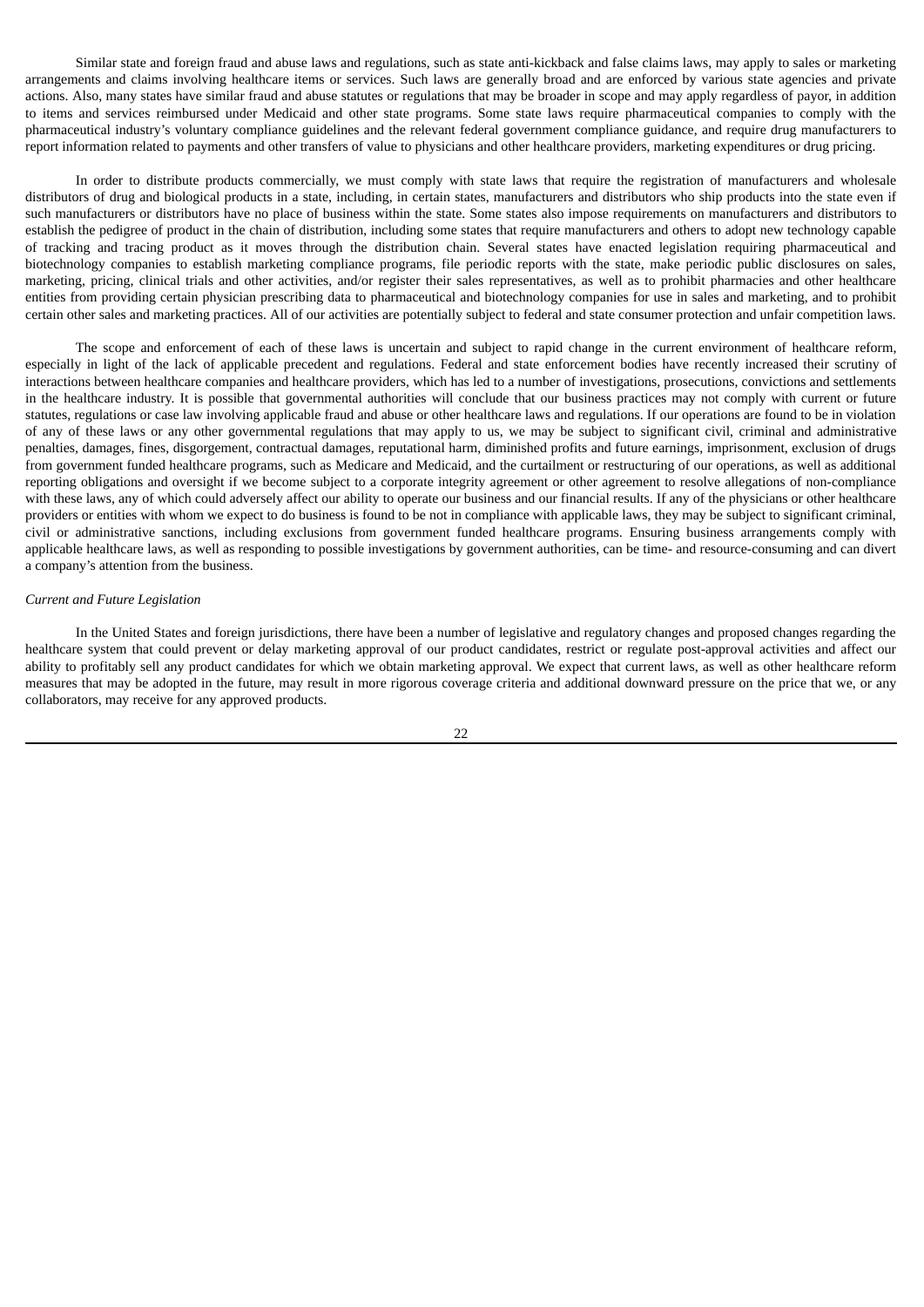The ACA, for example, contains provisions that subject biological products to potential competition by lower-cost biosimilars and may reduce the profitability of drug products through increased rebates for drugs reimbursed by Medicaid programs, extend Medicaid rebates to Medicaid managed care plans, provide for mandatory discounts for certain Medicare Part D beneficiaries and annual fees based on pharmaceutical companies' share of sales to federal healthcare programs. With the President Trump administration and current Congress, there will likely be additional administrative or legislative changes, including modification, repeal or replacement of all, or certain provisions of the ACA, which may impact reimbursement for drugs and biologics. On January 20, 2017, President Trump signed an Executive Order directing federal agencies with authorities and responsibilities under the ACA to waive, defer, grant exemptions from, or delay the implementation of any provision of the ACA that would impose a fiscal or regulatory burden on states, individuals, healthcare providers, health insurers, or manufacturers of pharmaceuticals or medical devices. On October 13, 2017, President Trump signed an Executive Order terminating the cost-sharing subsidies that reimburse insurers under the ACA. Several state Attorneys General filed suit to stop the administration from terminating the subsidies, but their lawsuit was dismissed by a federal judge in California on July 18, 2018. In addition, CMS has recently finalized regulations that would give states greater flexibility in setting benchmarks for insurers in the individual and small group marketplaces, which may have the effect of relaxing the essential health benefits required under the ACA for plans sold through such marketplaces. Further, each chamber of Congress has put forth multiple bills, and may do so again in the future, designed to repeal or repeal and replace portions of the ACA.

While Congress has not passed repeal legislation, the Tax Reform Act includes a provision that repealed, effective January 1, 2019, the tax-based shared responsibility payment imposed by the ACA on certain individuals who fail to maintain qualifying health coverage for all or part of a year that is commonly referred to as the "individual mandate." Further, the Bipartisan Budget Act of 2018, or the BBA, among other things, amended the ACA, effective January 1, 2019, to increase from 50 percent to 70 percent the point-of-sale discount that is owed by pharmaceutical manufacturers who participate in Medicare Part D and to close the coverage gap in most Medicare drug plans, commonly referred to as the "donut hole." Congress may consider other legislation to repeal and replace elements of the ACA. On December 14, 2018, a U.S. District Court judge in the Northern District of Texas ruled that the individual mandate portion of the ACA is an essential and inseverable feature of the ACA, and therefore because the mandate was repealed as part of the Tax Cuts and Jobs Act, the remaining provisions of the ACA are invalid as well. The Trump administration and CMS have both stated that the ruling will have no immediate effect, and on December 30, 2018 the same judge issued an order staying the judgment pending appeal. A Fifth Circuit U.S. Court of Appeals hearing to determine whether certain states and the House of Representatives have standing to appeal the lower court decision was held on July 9, 2019, but it is unclear when a Court will render its decision on this hearing, and what effect it will have on the status of the ACA. Litigation and legislation over the ACA are likely to continue, with unpredictable and uncertain results.

Additionally, other federal health reform measures have been proposed and adopted in the United States since the ACA was enacted:

- The Budget Control Act of 2011, among other things, created measures for spending reductions by Congress. A Joint Select Committee on Deficit Reduction, tasked with recommending a targeted deficit reduction of at least \$1.2 trillion for the years 2013 through 2021, was unable to reach required goals, thereby triggering the legislation's automatic reduction to several government programs. These changes included aggregate reductions to Medicare payments to providers of up to 2% per fiscal year, which went into effect in April 2013 and, due to subsequent legislative amendments to the statute, including the BBA, will remain in effect through 2027, unless additional Congressional action is taken.
- The American Taxpayer Relief Act of 2012, among other things, reduced Medicare payments to several providers, and increased the statute of limitations period for the government to recover overpayments to providers from three to five years.
- The Middle Class Tax Relief and Job Creation Act of 2012 required that CMS reduce the Medicare clinical laboratory fee schedule by 2% in 2013, which served as a base for 2014 and subsequent years. In addition, effective January 1, 2014, CMS also began bundling the Medicare payments for certain laboratory tests ordered while a patient received services in a hospital outpatient setting.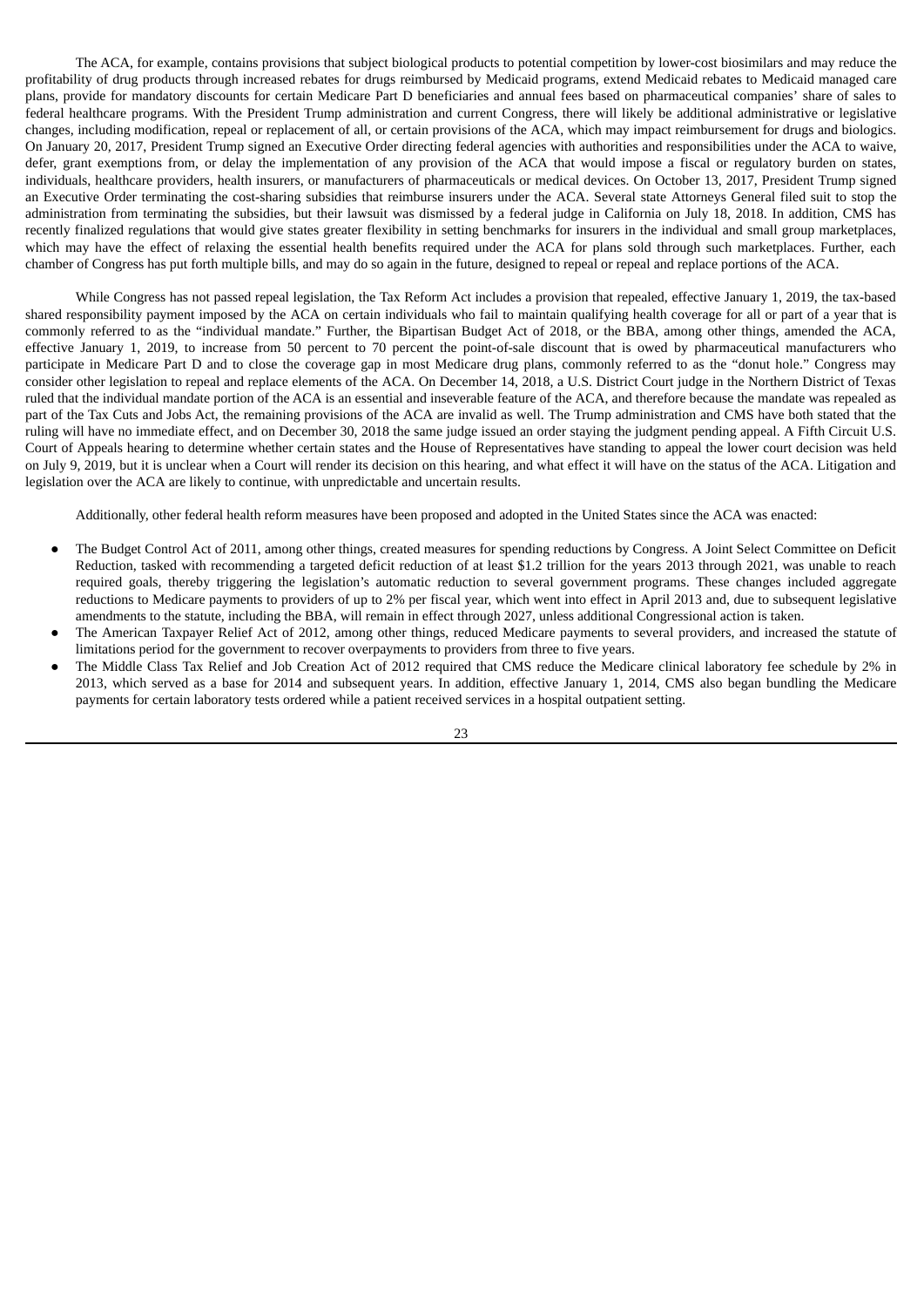Further, there has been heightened governmental scrutiny over the manner in which manufacturers set prices for their marketed products, which have resulted in several recent Congressional inquiries and proposed and enacted bills designed to, among other things, bring more transparency to product pricing, review the relationship between pricing and manufacturer patient programs, and reform government program reimbursement methodologies for products. In addition, the U.S. government, state legislatures, and foreign governments have shown significant interest in implementing cost containment programs, including price-controls, restrictions on reimbursement and requirements for substitution of generic products for branded prescription drugs to limit the growth of government paid healthcare costs. For example, the U.S. government has passed legislation requiring pharmaceutical manufacturers to provide rebates and discounts to certain entities and governmental payors to participate in federal healthcare programs. Further, Congress and the current administration have each indicated that it will continue to seek new legislative and/or administrative measures to control drug costs, and the current administration recently released a "Blueprint", or plan, to reduce the cost of drugs. The Blueprint contains certain measures that the U.S. Department of Health and Human Services is already working to implement. For example, in May 2019, CMS issued a final rule to allow Medicare Advantage Plans the option of using step therapy for Part B drugs beginning January 1, 2020. This final rule codified CMS's policy change that was effective January 1, 2019. Congress and the Trump administration have each indicated that it will continue to seek new legislative and/or administrative measures to control drug costs. Individual states in the United States have also been increasingly passing legislation and implementing regulations designed to control pharmaceutical and biological product pricing, including price or patient reimbursement constraints, discounts, restrictions on certain product access and marketing cost disclosure and transparency measures, and, in some cases, designed to encourage importation from other countries and bulk purchasing.

## *Non-U.S. Regulation*

Before our products can be marketed outside the United States, they are subject to regulatory approval of the respective authorities in the country in which the product should be marketed. The requirements governing the conduct of clinical trials, product licensing, pricing and reimbursement vary widely from country to country. No action can be taken to market any product in a country until an appropriate application has been approved by the regulatory authorities in that country. The time spent in gaining approval varies from that required for FDA approval, and in certain countries, the sales price of a product must also be approved. The pricing review period often begins after market approval is granted. Even if a product is approved by a regulatory authority, satisfactory prices might not be approved for such product.

## **Collaborations, Partnerships and Agreements**

Collaborations, partnerships and agreements are a key component of Advaxis' corporate strategy. As a clinical stage biotechnology company without sales revenue, partnerships are an essential part of the ongoing strategy. Additionally, the evolution of the field of immunotherapy has resulted in combination treatments becoming ubiquitous; ongoing clinical studies and agreements with many of the leading, large oncology pharmaceutical companies helps validate that *Lm* Technology may play a key role in the cancer treatment protocols of the future.

Our collaborators and partners include Merck, OS Therapies, Biocon, Global BioPharma, Knight, and others. For more information, see Note 9, "Licensing Agreements" of the "Notes to the Financial Statements" included in Item 8.

We entered into an exclusive worldwide license agreement with Penn, on July 1, 2002 with respect to the innovative work of Yvonne Paterson, Ph.D., Associate Dean for Research at the School of Nursing at Penn, and former Professor of Microbiology at Penn, in the area of innate immunity, or the immune response attributed to immune cells, including dendritic cells, macrophages and natural killer cells, that respond to pathogens non-specifically (subject to certain U.S. government rights). This agreement was amended and restated as of February 13, 2007, and, thereafter, has been amended from time to time.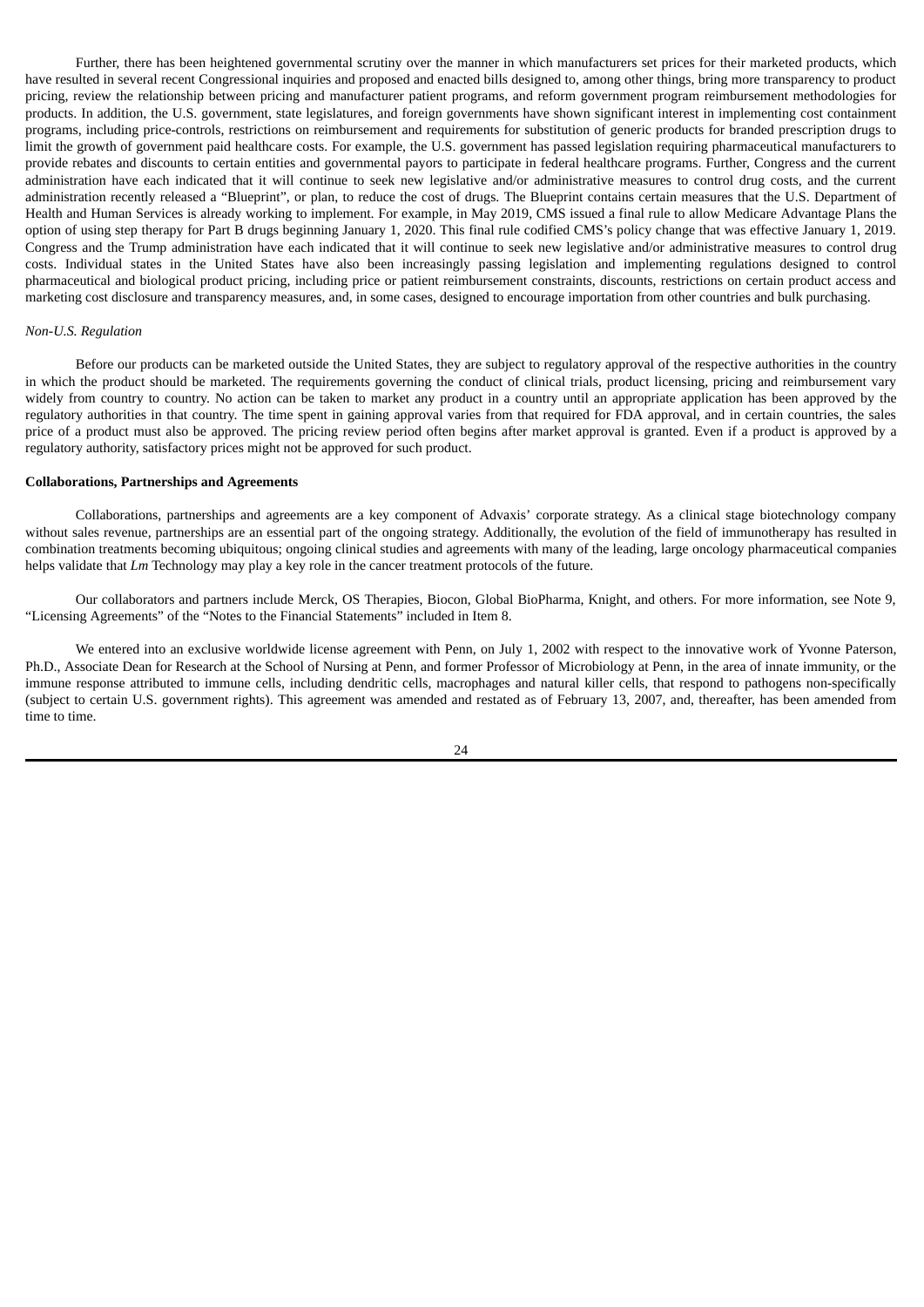This license, unless sooner terminated in accordance with its terms, terminates upon the latter of (a) the expiration of the last to expire of the Penn patent rights; or (b) twenty years after the effective date of the license. Penn may terminate the license agreement early upon the occurrence of certain defaults by us, including, but not limited to, a material breach by us of the Penn license agreement that is not cured within 60 days after notice of the breach is provided to us.

The license provides us with the exclusive commercial rights to the patent portfolio developed by Penn as of the effective date of the license, in connection with Dr. Paterson and requires us to pay various milestone, legal, filing and licensing payments to commercialize the technology. In exchange for the license, Penn received shares of our Common Stock. In addition, Penn is entitled to receive a non-refundable initial license fee, royalty payments and milestone payments based on net sales and percentages of sublicense fees and certain commercial milestones. Under the amended licensing agreement, Penn is entitled to receive 2.5% of net sales in the territory. Should annual net sales exceed \$250 million, the royalty rate will increase to 2.75%, but only with respect to those annual net sales in excess of \$250 million. Additionally, Penn will receive tiered sales milestone payments upon the achievement of cumulative global sales ranging between \$250 million and \$2 billion, with the maximum aggregate amounts payable to Penn in the event that maximum sales milestones are achieved is \$40 million. Notwithstanding these royalty rates, upon first in-human commercial sale (U.S. & E.U.), we have agreed to pay Penn a total of \$775,000 over a four-year period as an advance minimum royalty, which shall serve as an advance royalty in conjunction with the above terms. In addition, under the license, we are obligated to pay an annual maintenance fee of \$100,000 commencing on December 31, 2010, and each December 31st thereafter for the remainder of the term of the agreement until the first commercial sale of a Penn licensed product. We are responsible for filing new patents and maintaining and defending the existing patents licensed to us and we are obligated to reimburse Penn for all attorney's fees, expenses, official fees and other charges incurred in the preparation, prosecution and maintenance of the patents licensed from Penn.

Upon first regulatory approval in humans (US or EU), Penn will be entitled to a milestone payment of \$600,000. Furthermore, upon the achievement of the first sale of a product in certain fields, Penn will be entitled to certain milestone payments, as follows: \$2.5 million will be due upon the first in-human commercial sale (US or EU) of the first product in the cancer field and \$1.0 million will be due upon the date of first in-human commercial sale (US or EU) of a product in each of the secondary strategic fields sold.

## **Manufacturing**

cGMPs, are the standards identified to conform to requirements by governmental agencies that control authorization and licensure for manufacture and distribution of biologic products for either clinical investigations or commercial sale. GMPs identify the requirements for procurement, manufacturing, testing, storage, distribution and the supporting quality systems to ensure that a drug product is safe for its intended application. cGMPs are enforced in the United States by the FDA, under the authorities of the Federal Food, Drug and Cosmetic Act and its implementing regulations and use the phrase "current good manufacturing practices" to describe these standards.

Each of Advaxis' wholly owned product candidates is manufactured using a platform process, with uniform methods and testing procedures. This allows for an expedited pathway from construct discovery to clinical product delivery, while helping to keep cost of goods low.

Advaxis has entered into agreements with multiple third-party organizations, or CMOs, to handle the manufacturing, testing, and distribution of product candidates. These organizations have extensive experience within the biologics space and with the production of clinical and commercial GMP supplies.

Advaxis has constructed a state-of-the-art manufacturing facility and laboratory to develop and manufacture clinical-grade products, supporting the clinical trials and future potential commercialization of the Company's therapeutics. Increased manufacturing capability and capacity allows Advaxis to manufacture its own material and reduce reliance on CMOs, and improve supply flexibility, scalability, lead times, and costs of goods. The Company's long-term manufacturing strategy is to leverage both their partners' capabilities and their internal capabilities in order to build a supply chain that is reliable, flexible, and cost competitive.

#### **Competition**

The biotechnology and biopharmaceutical industries are characterized by rapid technological developments and a high degree of competition. As a result, our actual or proposed immunotherapies could become obsolete before we recoup any portion of our related research and development expenses. While we believe that our product candidates, technology, knowledge and experience provide us with competitive advantages, we face competition from established and emerging pharmaceutical and biotechnology companies, among others. The biotechnology and biopharmaceutical industries are highly competitive, and this competition comes from both biotechnology firms and from major pharmaceutical companies, including: BioNtech, Moderna, Gritstone, BMS, AstraZeneca, Merck, Neon Therapeutics, et al., each of which is pursuing cancer vaccines and/or immunotherapies.

Many of these companies have substantially greater financial, marketing, and human resources than we do (including, in some cases, substantially greater experience in clinical testing, manufacturing, and marketing of pharmaceutical products). We also experience competition in the development of our immunotherapies from universities and other research institutions and compete with others in acquiring technology from such universities and institutions. In addition, certain of our immunotherapies may be subject to competition from investigational new drugs and/or products developed using other technologies, some of which have completed numerous clinical trials.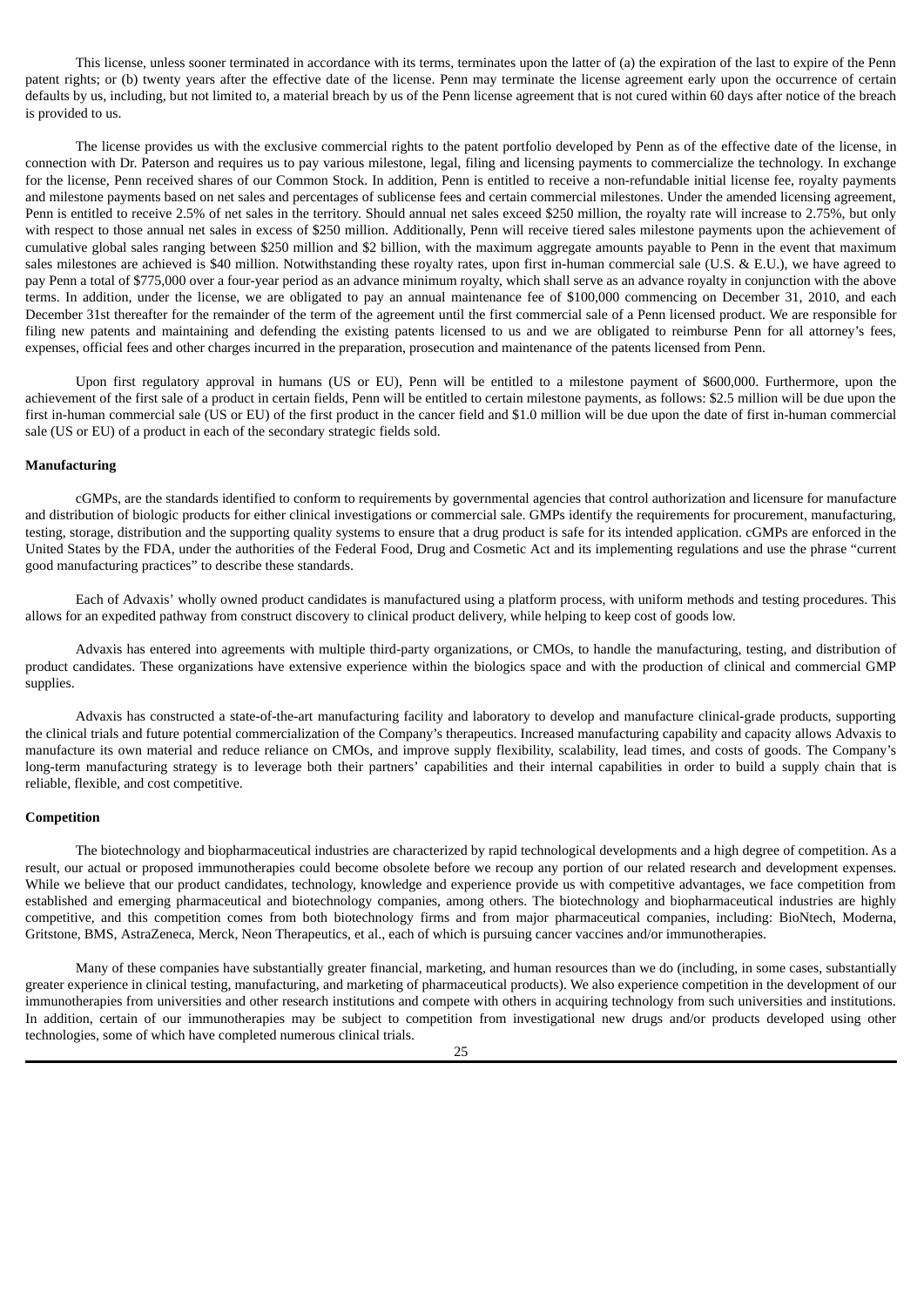Our competition will be determined in part by the potential indications for which drugs are developed and ultimately approved by regulatory authorities. Additionally, the timing of market introduction of some of our potential immunotherapies or of competitors' products may be an important competitive factor. Accordingly, the speed with which we can develop immunotherapies, complete preclinical testing, clinical trials and approval processes and supply commercial quantities to market are expected to be important competitive factors. We expect that competition among products approved for sale will be based on various factors, including product efficacy, safety, administration, reliability, acceptance, availability, price and patent position.

## **Experience and Expertise**

Our management team has extensive experience in oncology development, including contract research, development, manufacturing and commercialization across a board range of science, technologies, and process operations. We have built internal capabilities supporting research, clinical, medical, manufacturing and compliance operations and have extended our expertise with collaborations.

## **Employees**

As of October 31, 2021, we had 15 employees, 14 of which were full time employees. Of our full-time employees, 1 holds a Ph.D. degree. None of our employees are represented by a labor union, and we consider our relationship with our employees to be good.

We will continue to rent necessary offices and laboratories to support our business.

#### <span id="page-26-0"></span>**Item 1A. Risk Factors.**

## **Summary of Risk Factors**

Below is a summary of the principal factors that make an investment in our common stock speculative or risky. This summary does not address all of the risks that we face. Additional discussion of the risks summarized in this risk factor summary, and other risks that we face, can be found below under the heading "Risk Factors" and should be carefully considered, together with other information in this Form 10-K and our other filings with the SEC, *before making an investment decision regarding our common stock.*

- We have incurred significant losses since our inception and anticipate that we will continue to incur losses for the foreseeable future.
- We will require additional capital to fund our operations and if we fail to obtain necessary financing, we will not be able to complete the development and commercialization of our product candidates.
- We are significantly dependent on the success of our *Lm* Technology platform and our product candidates based on this platform.
- If we are unable to establish, manage or maintain strategic collaborations in the future, our revenue and drug development may be limited.
- We are subject to certain U.S. and foreign anti-corruption, anti-money laundering, export control, sanctions and other trade laws and regulations. We can face serious consequences for violations.
- We need to attract and retain highly skilled personnel; we may be unable to effectively manage growth with our limited resources.
- We depend upon our senior management and key consultants and their loss or unavailability could put us at a competitive disadvantage.
- The biotechnology and immunotherapy industries are characterized by rapid technological developments and a high degree of competition. We may be unable to compete with more substantial enterprises.

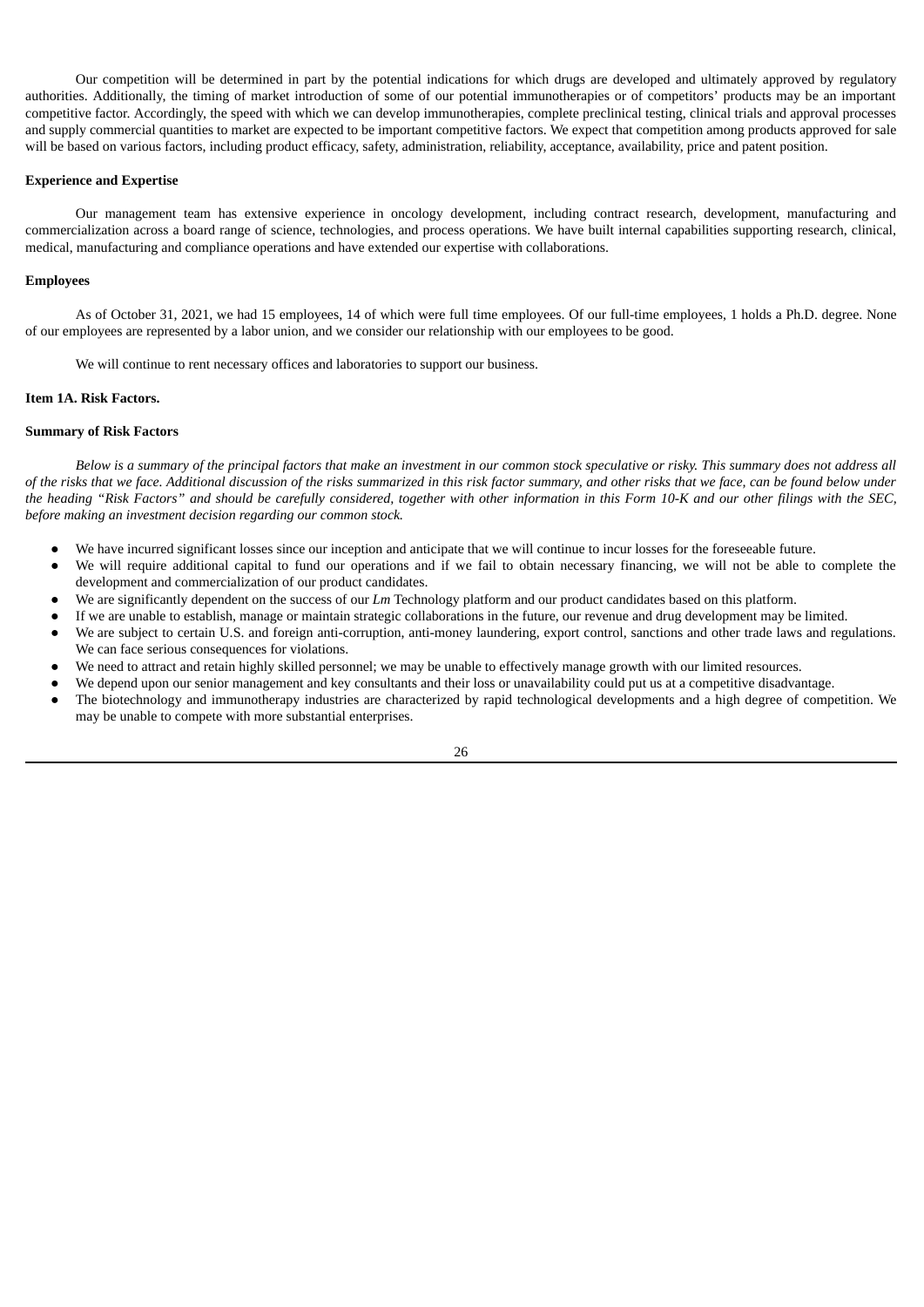- As a matter of course, we are reviewing strategic transactions for our company. We may not be successful in identifying or completing any strategic transaction and any such strategic transaction completed may not yield additional value for stockholders.
- We can provide no assurance that our clinical product candidates will obtain regulatory approval or that the results of clinical studies will be favorable.
- Drug discovery and development is a complex, time-consuming and expensive process that is fraught with risk and a high rate of failure.
- We may face legal claims; legal disputes are expensive and we may not be able to afford the costs.
- We can provide no assurance of the successful and timely development of new products.
- Our employees, independent contractors, consultants, commercial partners, principal investigators, or CROs may engage in misconduct or other improper activities, including noncompliance with regulatory standards and requirements, which could have a material adverse effect on our business.
- We must comply with significant government regulations.
- Ongoing healthcare legislative and regulatory reform measures may have a material adverse effect on our business and results of operations.
- We rely upon patents to protect our technology. We may be unable to protect our intellectual property rights and we may be liable for infringing the intellectual property rights of others.
- The price of our common stock and warrants may be volatile.
- The market prices for our common stock may be adversely impacted by future events.
- A limited public trading market may cause volatility in the price of our common stock.
- We may be at an increased risk of securities litigation, which is expensive and could divert management attention.
- Our certificate of incorporation, bylaws and Delaware law have anti-takeover provisions that could discourage, delay or prevent a change in control, which may cause our stock price to decline.

## **Risk Factors**

You should carefully consider the risks described below as well as other information provided to you in this annual report, including information in the section of this document entitled "Forward-Looking Statements." The risks and uncertainties described below are not the only ones facing us. Additional risks and uncertainties not presently known to us or that we currently believe are immaterial may also impair our business operations. If any of the following risks actually occur, our business, financial condition or results of operations could be materially adversely affected, the value of our *common stock could decline, and you may lose all or part of your investment.*

## **Risks Related to Our Financial Position, Capital Needs and Strategic Considerations**

## We have incurred significant losses since our inception and anticipate that we will continue to incur losses for the foreseeable future.

We are a clinical-stage biotechnology company. Investment in biotechnology product development is highly speculative because it entails substantial upfront capital expenditures and significant risk that a product candidate will fail to gain regulatory approval or become commercially viable. We have not generated any revenue from product sales to date, and we continue to incur significant development and other expenses related to our ongoing operations. As a result, we are not profitable and have incurred losses in each period since our inception.

We expect to continue to incur losses for the foreseeable future, and we expect these losses to increase as we continue our development of, and seek regulatory approvals for, our product candidates, and begin to commercialize any approved products. We may encounter unforeseen expenses, difficulties, complications, delays and other unknown factors that may adversely affect our business. The size of our future net losses will depend, in part, on the rate of future growth of our expenses and our ability to generate revenues. If any of our product candidates fails in clinical studies or do not gain regulatory approval, or if approved, fails to achieve market acceptance, we may never become profitable. Even if we achieve profitability in the future, we may not be able to sustain profitability in subsequent periods. Our prior losses and expected future losses have had and will continue to have an adverse effect on our stockholders' (deficit) equity and working capital.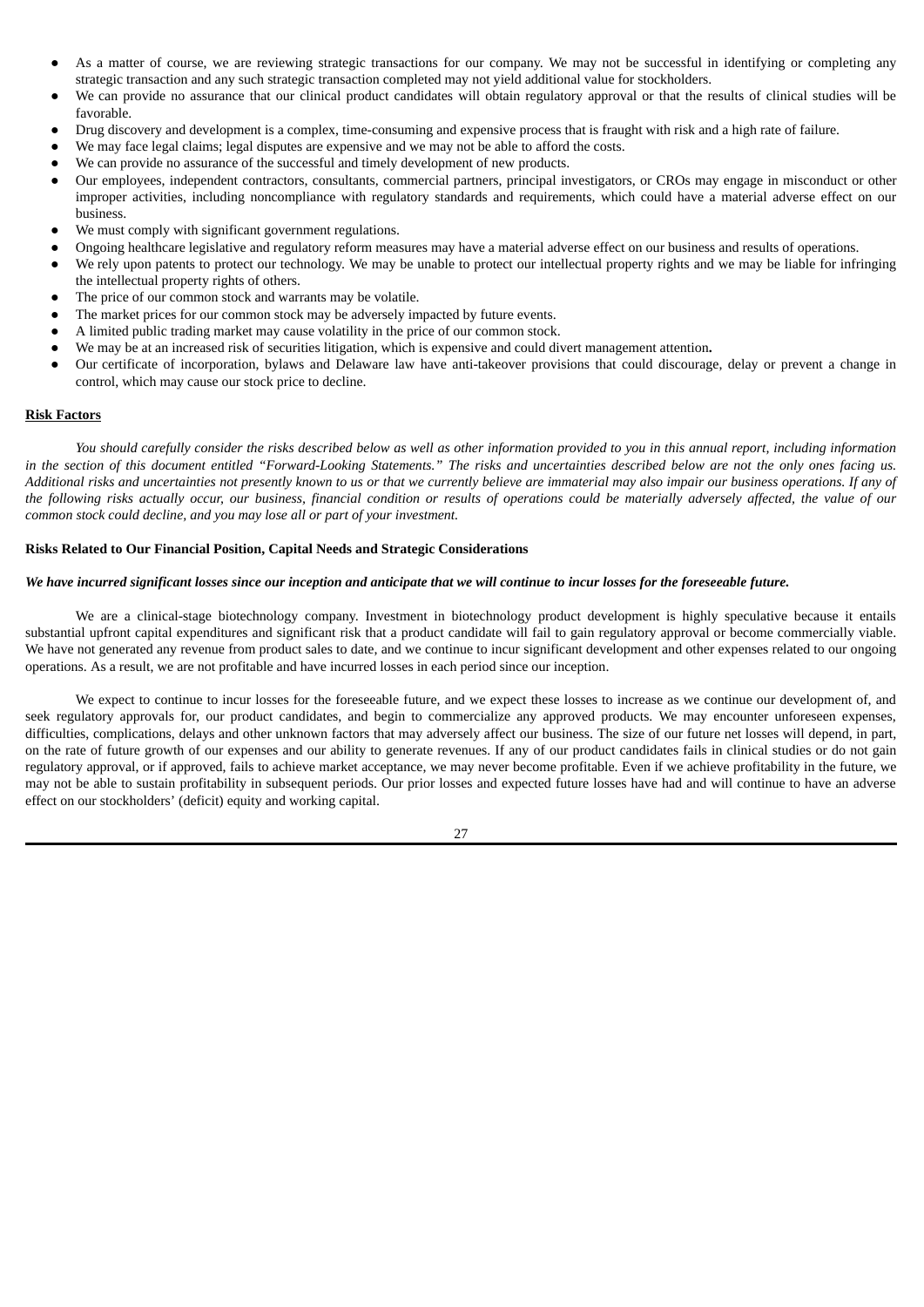## We will require additional capital to fund our operations and if we fail to obtain necessary financing, we will not be able to complete the development *and commercialization of our product candidates.*

The research and development of our products has consumed substantial amounts of cash since inception. We expect to continue to invest in advancing the clinical development of our product candidates and to commercialize any product candidates for which we receive regulatory approval. As of October 31, 2021, we had cash and cash equivalents of approximately \$41.6 million. We will require additional capital for the further development of our product candidates. We are pursuing various ways to support our development efforts including debt and/or equity financing as well as targeting potential collaborators of our products.

We cannot be certain that additional funding will be available on acceptable terms, or at all. If we are unable to raise additional capital in sufficient amounts or on terms acceptable to us we may have to significantly delay, scale back or discontinue the development or commercialization of one or more of our products or product candidates or one or more of our other research and development initiatives. Our forecast of the period of time through which our financial resources will be adequate to support our operations is a forward-looking statement and involves risks and uncertainties, and actual results could vary as a result of a number of factors, including the factors discussed elsewhere in this "Risk Factors" section. We have based this estimate on assumptions that may prove to be wrong, and we could utilize our available capital resources sooner than we currently expect. Our future funding requirements, both near and long-term, will depend on many factors, including, but not limited to:

- The progress, timing, costs and results of the clinical studies underway;
- future clinical development plans we establish for our product candidates;
- the number and characteristics of product candidates that we develop or may in-license;
- the outcome, timing and cost of meeting regulatory requirements established by the FDA and comparable foreign regulatory authorities, including the potential for the FDA or comparable foreign regulatory authorities to require that we perform more studies than those that we currently expect; the cost of filing, prosecuting, defending and enforcing our patent claims and other intellectual property rights;
- the cost of defending intellectual property disputes, including patent infringement actions brought by third parties against us or our product candidates;
- the effect of competing technological and market developments;
- the cost and timing of completion of commercial-scale outsourced manufacturing activities; and
- the cost of establishing sales, marketing and distribution capabilities for any product candidates for which we may receive regulatory approval in regions where we choose to commercialize our products on our own.

## As we recently announced in connection with the termination of the Merger Agreement for our planned merger with Biosight, we are continuing to explore options to maximize stockholder value, including reviewing strategic transactions for our company. We may not be successful in identifying or completing any strategic transaction and any such strategic transaction completed may not yield additional value for stockholders.

In December 2021, we announced that we had terminated our merger agreement with Biosight. We also announced in December 2021 that we plan to continue to explore additional options to maximize stockholder value. As such, we are reviewing strategic transactions and alternatives. However, there can be no assurance that we will be successful in identifying or completing any strategic transactions, that any such strategic transaction will result in additional value for our stockholders or that the process will not have an adverse impact on our business. These transactions could include, but are not limited to, collaboration agreements, co-development agreements, strategic mergers, reverse mergers, the issuance or buyback of public shares, or the purchase, in-license or out-license or sale of specific assets, in addition to other potential actions aimed at increasing stockholder value. There can be no assurance that the review of strategic transactions will result in the identification or consummation of any transaction. Our Board of Directors may also determine that our most effective strategy is to continue to effectuate our current business plan. The process of reviewing strategic transactions may be time consuming and disruptive to our business operations and, if we are unable to effectively manage the process, our business, financial condition and results of operations could be adversely affected. We could incur substantial expenses associated with identifying and evaluating potential strategic alternatives. No decision has been made with respect to any transaction and we cannot assure you that we will be able to identify and undertake any transaction that allows our shareholders to realize an increase in the value of their common stock or provide any guidance on the timing of such action, if any.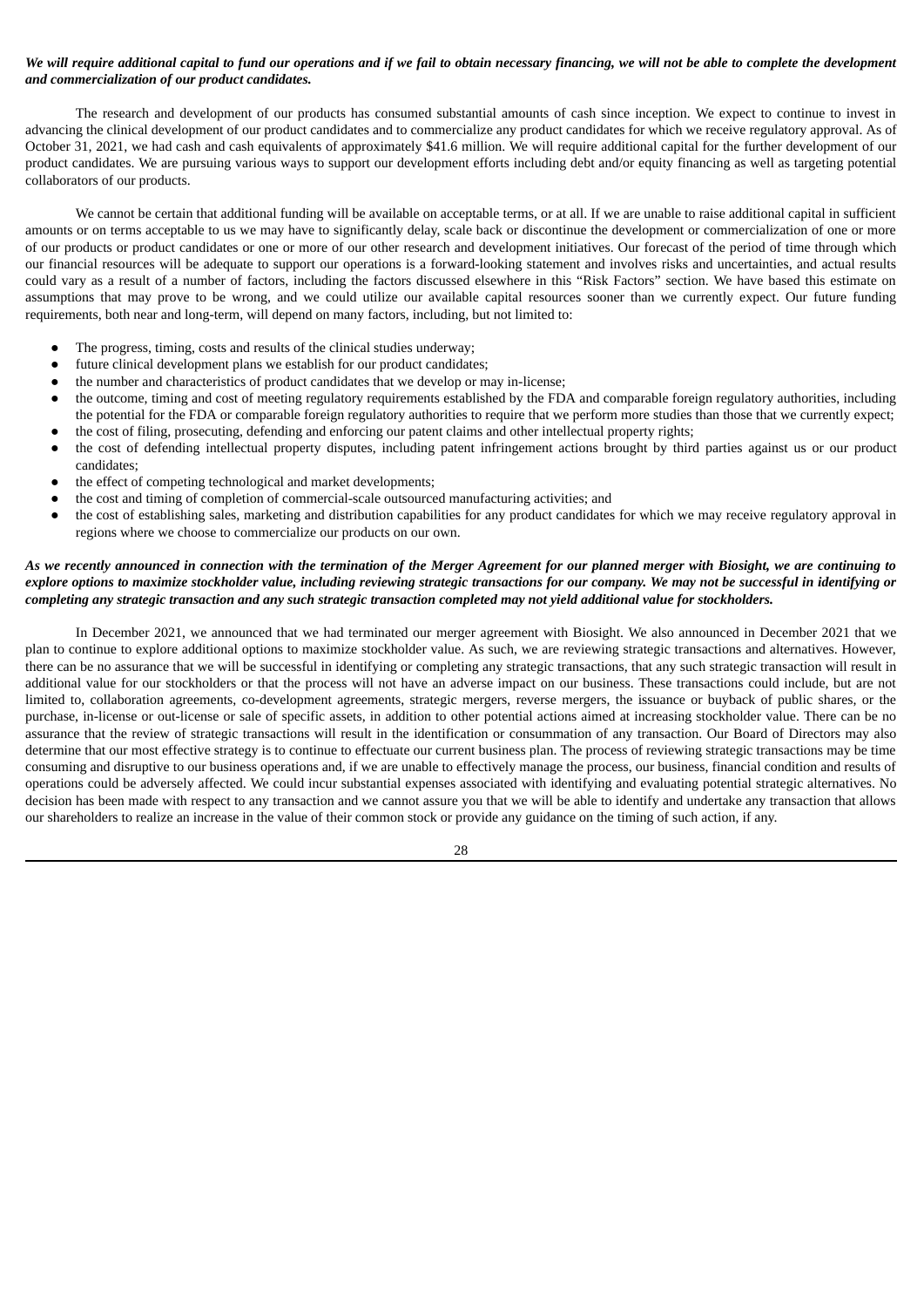We also cannot assure you that any potential strategic transaction or other alternative transaction, if identified, evaluated and consummated, will provide greater value to our stockholders than that reflected in the current price of our common stock. Any potential transaction would be dependent upon a number of factors that may be beyond our control, including, but not limited to, market conditions, industry trends, the interest of third parties in our business and the availability of financing to potential buyers on reasonable terms. We do not intend to comment regarding the evaluation of strategic alternatives until such time as our Board of Directors has determined the outcome of the process or otherwise has deemed that disclosure is appropriate or required by applicable law. As a consequence, perceived uncertainties related to our future may result in the loss of potential business opportunities and volatility in the market price of our common stock and may make it more difficult for us to attract and retain qualified personnel and business partners.

## **Risks Related to Our Business, Industry and Strategy**

#### *We are a clinical stage company.*

We are a clinical stage biotechnology company with a history of losses and can provide no assurance as to future operating results. As a result of losses that will continue throughout our clinical stage, we may exhaust our financial resources and be unable to complete the development of our products. We anticipate that we will continue to incur significant operational costs as we execute on our clinical development strategy. Our deficit will continue to grow during our drug development period.

We have sustained losses from operations in each fiscal year since our inception, and we expect losses to continue for the foreseeable future due to our substantial investment in research and development. As of October 31, 2021, we had an accumulated deficit of approximately \$428.6 million and stockholders' equity of approximately \$38.9 million. We expect to spend substantial additional sums on the continued administration and research and development of proprietary products and technologies with no certainty that our immunotherapies will become commercially viable or profitable as a result of these expenditures. If we fail to raise a significant amount of capital, we may need to significantly curtail operations or cease operations in the near future. If any of our product candidates fail in clinical trials or does not gain regulatory approval, we may never become profitable. Even if we achieve profitability in the future, we may not be able to sustain profitability in subsequent periods.

#### We are significantly dependent on the success of our Lm Technology platform and our product candidates based on this platform.

We have invested, and we expect to continue to invest, significant efforts and financial resources in the development of product candidates based on our *Lm* Technology. Our ability to generate meaningful revenue, which may not occur for the foreseeable future, if ever, will depend heavily on the successful development, regulatory approval and commercialization of one or more of these product candidates, and such regulatory approval and commercialization may never occur.

#### *The successful development of immunotherapies is highly uncertain.*

Successful development of immunotherapies is highly uncertain and is dependent on numerous factors, many of which are beyond our control. Immunotherapies that appear promising in the early phases of development may fail to reach, or be delayed in reaching, the market for several reasons including:

- preclinical study results that may show the immunotherapy to be less effective than desired (e.g., the study failed to meet its primary objectives) or to have harmful or problematic side effects;
- clinical study results that may show the immunotherapy to be less effective than expected (e.g., the study failed to meet its primary endpoint) or to have unacceptable side effects;
- failure to receive the necessary regulatory approvals or a delay in receiving such approvals. Among other things, such delays may be caused by slow enrollment in clinical studies, length of time to achieve study endpoints, delays in receiving the necessary products or supplies for the conduct of clinical or pre-clinical trials, additional time requirements for data analysis, or Biologics License Application preparation, discussions with the FDA, an FDA request for additional preclinical or clinical data, FDA delays in inspecting manufacturing establishments, failure to receive FDA approval for manufacturing processes or facilities, or unexpected safety or manufacturing issues;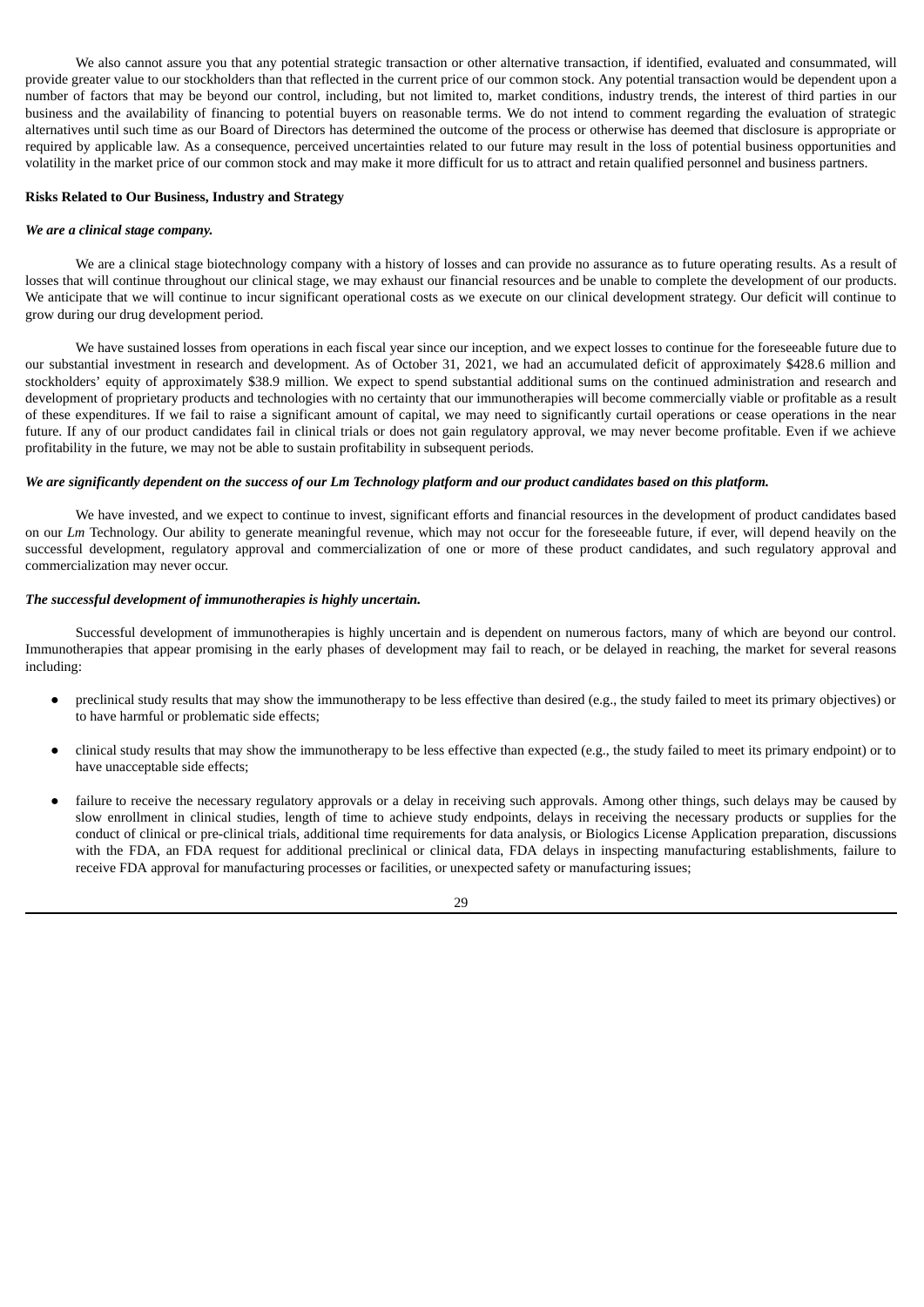- manufacturing costs, formulation issues, pricing or reimbursement issues, or other factors that make the immunotherapy uneconomical; and
- the proprietary rights of others and their competing products and technologies that may prevent the immunotherapy from being commercialized.

Success in preclinical and early clinical studies does not ensure that large-scale clinical studies will be successful. Clinical results are frequently susceptible to varying interpretations that may delay, limit or prevent regulatory approvals. The length of time necessary to complete clinical studies and to submit an application for marketing approval for a final decision by a regulatory authority varies significantly from one immunotherapy to the next and may be difficult to predict.

Even if our product candidates are approved, they may be subject to limitations on the indicated uses and populations for which they may be marketed. They may also be subject to other conditions of approval, may contain significant safety warnings, including boxed warnings, contraindications, and precautions, may not be approved with label statements necessary or desirable for successful commercialization, or may contain requirements for costly post-market testing and surveillance, or other requirements, including the submission of a REMS, to monitor the safety or efficacy of the products. If we do not receive FDA approval for, and successfully commercialize our product candidates, we will not be able to generate revenue from these product candidates in the United States in the foreseeable future, or at all. Any significant delays in obtaining approval for and commercializing our product candidates will have a material adverse impact on our business and financial condition.

#### *We must rely upon third parties for manufacturing.*

We currently have agreements with third party manufacturing facilities for production of many of our immunotherapies for research and development and testing purposes. We depend on third-party manufacturers to supply all of our clinical materials, but we do not have direct control over their personnel or operations. Third-party manufacturers must be able to meet our deadlines as well as adhere to quality standards and specifications. Our reliance on third parties for the manufacturing of our drug substance, investigational new drugs and, in the future, any approved products, creates a dependency that could severely disrupt our research and development, our clinical testing, and ultimately our sales and marketing efforts if the source of such supply proves to be unreliable or unavailable. For instance, manufacturers may experience unforeseen problems, such as material or personnel shortages, temporary or permanent facility closures, or scale up challenges. If any contracted manufacturing operation is unreliable or unavailable, we may not be able to manufacture clinical drug supplies of our immunotherapies, and our preclinical and clinical testing programs may not be able to move forward and our entire business plan could fail. If we are able to commercialize our products in the future, there is no assurance that any third-party manufacturers will be able to meet commercialized scale production requirements in a timely manner.

There is also no guarantee that our third-party manufacturers will be able to manufacture our product candidates in accordance with applicable standards or cGMPs. Poor control of production processes can lead to the introduction of adventitious agents or other contaminants, or to inadvertent changes in the properties or stability of a product candidate that may not be detectable in final product testing. If these third party manufacturers are not able to comply with cGMPs, we may not be able to conduct clinical trials, may need to conduct additional studies, and may not, eventually, receive and maintain FDA approval for those products. Deviations from manufacturing requirements may also require remedial measures that may be costly and/or time-consuming for a third party to implement and that may include the temporary or permanent suspension of a clinical trial or commercial sales or the temporary or permanent closure of a facility. Any such remedial measures imposed upon or by third parties with whom we contract could materially harm our business. A failure to comply with the applicable regulatory requirements may also result in regulatory enforcement actions against our manufacturers.

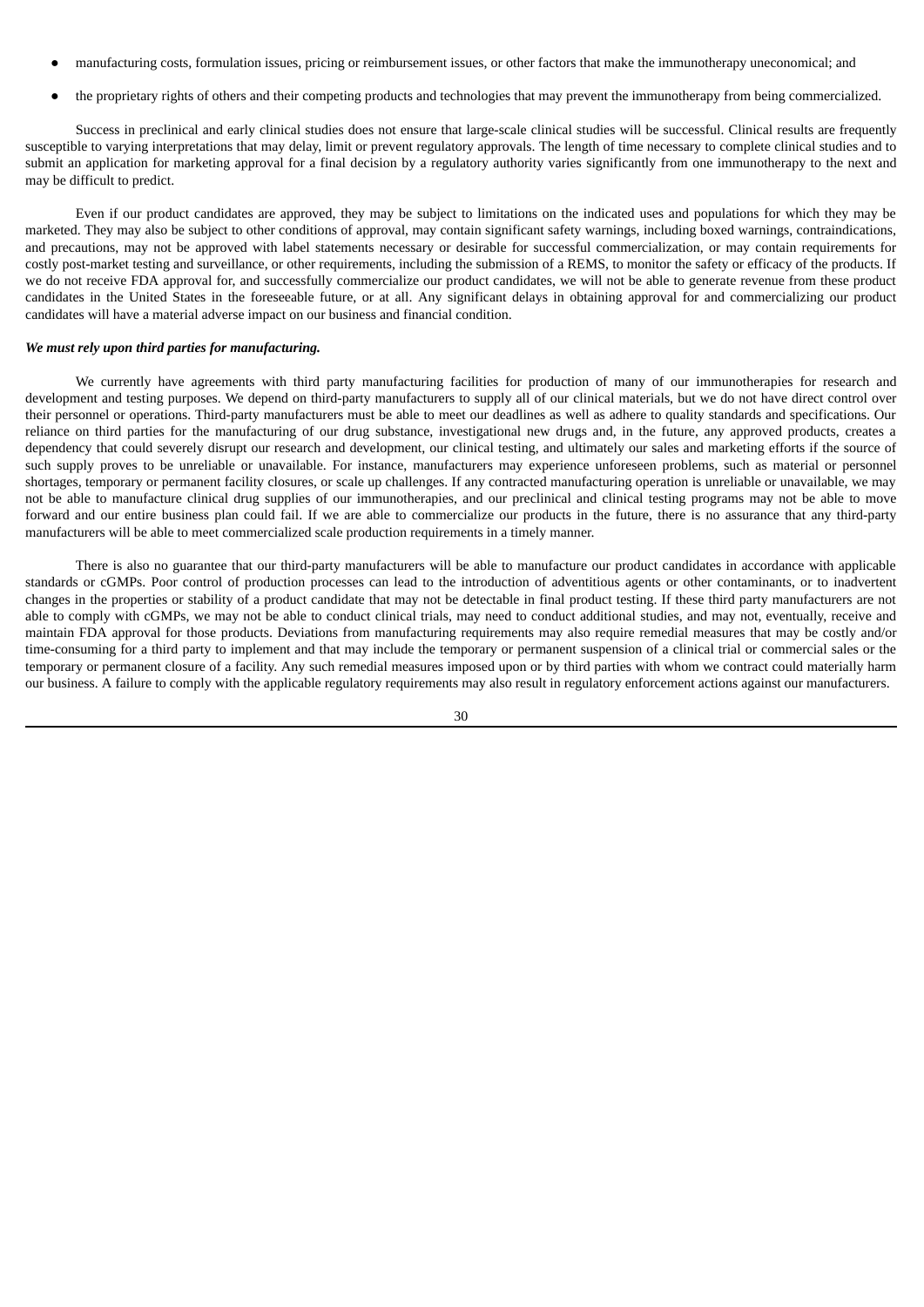While we are ultimately responsible for the manufacturing of our product candidates, other than through our contractual arrangements, we have little control over our manufacturers' compliance with these regulations and standards. If our manufacturers encounter manufacturing difficulties, including cGMP compliance, we may need to find alternative manufacturing facilities, which we may not be able to on favorable terms or at all, and which would significantly impact our ability to develop, obtain and maintain regulatory approval for or market our product candidates, if approved. Any new manufacturers would need to either obtain or develop the necessary manufacturing know-how, and obtain the necessary equipment and materials, which may take substantial time and investment. We must also receive FDA approval for the use of any new manufacturers for commercial supply.

## If we are unable to establish, manage or maintain strategic collaborations in the future, our revenue and drug development may be limited.

Our strategy includes eventual substantial reliance upon strategic collaborations for marketing and commercialization of our clinical product candidates, and we may rely even more on strategic collaborations for research, development, marketing and commercialization for some of our immunotherapies. To date, we have been heavily reliant upon third party outsourcing for our clinical trials execution and production of drug supplies for use in clinical trials. Establishing strategic collaborations is difficult and time-consuming. Our discussions with potential collaborators may not lead to the establishment of collaborations on favorable terms, if at all. For example, potential collaborators may reject collaborations based upon their assessment of our financial, clinical, regulatory or intellectual property position. Our current collaborations, as well as any future new collaborations, may never result in the successful development or commercialization of our immunotherapies or the generation of sales revenue. To the extent that we have entered or will enter into co-promotion or other collaborative arrangements, our product revenues are likely to be lower than if we directly marketed and sold any products that we may develop.

Management of our relationships with our collaborators will require:

- significant time and effort from our management team;
- financial funding to support said collaboration;
- coordination of our research and development programs with the research and development priorities of our collaborators; and
- effective allocation of our resources to multiple projects.

If we continue to enter into research and development collaborations at the early phases of drug development, our success will in part depend on the performance of our corporate collaborators. We will not directly control the amount or timing of resources devoted by our corporate collaborators to activities related to our immunotherapies and our collaborations may terminate at any time. Our corporate collaborators may not commit sufficient resources to our research and development programs or the commercialization, marketing or distribution of our immunotherapies. If any corporate collaborator fails to commit sufficient resources or terminate their collaborations with us, our preclinical or clinical development programs related to this collaboration could be delayed or terminated.

Further, our collaborators may pursue existing or other development-stage products or alternative technologies in preference to those being developed in collaboration with us. Collaborators may also fail to comply with the applicable regulatory requirements, which may subject them or us to regulatory enforcement actions. Finally, if we fail to make required milestone or royalty payments to our collaborators or to observe other obligations in our agreements with them, our collaborators may have the right to terminate those agreements.

## *Changes in product candidate manufacturing or formulation may result in additional costs or delay.*

In an effort to optimize processes and results, it is common that various aspects of the development program, such as manufacturing methods, manufacturing sites, and formulation, are altered as product candidates are developed from preclinical studies to late-stage clinical trials toward approval and commercialization. Any of these changes could cause our product candidates to perform differently and affect the results of planned clinical trials or other future clinical trials conducted with the altered materials. Such changes may also require additional testing, regulatory disclosure, or prior approval from the FDA. For instance, the FDA may require that we conduct a comparability study that evaluates the potential differences in the product candidate resulting from the change. Delays in designing and completing such a study to the satisfaction of the FDA could delay or preclude our development and commercialization plans, and the regulatory approval of our product candidates. It may also require the repetition of one or more clinical trials, increase clinical trial costs, delay approval of our product candidates and jeopardize our ability to commence product sales and generate revenue. Any of the foregoing could limit our future revenues and growth. Any changes would also require that we devote time and resources to manufacturing development, including with third-party manufacturers, and would also likely require additional testing and regulatory actions on our part, which may delay the development of our product candidates.

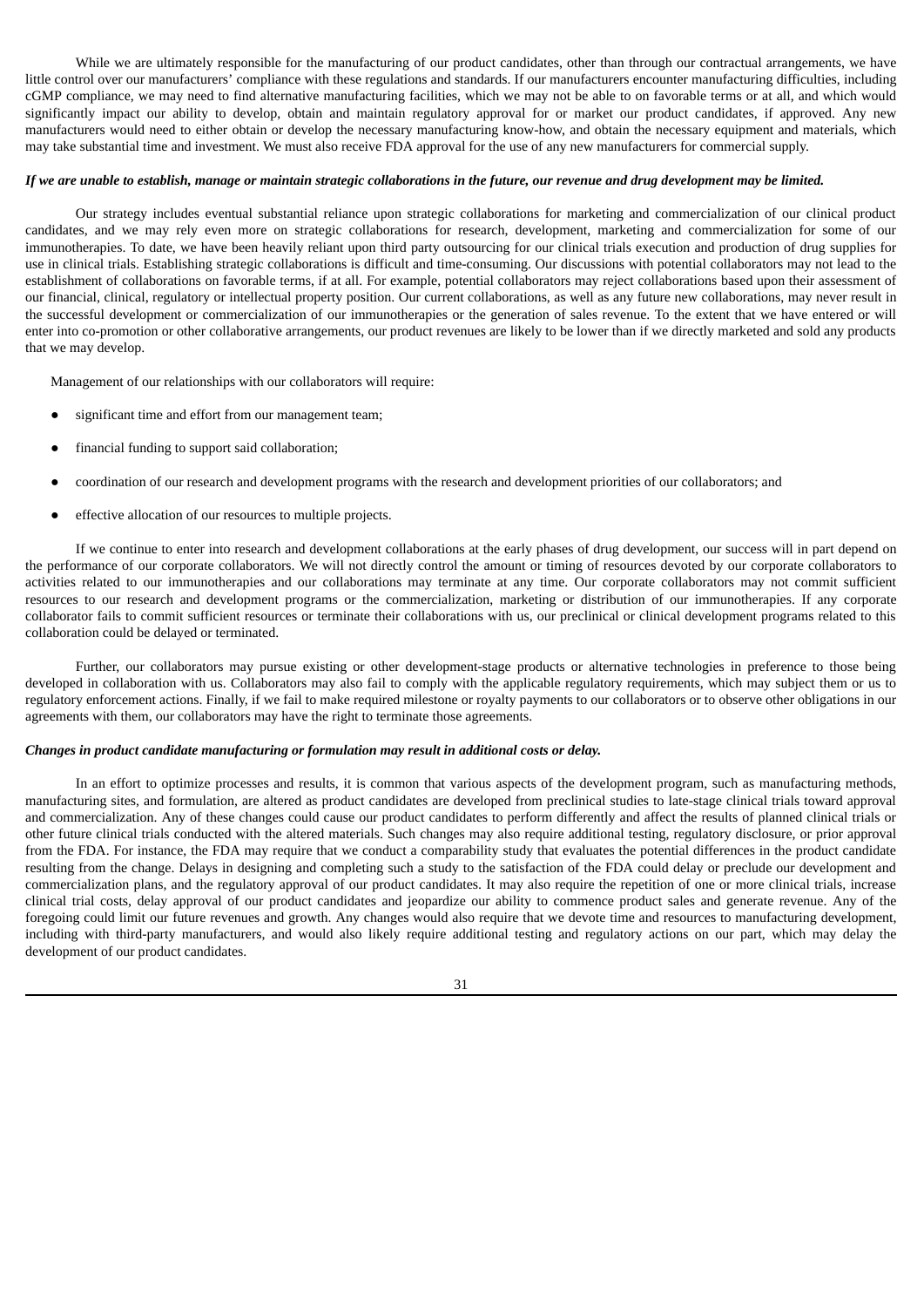## *We may incur significant costs complying with environmental laws and regulations.*

We and our contracted third parties use hazardous materials, including chemicals and biological agents and compounds that could be dangerous to human health and safety or the environment. As appropriate, we store these materials and wastes resulting from their use at our or our outsourced laboratory facility pending their ultimate use or disposal. We contract with a third party to properly dispose of these materials and wastes. We are subject to a variety of federal, state and local laws and regulations governing the use, generation, manufacture, storage, handling and disposal of these materials and wastes. Compliance with such laws and regulations may be costly.

### *Additional laws and regulations governing international operations could negatively impact or restrict our operations.*

If we further expand our operations outside of the United States, we must dedicate additional resources to comply with numerous laws and regulations in each jurisdiction in which we plan to operate. The U.S. Foreign Corrupt Practices Act, or FCPA, prohibits any U.S. individual or business from paying, offering, authorizing payment or offering anything of value, directly or indirectly, to any foreign official, political party or candidate for the purpose of influencing any act or decision of the foreign entity in order to assist the individual or business in obtaining or retaining business. The FCPA also obligates companies whose securities are listed in the United States to comply with certain accounting provisions requiring the company to maintain books and records that accurately and fairly reflect all transactions of the corporation, including international subsidiaries, and to devise and maintain an adequate system of internal accounting controls for international operations.

Compliance with the FCPA is expensive and difficult, particularly in countries in which corruption is a recognized problem. In addition, the FCPA presents particular challenges in the pharmaceutical industry, because, in many countries, hospitals are operated by the government, and doctors and other hospital employees are considered foreign officials. Certain payments to hospitals in connection with clinical trials and other work have been deemed to be improper payments to government officials and have led to FCPA enforcement actions.

Various laws, regulations and executive orders also restrict the use and dissemination outside of the United States, or the sharing with certain non-U.S. nationals, of information classified for national security purposes, as well as certain products and technical data relating to those products. If we expand our presence outside of the United States, it will require us to dedicate additional resources to comply with these laws, and these laws may preclude us from developing, manufacturing or selling certain products and product candidates outside of the United States, which could limit our growth potential and increase our development costs.

The failure to comply with laws governing international business practices may result in substantial civil and criminal penalties and suspension or debarment from government contracting. The SEC also may suspend or bar issuers from trading securities on U.S. exchanges for violations of the FCPA's accounting provisions.

## We are subject to certain U.S. and foreign anti-corruption, anti-money laundering, export control, sanctions and other trade laws and regulations. We *can face serious consequences for violations.*

Among other matters, U.S. and foreign anti-corruption, anti-money laundering, export control, sanctions and other trade laws and regulations, which are collectively referred to as Trade Laws, prohibit companies and their employees, agents, clinical research organizations, legal counsel, accountants, consultants, contractors and other partners from authorizing, promising, offering, providing, soliciting or receiving, directly or indirectly, corrupt or improper payments or anything else of value to or from recipients in the public or private sector. Violations of Trade Laws can result in substantial criminal fines and civil penalties, imprisonment, the loss of trade privileges, debarment, tax reassessments, breach of contract and fraud litigation, exclusion from public tenders, reputational harm and other consequences. We have direct or indirect interactions with officials and employees of government agencies or government-affiliated hospitals, universities and other organizations. We plan to engage third parties for clinical trials and/or to obtain necessary permits, licenses, patent registrations and other regulatory approvals and we can be held liable for the corrupt or other illegal activities of our personnel, agents or partners, even if we do not explicitly authorize or have prior knowledge of such activities.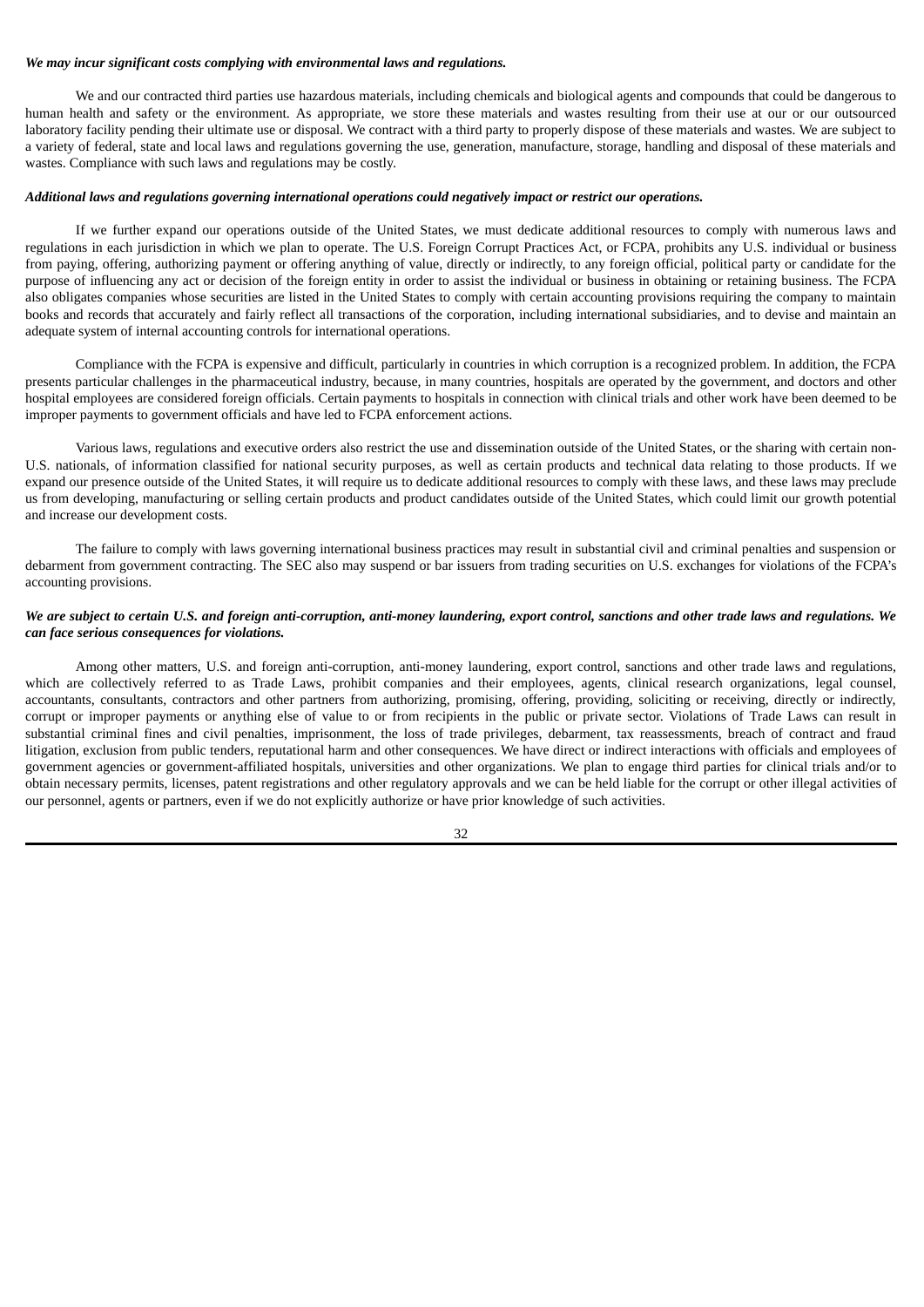## *If we use biological materials in a manner that causes injury, we may be liable for damages.*

Our research and development activities involve the use of biological and hazardous materials. Although we believe our safety procedures for handling and disposing of these materials complies with federal, state and local laws and regulations, we cannot entirely eliminate the risk of accidental injury or contamination from the use, storage, handling or disposal of these materials. We do not carry specific biological waste or pollution liability or remediation insurance coverage, nor do our workers' compensation, general liability, and property and casualty insurance policies provide coverage for damages and fines/penalties arising from biological exposure or contamination. Accordingly, in the event of contamination or injury, we could be held liable for damages or penalized with fines in an amount exceeding our resources, and our clinical trials or regulatory approvals could be suspended or terminated.

#### We need to attract and retain highly skilled personnel; we may be unable to effectively manage growth with our limited resources.

As of October 31, 2021, we had 15 employees, 14 of which were full time employees. Our ability to attract and retain highly skilled personnel is critical to our operations and expansion. We face competition for these types of personnel from other technology companies and more established organizations, many of which have significantly larger operations and greater financial, technical, human and other resources than we have. We may not be successful in attracting and retaining qualified personnel on a timely basis, on competitive terms, or at all. If we are not successful in attracting and retaining these personnel, or integrating them into our operations, our business, prospects, financial condition and results of operations will be materially adversely affected. In such circumstances we may be unable to conduct certain research and development programs, unable to adequately manage our clinical trials and other products, unable to commercialize any products, and unable to adequately address our management needs.

## We depend upon our senior management and key consultants and their loss or unavailability could put us at a competitive disadvantage.

We depend upon the efforts and abilities of our senior executives, as well as the services of several key consultants. The loss or unavailability of the services of any of these individuals for any significant period of time could have a material adverse effect on our business, prospects, financial condition and results of operations. We have not obtained, do not own, nor are we the beneficiary of, key-person life insurance.

## The biotechnology and immunotherapy industries are characterized by rapid technological developments and a high degree of competition. We may be *unable to compete with more substantial enterprises.*

The biotechnology and biopharmaceutical industries are characterized by rapid technological developments and a high degree of competition. As a result, our actual or proposed immunotherapies could become obsolete before we recoup any portion of our related research and development and commercialization expenses. Competition in the biopharmaceutical industry is based significantly on scientific and technological factors. These factors include the availability of patent and other protection for technology and products, the ability to commercialize technological developments and the ability to obtain governmental approval for testing, manufacturing and marketing. We compete with specialized biopharmaceutical firms in the United States, Europe and elsewhere, as well as a growing number of large pharmaceutical companies that are applying biotechnology to their operations. Many biopharmaceutical companies have focused their development efforts in the human therapeutics area, including cancer. Many major pharmaceutical companies have developed or acquired internal biotechnology capabilities or made commercial arrangements with other biopharmaceutical companies. These companies, as well as academic institutions and governmental agencies and private research organizations, also compete with us in recruiting and retaining highly qualified scientific personnel and consultants. Our ability to compete successfully with other companies in the pharmaceutical field will also depend to a considerable degree on the continuing availability of capital to us.

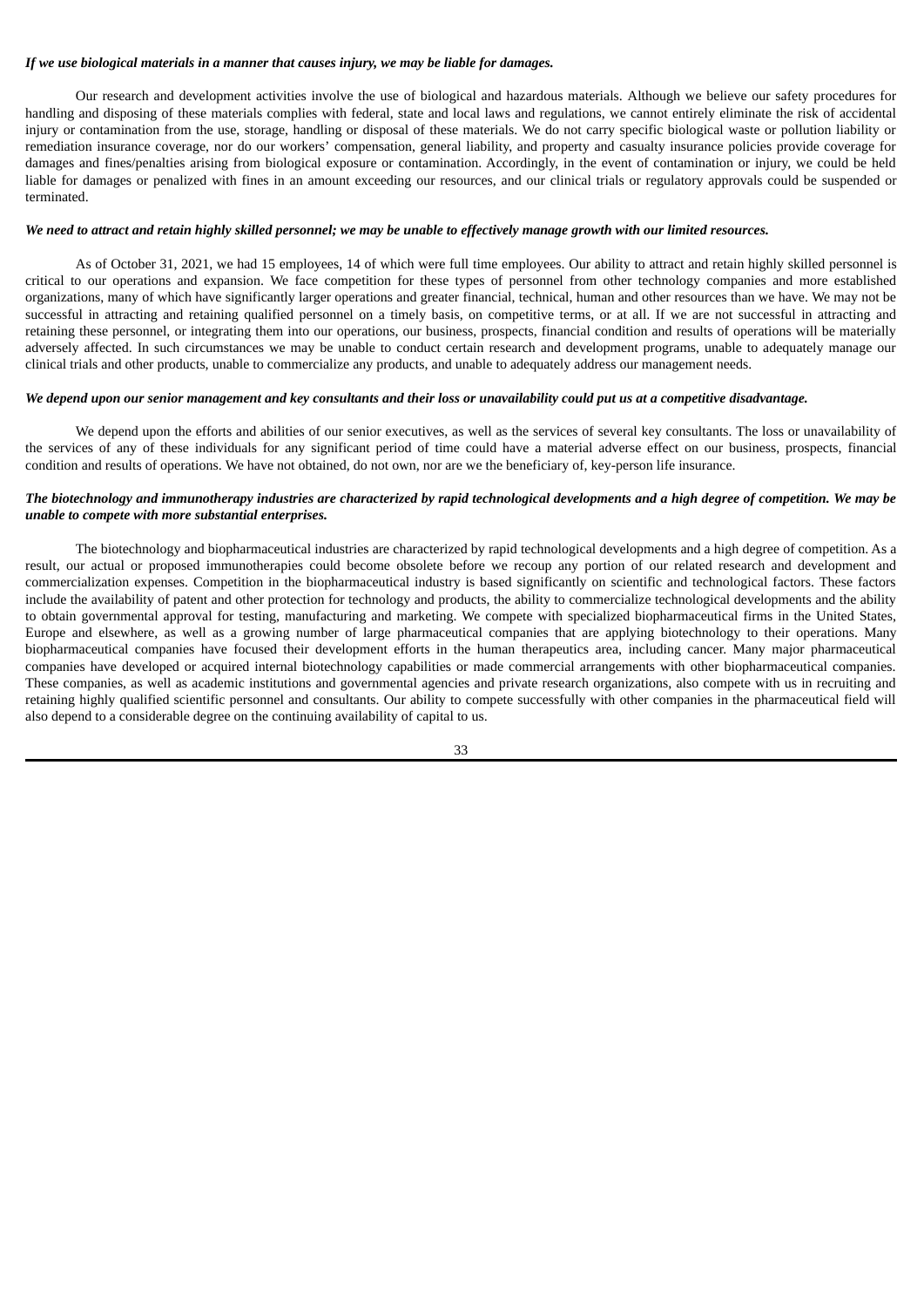We are aware of certain investigational new products under development or approved products by competitors that are used for the prevention, diagnosis, or treatment of certain diseases we have targeted for product development. Various companies are developing biopharmaceutical products that have the potential to directly compete with our immunotherapies even though their approach may be different. The biotechnology and biopharmaceutical industries are highly competitive, and this competition comes from both biotechnology firms and major pharmaceutical companies, including companies like: Gritstone, Moderna, BMS, Merck and Neon Therapeutics, among others, each of which is pursuing cancer vaccines and/or immunotherapies. Many of these companies have substantially greater financial, marketing, and human resources than we do (including, in some cases, substantially greater experience in clinical testing, manufacturing, and marketing of pharmaceutical products). We also experience competition in the development of our immunotherapies from universities and other research institutions and compete with others in acquiring technology from such universities and institutions.

In addition, certain of our immunotherapies may be subject to competition from investigational new drugs and/or products developed using other technologies, some of which have completed numerous clinical trials.

## A global health crisis such as a pandemic, epidemic or outbreak of an infectious disease, such as the novel coronavirus ("COVID-19"), may materially *and adversely affect our business and operations.*

The COVID-19 pandemic is affecting the United States and global economies and has affected, and may continue to affect, our operations and those of third parties on which we rely, including by causing disruptions in our raw material supply and the manufacturing of our product candidates. In addition, the COVID-19 pandemic has affected the operations of the U.S. Food and Drug Administration and other health authorities, which can result in delays of reviews and approvals, including with respect to our product candidates. The evolving COVID-19 pandemic has, and may continue to, directly or indirectly affect the pace of enrollment in our clinical trials as patients may avoid or may not be able to travel to healthcare facilities and physicians' offices unless due to a health emergency and clinical trial staff can no longer get to the clinic. Additionally, such facilities and offices have been and may continue to be required to focus limited resources on non-clinical trial matters, including treatment of COVID-19 patients, thereby decreasing availability, in whole or in part, for clinical trial services. In addition, employee disruptions and remote working environments related to the COVID-19 pandemic and the federal, state and local responses to such virus, could materially affect the efficiency and pace with which we work and develop our product candidates and the manufacturing of our product candidates. In addition, COVID-19 infection of our workforce could result in a temporary disruption in our business activities, including manufacturing and other functions. Further, while the potential economic impact brought by, and the duration of, the COVID-19 pandemic is difficult to assess or predict, the impact of the COVID-19 pandemic on the global financial markets may reduce our ability to access capital, which could negatively affect our short-term and long-term liquidity. Additionally, the stock market has been unusually volatile during the COVID-19 outbreak and such volatility may continue. The ultimate impact of the COVID-19 pandemic is highly uncertain and subject to change. We do not yet know the full extent of potential delays or impacts on our business, financing or clinical trial activities, or on healthcare systems or the global economy as a whole. However, these effects could have a material impact on our liquidity, capital resources, operations and business and those of the third parties on which we rely.

#### **Risks Related to the Development and Regulatory Approval of Our Product Candidates**

#### We can provide no assurance that our clinical product candidates will obtain regulatory approval or that the results of clinical studies will be favorable.

We are currently evaluating the safety and efficacy of our product candidates in clinical trials. However, even though the initiation and conduct of the clinical trials is in accordance with the governing regulatory authorities in each country, as with any investigational new drug (under an IND in the United States, or the equivalent in countries outside of the United States), we are at risk of a clinical hold at any time based on the evaluation of the data and information submitted to the governing regulatory authorities.

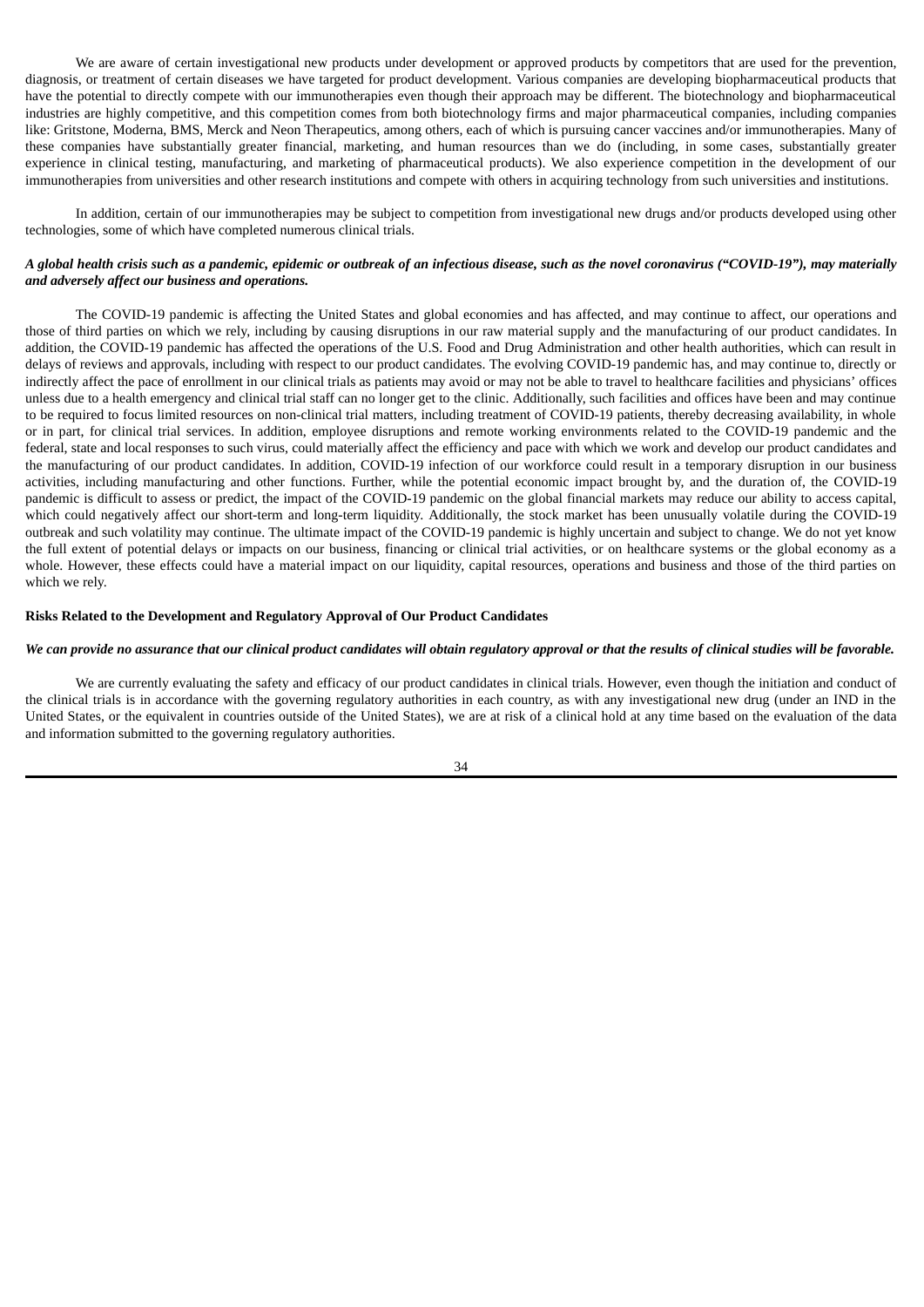There can be delays in obtaining FDA and/or other necessary regulatory approvals in the United States and in countries outside the United States for any investigational new drug and failure to receive such approvals would have an adverse effect on the investigational new drug's potential commercial success and on our business, prospects, financial condition and results of operations. The time required to obtain approval by the FDA and non-U.S. regulatory authorities is unpredictable but typically takes many years following the commencement of clinical trials and depends upon numerous factors, including the substantial discretion of the regulatory authorities. For example, the FDA or non-U.S. regulatory authorities may disagree with the design or implementation of our clinical trials or study endpoints; or we may be unable to demonstrate that a product candidate's clinical and other benefits outweigh its safety risks. In addition, the FDA or non-U.S. regulatory authorities may disagree with our interpretation of data from preclinical studies or clinical trials or the data collected from clinical trials of our product candidates may not be sufficient to support the submission of a BLA or New Drug Application, or NDA or other submission or to obtain regulatory approval in the United States or elsewhere. The FDA or non-U.S. regulatory authorities may fail to approve the manufacturing processes or facilities of third-party manufacturers with which we contract for clinical and commercial supplies; and the approval policies or regulations of the FDA or non-U.S. regulatory authorities may significantly change in a manner rendering our clinical data insufficient for approval.

In addition to the foregoing, approval policies, regulations, or the type and amount of clinical data necessary to gain approval may change during the course of a product candidate's clinical development and may vary among jurisdictions. We have not submitted for nor obtained regulatory approval for any product candidate in-humans (US & EU) and it is possible that none of our existing product candidates or any product candidates we may seek to develop in the future will ever obtain regulatory approval.

#### Drug discovery and development is a complex, time-consuming and expensive process that is fraught with risk and a high rate of failure.

Product candidates are subject to extensive pre-clinical testing and clinical trials to demonstrate their safety and efficacy in humans. Conducting pre-clinical testing and clinical trials is a lengthy, time-consuming and expensive process that takes many years. We cannot be sure that pre-clinical testing or clinical trials of any of our product candidates will demonstrate the safety, efficacy and benefit-to-risk profile necessary to obtain marketing approvals. In addition, product candidates that experience success in pre-clinical testing and early-stage clinical trials will not necessarily experience the same success in larger or late-stage clinical trials, which are required for marketing approval.

Even if we are successful in advancing a product candidate into the clinical development stage, before obtaining regulatory and marketing approvals, we must demonstrate through extensive human clinical trials that the product candidate is safe and effective for its intended use. Human clinical trials must be carried out under protocols that are acceptable to regulatory authorities and to the independent committees responsible for the ethical review of clinical studies. There may be delays in preparing protocols or receiving approval for them that may delay the start or completion of the clinical trials. In addition, clinical practices vary globally, and there is a lack of harmonization among the guidance provided by various regulatory bodies of different regions and countries with respect to the data that is required to receive marketing approval, which makes designing global trials increasingly complex. There are a number of additional factors that may cause our clinical trials to be delayed, prematurely terminated or deemed inadequate to support regulatory approval, such as:

- safety issues up to and including patient death (whether arising with respect to trials by third parties for compounds in a similar class as tour product or product candidate), inadequate efficacy, or an unacceptable risk-benefit profile observed at any point during or after completion of the trials;
- slower than expected rates of patient enrollment, which could be due to any number of factors, including failure of our third-party vendors, including our CROs, to effectively perform their obligations to us, a lack of patients who meet the enrollment criteria or competition from clinical trials in similar product classes or patient populations, or onerous treatment administration requirements;
- subjects may drop out of our clinical trials, be lost to follow-up at a higher rate than we anticipate, or not comply with the required clinical trial procedures;
- we may experience delays in reaching, or fail to reach, agreement on acceptable clinical trial contracts or clinical trial protocols with prospective trial sites and our CROs;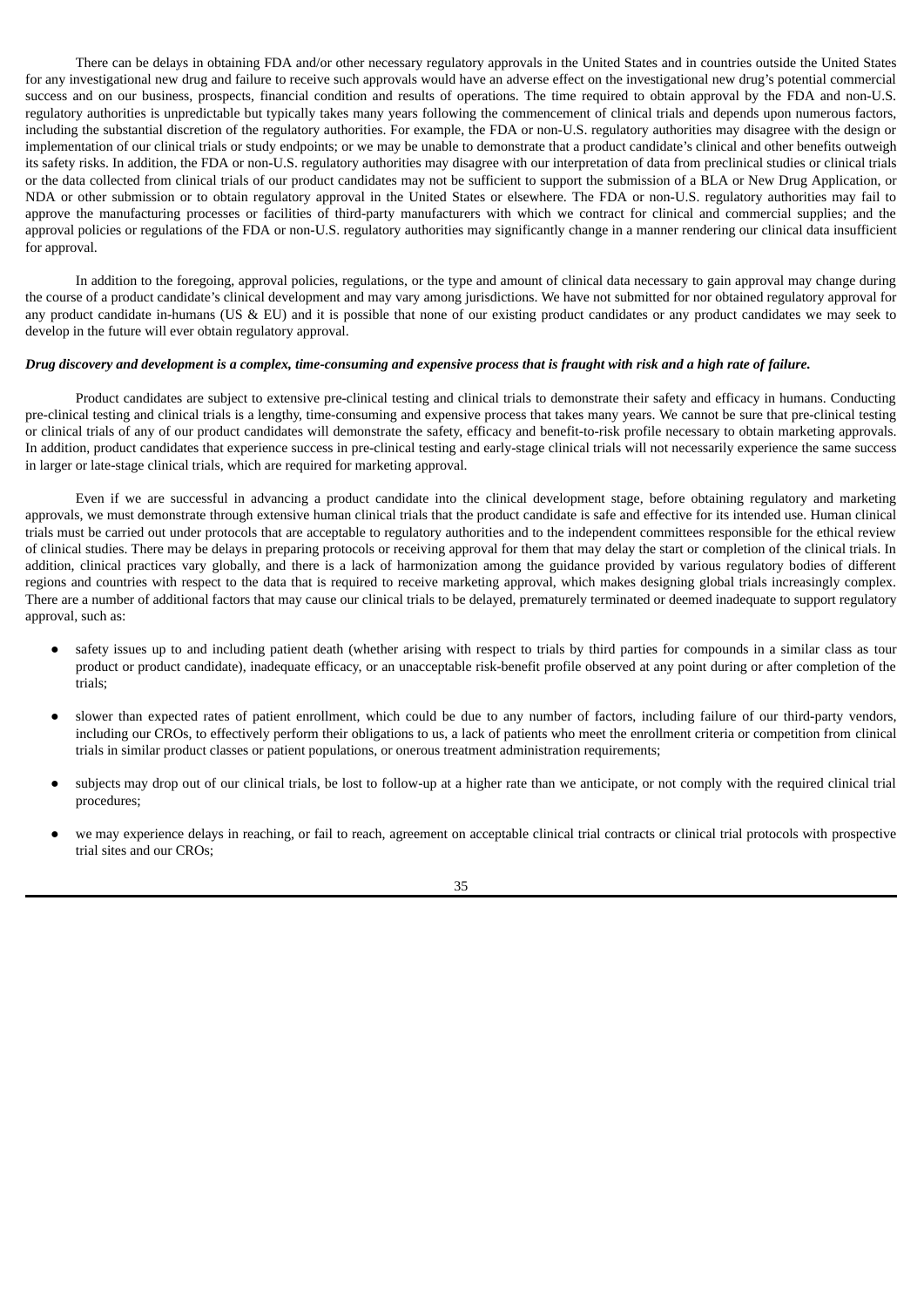- the cost of clinical trials may be greater than we anticipate or we may have insufficient funds for a clinical trial or to pay the substantial FDA user fees;
- the FDA or comparable foreign regulatory authorities may disagree with our study design, including endpoints, our intended indications, or our interpretation of data;
- the risk of failure of our clinical investigational sites and related facilities, including our suppliers and CROs, to maintain compliance with the FDA's cGMP and GCP regulations or similar regulations in countries outside of the U.S., including the risk that these sites fail to pass inspections by the appropriate governmental authority, which could invalidate the data collected at that site or place the entire clinical trial at risk;
- any inability to reach agreement or lengthy discussions with the FDA, equivalent regulatory authorities, or ethical review committees on trial design that we are able to execute or we may be required to modify our trial design such that studies are impracticable;
- regulators may require us to perform additional or unanticipated clinical trials to obtain approval or we may be subject to additional postmarketing testing, surveillance, or REMS requirements to maintain regulatory approval;
- FDA refusal to accept the data from foreign clinical trial sites, to the extent we use such sites;
- changes in laws, regulations, regulatory policy or clinical practices, especially if they occur during ongoing clinical trials or shortly after completion of such trials; and
- clinical trial record keeping or data quality and accuracy issues.

Any deficiency in the design, implementation or oversight of our development programs could cause us to incur significant additional costs, conduct additional trials, experience significant delays, prevent us from obtaining marketing approval for any product candidate or abandon development of certain product candidates, any of which could harm our business and cause our stock price to decline.

## We may face legal claims; legal disputes are expensive and we may not be able to afford the costs.

We may face legal claims involving stockholders, consumers, clinical trial subjects, competitors, regulators and other parties. As described in "Legal Proceedings" in Part I Item 3 of this Form 10-K, we are engaged in legal proceedings. Litigation and other legal proceedings are inherently uncertain, and adverse rulings could occur, including monetary damages, or an injunction stopping us from engaging in business practices, or requiring other remedies, including, but not limited to, compulsory licensing of patents.

The costs of litigation or any proceeding, including, but not limited to, those relating to our intellectual property or contractual rights, could be substantial, even if resolved in our favor. Some of our competitors or financial funding sources have far greater resources than we do and may be better able to afford the costs of complex litigation. Also, a lawsuit, even if frivolous, will require considerable time commitments on the part of management, our attorneys and consultants. Defending these types of proceedings or legal actions involve considerable expense and could negatively affect our financial results. Legal claims may also adversely impact us in other ways, such as the withdrawal or slower enrollment in or from our clinical trials, regulatory enforcement actions, and negative media attention, any of which could materially and negatively harm us and our operations.

### *We can provide no assurance of the successful and timely development of new products.*

Our immunotherapies are at various stages of development. Further development and extensive testing will be required to determine their technical feasibility and commercial viability. We will need to complete significant additional clinical trials demonstrating that our product candidates are safe and effective to the satisfaction of the FDA and other non-U.S. regulatory authorities. The drug approval process is time-consuming, involves substantial expenditures of resources, and depends upon a number of factors, including the severity of the illness in question, the availability of alternative treatments, and the risks and benefits demonstrated in the clinical trials. Our success will depend on our ability to achieve scientific and technological advances and to translate such advances into licensable, FDA-approvable, commercially competitive products on a timely basis. Failure can occur at any stage of the process. If such programs are not successful, we may invest substantial amounts of time and money without developing revenue-producing products. As we enter a more extensive clinical program for our product candidates, the data generated in these studies may not be as compelling as the earlier results.

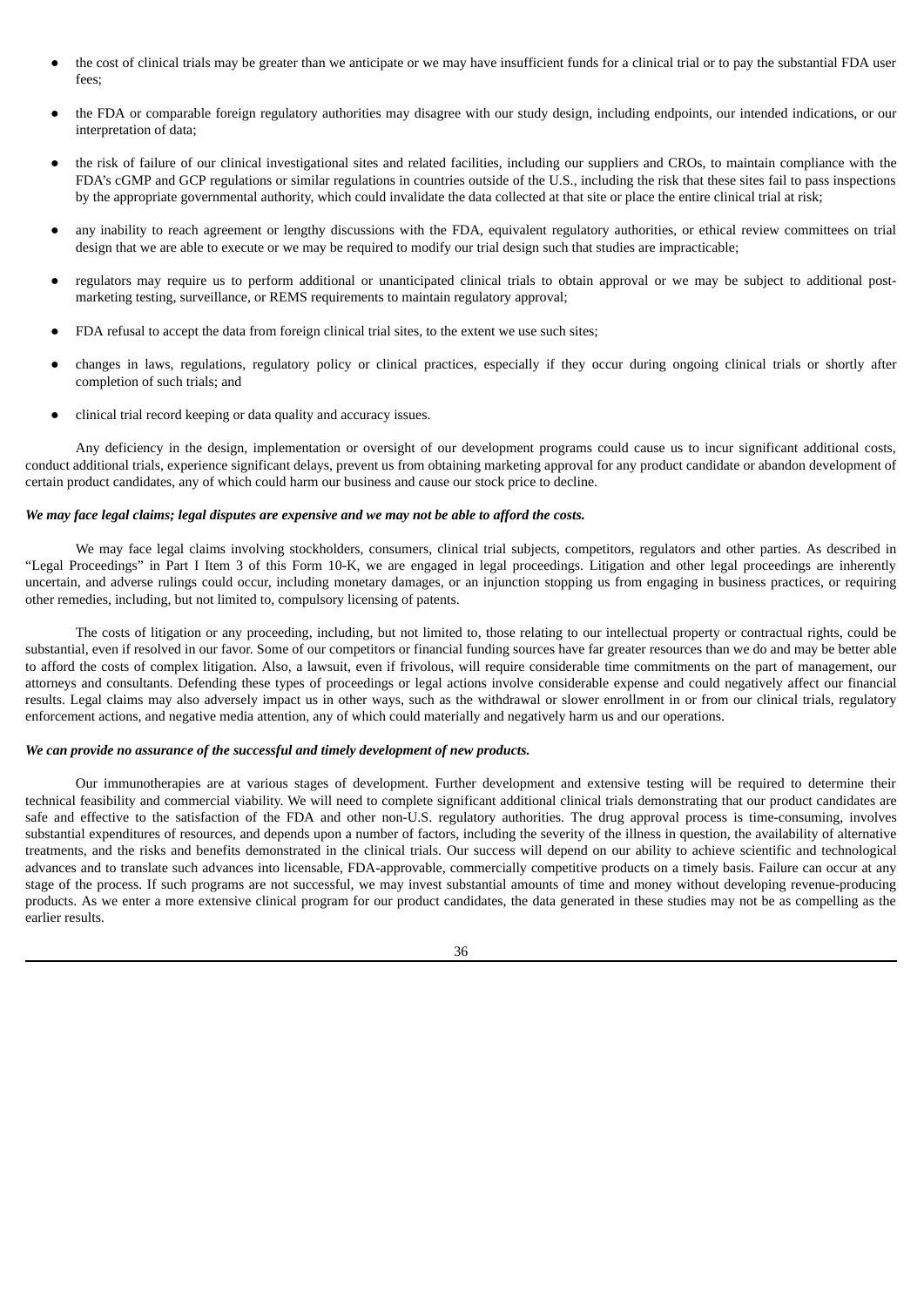The proposed development schedules for our immunotherapies may be affected by a variety of factors, including technological difficulties, clinical trial failures, regulatory hurdles, clinical holds, competitive products, intellectual property challenges and/or changes in governmental regulation, many of which will not be within our control. Any delay in the development, introduction or marketing of our products could result either in such products being marketed at a time when their cost and performance characteristics would not be competitive in the marketplace or in the shortening of their commercial lives. In light of the long-term nature of our projects, the unproven technology involved and the other factors described elsewhere in this section, there can be no assurance that we will be able to successfully complete the development or marketing of any new products which could materially harm our business, results of operations and prospects.

### *Our research and development expenses are subject to uncertainty.*

Factors affecting our research and development expenses include, but are not limited to:

- competition from companies that have substantially greater assets and financial resources than we have;
- need for market acceptance of our immunotherapies if we receive regulatory approval;
- ability to anticipate and adapt to a competitive market and rapid technological developments;
- ability to raise sufficient capital to fund our research and development activities;
- amount and timing of operating costs and capital expenditures relating to expansion of our business, operations and infrastructure;
- need to rely on multiple levels of outside funding due to the length of drug development cycles and governmental approved protocols associated with the pharmaceutical industry; and
- dependence upon key personnel including key independent consultants and advisors.

There can be no guarantee that our research and development expenses will be consistent from period to period. We may be required to accelerate or delay incurring certain expenses depending on the results of our studies and the availability of adequate funding.

#### We may be required to suspend or discontinue clinical trials for a number of reasons, which could preclude approval of any of our product candidates.

Our clinical trials may be suspended at any time for a number of reasons. A clinical trial may be suspended or terminated by us, an IRB, the FDA or other regulatory authorities due to a failure to conduct the clinical trial in accordance with regulatory requirements or our clinical protocols, presentation or identification of unforeseen safety signals or issues, failure to demonstrate a benefit from using the investigational drug, changes in governmental regulations or administrative actions, lack of adequate funding to continue the clinical trial, or for other business-related reasons. For example, in June 2019, we announced that we were closing our AIM2CERV Phase 3 clinical trial with AXAL in cervical cancer due to the delays we incurred as a result of the recent FDA partial clinical hold on the trial, as well as the estimated cost and time to completion of the trial. Furthermore, the Company has completed the clinical study report from Part A of the ADXS-NEO study and plans to close its ADXS-NEO program IND as next step. In addition, clinical trials for our product candidates could be suspended due to adverse side effects. Drug-related side effects could affect patient recruitment or the ability of enrolled patients to complete the trial or result in potential product liability claims. We may also voluntarily suspend or terminate our clinical trials if at any time we believe that they present an unacceptable risk to patients or do not demonstrate clinical benefit. If we elect or are forced to suspend or terminate any clinical trial of any product candidates that we develop, the commercial prospects of such product candidates will be harmed and our ability to generate product revenues from any of these product candidates will be delayed or eliminated. Any of these occurrences may significantly harm our business, financial condition, results of operations and prospects.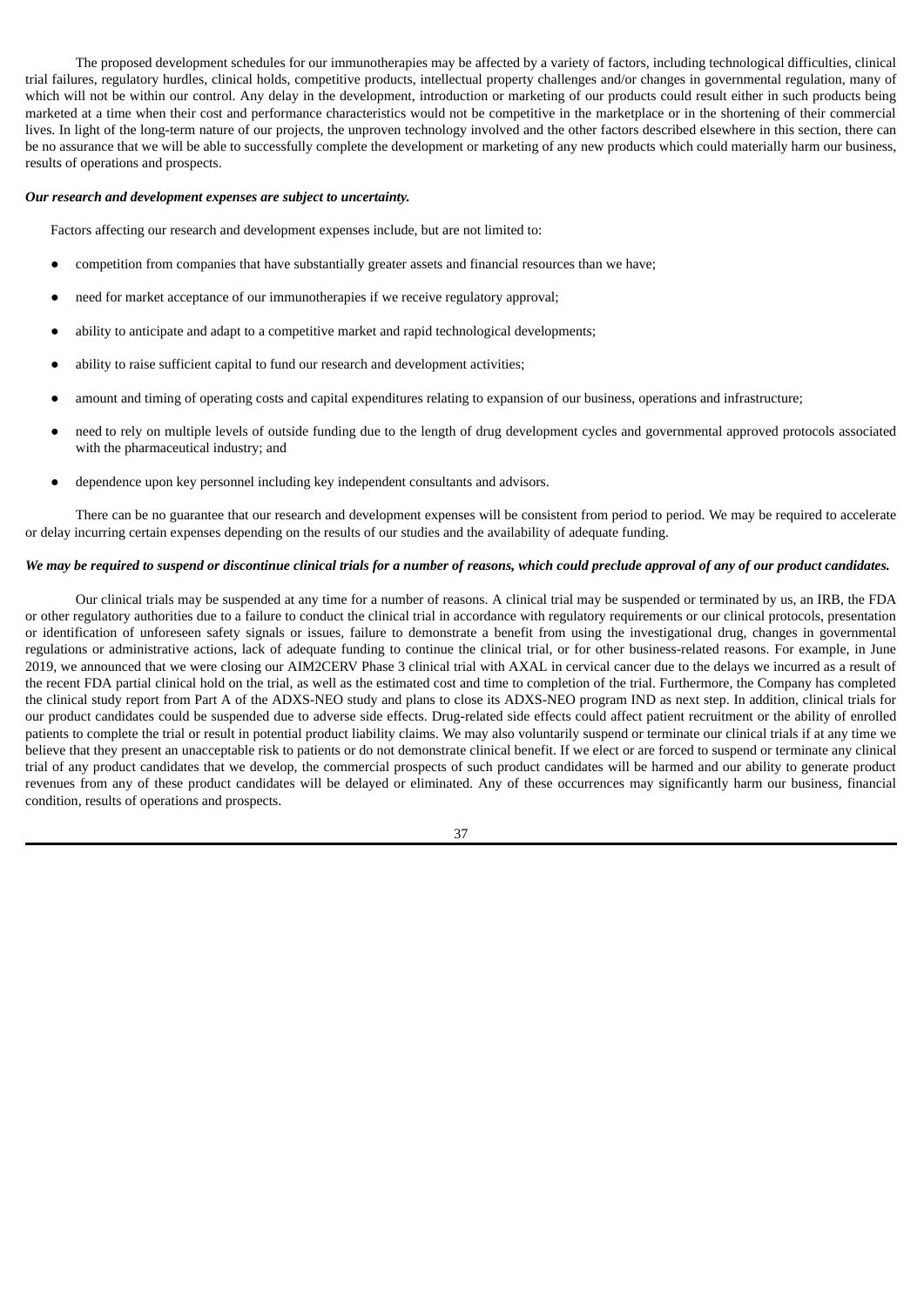### Preliminary or interim results of a clinical trial are not necessarily predictive of future or final results.

Interim or preliminary data from clinical trials that we may conduct may not be indicative of the final results of the trial and are subject to the risk that one or more of the clinical outcomes may materially change as patient enrollment continues and more patient data become available. Interim or preliminary data also remain subject to audit and verification procedures that may result in the final data being materially different from the interim or preliminary data. As a result, interim or preliminary data should be viewed with caution until the final data are available. Even if our clinical trials are completed as planned, we cannot be certain that their results will support our proposed indications.

#### *We are subject to numerous risks inherent in conducting clinical trials.*

We outsource the management of our clinical trials to third parties. Agreements with CROs, clinical investigators and medical institutions for clinical testing and data management services, place substantial responsibilities on these parties that, if unmet, could result in delays in, or termination of, our clinical trials. For example, if any of our clinical trial sites or CROs fail to comply with FDA-approved good clinical practices, we may be unable to use the data gathered at those sites. If these clinical investigators, medical institutions or other third parties do not carry out their contractual duties or regulatory obligations or fail to meet expected deadlines, or if the quality or accuracy of the clinical data they obtain is compromised due to their failure to adhere to our clinical protocols or for other reasons, our clinical trials may be extended, delayed or terminated, and we may be unable to obtain regulatory approval for, or successfully commercialize, our agents. We are not certain that we will successfully recruit enough patients to complete our clinical trials nor that we will reach our primary endpoints. Delays in recruitment, lack of clinical benefit or unacceptable side effects would delay or prevent the initiation of future development of our agents.

While we have agreements governing the activities of such third parties and are responsible for our third party service provider's activities and regulatory compliance, we have limited influence and control over their actual performance and activities and cannot control whether or not they devote sufficient time and resources to our ongoing clinical, non-clinical, and preclinical programs and cannot control whether they maintain regulatory compliance. Our third-party service providers may also have relationships with other entities, some of which may be our competitors, for whom they may also be conducting trials or other therapeutic development activities that could harm our competitive position.

Agreements with third parties conducting or otherwise assisting with our clinical or preclinical studies might terminate for a variety of reasons, including a failure to perform by the third parties. If any of our relationships with these third parties terminate, we may not be able to enter into arrangements with alternative providers or to do so on commercially reasonable terms. Switching or adding additional third parties involves additional cost and requires management time and focus. In addition, there is a natural transition period when a new third party commences work. As a result, if we need to enter into alternative arrangements, it could delay our product development activities and adversely affect our business. Though we carefully manage our relationships with our third parties, there can be no assurance that we will not encounter challenges or delays in the future or that these delays or challenges will not have a material adverse impact on our business, financial condition and prospects, and results of operations.

We or our regulators may suspend or terminate our clinical trials for a number of reasons. We may voluntarily suspend or terminate our clinical trials if at any time we believe they present an unacceptable risk to the patients enrolled in our clinical trials or do not demonstrate clinical benefit. In addition, regulatory agencies may order the temporary or permanent discontinuation of our clinical trials, or place our products on temporary or permanent hold, at any time if they believe that the clinical trials are not being conducted in accordance with applicable regulatory requirements or that they present an unacceptable safety risk to the patients enrolled in our clinical trials.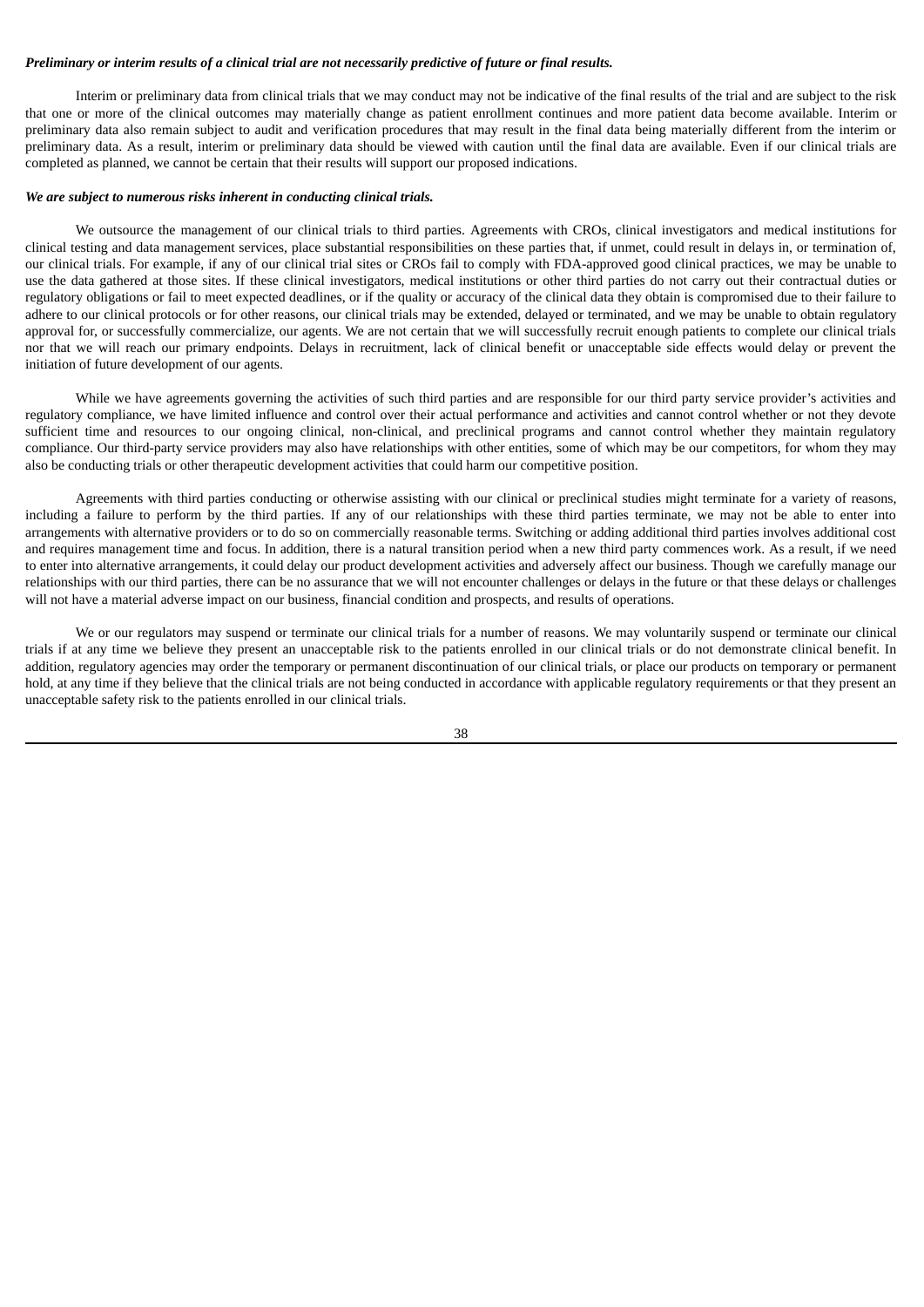Our clinical trial operations are subject to regulatory inspections at any time. If regulatory inspectors conclude that we or our clinical trial sites are not in compliance with applicable regulatory requirements for conducting clinical trials, we may receive reports of observations or warning letters detailing deficiencies, and we will be required to implement corrective actions. If regulatory agencies deem our responses to be inadequate or are dissatisfied with the corrective actions we or our clinical trial sites have implemented, our clinical trials may be temporarily or permanently discontinued, we may be fined, we or our investigators may be precluded from conducting any ongoing or any future clinical trials, the government may refuse to approve our marketing applications or allow us to manufacture or market our products, and we may be criminally prosecuted.

The lengthy approval process as well as the unpredictability of future clinical trial results may result in our failing to obtain regulatory approval for our product candidates, which would materially harm our business, results of operations and prospects.

## Our employees, independent contractors, consultants, commercial partners, principal investigators, or CROs may engage in misconduct or other improper activities, including noncompliance with regulatory standards and requirements, which could have a material adverse effect on our business.

We are exposed to the risk of employee and third-party fraud or other misconduct. Misconduct by employees, independent contractors, consultants, commercial partners, manufacturers, investigators, or CROs could include intentional, reckless, negligent, or unintentional failures to comply with FDA regulations, comply with applicable fraud and abuse laws, provide accurate information to the FDA, properly calculate pricing information required by federal programs, comply with federal procurement rules or contract terms, report financial information or data accurately or disclose unauthorized activities to us. This misconduct could also involve the improper use or misrepresentation of information obtained in the course of clinical trials, which could result in regulatory sanctions and serious harm to our reputation. It is not always possible to identify and deter this type of misconduct, and the precautions we take to detect and prevent this activity may not be effective in controlling unknown or unmanaged risks or losses or in protecting us from governmental investigations or other actions or lawsuits stemming from a failure to be in compliance with such laws or regulations. Moreover, it is possible for a whistleblower to pursue a False Claims Act case against us even if the government considers the claim unmeritorious and declines to intervene, which could require us to incur costs defending against such a claim. Further, due to the risk that a judgment in an FCA case could result in exclusion from federal health programs or debarment from government contracts, whistleblower cases often result in large settlements. If any such actions are instituted against us, and we are not successful in defending ourselves or asserting our rights, those actions could have a significant impact on our business, financial condition, and results of operations, including the imposition of significant fines or other sanctions.

### *We must comply with significant government regulations.*

The research and development, manufacturing and marketing of human therapeutic and diagnostic products are subject to regulation, primarily by the FDA in the United States and by comparable authorities in other countries. These national agencies and other federal, state, local and foreign entities regulate, among other things, research and development activities (including testing in animals and in humans) and the testing, manufacturing, handling, labeling, storage, record keeping, approval, distribution, advertising and promotion of the products that we are developing. If we obtain approval for any of our product candidates, our operations will be directly or indirectly through our customers, subject to various federal and state fraud and abuse laws, including, without limitation, the federal Anti-Kickback Statue and the federal False Claims Act, and privacy laws. We, our product candidates, and our products, if we receive marketing approval are and will continue to be subject to extensive governmental regulation and regulatory authorities do and will continue to closely monitor our and our contractor's compliance through, among other methods, inspections. Noncompliance with applicable laws and requirements can result in various adverse consequences and regulatory enforcement actions, including delay in approving or refusal to approve product licenses or other applications, suspension or termination of clinical investigations, revocation of approvals previously granted, fines, criminal prosecution, civil and criminal penalties, restitution or disgorgement of profits, recall or seizure of products, exclusion from having our products reimbursed by federal health care programs, the curtailment or restructuring of our operations, corporate integrity agreements or consent decrees, refusal to permit product import or export, modifications to labeling or promotional materials, issuance of corrective information, regulatory authority public statements, warning, untitled, or cyber letters, requirements for post-market studies or REMS, injunctions against shipping products and total or partial suspension of production and/or refusal to allow a company to enter into governmental supply contracts. Any of these events could prevent us from achieving or maintaining product approval and market acceptance of the particular product candidate, if approved, or could substantially increase the costs and expenses of developing and commercializing such product, which in turn could delay or prevent us from generating significant revenues from its sale. Any of these events could further have other material and adverse effects on our operations and business and could adversely impact our stock price and could significantly harm our business, financial condition, results of operations, and prospects.

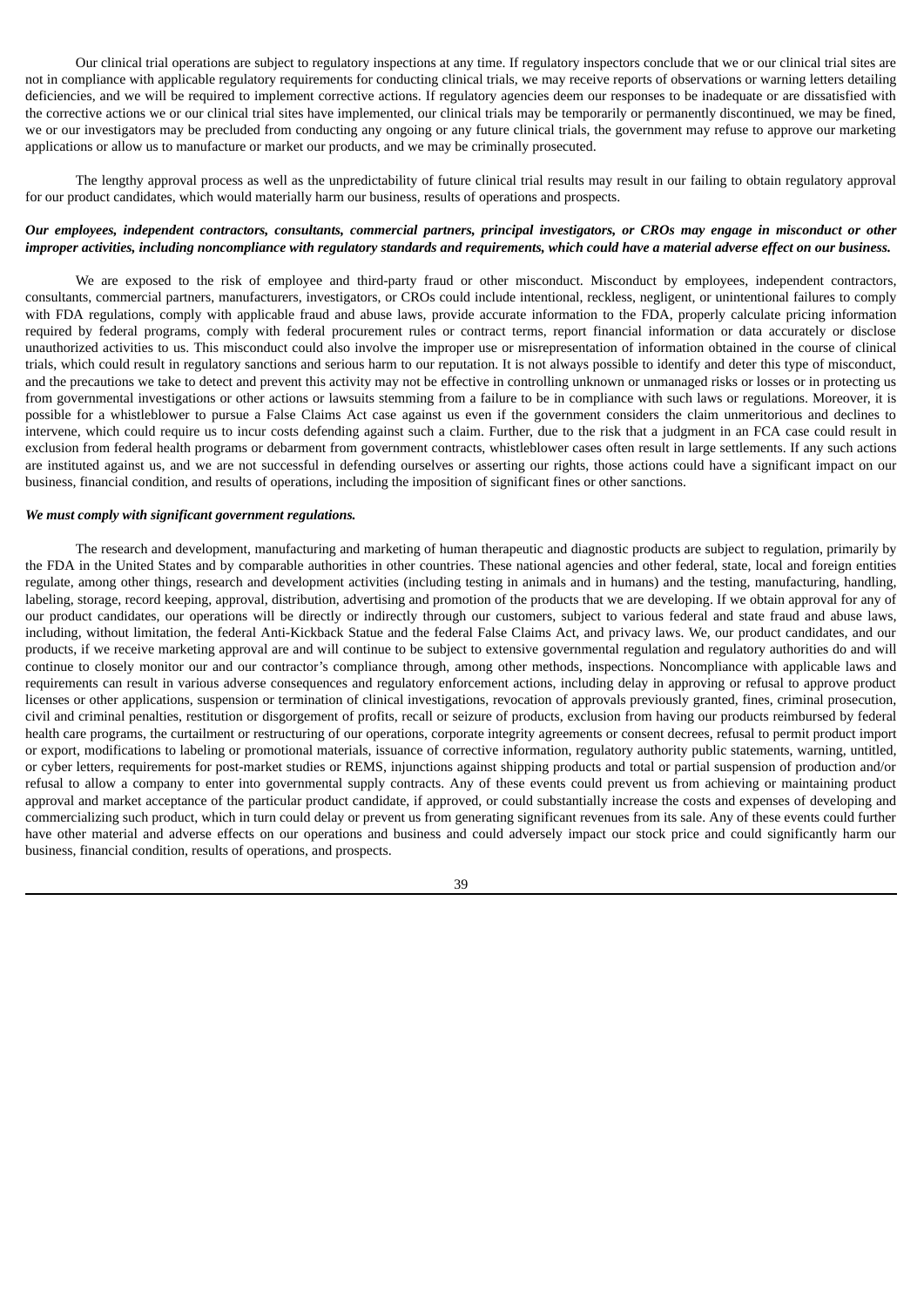The process of obtaining requisite FDA approval has historically been costly and time-consuming. Current FDA requirements for a new human biological product to be marketed in the United States include: (1) the successful conclusion of preclinical laboratory and animal tests, if appropriate, to gain preliminary information on the product's safety; (2) filing with the FDA of an IND to conduct human clinical trials for drugs or biologics; (3) the successful completion of adequate and well-controlled human clinical trials to establish the safety and efficacy of the investigational new drug for its recommended use; and (4) filing by a company and acceptance and approval by the FDA of a BLA for marketing approval of a biologic, to allow commercial distribution of a biologic product. The FDA also requires that any drug or formulation to be tested in humans be manufactured in accordance with its cGMP regulations. This has been extended to include any drug that will be tested for safety in animals in support of human testing. The cGMPs set certain minimum requirements for procedures, record-keeping and the physical characteristics of the laboratories used in the production of these drugs. A delay in one or more of the procedural steps outlined above could be harmful to us in terms of getting our immunotherapies through clinical testing and to market.

#### We may not obtain or maintain the benefits associated with orphan drug designation, including market exclusivity.

Although we have been granted FDA orphan drug designation for AXAL for use in the treatment of anal cancer, HPV-associated head and neck cancer, Stage II-IV invasive cervical cancer and for ADXS-HER2 for the treatment of osteosarcoma in the United States, as well as EMA orphan drug designation for AXAL for the treatment of anal cancer and for ADXS-HER2 for the treatment of osteosarcoma in the EU, we may not receive the benefits associated with orphan drug designation. This may result from a failure to maintain orphan drug status or result from a competing product reaching the market that has an orphan designation for the same disease indication. Moreover, while orphan drug designation does provide us with certain advantages, it neither shortens the development time or regulatory review time of a product candidate nor gives the product candidate any advantage in the regulatory review or approval process.

Under U.S. rules for orphan drugs, if such a competing product reaches the market before ours does, if such product is considered by FDA to be the same as ours, and if such product is intended for the same orphan indication, the competing product could potentially obtain a scope of market exclusivity that limits or precludes our product from being sold in the United States for seven years unless we can demonstrate that our product is clinically superior. Even if we obtain exclusivity, the FDA could subsequently approve the same drug for the same condition if the FDA concludes that the later drug is clinically superior to ours in that it is shown to be safer, more effective or makes a major contribution to patient care. A competitor also may receive approval of different products for the same indication for which our orphan product has exclusivity or obtain approval for the same product but for a different indication for which the orphan product has exclusivity. Moreover, we may not be able to maintain our orphan drug designation or exclusivity and our product candidates would not be eligible for exclusivity if the approved indication is broader than the orphan drug designation.

In addition, if and when we request orphan drug designation in Europe, the European exclusivity period is ten years but can be reduced to six years if the drug no longer meets the criteria for orphan drug designation or if the drug is sufficiently profitable so that market exclusivity is no longer justified. Orphan drug exclusivity may be lost if the FDA or EMEA determines that the request for designation was materially defective or if the manufacturer is unable to assure sufficient quantity of the drug to meet the needs of patients with the rare disease or condition.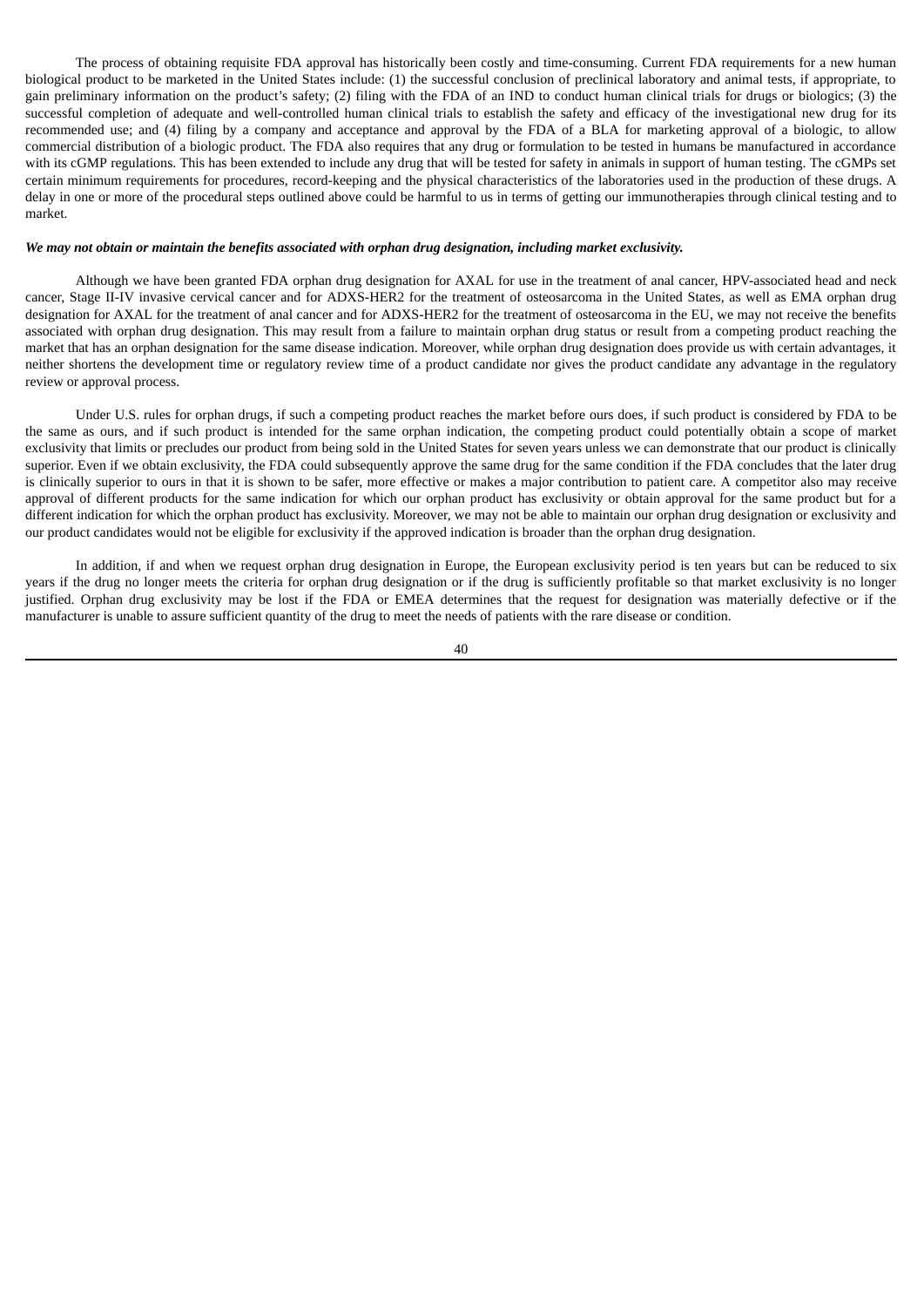# We may incur substantial liabilities from any product liability claims if our insurance coverage for those claims is inadequate.

We face an inherent risk of product liability exposure related to the testing of our immunotherapies in human clinical trials and will face an even greater risk if the approved products are sold commercially. An individual may bring a liability claim against us if one of the immunotherapies causes, or merely appears to have caused, an injury. If we cannot successfully defend ourselves against the product liability claim, we will incur substantial liabilities. Regardless of merit or eventual outcome, liability claims may result in:

- decreased demand for our immunotherapies;
- damage to our reputation;
- withdrawal of clinical trial participants;
- costs of related litigation;
- substantial monetary awards to patients or other claimants;
- loss of revenues;
- the inability to commercialize immunotherapies; and
- increased difficulty in raising required additional funds in the private and public capital markets.

We have Product Liability and Clinical Trial Liability insurance coverage for each clinical trial. We do not have product liability insurance for sold commercial products because we do not have products on the market. We plan to expand such coverage to include the sale of commercial products if marketing approval is obtained for any of our immunotherapies. However, insurance coverage is increasingly expensive and we may not be able to maintain insurance coverage at a reasonable cost. Further, we may not be able to obtain insurance coverage that will be adequate to satisfy any liability that may arise.

### We may not receive Fast Track Designation, Breakthrough Therapy Designation or any other designation that we may apply for from the FDA and, if granted, such designations may not actually lead to a faster development or regulatory review or approval process.

The FDA has granted Fast Track Designation for AXAL for adjuvant therapy for high-risk locally advanced cervical cancer patients, and has granted Fast Track Designation for ADXS-HER2 for patients with newly-diagnosed, non-metastatic, surgically-resectable osteosarcoma. We may seek Breakthrough Therapy Designation for our product candidates or Fast Track Designation for certain of our other product candidates. There is no guarantee, however, that we will be able to obtain or maintain such designations.

The FDA has broad discretion whether or not to grant any special designation, so even if we believe one of our product candidates is eligible for this designation, we cannot assure you that the FDA would decide to grant it. Additionally, even if we do receive a special designation, we may not experience a faster development process, review or approval compared to conventional FDA procedures. The FDA may also withdraw the designation if it believes that the designation is no longer supported by data from our clinical development program.

## The results of clinical trials conducted at clinical trial sites outside the United States might not be accepted by the FDA, and data developed outside of a *foreign jurisdiction similarly might not be accepted by such foreign regulatory authority.*

Some of the clinical trials for our product candidates that are being or will be conducted through our partnerships and collaborations may be conducted outside the United States, and we intend in the future to conduct additional clinical trials outside the United States. Although the FDA, European Medicines Agency ("EMA") or comparable foreign regulatory authorities may accept data from clinical trials conducted outside the relevant jurisdiction, acceptance of these data is subject to certain conditions. For example, the FDA requires that the clinical trial must be well designed and conducted and performed by qualified investigators in accordance with ethical principles such as IRB or ethics committee approval and informed consent, the trial population must adequately represent the U.S. population, and the data must be applicable to the U.S. population and U.S. medical practice in ways that the FDA deems clinically meaningful. In addition, while these clinical trials are subject to the applicable local laws, acceptance of the data by the FDA will be dependent upon its determination that the trials were conducted consistent with all applicable U.S. laws and regulations. There can be no assurance that the FDA will accept data from trials conducted outside of the United States as adequate support of a marketing application. Similarly, we must also ensure that any data submitted to foreign regulatory authorities adheres to their standards and requirements for clinical trials and there can be no assurance a comparable foreign regulatory authority would accept data from trials conducted outside of its jurisdiction.

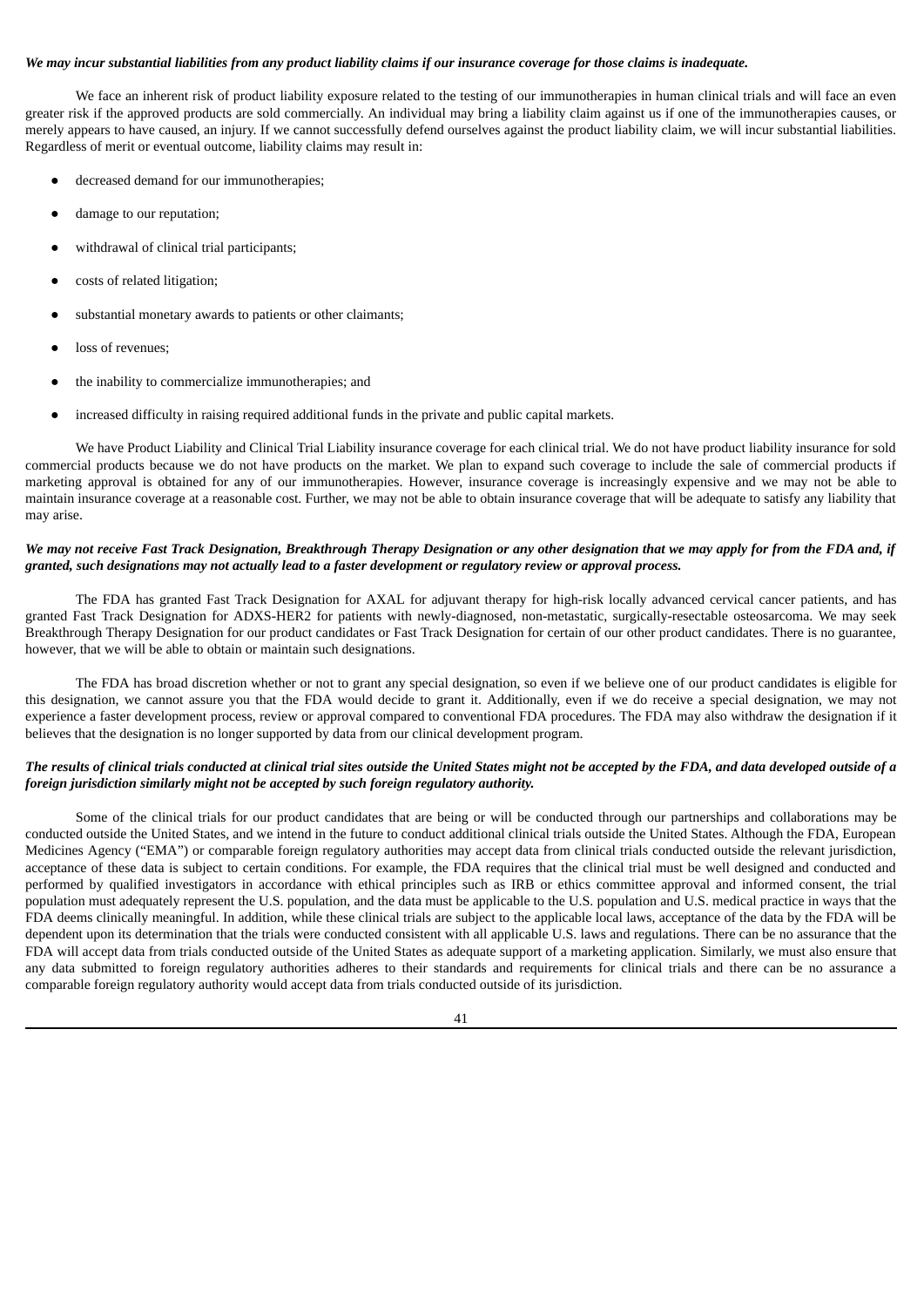## Our relationships with healthcare providers and physicians and third-party payors will be subject to applicable anti-kickback, fraud and abuse and other healthcare laws and reaulations, which could expose us to criminal sanctions, civil penalties, contractual damages, reputational harm and *diminished profits and future earnings.*

Healthcare providers, physicians and third-party payors in the United States and elsewhere play a primary role in the recommendation and prescription of pharmaceutical products. Arrangements with third-party payors and customers can expose pharmaceutical manufacturers to broadly applicable fraud and abuse and other healthcare laws and regulations, including, without limitation, the federal Anti-Kickback Statute and the federal False Claims Act, or FCA, which may constrain the business or financial arrangements and relationships through which such companies sell, market and distribute pharmaceutical products. In particular, the research of our product candidates, as well as the promotion, sales and marketing of healthcare items and services, as well as certain business arrangements in the healthcare industry, are subject to extensive laws designed to prevent fraud, kickbacks, selfdealing and other abusive practices. These laws and regulations may restrict or prohibit a wide range of pricing, discounting, marketing and promotion, structuring and commission(s), certain customer incentive programs and other business arrangements generally. Activities subject to these laws also involve the improper use of information obtained in the course of patient recruitment for clinical trials. The applicable federal, state and foreign healthcare laws and regulations that may affect our ability to operate include, but are not limited to:

- the federal Anti-Kickback Statute, which prohibits, among other things, knowingly and willfully soliciting, receiving, offering or paying any remuneration (including any kickback, bribe or rebate), directly or indirectly, overtly or covertly, in cash or in kind, to induce, or in return for, either the referral of an individual, or the purchase, lease, order or recommendation of any good, facility, item or service for which payment may be made, in whole or in part, under a federal healthcare program, such as the Medicare and Medicaid programs. A person or entity can be found guilty of violating the statute without actual knowledge of the statute or specific intent to violate it. In addition, a claim including items or services resulting from a violation of the federal Anti-Kickback Statute constitutes a false or fraudulent claim for purposes of the FCA. The Anti-Kickback Statute has been interpreted to apply to arrangements between pharmaceutical manufacturers on the one hand and prescribers, purchasers, and formulary managers on the other. There are a number of statutory exceptions and regulatory safe harbors protecting some common activities from prosecution;
- the federal civil and criminal false claims laws and civil monetary penalty laws, including the FCA, which prohibit, among other things, individuals or entities from knowingly presenting, or causing to be presented, false or fraudulent claims for payment to, or approval by Medicare, Medicaid or other federal healthcare programs, knowingly making, using or causing to be made or used a false record or statement material to a false or fraudulent claim or an obligation to pay or transmit money to the federal government, or knowingly concealing or knowingly and improperly avoiding or decreasing or concealing an obligation to pay money to the federal government. Manufacturers can be held liable under the FCA even when they do not submit claims directly to government payors if they are deemed to "cause" the submission of false or fraudulent claims. The government may deem manufacturers to have "caused" the submission of false or fraudulent claims by, for example, providing inaccurate billing or coding information to customers or promoting a product off-label. The FCA also permits a private individual acting as a "whistleblower" to bring actions on behalf of the federal government alleging violations of the FCA and to share in any monetary recovery;
- the federal Health Insurance Portability and Accountability Act of 1996, or HIPAA, which created additional federal criminal statutes that prohibit knowingly and willfully executing, or attempting to execute, a scheme to defraud any healthcare benefit program or obtain, by means of false or fraudulent pretenses, representations or promises, any of the money or property owned by, or under the custody or control of, any healthcare benefit program, regardless of the payor (e.g., public or private) and knowingly and willfully falsifying, concealing or covering up by any trick or device a material fact or making any materially false statements in connection with the delivery of, or payment for, healthcare benefits, items or services relating to healthcare matters. Similar to the federal Anti-Kickback Statute, a person or entity can be found guilty of violating HIPAA without actual knowledge of the statute or specific intent to violate it;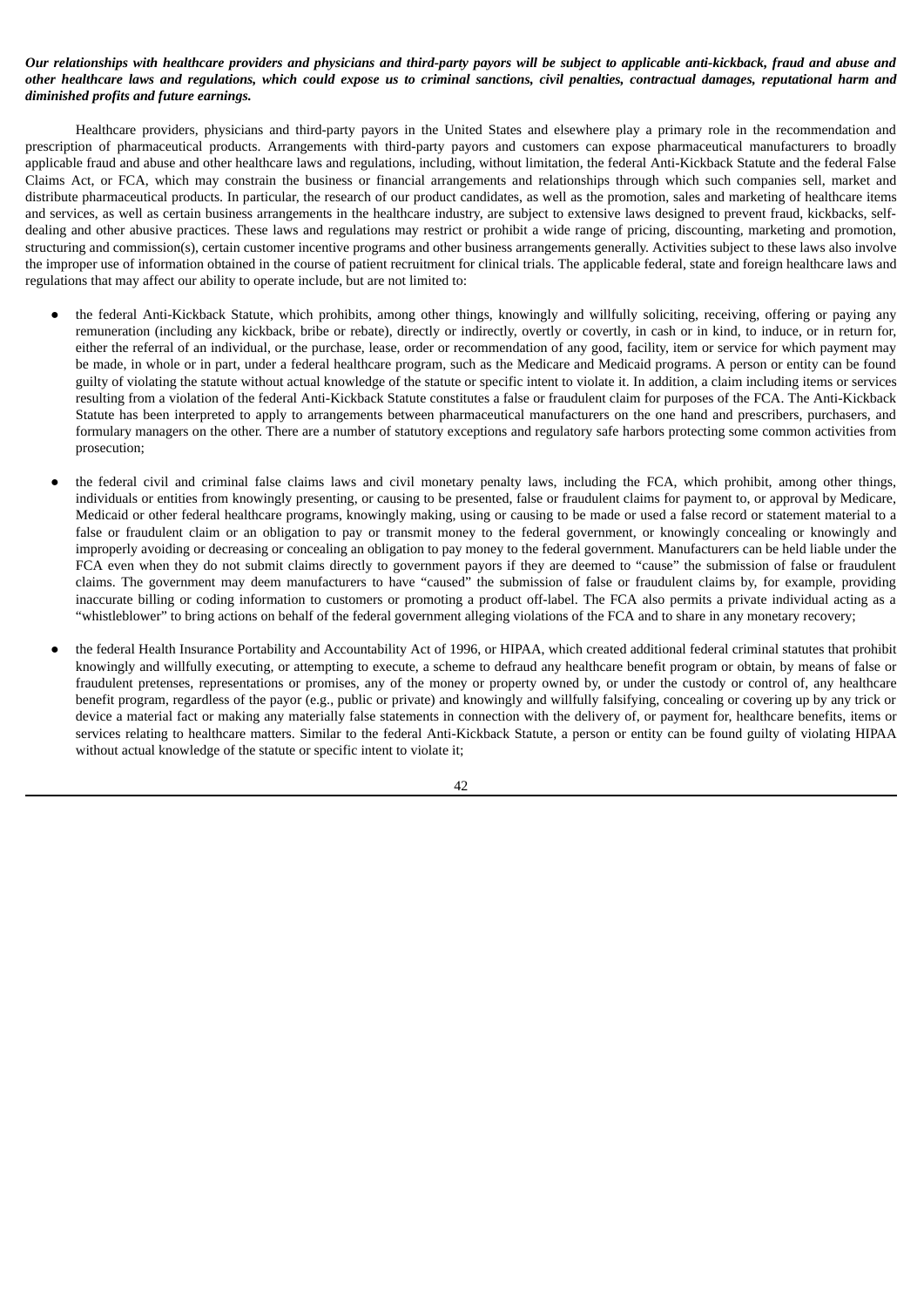- HIPAA, as amended by the Health Information Technology for Economic and Clinical Health Act of 2009, or HITECH, and their respective implementing regulations, which impose, among other things, requirements on certain healthcare providers, health plans and healthcare clearinghouses, known as covered entities, as well as their respective business associates, independent contractors that perform services for covered entities that involve the use, or disclosure of, individually identifiable health information, relating to the privacy, security and transmission of individually identifiable health information. HITECH also created new tiers of civil monetary penalties, amended HIPAA to make civil and criminal penalties directly applicable to business associates, and gave state attorneys general new authority to file civil actions for damages or injunctions in federal courts to enforce the federal HIPAA laws and seek attorneys' fees and costs associated with pursuing federal civil actions;
- the federal Physician Payments Sunshine Act, created under the Patient Protection and Affordable Care Act, as amended, or ACA, and its implementing regulations, which require some manufacturers of drugs, devices, biologicals and medical supplies for which payment is available under Medicare, Medicaid or the Children's Health Insurance Program (with certain exceptions) to report annually to the Centers for Medicare & Medicaid Services, or CMS, of the U.S. Department of Health and Human Services, or HHS, information related to payments or other transfers of value made to physicians (defined to include doctors, dentists, optometrists, podiatrists and chiropractors) and teaching hospitals, as well as ownership and investment interests held by physicians and their immediate family members; and
- analogous state and foreign laws and regulations, such as state anti-kickback and false claims laws, which may apply to sales or marketing arrangements and claims involving healthcare items or services reimbursed by non-governmental third-party payors, including private insurers, and may be broader in scope than their federal equivalents; state and foreign laws that require pharmaceutical companies to comply with the pharmaceutical industry's voluntary compliance guidelines and the relevant compliance guidance promulgated by the federal government or otherwise restrict payments that may be made to healthcare providers; state and foreign laws that require drug manufacturers to report information related to payments and other transfers of value to physicians and other healthcare providers, marketing expenditures or drug pricing; state and local laws that require the registration of pharmaceutical sales representatives; and state and foreign laws governing the privacy and security of health information in certain circumstances, many of which differ from each other in significant ways and often are not preempted by HIPAA, thus complicating compliance efforts.

The distribution of pharmaceutical products is subject to additional requirements and regulations, including extensive record-keeping, licensing, storage and security requirements intended to prevent the unauthorized sale of pharmaceutical products. Pharmaceutical companies may also be subject to federal consumer protection and unfair competition laws, which broadly regulate marketplace activities and activities that potentially harm consumers.

The scope and enforcement of each of these laws is uncertain and subject to rapid change in the current environment of healthcare reform, especially in light of the lack of applicable precedent and regulations. Federal and state enforcement bodies continue to closely scrutinize interactions between healthcare companies and healthcare providers, which has led to a number of investigations, prosecutions, convictions and settlements in the healthcare industry. Ensuring business arrangements comply with applicable healthcare laws, as well as responding to possible investigations by government authorities, can be time and resource-consuming and can divert a company's attention from the business.

It is possible that governmental and enforcement authorities will conclude that our business practices may not comply with current or future statutes, regulations or case law interpreting applicable fraud and abuse or other healthcare laws and regulations. If any such actions are instituted against us, and we are not successful in defending ourselves or asserting our rights, those actions could have a significant impact on our business, including the imposition of civil, criminal and administrative penalties, damages, fines, disgorgement, imprisonment, exclusion from participation in federal and state funded healthcare programs, contractual damages and the curtailment or restricting of our operations, as well as additional reporting obligations and oversight if we become subject to a corporate integrity agreement or other agreement to resolve allegations of non-compliance with these laws. Further, if any of the physicians or other healthcare providers or entities with whom we expect to do business is found to be not in compliance with applicable laws, they may be subject to significant criminal, civil or administrative sanctions, including exclusions from government funded healthcare programs. Any action for violation of these laws, even if successfully defended, could cause a biopharmaceutical manufacturer to incur significant legal expenses and divert management's attention from the operation of the business. Prohibitions or restrictions on sales or withdrawal of future marketed products could materially affect business in an adverse way.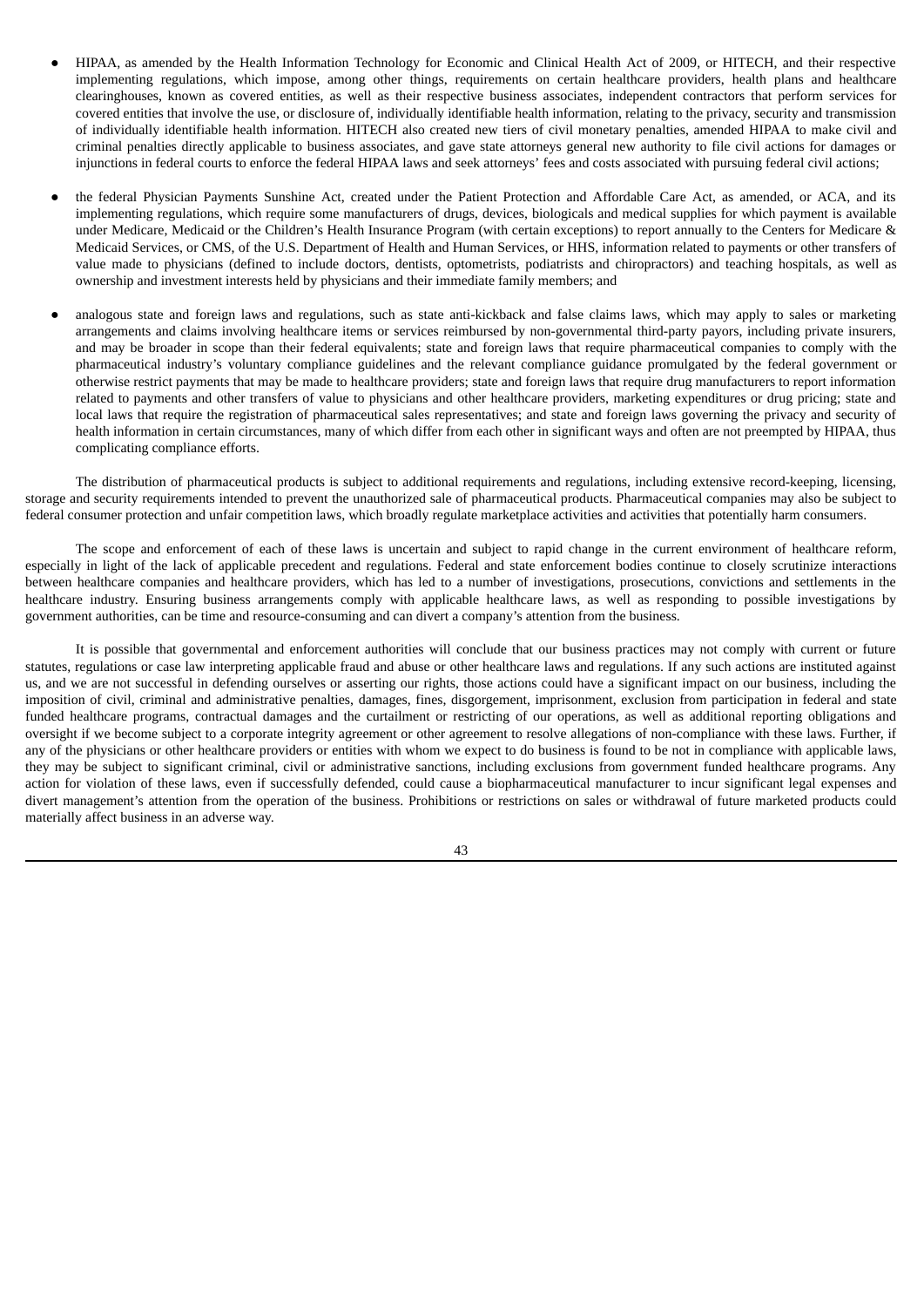## Obtaining and maintaining regulatory approval of our product candidates in one jurisdiction does not mean that we will be successful in obtaining *regulatory approval of our product candidates in other jurisdictions.*

Obtaining and maintaining regulatory approval of our product candidates in one jurisdiction does not guarantee that we will be able to obtain or maintain regulatory approval in any other jurisdiction, while a failure or delay in obtaining regulatory approval in one jurisdiction may have a negative effect on the regulatory approval process in others. For example, even if the FDA grants marketing approval of a product candidate, the EMA or comparable foreign regulatory authorities must also approve the manufacturing, marketing and promotion of the product candidate in those countries. Approval procedures vary among jurisdictions and can involve requirements and administrative review periods different from, and greater than, those in the United States, including additional preclinical studies or clinical trials, as clinical trials conducted in one jurisdiction may not be accepted by regulatory authorities in other jurisdictions. In many jurisdictions outside the United States, a product candidate must be approved for reimbursement before it can be approved for sale in that jurisdiction. In some cases, the price that we intend to charge for our products is also subject to approval.

We may also submit marketing applications in other countries. Regulatory authorities in jurisdictions outside of the United States have requirements for approval of product candidates with which we must comply prior to marketing in those jurisdictions. Obtaining foreign regulatory approvals and compliance with foreign regulatory requirements could result in significant delays, difficulties and costs for us and could delay or prevent the introduction of our products in certain countries. If we fail to comply with the regulatory requirements in international markets and/or receive applicable marketing approvals, our target market will be reduced and our ability to realize the full market potential of our product candidates will be harmed.

## Even if we receive regulatory approval of any product candidates, we will be subject to ongoing regulatory obligations and continued regulatory review, which may result in significant additional expense and we may be subject to penalties if we fail to comply with regulatory requirements or experience *unanticipated problems with our product candidates.*

If any of our product candidates are approved, they will be subject to ongoing regulatory requirements for manufacturing, labeling, packaging, storage, advertising, promotion, distribution, sampling, record-keeping, conduct of post-marketing studies and submission of safety, efficacy and other post-market information, including both federal and state requirements in the United States and requirements of comparable foreign regulatory authorities. In addition, we will be subject to continued compliance with cGMP and GCP requirements for any clinical trials that we conduct post-approval.

Manufacturers and manufacturers' facilities are required to comply with extensive FDA, EMA and comparable foreign regulatory authority requirements, including ensuring that quality control and manufacturing procedures conform to cGMP regulations. As such, we and our contract manufacturers will be subject to continual review and inspections to assess compliance with cGMP and adherence to commitments made in any BLA, other marketing application and previous responses to inspection observations. Accordingly, we and others with whom we work must continue to expend time, money and effort in all areas of regulatory compliance, including manufacturing, production and quality control.

Any regulatory approvals that we receive for our product candidates may be subject to limitations on the approved indicated uses for which the product may be marketed or to the conditions of approval, or contain requirements for potentially costly post-marketing testing, including Phase 4 clinical trials and surveillance to monitor the safety and efficacy of the product candidate. Certain endpoint data we hope to include in any approved product labeling also may not make it into such labeling, including exploratory or secondary endpoint data such as patient-reported outcome measures. The FDA may also require a risk evaluation and mitigation strategies, or REMS, program as a condition of approval of our product candidates, which could entail requirements for long-term patient follow-up, a medication guide, physician communication plans or additional elements to ensure safe use, such as restricted distribution methods, patient registries and other risk minimization tools. In addition, if the FDA, EMA or a comparable foreign regulatory authority approves our product candidates, we will have to comply with requirements including submissions of safety and other post-marketing information and reports and registration.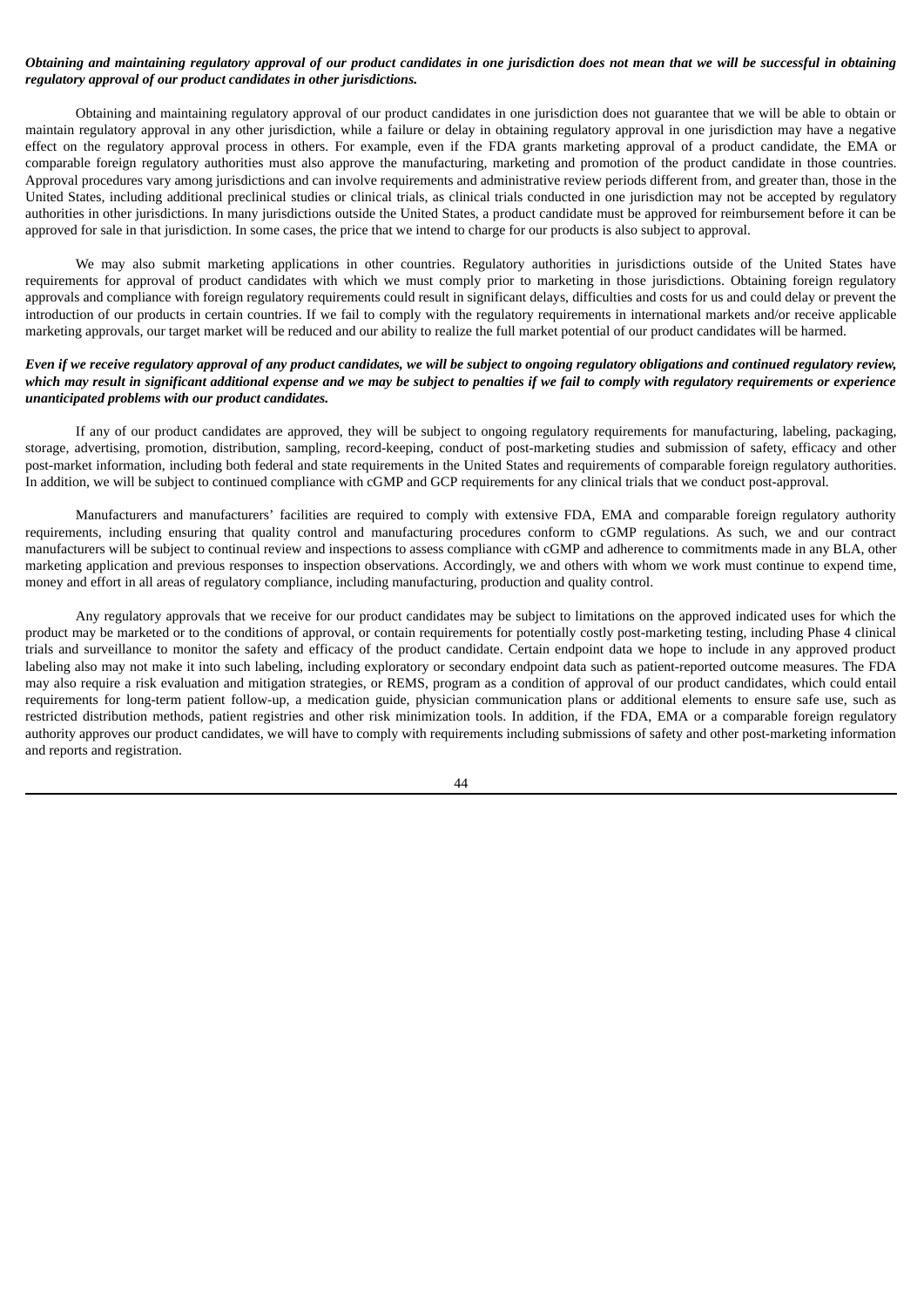The FDA may impose consent decrees or withdraw approval if compliance with regulatory requirements and standards is not maintained or if problems occur after the product reaches the market. Later discovery of previously unknown problems with our product candidates, including adverse events of unanticipated severity or frequency, or with our third-party manufacturers or manufacturing processes, or failure to comply with regulatory requirements, may result in revisions to the approved labeling to add new safety information, imposition of post-market studies or clinical trials to assess new safety risks or imposition of distribution restrictions or other restrictions under a REMS program. Other potential consequences include, among other things:

- restrictions on the marketing or manufacturing of our products, withdrawal of the product from the market or voluntary or mandatory product recalls;
- fines, warning letters or holds on clinical trials;
- refusal by the FDA to approve pending applications or supplements to approved applications filed by us or suspension or revocation of license approvals;
- product seizure or detention or refusal to permit the import or export of our product candidates; and
- injunctions or the imposition of civil or criminal penalties.

The FDA strictly regulates marketing, labeling, advertising and promotion of products that are placed on the market. Products may be promoted only for the approved indications and in accordance with the provisions of the approved label. The policies of the FDA, EMA and comparable foreign regulatory authorities may change and additional government regulations may be enacted that could prevent, limit or delay regulatory approval of our product candidates. We cannot predict the likelihood, nature or extent of government regulation that may arise from future legislation or administrative action, either in the United States or abroad. If we are slow or unable to adapt to changes in existing requirements or the adoption of new requirements or policies, or if we are not able to maintain regulatory compliance, we may lose any marketing approval that we may have obtained and we may not achieve or sustain profitability.

# Coverage and reimbursement may be limited or unavailable in certain market segments for our product candidates, if approved, which could make it *difficult for us to sell any product candidates profitably.*

The success of our product candidates, if approved, depends on the availability of coverage and adequate reimbursement from third-party payors. We cannot be sure that coverage and reimbursement will be available for, or accurately estimate the potential revenue from, our product candidates or assure that coverage and reimbursement will be available for any product that we may develop.

Patients who are provided medical treatment for their conditions generally rely on third-party payors to reimburse all or part of the costs associated with their treatment. Coverage and adequate reimbursement from governmental healthcare programs, such as Medicare and Medicaid, and commercial payors is critical to new product acceptance.

Government authorities and other third-party payors, such as private health insurers and health maintenance organizations, decide which drugs and treatments they will cover and the amount of reimbursement. Coverage and reimbursement by a third-party payor may depend upon a number of factors, including the third-party payor's determination that use of a product is:

- a covered benefit under its health plan;
- safe, effective and medically necessary;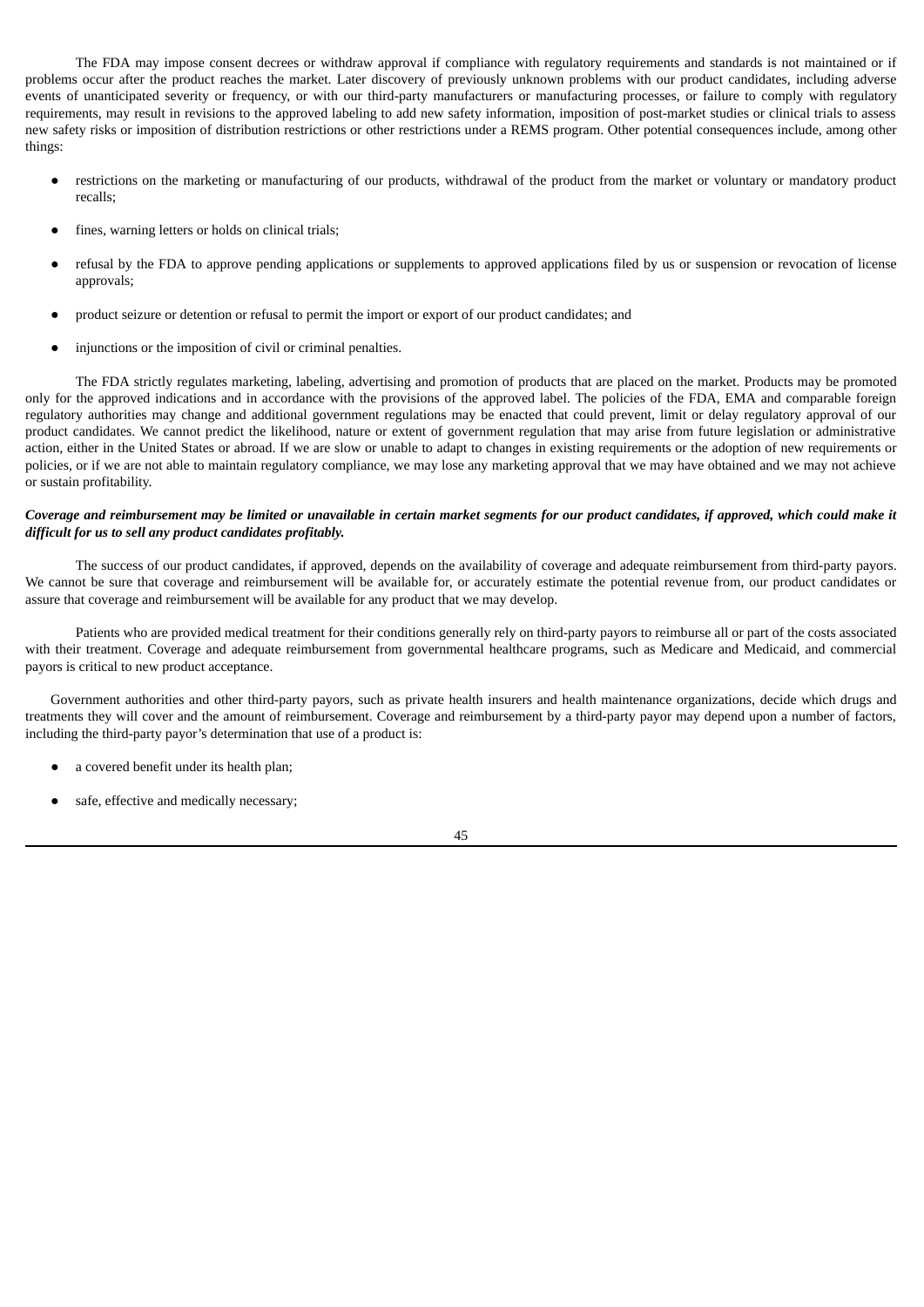- appropriate for the specific patient;
- cost-effective; and
- neither experimental nor investigational.

In the United States, no uniform policy of coverage and reimbursement for products exists among third-party payors. As a result, obtaining coverage and reimbursement approval of a product from a government or other third-party payor is a time-consuming and costly process that could require us to provide to each payor supporting scientific, clinical and cost-effectiveness data for the use of our products on a payor-by-payor basis, with no assurance that coverage and adequate reimbursement will be obtained. Even if we obtain coverage for a given product, the resulting reimbursement payment rates might not be adequate for us to achieve or sustain profitability or may require co-payments that patients find unacceptably high. Additionally, third-party payors may not cover, or provide adequate reimbursement for, long-term follow-up evaluations required following the use of product candidates, once approved. Patients are unlikely to use our product candidates, once approved, unless coverage is provided and reimbursement is adequate

## Ongoing healthcare legislative and regulatory reform measures may have a material adverse effect on our business and results of operations.

Changes in regulations, statutes or the interpretation of existing regulations could impact our business in the future by requiring, for example: (i) changes to our manufacturing arrangements; (ii) additions or modifications to product labeling; (iii) the recall or discontinuation of our products; or (iv) additional record-keeping requirements. If any such changes were to be imposed, they could adversely affect the operation of our business.

In the United States, there have been and continue to be a number of legislative initiatives to contain healthcare costs. For example, in March 2010, the ACA was passed, which substantially changed the way healthcare is financed by both governmental and private insurers, and significantly impacted the U.S. biopharmaceutical industry. The ACA, among other things, addressed a new methodology by which rebates owed by manufacturers under the Medicaid Drug Rebate Program are calculated for drugs that are inhaled, infused, instilled, implanted or injected, increased the minimum Medicaid rebates owed by manufacturers under the Medicaid Drug Rebate Program and extended the rebate program to individuals enrolled in Medicaid managed care organizations, established annual fees and taxes on manufacturers of certain branded prescription drugs and created a new Medicare Part D coverage gap discount program, in which manufacturers must agree to offer 70% point-of-sale discounts off negotiated prices of applicable brand drugs to eligible beneficiaries during their coverage gap period, as a condition for the manufacturer's outpatient drugs to be covered under Medicare Part D.

Some of the provisions of the ACA have yet to be fully implemented, while certain provisions have been subject to judicial and Congressional challenges, as well as efforts by the Trump administration to repeal or replace certain aspects of the ACA. For example, Congress has considered legislation that would repeal or repeal and replace all or part of the ACA. While Congress has not passed repeal legislation, the Tax Reform Act includes a provision that repealed, effective January 1, 2019, the tax-based shared responsibility payment imposed by the ACA on certain individuals who fail to maintain qualifying health coverage for all or part of a year that is commonly referred to as the "individual mandate." As a result of the individual mandate repeal, subsequent litigation challenged the validity of the ACA. On December 14, 2018, a U.S. District Court judge in the Northern District of Texas ruled that the individual mandate portion of the ACA is an essential and inseverable feature of the ACA, and therefore because the mandate was repealed as part of the Tax Cuts and Jobs Act, or TCJA, the remaining provisions of the ACA are invalid as well. The Trump administration and CMS have both stated that the ruling will have no immediate effect, and on December 30, 2018 the same judge issued an order staying the judgment pending appeal. A Fifth Circuit U.S. Court of Appeals hearing to determine whether certain states and the House of Representatives have standing to appeal the lower court decision was held on July 9, 2019, but it is unclear when the court will render its decision on this hearing, and what effect it will have on the status of the ACA. Litigation and legislation over the ACA are likely to continue, with unpredictable and uncertain results. We will continue to evaluate the effect that the ACA and its possible repeal and replacement has on our business.

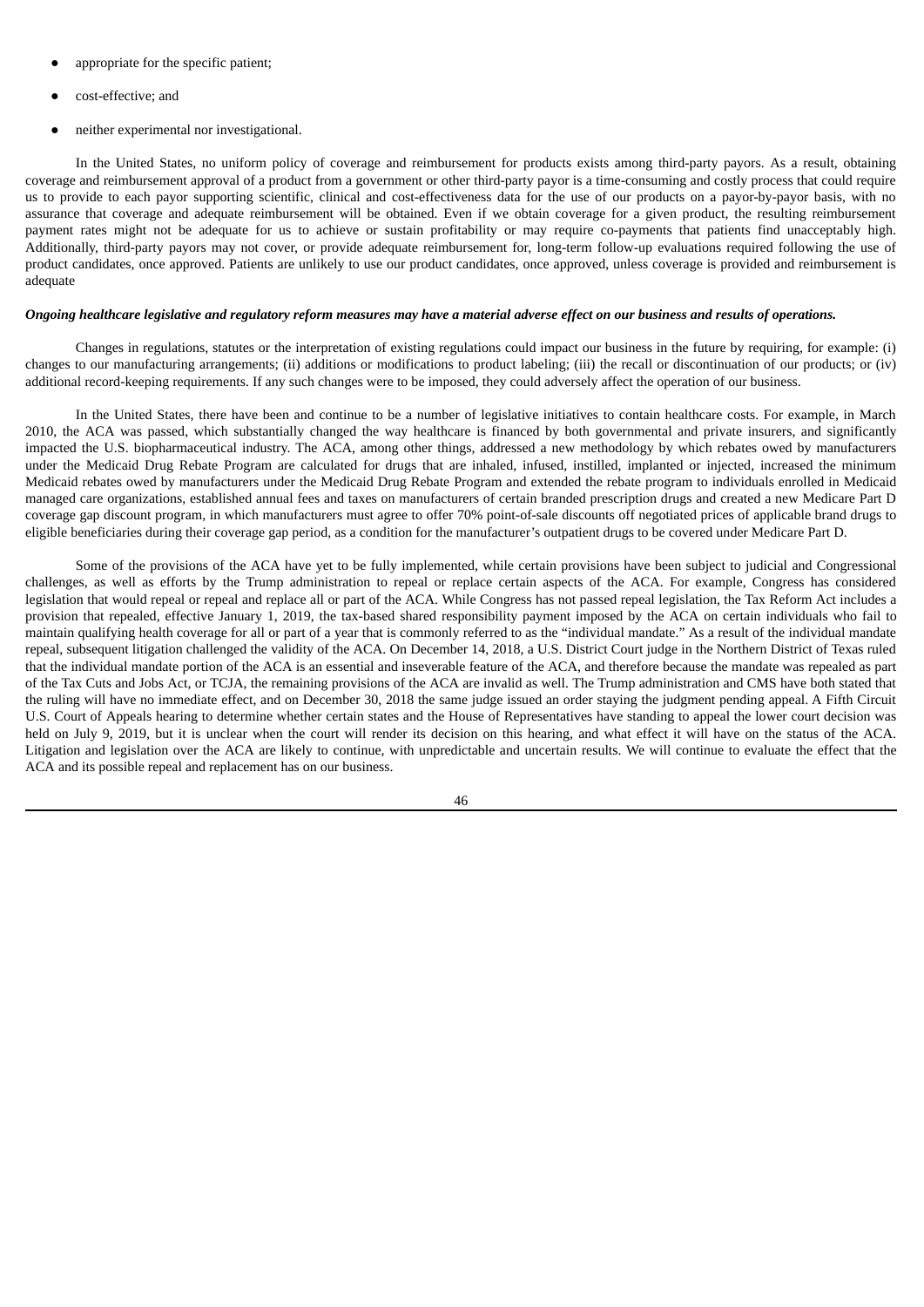Since January 2017, President Trump has signed two Executive Orders designed to delay the implementation of certain provisions of the ACA or otherwise circumvent some of the requirements for health insurance mandated by the ACA. Further, the Trump administration has concluded that costsharing reduction, or CSR, payments to insurance companies required under the ACA have not received necessary appropriations from Congress and announced that it will discontinue these payments immediately until those appropriations are made. The loss of the CSR payments is expected to increase premiums on certain policies issued by qualified health plans under the ACA. Bipartisan bills to appropriate funds for CSR payments were proposed in 2017 and 2018, but the proposals have not been enacted into law. Multiple state Attorneys General filed suit to stop the administration from terminating the subsidies, but their case was dismissed by a federal judge in California on July 18, 2018. Furthermore, on June 14, 2018, the U.S. Court of Appeals for the Federal Circuit ruled that the federal government was not required to pay more than \$12 billion in ACA risk corridor payments to third-party payors who argued were owed to them. The effects of this gap in reimbursement on third-party payors, the viability of the ACA marketplace and providers, and the potential effect on our business, are not yet known.

## Inadequate funding for the FDA and other government agencies could hinder their ability to hire and retain key leadership and other personnel, prevent new products and services from being developed or commercialized in a timely manner or otherwise prevent those agencies from performing normal business functions on which the operation of our business may rely, which could negatively impact our business.

The ability of the FDA to review and approve new products can be affected by a variety of factors, including government budget and funding levels, ability to hire and retain key personnel and accept the payment of user fees, and statutory, regulatory, and policy changes. Average review times at the agency have fluctuated in recent years as a result.

Disruptions at the FDA and other agencies may also slow the time necessary for new drugs to be reviewed and/or approved by necessary government agencies, which would adversely affect our business. For example, over the last several years, the U.S. government has shut down several times and certain regulatory agencies, such as the FDA, have had to furlough critical employees and stop critical activities. If a prolonged government shutdown occurs, it could significantly impact the ability of the FDA to timely review and process our regulatory submissions, which could have a material adverse effect on our business. Further, upon completion of this offering and in our operations as a public company, future government shutdowns could impact our ability to access the public markets and obtain necessary capital in order to properly capitalize and continue our operations.

#### *Approval of our product candidates does not ensure successful commercialization and reimbursement.*

We are not currently marketing our product candidates, nor can we until they are approved; however, we are seeking partnering and commercial opportunities for our products. We cannot assure you that we will be able to commercialize any of our product candidates ourselves or find a commercialization partner or that we will be able to agree to acceptable terms with any partner to launch and commercialize our products.

The commercial success of our product candidates is subject to risks in both the United States and European countries. In addition, in European countries, pricing and payment of prescription pharmaceuticals is subject to more extensive governmental control than in the United States. Pricing negotiations with European governmental authorities can take six to 12 months or longer after the receipt of regulatory approval and product launch. If reimbursement is unavailable in any country in which reimbursement is sought, limited in scope or amount, or if pricing is set at or reduced to unsatisfactory levels, our ability or any potential partner's ability to successfully commercialize in such a country would be impacted negatively. Furthermore, if these measures prevent us or any potential partner from selling on a profitable basis in a particular country, they could prevent the commercial launch or continued sale in that country and could adversely impact the commercialization market opportunity in other countries.

Moreover, as a condition of approval, the regulatory authorities may require that we conduct post-approval studies. Those studies may reveal new safety or efficacy findings regarding our drug that could adversely impact the continued commercialization or future market opportunity in other countries.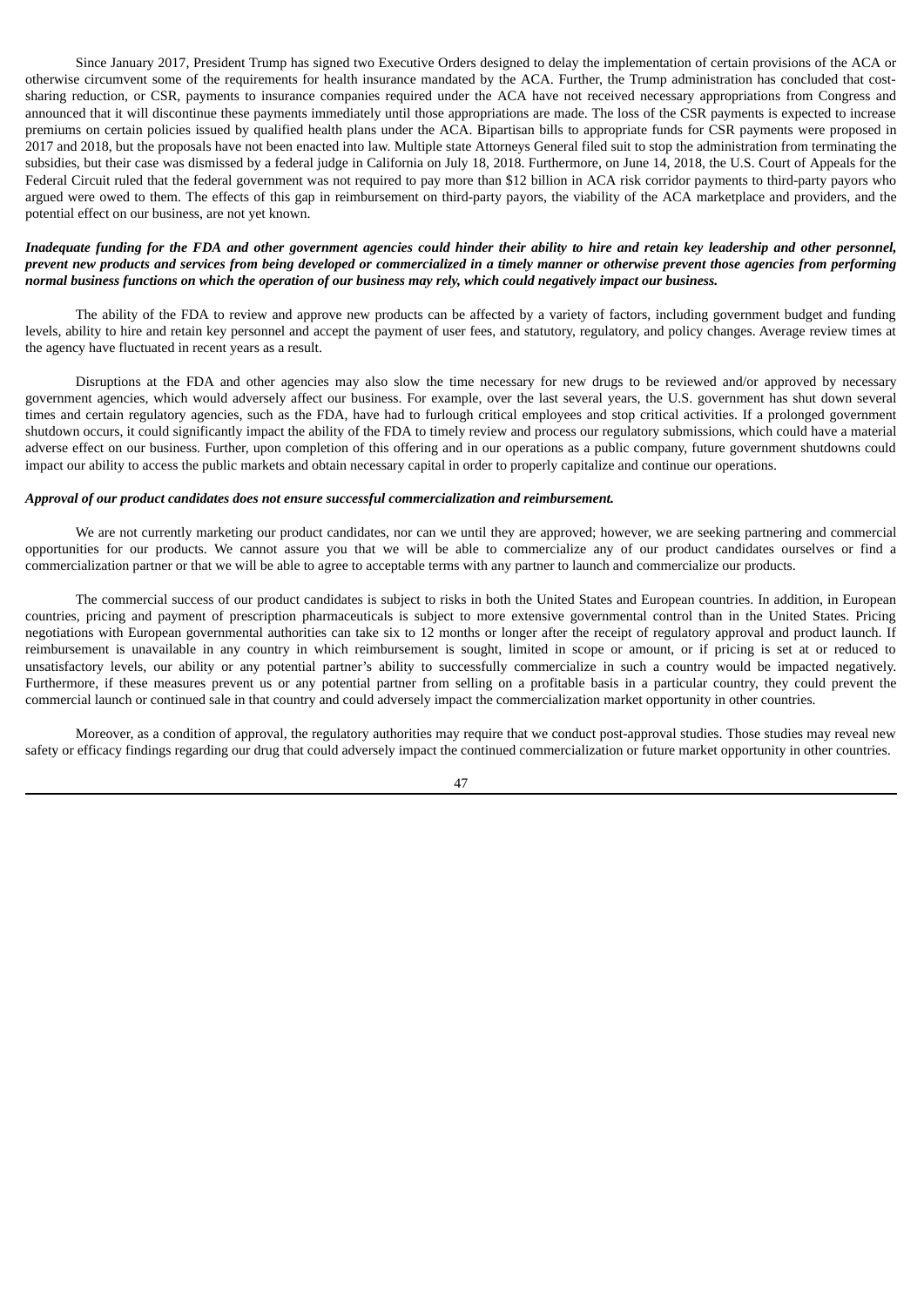In addition, we predominantly rely on a network of suppliers and vendors to manufacture our products. Should a regulatory authority make any significant findings on an inspection of our own operations or the operations of those companies, the ability for us to continue producing our products could be adversely impacted and further production could cease. Regulatory GMP requirements are extensive and can present a risk of injury or recall, among other risks, if not manufactured or labeled properly under GMPs.

Our potential revenues from the commercialization of our product candidates are subject to these and other factors, and therefore we may never reach or maintain profitability.

Even if we are successful in obtaining market approval, commercial success of any of our product candidates will also depend in large part on the availability of coverage and adequate reimbursement from third-party payers, including government payers such as the Medicare and Medicaid programs and managed care organizations, which may be affected by existing and future health care reform measures designed to reduce the cost of health care. Third-party payers could require us to conduct additional studies, including post-marketing studies related to the cost effectiveness of a product, to qualify for reimbursement, which could be costly and divert our resources. If government and other health care payers were not to provide adequate coverage and reimbursement levels for one any of our products once approved, market acceptance and commercial success would be reduced.

In addition, if one of our products is approved for marketing, we will be subject to significant regulatory obligations regarding product promotion, the submission of safety and other post-marketing information and reports and registration, and will need to continue to comply (or ensure that our third party providers comply) with cGMPs, and Good Clinical Practices, or GCPs, for any clinical trials that we conduct post-approval. In addition, there is always the risk that we or a regulatory authority might identify previously unknown problems with a product post-approval, such as adverse events of unanticipated severity or frequency. Compliance with these requirements is costly, and any failure to comply or other issues with our product candidates' post-market approval could have a material adverse effect on our business, financial condition and results of operations.

# **Risks Related to our Intellectual Property**

### We rely upon patents to protect our technology. We may be unable to protect our intellectual property rights and we may be liable for infringing the *intellectual property rights of others.*

Our ability to compete effectively will depend on our ability to maintain the proprietary nature of our technologies, including the *Lm*-LLO based immunotherapy platform technology, and the proprietary technology of others with whom we have entered into collaboration and licensing agreements.

Currently, we own or have rights to several hundred patents and applications, which are owned, licensed from, or co-owned with Penn and Merck. We have obtained the rights to all future patent applications in this field originating in the laboratories of Dr. Yvonne Paterson and Dr. Fred Frankel, at the University of Pennsylvania.

We own or hold licenses to a number of issued patents and U.S. pending patent applications, as well as foreign patents and foreign counterparts. Our success depends in part on our ability to obtain patent protection both in the United States and in other countries for our product candidates, as well as the methods for treating patients in the product indications using these product candidates. Such patent protection is costly to obtain and maintain, and we cannot guarantee that sufficient funds will be available. Our ability to protect our product candidates from unauthorized or infringing use by third parties depends in substantial part on our ability to obtain and maintain valid and enforceable patents. Due to evolving legal standards relating to the patentability, validity and enforceability of patents covering pharmaceutical inventions and the scope of claims made under these patents, our ability to obtain, maintain and enforce patents is uncertain and involves complex legal and factual questions. Even if our product candidates, as well as methods for treating patients for prescribed indications using these product candidates are covered by valid and enforceable patents and have claims with sufficient scope, disclosure and support in the specification, the patents will provide protection only for a limited amount of time. Accordingly, rights under any issued patents may not provide us with sufficient protection for our product candidates or provide sufficient protection to afford us a commercial advantage against competitive products or processes.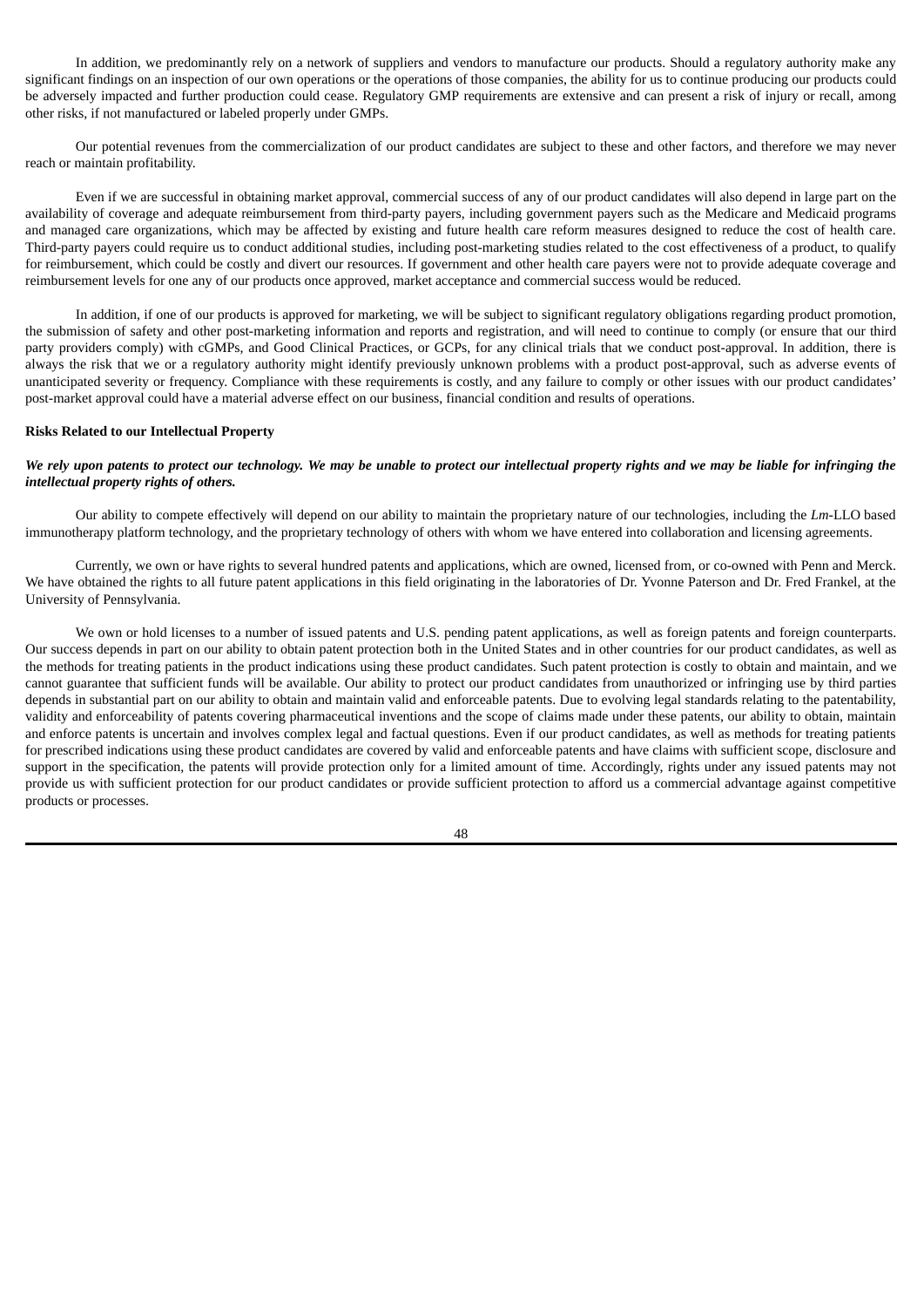In addition, we cannot guarantee that any patents will issue from any pending or future patent applications owned by or licensed to us. Even if patents have issued or will issue, we cannot guarantee that the claims of these patents are or will be valid or enforceable or will provide us with any significant protection against competitive products or otherwise be commercially valuable to us. The laws of some foreign jurisdictions do not protect intellectual property rights to the same extent as in the United States and many companies have encountered significant difficulties in protecting and defending such rights in foreign jurisdictions. Furthermore, different countries have different procedures for obtaining patents, and patents issued in different countries offer different degrees of protection against use of the patented invention by others. If we encounter such difficulties in protecting or are otherwise precluded from effectively protecting our intellectual property rights in foreign jurisdictions, our business prospects could be substantially harmed.

The patent positions of biotechnology and pharmaceutical companies, including our patent position, involve complex legal and factual questions, and, therefore, validity and enforceability cannot be predicted with certainty. Patents may be challenged, deemed unenforceable, invalidated, or circumvented as a result of laws, rules and guidelines that are changed due to legislative, judicial or administrative actions, or review, which render our patents unenforceable or invalid. Our patents can be challenged by our competitors who can argue that our patents are invalid, unenforceable, lack utility, sufficient written description or enablement, or that the claims of the issued patents should be limited or narrowly construed. Patents also will not protect our product candidates if competitors devise ways of making or using these product candidates without infringing our patents.

We will be able to protect our proprietary rights from unauthorized use by third parties only to the extent that our technologies, methods of treatment, product candidates, and any future products are covered by valid and enforceable patents or are effectively maintained as trade secrets and we have the funds to enforce our rights, if necessary.

The expiration of our owned or licensed patents before completing the research and development of our product candidates and receiving all required approvals in order to sell and distribute the products on a commercial scale can adversely affect our business and results of operations.

## Litigation regarding patents, patent applications and other proprietary rights may be expensive and time consuming. If we are involved in such litigation, it could cause delays in bringing product candidates to market and harm our ability to operate.

Our success will depend in part on our ability to operate without infringing the proprietary rights of third parties. The pharmaceutical industry is characterized by extensive litigation regarding patents and other intellectual property rights. Other parties may obtain patents in the future and allege that the products or use of our technologies infringe these patent claims or that we are employing their proprietary technology without authorization.

In addition, third parties may challenge or infringe upon our existing or future patents. Proceedings involving our patents or patent applications or those of others could result in adverse decisions regarding:

- the patentability of our inventions relating to our product candidates; and/or
- the enforceability, validity or scope of protection offered by our patents relating to our product candidates.

Even if we are successful in these proceedings, we may incur substantial costs and divert management time and attention in pursuing these proceedings, which could have a material adverse effect on us. If we are unable to avoid infringing the patent rights of others, we may be required to seek a license, defend an infringement action or challenge the validity of the patents in court. Patent litigation is costly and time consuming. We may not have sufficient resources to bring these actions to a successful conclusion. In addition, if we do not obtain a license, develop or obtain non-infringing technology, fail to defend an infringement action successfully or have infringed patents declared valid, we may:

- incur substantial monetary damages;
- encounter significant delays in bringing our product candidates to market; and/or
- be precluded from participating in the manufacture, use or sale of our product candidates or methods of treatment requiring licenses.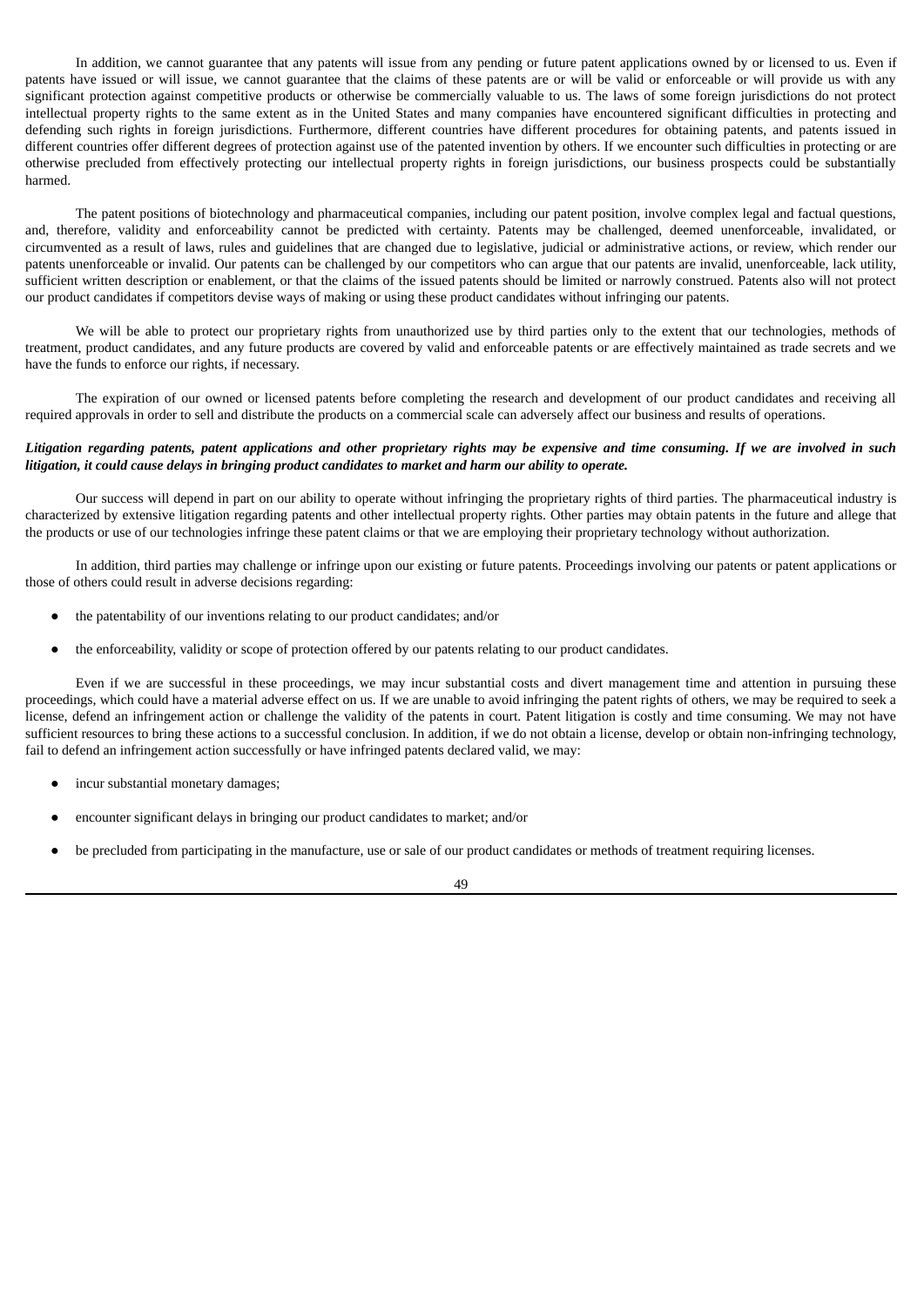### *We may be unable to adequately prevent disclosure of trade secrets and other proprietary information.*

We also rely on trade secrets to protect our proprietary technologies, especially where we do not believe patent protection is appropriate or obtainable. However, trade secrets are difficult to protect. We rely in part on confidentiality agreements with our employees, consultants, outside scientific collaborators, sponsored researchers, and other advisors to protect our trade secrets and other proprietary information. These agreements may not effectively prevent disclosure of confidential information and may not provide an adequate remedy in the event of unauthorized disclosure of confidential information. In addition, others may independently discover our trade secrets and proprietary information. Costly and time-consuming litigation could be necessary to enforce and determine the scope of our proprietary rights, and failure to obtain or maintain trade secret protection could adversely affect our competitive business position.

### Some of our products are dependent upon our license agreement with Penn; if we breach the license agreement and/or fail to make payments due and *owing to Penn under our license agreement, our business may be materially and adversely affected.*

Pursuant to the terms of our license agreement with Penn, which has been amended from time to time, we have acquired exclusive worldwide licenses for patents and patent applications related to our proprietary Listeria vaccine technology. The license provides us with the exclusive commercial rights to the patent portfolio developed at Penn as of the effective date of the license, in connection with Dr. Paterson and requires us to pay various milestone, legal, filing and licensing payments to commercialize the technology. As of October 31, 2021, we did not have outstanding payables to Penn. We can provide no assurance that we will be able to make all future payments due and owing thereunder, that such licenses will not be terminated or expire during critical periods, that we will be able to obtain licenses from Penn for other rights that may be important to us, or, if obtained, that such licenses will be obtained on commercially reasonable terms. The loss of any current or future licenses from Penn or the exclusivity rights provided therein could materially harm our business, financial condition and operating results.

# If we are unable to obtain licenses needed for the development of our product candidates, or if we breach any of the agreements under which we license rights to patents or other intellectual property from third parties, we could lose license rights that are important to our business.

If we are unable to maintain and/or obtain licenses needed for the development of our product candidates in the future, we may have to develop alternatives to avoid infringing on the patents of others, potentially causing increased costs and delays in drug development and introduction or precluding the development, manufacture, or sale of planned products. Some of our licenses provide for limited periods of exclusivity that require minimum license fees and payments and/or may be extended only with the consent of the licensor. We can provide no assurance that we will be able to meet these minimum license fees in the future or that these third parties will grant extensions on any or all such licenses. This same restriction may be contained in licenses obtained in the future.

Additionally, we can provide no assurance that the patents underlying any licenses will be valid and enforceable. To the extent any products developed by us are based on licensed technology, royalty payments on the licenses will reduce our gross profit from such product sales and may render the sales of such products uneconomical. In addition, the loss of any current or future licenses or the exclusivity rights provided therein could materially harm our business, financial condition and our operations.

#### **Risks Related to Ownership of our Securities**

### Because we do not have sufficient authorized common stock on a fully diluted basis, the excess outstanding capital exposes us to liability, and we will *need to increase our authorized common stock or execute a reverse stock split.*

As of October 31, 2021, our authorized capital consists of 170,000,000 shares of common stock and 5,000,000 shares of preferred stock. As of January 31, 2022, 145,638,459 shares of the authorized common stock are issued and outstanding, 893,946 shares are reserved for outstanding stock options and 30,225,397 shares are authorized for outstanding warrants. As such, our fully diluted capital structure is presently well above the amount of common stock we are authorized to issue. Therefore, until we either increase our authorized common stock or execute a reverse stock split, we are exposed to the risk of liability arising from the excess fully diluted capitalization. Therefore, in addition to the dilutive effect any exercises of the securities would have, in the event we are unable to obtain the requisite shareholder approval or waivers, or we are delayed in those efforts, the Company and your investment in us would be at risk.

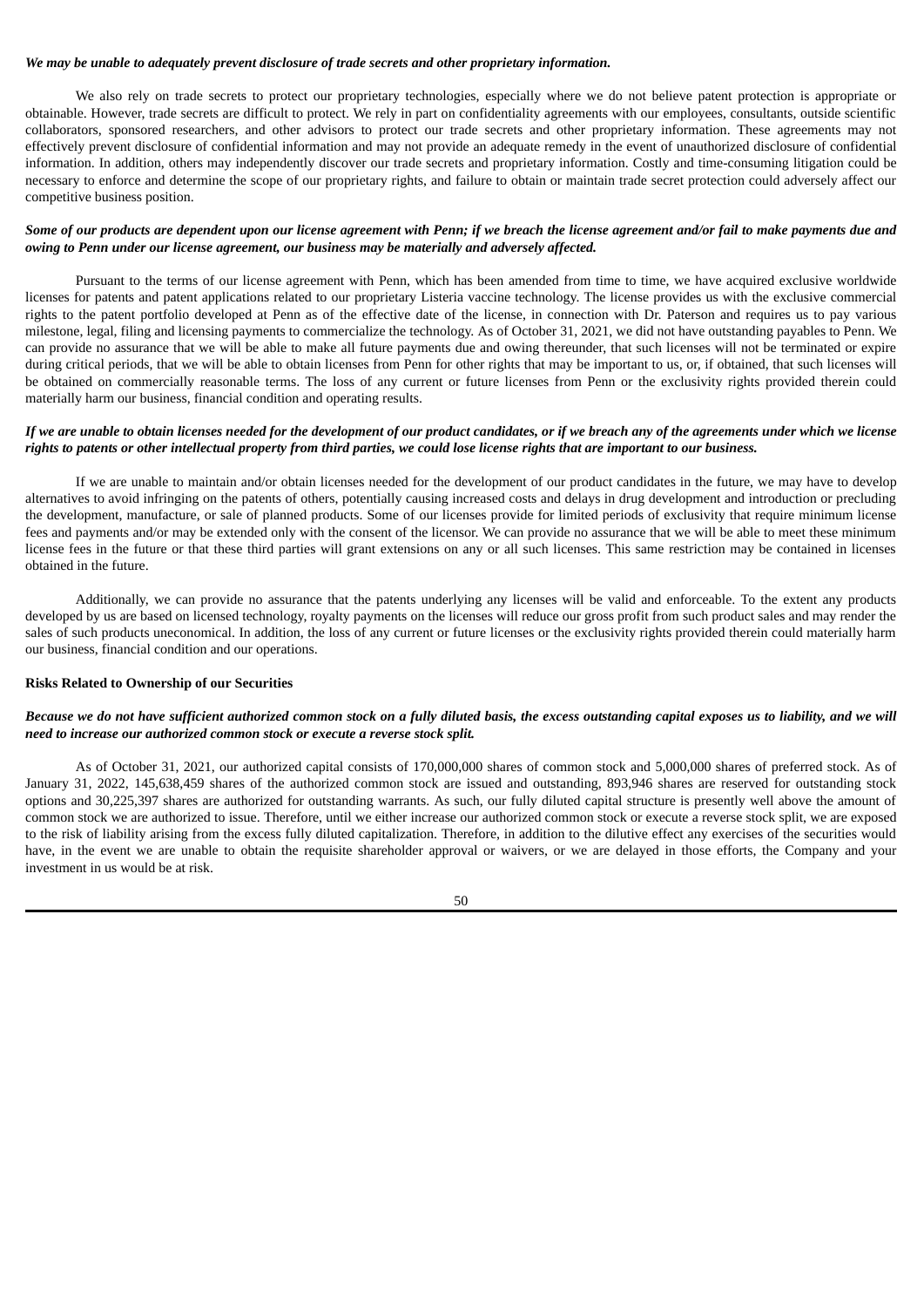## Because we are quoted on the OTCOX instead of an exchange or national quotation system, our investors find it more difficult to trade in our stock, or *might experience volatility in the market price of our common stock.*

Our common stock is quoted on the OTCQX. The OTCQX is often highly illiquid, in part because it does not have a national quotation system by which potential investors can follow the market price of shares except through information received and generated by a limited number of broker-dealers that make markets in particular stocks. There is a greater chance of volatility for securities that are quoted on the OTCQX as compared to a national exchange or quotation system. This volatility may be caused by a variety of factors, including the lack of readily available price quotations, the absence of consistent administrative supervision of bid and ask quotations, lower trading volume, and market conditions. Investors in our common stock may experience high fluctuations in the market price and volume of the trading market for our securities. These fluctuations, when they occur, have a negative effect on the market price for our securities. Accordingly, our stockholders may not be able to realize a fair price from their shares when they determine to sell them or may have to hold them for a substantial period of time until the market for our common stock improves.

## Our stock is listed on the OTCQX, if we fail to remain current on our reporting requirements, we could be removed from the OTCQX which would limit *the ability of broker-dealers to sell our securities in the secondary market.*

Companies trading on the OTCQX, must be reporting issuers under Section 12 of the Securities Exchange Act of 1934, as amended (the "Exchange Act"), and must be current in their reports under Section 13, in order to maintain price quotation privileges on the OTCQX. As a result, the market liquidity for our securities could be severely adversely affected by limiting the ability of broker-dealers to sell our securities and the ability of stockholders to sell their securities in the secondary market. In addition, we may be unable to get relisted on the OTCQX, which may have an adverse material effect on the Company.

# We could issue additional "blank check" preferred stock without stockholder approval with the effect of diluting then current stockholder interests and impairing their voting rights, and provisions in our charter documents and under Delaware law could discourage a takeover that stockholders may *consider favorable.*

Our certificate of incorporation, as amended, provides that we may authorize and issue up to 5,000,000 shares of "blank check" preferred stock with designations, rights, and preferences as may be determined from time to time by our Board. On January 31, 2022, we issued 1,000,000 of such shares as Series D Convertible Redeemable Preferred Stock to several investors in a private placement, leaving 4,000,000 shares available for issuance. Our Board is empowered, without stockholder approval, to issue one or more series of preferred stock with dividend, liquidation, conversion, voting, or other rights, which could dilute the interest of or impair the voting power of our holders of common stock. The issuance of a series of preferred stock could be used as a method of discouraging, delaying, or preventing a change in control. For example, it would be possible for our Board to issue preferred stock with voting or other rights or preferences that could impede the success of any attempt to change control of our Company.

## Holders of our outstanding preferred stock may have interests and rights that are different from the holders of our common stock.

On January 31, 2022, we issued 1,000,000 shares of Series D Convertible Redeemable Preferred Stock, with a stated value of \$5.00 per share, to several investors for aggregate gross proceeds of \$5 million. The holders of the Series D Convertible Redeemable Preferred Stock generally participate in dividends and proceeds of any liquidation, on an as-if converted basis, in an equal amount and form as the holders of shares of our common stock and are convertible, upon the occurrence of certain events, at a rate of \$0.25 per share (subject to certain adjustments for stock dividends, stock splits or the occurrence of a fundamental transaction). The total number of shares of common stock issuable upon conversion of the outstanding shares of preferred stock is 20,000,000 shares (subject to adjustment), which if and when issued upon conversion will dilute the existing holders of common stock.

The shares of preferred stock have no voting rights, except that they have the right to vote, with the holders of common stock, as a single class, with each share of preferred stock entitled to 1,500 votes, on a a proposal, to be voted upon by the Corporation's stockholders, to approve an amendment to our certificate of incorporation to effect a reverse stock split of our issued and outstanding common stock within a range, to be determined by our board of directors and set forth in such proposal, of one new share of common stock for every number of shares of outstanding common stock, as determined by our Board, provided, that we must count the votes of such preferred stock on such matter in proportion to the vote of the common stock on such resolution. The holders of preferred stock will therefore have a substantial number of votes in excess of the amount of shares of common stock underlying its shares of preferred stock on such proposal that will be considered at special meeting of our stockholders expected to be held in early 2022 (provided, that, as noted above, the votes of the preferred stock on the proposal to authorize a reverse stock split of the common stock must be counted in proportion to the vote of the common stock on such proposal). Unless we receive approval of such proposal, and thereafter effect a reverse stock split, the shares of preferred stock cannot be converted into common stock. In addition, there is also no established public trading market for the preferred stock, and we do not expect one to develop. Accordingly, the interests of the holders of preferred stock may differ from those of the holders of our common stock, including, with respect to the approval of the reverse stock split proposal.

### Sales of additional equity securities may adversely affect the market price of our common stock and your rights may be reduced.

We expect to continue to incur drug development and selling, general and administrative costs, and to satisfy our funding requirements, we will need to sell additional equity securities, which may be subject to registration rights and warrants with anti-dilutive protective provisions. The sale or the proposed sale of substantial amounts of our common stock or other equity securities in the public markets may adversely affect the market price of our common stock and our stock price may decline substantially. Our shareholders may experience substantial dilution and a reduction in the price that they are able to obtain upon sale of their shares. Also, new equity securities issued may have greater rights, preferences or privileges than our existing common stock.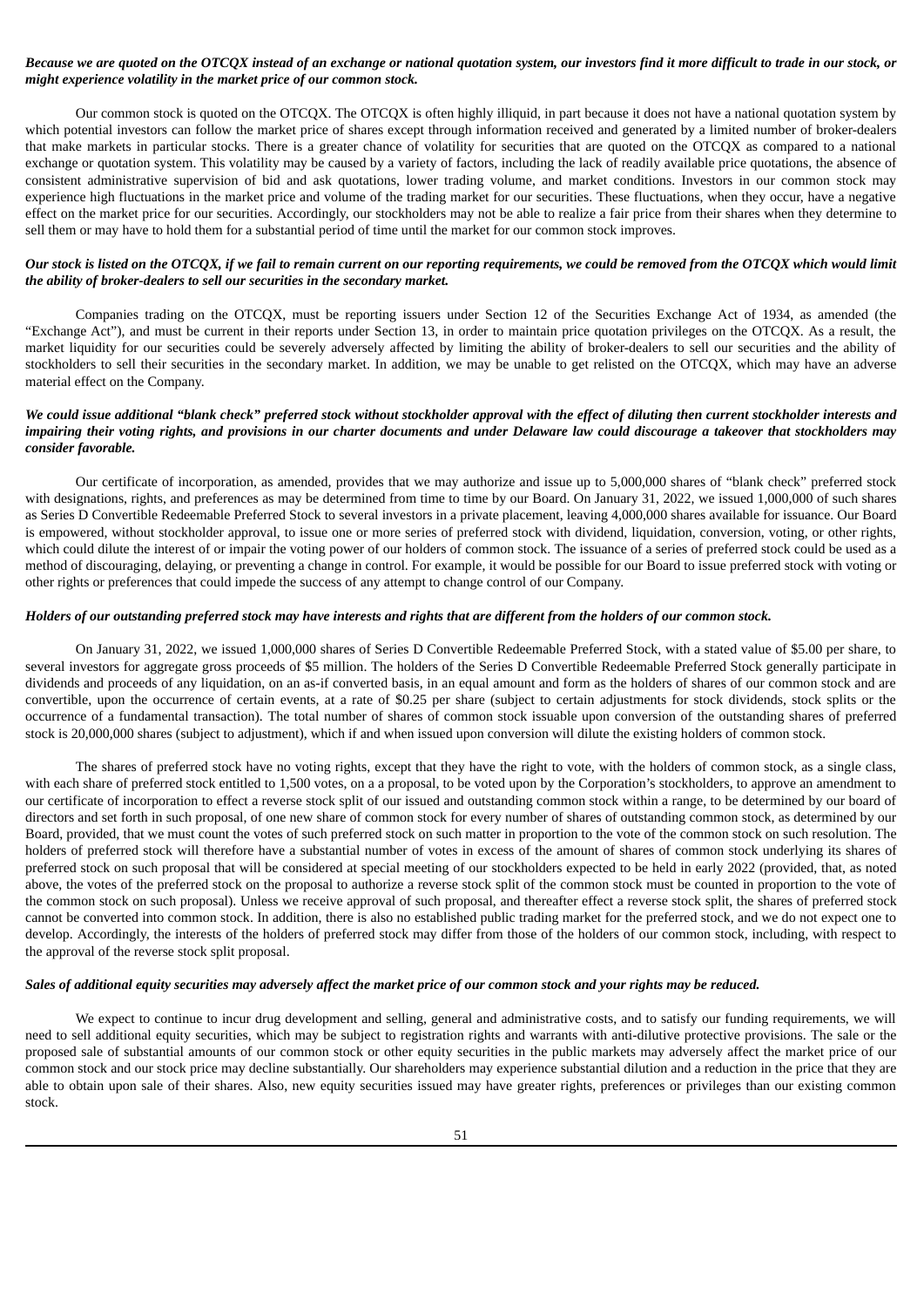### *The price of our common stock and warrants may be volatile.*

The trading price of our common stock and warrants may fluctuate substantially. The price of our common stock and warrants that will prevail in the market may be higher or lower than the price you have paid, depending on many factors, some of which are beyond our control and may not be related to our operating performance. These fluctuations could cause you to lose part or all of your investment in our common stock and warrants. Those factors that could cause fluctuations include, but are not limited to, the following:

- price and volume fluctuations in the overall stock market from time to time;
- fluctuations in stock market prices and trading volumes of similar companies;
- actual or anticipated changes in our net loss or fluctuations in our operating results or in the expectations of securities analysts;
- the issuance of new equity securities pursuant to a future offering, including issuances of preferred stock;
- general economic conditions and trends;
- positive and negative events relating to healthcare and the overall pharmaceutical and biotech sector;
- major catastrophic events;
- sales of large blocks of our stock;
- significant dilution caused by the anti-dilutive clauses in our financial agreements;
- departures of key personnel;
- changes in the regulatory status of our immunotherapies, including results of our clinical trials;
- events affecting Penn or any current or future collaborators;
- announcements of new products or technologies, commercial relationships or other events by us or our competitors;
- regulatory developments in the United States and other countries;
- failure of our common stock or warrants to be listed or quoted on the OTCQX® Best Market or on a national market system;
- changes in accounting principles; and
- discussion of us or our stock price by the financial and scientific press and in online investor communities.

In the past, following periods of volatility in the market price of a company's securities, securities class action litigation has often been brought against that company. Due to the potential volatility of our stock price, we may therefore be the target of securities litigation in the future. Securities litigation could result in substantial costs and divert management's attention and resources from our business.

## *The market prices for our common stock may be adversely impacted by future events.*

Our common stock began trading on the over-the-counter-markets on July 28, 2005 and is currently quoted on the OTCQX under the symbol ADXS. Market prices for our common stock and warrants will be influenced by a number of factors, including:

the issuance of new equity securities pursuant to a future offering, including issuances of preferred stock;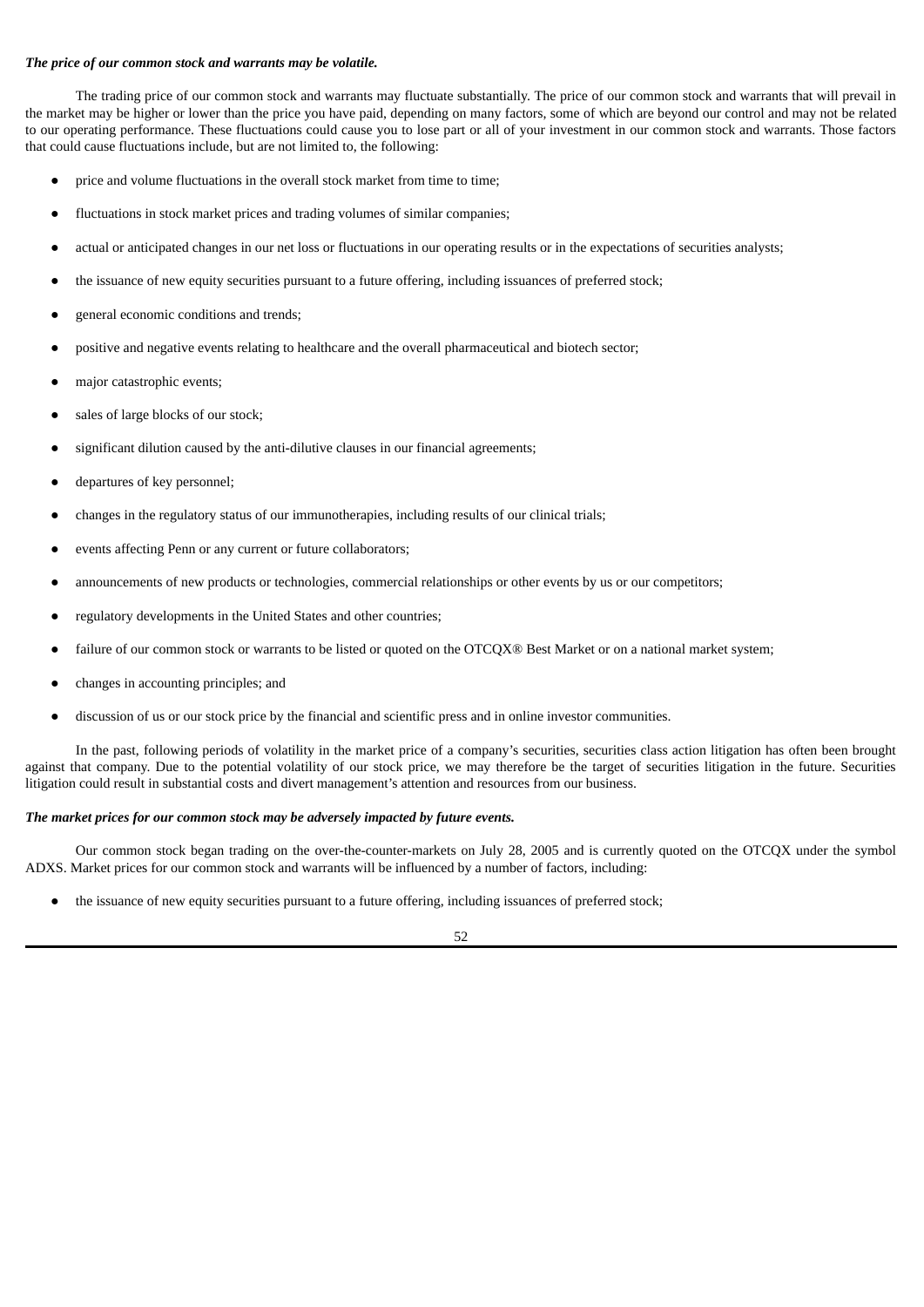- changes in interest rates;
- significant dilution caused by the anti-dilutive clauses in our financial agreements;
- competitive developments, including announcements by competitors of new products or services or significant contracts, acquisitions, strategic partnerships, joint ventures or capital commitments;
- variations in quarterly operating results;
- change in financial estimates by securities analysts;
- the depth and liquidity of the market for our common stock and warrants;
- investor perceptions of our company and the pharmaceutical and biotech industries generally; and
- general economic and other national conditions.

## So long as our common stock continues to be listed on the OTCQX, it could be subject to the so-called "penny stock" rules that impose restrictive sales *practice requirements.*

As our common stock has been de-listed from the Nasdaq Capital Market and is now listed on the OTCQX, which is not a "national securities exchange" as defined by the Exchange Act, and thus our common stock will be become subject to the so-called "penny stock" rules if the shares have a market value of less than \$5.00 per share. The SEC has adopted regulations that define a penny stock to include any stock that has a market price of less than \$5.00 per share, subject to certain exceptions, including an exception for stock traded on a national securities exchange. The SEC regulations impose restrictive sales practice requirements on broker-dealers who sell penny stocks to persons other than established customers and accredited investors. An accredited investor generally is a person whose individual annual income exceeded \$200,000, or whose joint annual income with a spouse exceeded \$300,000 during the past two years and who expects their annual income to exceed the applicable level during the current year, or a person with net worth in excess of \$1.0 million, not including the value of the investor's principal residence and excluding mortgage debt secured by the investor's principal residence up to the estimated fair market value of the home, except that any mortgage debt incurred by the investor within 60 days prior to the date of the transaction shall not be excluded from the determination of the investor's net worth unless the mortgage debt was incurred to acquire the residence. For transactions covered by this rule, the broker-dealer must make a special suitability determination for the purchaser and must have received the purchaser's written consent to the transaction prior to sale. This means that so long as our common stock is not listed on a national securities exchange, the ability of stockholders to sell their common stock in the secondary market could be adversely affected.

If a transaction involving a penny stock is not exempt from the SEC's rule, a broker-dealer must deliver a disclosure schedule relating to the penny stock market to each investor prior to a transaction. The broker-dealer also must disclose the commissions payable to both the broker-dealer and its registered representative, current quotations for the penny stock, and, if the broker-dealer is the sole market-maker, the broker-dealer must disclose this fact and the broker-dealer's presumed control over the market. Finally, monthly statements must be sent disclosing recent price information for the penny stock held in the customer's account and information on the limited market in penny stocks.

# We may be at an increased risk of securities litigation, which is expensive and could divert management attention.

The market price of our common stock may be volatile, and in the past companies that have experienced volatility in the market price of their stock have been subject to securities class action litigation. We may be the target of this type of litigation in the future. Securities litigation against us could result in substantial costs and divert our management's attention from other business concerns, which could seriously harm our business.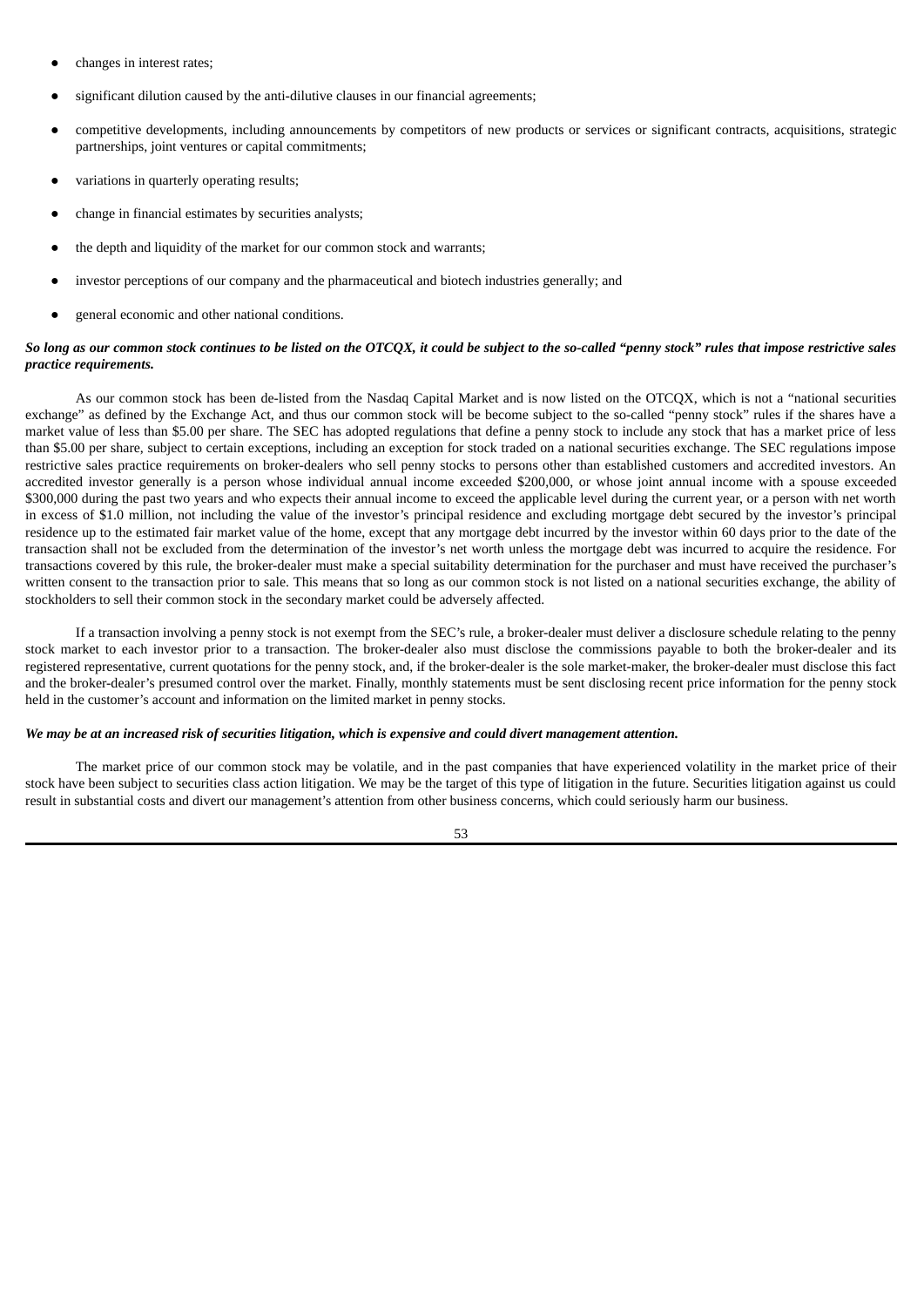### *We do not intend to pay cash dividends.*

We have not declared or paid any cash dividends on our common stock, and we do not anticipate declaring or paying cash dividends for the foreseeable future. Any future determination as to the payment of cash dividends on our common stock will be at our Board of Directors' discretion and will depend on our financial condition, operating results, capital requirements and other factors that our Board of Directors considers to be relevant.

### Our certificate of incorporation, bylaws and Delaware law have anti-takeover provisions that could discourage, delay or prevent a change in control, *which may cause our stock price to decline.*

Our certificate of incorporation, Bylaws and Delaware law contain provisions which could make it more difficult for a third party to acquire us, even if closing such a transaction would be beneficial to our shareholders. We are authorized to issue up to 5,000,000 shares of preferred stock, of which only 1,000,000 have been issued as of January 31, 2022, leaving 4,000,000 available for issuance. This preferred stock may be issued in one or more series, the terms of which may be determined at the time of issuance by our Board of Directors without further action by shareholders. The terms of any series of preferred stock may include voting rights (including the right to vote as a series on particular matters), preferences as to dividend, liquidation, conversion and redemption rights and sinking fund provisions. The issuance of any preferred stock could materially adversely affect the rights of the holders of our common stock, and therefore, reduce the value of our common stock. In particular, specific rights granted to future holders of preferred stock could be used to restrict our ability to merge with, or sell our assets to, a third party and thereby preserve control by the present management.

Provisions of our certificate of incorporation, Bylaws and Delaware law also could have the effect of discouraging potential acquisition proposals or making a tender offer or delaying or preventing a change in control, including changes a shareholder might consider favorable. Such provisions may also prevent or frustrate attempts by our shareholders to replace or remove our management. In particular, the certificate of incorporation, Bylaws and Delaware law, as applicable, among other things; provide the Board of Directors with the ability to alter the Bylaws without shareholder approval and provide that vacancies on the Board of Directors may be filled by a majority of directors in office, and less than a quorum.

These provisions are expected to discourage certain types of coercive takeover practices and inadequate takeover bids and to encourage persons seeking to acquire control of our company to first negotiate with its board. These provisions may delay or prevent someone from acquiring or merging with us, which may cause the market price of our common stock to decline.

#### **Item 1B: Unresolved Staff Comments.**

None.

#### **Item 2. Properties.**

Our corporate offices are located at 9 Deer Park Drive, Suite K-1, Monmouth Junction, NJ 08852 which is occupied pursuant to a lease that expires on March 31, 2023.

#### **Item 3. Legal Proceedings.**

#### *Atachbarian*

On November 15, 2021, a purported stockholder of the Company commenced an action against the Company and certain of its directors in the U.S. District Court for the District of New Jersey, entitled Atachbarian v. Advaxis, Inc., et al., No. 3:21-cv-20006. The plaintiff alleges that the defendants breached their fiduciary duties and violated Section 14(a) and Rule 20(a) of the Securities Exchange Act of 1934 and Rule 14A-9 promulgated thereunder by allegedly failing to disclose certain matters in the Registration Statement. On December 15, 2021, pursuant to an understanding reached with the plaintiff, the Company filed a Form 8-K with the SEC in which it made certain other additional disclosures that mooted the demands asserted in the complaint. On December 17, 2021, the plaintiff filed a notice of voluntary dismissal with prejudice. On February 7, 2022, the Company reached a settlement agreement, which is recorded in general and administrative expenses in the consolidated income statement.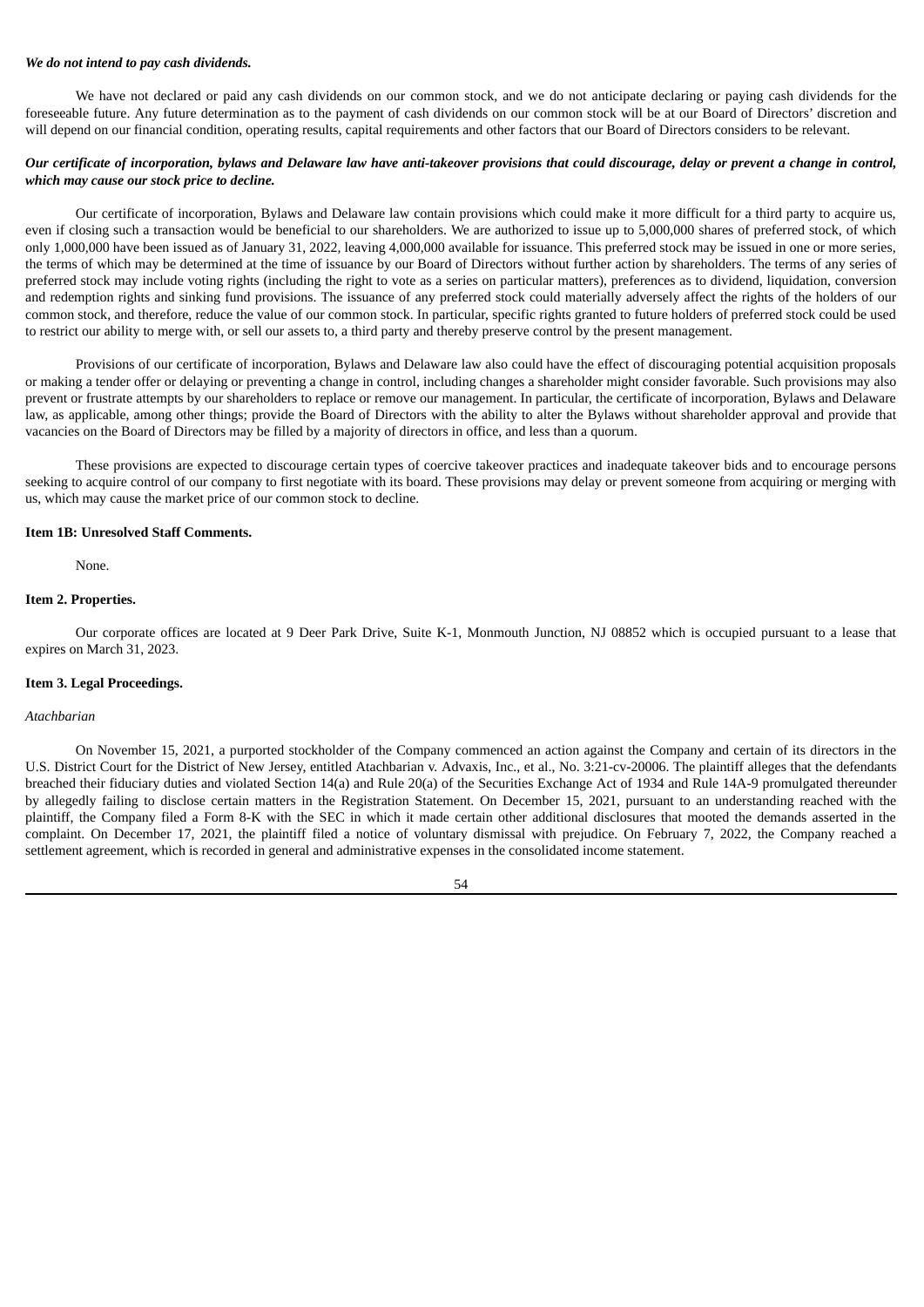### *Purported Stockholder Claims Related to Biosight Transaction*

Between September 16, 2021, and November 4, 2021, the Company received demand letters on behalf of six purported stockholders of the Company, alleging that the Company failed to disclose certain matters in the Registration Statement, and demanding that the Company disclose such information in a supplemental disclosure filed with the SEC. On October 14, 2021, the Company filed an Amendment to the Registration Statement and on November 8, 2021, the Company filed a Form 8-K with the SEC in which it made certain other additional disclosures that mooted the demands asserted in the above-referenced letters. The six plaintiffs have made a settlement demand. The Company believes it has adequately accrued for a settlement, which is recorded in general and administrative expenses in the consolidated income statement.

In addition, the Company received certain additional demands from stockholders asserting that the proxy materials filed by the Company in connection with the Merger contained alleged material misstatements and/or omissions in violation of federal law. In response to these demands, the Company agreed to make, and did make, certain supplemental disclosures to the proxy materials. At this time, the Company is unable to predict the likelihood of an unfavorable outcome.

## *Stendhal*

On September 19, 2018, Stendhal filed a Demand for Arbitration before the International Centre for Dispute Resolution (Case No. 01-18-0003- 5013) relating to the Co-development and Commercialization Agreement with Especificos Stendhal SA de CV (the "Stendhal Agreement"). In the demand, Stendhal alleged that (i) the Company breached the Stendhal Agreement when it made certain statements regarding its AIM2CERV program, (ii) that Stendhal was subsequently entitled to terminate the Agreement for cause, which it did so at the time and (iii) that the Company owes Stendhal damages pursuant to the terms of the Stendhal Agreement. Stendhal is seeking to recover \$3 million paid to the Company in 2017 as support payments for the AIM2CERV clinical trial along with approximately \$0.3 million in expenses incurred. Stendhal is also seeking fees associated with the arbitration and interest. The Company has answered Stendhal's Demand for Arbitration and denied that it breached the Stendhal Agreement. The Company also alleges that Stendhal breached its obligations to the Company by, among other things, failing to make support payments that became due in 2018 and that Stendhal therefore owes the Company \$3 million. Advaxis is also seeking fees associated with the arbitration and interest.

From October 21-23, 2019, an evidentiary hearing for the arbitration was conducted. On April 1, 2020, the Arbitrator issued a final award denying Stendhal's claim in full. The Arbitrator found that the Company had not repudiated the Agreement and did not owe Stendhal damages, fees, or interest associated with the arbitration. The Arbitrator also denied the Company's claim that Stendhal breached its obligations to the Company. The parties were ordered to bear their own attorneys' fees and evenly split administrative fees and expenses for the arbitration.

### **Item 4. Mine Safety Disclosures.**

None.

### **PART II**

#### **Item 5. Market for Our Common stock and Related Shareholder Matters.**

Our common stock is listed on the OTCQX under the symbol "ADXS".

As of February 7, 2022 there were approximately 95 holders of our common stock. The actual number of holders of our common stock is greater than this number of record holders, and includes stockholders who are beneficial owners, but whose shares are held in street name by brokers or held by other nominees.

We have not declared or paid any cash dividends on our common stock, and we do not anticipate declaring or paying cash dividends for the foreseeable future.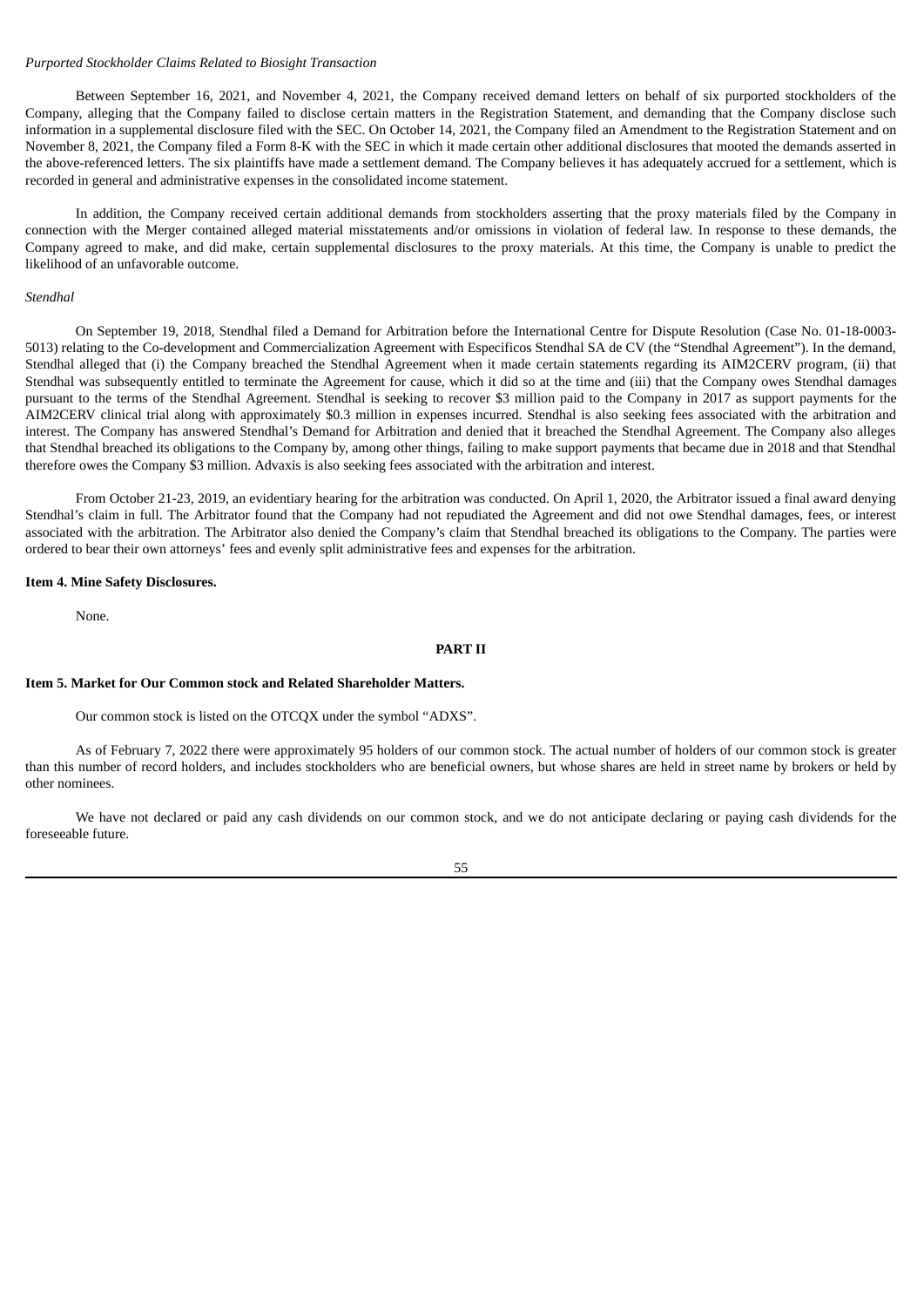### **Recent Sales of Unregistered Securities**

None.

#### **ITEM 6. Selected Financial Data**.

[Reserved].

### **ITEM 7. Management's Discussion and Analysis of Financial Condition and Results of Operations.**

This Management's Discussion and Analysis of Financial Conditions and Results of Operations and other portions of this report contain forwardlooking information that involves risks and uncertainties. Our actual results could differ materially from those anticipated by the forward-looking information. Factors that may cause such differences include, but are not limited to, availability and cost of financial resources, product demand, market acceptance and other factors discussed in this report under the heading "Risk Factors". This Management's Discussion and Analysis of Financial Conditions and Results of Operations should be read in conjunction with our financial statements and the related notes included elsewhere in this report.

### **Overview**

Advaxis, Inc. ("Advaxis" or the "Company") is a clinical-stage biotechnology company focused on the development and commercialization of proprietary *Lm* Technology antigen delivery products based on a platform technology that utilizes live attenuated *Listeria monocytogenes*, or *Lm*, bioengineered to secrete antigen/adjuvant fusion proteins. These *Lm*-based strains are believed to be a significant advancement in immunotherapy as they integrate multiple functions into a single immunotherapy by accessing and directing antigen presenting cells to stimulate anti-tumor T cell immunity, stimulate and activate the innate immune system with the equivalent of multiple adjuvants, and simultaneously reduce tumor protection in the Tumor Microenvironment, or TME, to enable the T cells to attack tumor cells.

The Company believes that *Lm* Technology immunotherapies can complement and address significant unmet needs in the current oncology treatment landscape. Specifically, our product candidates (i.e., ADXS-PSA, ADXS-503 and ADXS-504) have the potential to optimize checkpoint performance, while having a generally well-tolerated safety profile, and most of our product candidates have an expected low cost of goods.

Advaxis is currently winding down or has wound down clinical studies of *Lm* Technology immunotherapies in three program areas:

- Human Papilloma Virus ("HPV")-associated cancers
- Personalized neoantigen-directed therapies
- Human epidermal growth factor receptor-2 (HER-2) associated cancers

All these clinical program areas are anchored in the Company's  $Lm$  Technology<sup>TM</sup>, a unique platform designed for its ability to safely and effectively target various cancers in multiple ways. While we are currently winding down clinical studies of *Lm* Technology immunotherapies in these three program areas, our license agreements continue with OS Therapies, LLC for ADXS-HER2 and with Global BioPharma, or GBP, for the exclusive license for the development and commercialization of AXAL in Asia, Africa, and the former USSR territory, exclusive of India and certain other countries.

### **Recent Developments**

### *COVID-19 Impact*

The global health crisis caused by the novel coronavirus ("COVID-19") pandemic and its resurgences has and may continue to negatively impact global economic activity, which, despite progress in vaccination efforts, remains uncertain and cannot be predicted with confidence. In addition, a new Omicron variant of COVID-19, which appears to be the most transmissible variant to date, has begun to spread globally. The impact of the Omicron variant cannot be predicted at this time, and could depend on numerous factors, including vaccination rates among the population, the effectiveness of COVID-19 vaccines against the Omicron variant and the response by governmental bodies and regulators.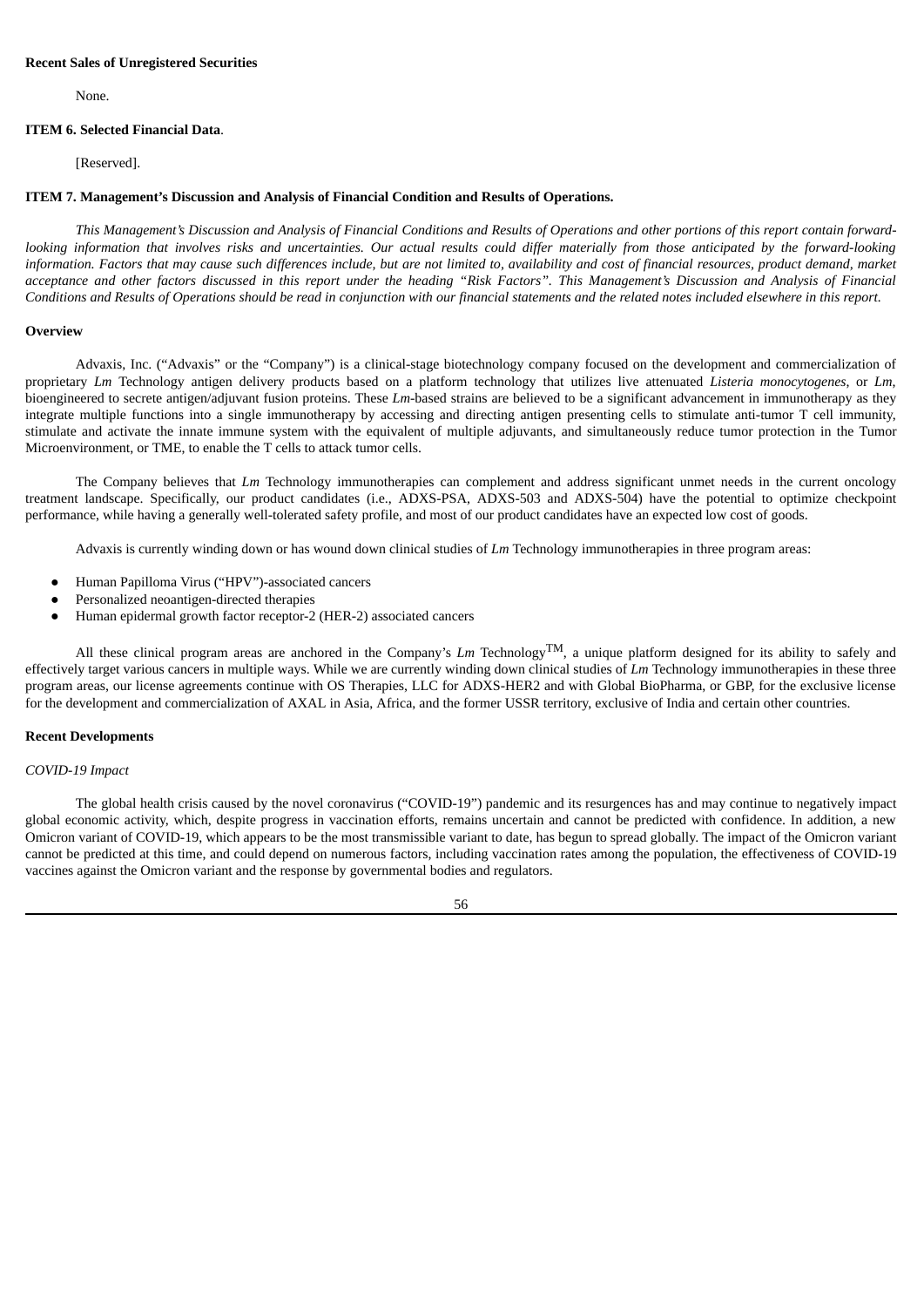In response to COVID-19, the Company implemented remote working and thus far, has not experienced a significant disruption or delay in its operations as it relates to the clinical development or drug production of our drug candidates by third parties. We continue to monitor the COVID-19 pandemic and take steps intended to mitigate the potential risks to our workforce and our operations. The COVID-19 pandemic has, and may continue to, directly or indirectly affect the pace of enrollment in our clinical trials as patients may avoid or may not be able to travel to healthcare facilities and physicians' offices unless due to a health emergency and clinical trial staff can no longer get to the clinic. Nonetheless, thus far, the COVID-19 pandemic has not had a significant impact on our business or results of operations. However, we remain in contact with the clinical sites in our study and are in discussion with additional sites to combat any potential impact in enrollment. We are unable to determine or predict the extent, duration or scope of the overall impact of the COVID-19 pandemic on our business, operations, financial condition or liquidity.

### *Termination of Merger Agreement; Strategic Considerations*

On July 4, 2021, the Company entered into a Merger Agreement (the "Merger Agreement"), subject to shareholder approval, with Biosight Ltd. ("Biosight") and Advaxis Ltd. ("Merger Sub"), a direct, wholly-owned subsidiary of Advaxis. Under the terms of the agreement, Biosight was to merge with and into Merger Sub, with Biosight continuing as the surviving company and a wholly-owned subsidiary of Advaxis (the "Merger"). Immediately after the merger, Advaxis stockholders as of immediately prior to the merger were expected to own approximately 25% of the outstanding shares of the combined company and former Biosight shareholders were expected to own approximately 75% of the outstanding shares of the combined company.

On December 30, 2021, the Company terminated the Merger Agreement, as the Company was unable to obtain shareholder approval to complete the transaction. As announced in December 2021, the Company plans to continue to explore additional options to maximize stockholder value.

#### *Financings*

On January 31, 2022, the Company closed on an offering with certain institutional investors for the private placement of 1,000,000 shares of Series D convertible redeemable preferred stock. The shares to be sold have an aggregate stated value of \$5,000,000. Each share of the Series D preferred stock has a purchase price of \$4.75, representing an original issue discount of 5% of the stated value. The shares of Series D preferred stock are convertible into shares of the Company's common stock, upon the occurrence of certain events, at a conversion price of \$0.25 per share. The conversion, at the option of the stockholder, may occur at any time following the receipt of the stockholders' approval for a reverse stock split. The Company will be permitted to compel conversion of the Series D preferred stock after the fulfillment of certain conditions and subject to certain limitations. The Series D preferred stock will also have a liquidation preference over the common stock, and may be redeemed by the investors, in accordance with certain terms, for a redemption price equal to 105% of the stated value, or in certain circumstances, 110% of the stated value. The Company and the holders of the Series D preferred stock will also enter into a registration rights agreement to register the resale of the shares of common stock issuable upon conversion of the Series D preferred stock. Total gross proceeds from the offering, before deducting the financial advisor's fees and other estimated offering expenses, are \$4.75 million.

#### Results of Operations for the Fiscal Year Ended October 31, 2021 Compared to the Fiscal Year Ended October 31, 2020

#### *Revenue*

Revenue increased approximately \$3.0 million for the year ended October 31, 2021 compared to \$0.3 million for the year ended October 31, 2020. In the current period, we recognized royalty payments from OST.

#### *Research and Development Expenses*

We invest in research and development to advance our *Lm* technology through our preclinical and clinical development programs. Research and development expenses for the years ended October 31, 2021 and 2020 were categorized as follows (in thousands):

|                                                           | <b>Fiscal Years Ended</b><br>October 31, |        |      |        | <b>Increase</b><br>(Decrease) |         |       |  |
|-----------------------------------------------------------|------------------------------------------|--------|------|--------|-------------------------------|---------|-------|--|
|                                                           | 2021                                     |        | 2020 |        |                               |         | $\%$  |  |
| Hotspot/Off-the-Shelf therapies                           | $\mathfrak{S}$                           | 4,261  | \$   | 3,515  | <sup>\$</sup>                 | 746     | 21%   |  |
| Prostate cancer                                           |                                          | 30     |      | 948    |                               | (918)   | (97)% |  |
| <b>HPV-associated cancers</b>                             |                                          | 2,069  |      | 3,667  |                               | (1,598) | (44)% |  |
| Personalized neoantigen-directed therapies                |                                          | 495    |      | 1,266  |                               | (771)   | (61)% |  |
| Other expenses                                            |                                          | 3,707  |      | 6,216  |                               | (2,509) | (40)% |  |
| Total research & development expense                      | \$                                       | 10,562 | \$   | 15,612 |                               | (5,050) | (32)% |  |
| Stock-based compensation expense included in research and |                                          |        |      |        |                               |         |       |  |
| development expense                                       | \$                                       | 164    | \$   | 308    | \$                            | (144)   | (47)% |  |
|                                                           |                                          | 57     |      |        |                               |         |       |  |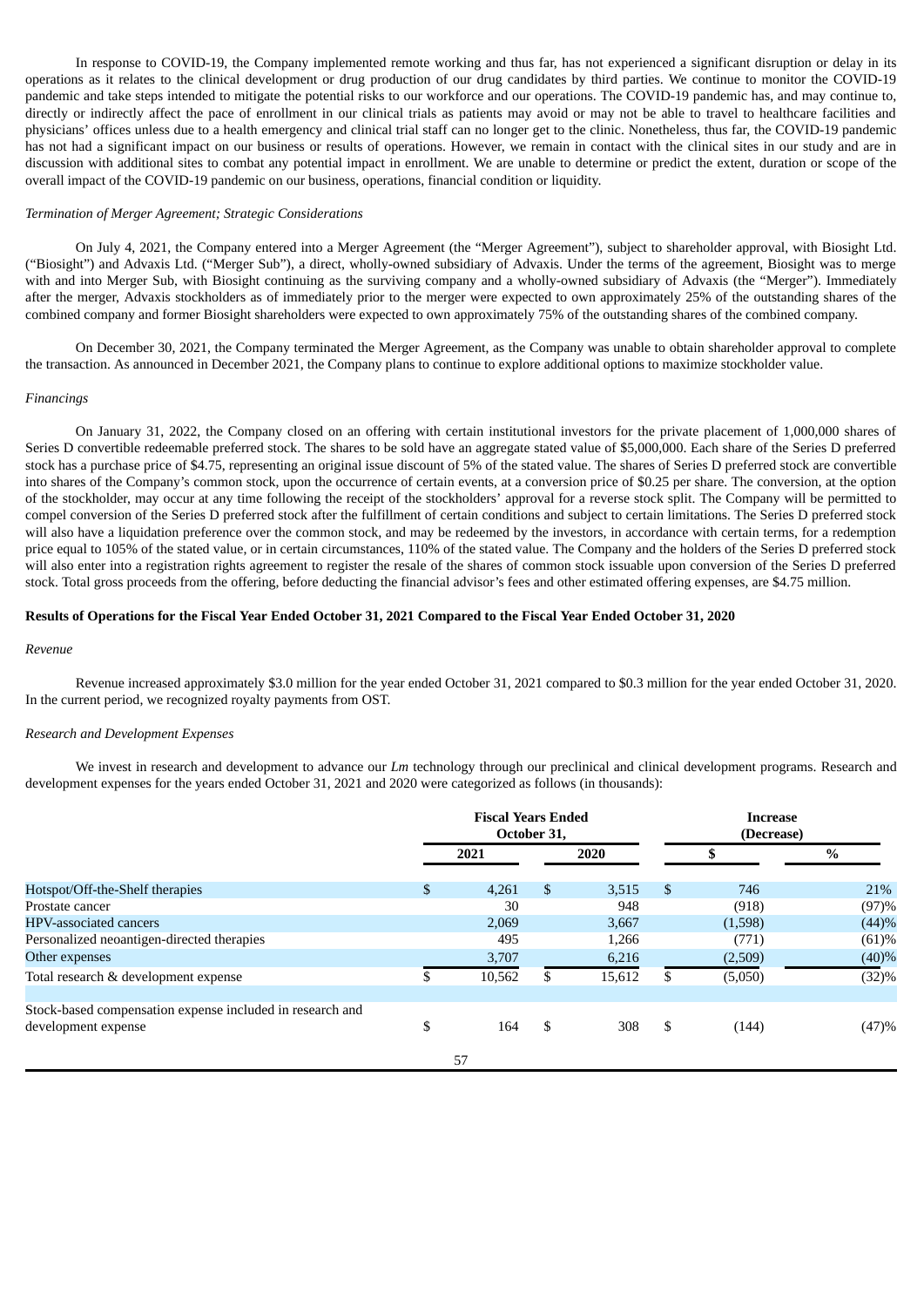### *Hotspot/Off-the-Shelf Therapies (ADXS-HOT)*

Research and development costs associated with our hotspot mutation-based therapy for the fiscal year ended October 31, 2021 increased approximately 21% to \$4.3 million compared to the same period in 2020. The increase is attributable to the costs associated with the increase in patient enrollment in the HOT-503 study and the commencement of our investigator-sponsored HOT-504 study.

### *Prostate Cancer (ADXS-PSA)*

Research and development costs associated with our prostate cancer therapy for the fiscal year ended October 31, 2021 decreased approximately \$0.9 million, or 97%, compared to the same period in 2020. The decrease is attributable to the winding down of the Phase 1/2 study of our ADXS-PSA compound in combination with KEYTRUDA® (pembrolizumab), Merck's humanized monoclonal antibody. We do not anticipate that we will continue to incur significant costs associated with the wind down of the study.

### *HPV-Associated Cancers (AXAL)*

The majority of the HPV-associated research and development costs include clinical trial and other related costs associated with our AXAL programs in cervical and head and neck cancers. HPV-associated costs for the fiscal year ended October 31, 2021 decreased approximately \$1.6 million, or 44%, compared to the same period in 2020. The decrease is attributable to wind down costs associated with the closure of our Phase 3 AIM2CERV study in high-risk locally advanced cervical cancer. We do not anticipate that we will continue to incur significant costs associated with the wind down of the study.

### *Personalized Neoantigen-Directed Therapies (ADXS-NEO)*

Research and development costs associated with personalized neoantigen-directed therapies for the fiscal year ended October 31, 2021 decreased approximately \$0.8 million, or 61%, compared to the same period in 2020. The decrease is attributable to wind down costs associated with the termination of our ADXS-NEO study. We do not anticipate that we will continue to incur significant costs associated with the wind down of the study.

### *Other Expenses*

Other expenses include salary and benefit costs, stock-based compensation expense, professional fees, laboratory costs and other internal and external costs associated with our research & development activities. Other expenses for the fiscal year ended October 31, 2021 decreased approximately \$2.5 million, or 40%, compared to the same period in 2020. The decrease was primarily attributable to a decrease in salary related expenses, temporary worker expenses and consulting expenses due to a change in focus on the clinical development of our HOT-503 and HOT-504 programs and substantially less on our early research programs.

58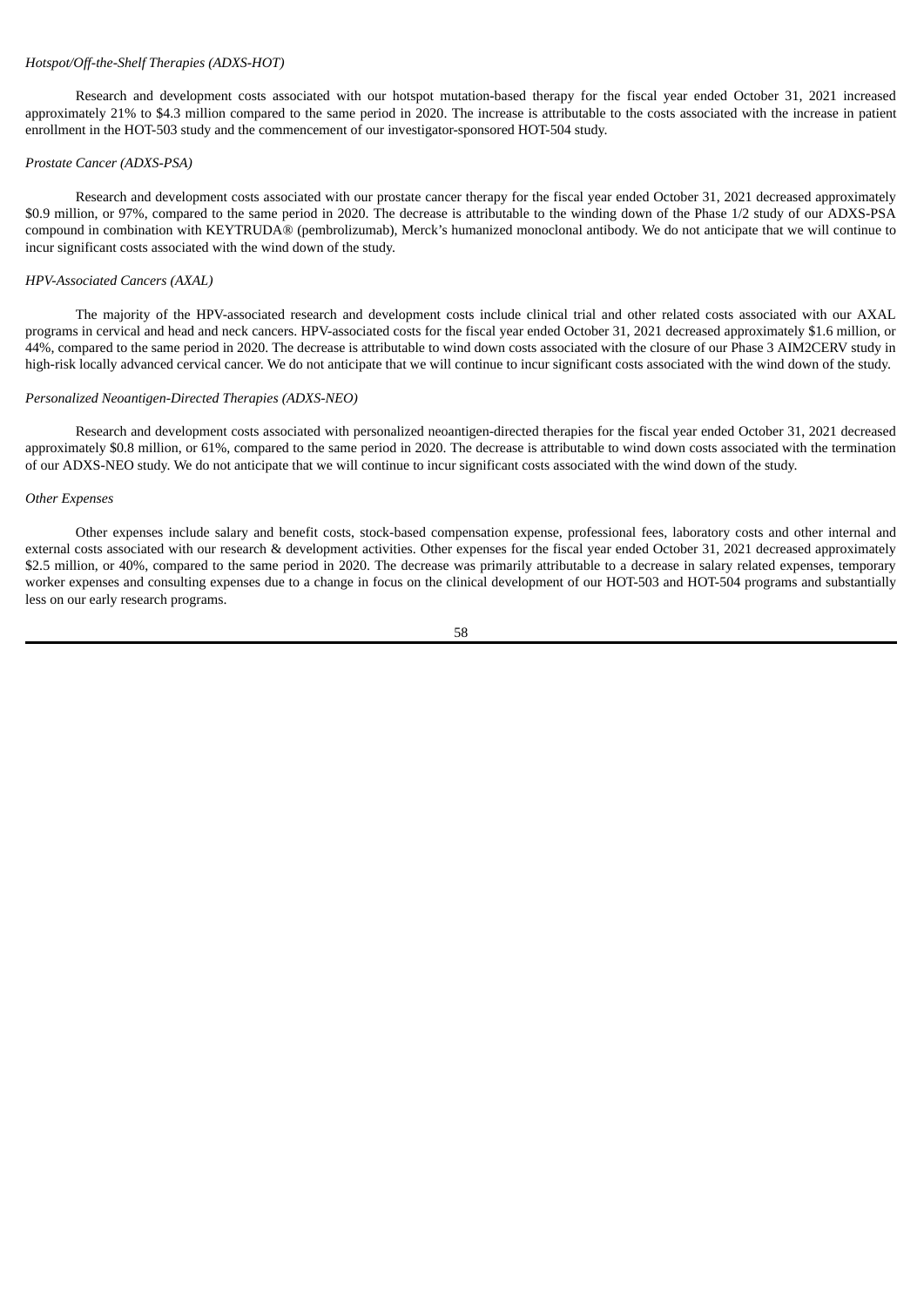### *General and Administrative Expenses*

General and administrative expenses primarily include salary and benefit costs and stock-based compensation expense for employees included in our finance, legal and administrative organizations, outside legal and professional services, and facilities costs. General and administrative expenses for the years ended October 31, 2021 and 2020 were as follows (in thousands):

|                                                                                    | <b>Years Ended</b><br>October 31, |        |  |        | <b>Increase</b><br>(Decrease) |       |       |
|------------------------------------------------------------------------------------|-----------------------------------|--------|--|--------|-------------------------------|-------|-------|
|                                                                                    |                                   | 2021   |  | 2020   |                               |       | $\%$  |
| General and administrative expense                                                 | S                                 | 11.464 |  | 11,090 |                               | 374   | 3%    |
| Stock-based compensation expense included in general and<br>administrative expense |                                   | 402    |  | 583    |                               | (181) | (31)% |

General and administrative expenses for the year ended October 31, 2021 increased approximately \$0.4 million, or 3%, compared to the same period in 2020. This increase primarily relates to increases in (1) legal and consulting fees, including \$1.4 million in legal and consulting fees related to the merger with Biosight (2) sublicense fees (3) proxy solicitation fees related to both the annual shareholder meeting and the merger with Biosight, (4) amounts paid in settlement of a shareholder demand letter and (5) losses on disposal of property and equipment in connection with the termination of our office lease at our former location. These increases were partially offset by decreases in (1) rent and utilities due to the termination of our office lease at our former location, (2) personnel costs and (3) charges related to the abandonment of non-strategic intellectual property.

#### *Changes in Fair Values*

For the year ended October 31, 2021, we recorded non-cash income from changes in the fair value of the warrant liability of approximately \$1.0 million. The decrease in the fair value of liability warrants resulted primarily from the issuance of warrants in the April 2021 Private Placement. The warrants issued in the April 2021 Private Placement decreased in fair value from date of issuance to October 31, 2021 due to a decrease in our share price from \$0.57 at April 14, 2021 to \$0.485 at October 31, 2021.

For the fiscal year ended October 31, 2020, we recorded non-cash expense from changes in the fair value of the warrant liability of \$0.

### *Loss on shares issued in settlement of warrants*

On October 16, 2020, the Company entered into private exchange agreements with certain holders of warrants issued in connection with the Company's January 2020 public offering of common stock and warrants. The warrants being exchanged provide for the purchase of up to an aggregate of 5,000,000 shares of our common stock at an exercise price of \$1.25 per share. The warrants became exercisable on July 21, 2020 and have an expiration date of July 21, 2025. Pursuant to such exchange agreements, the Company agreed to issue 3,000,000 shares of common stock to the investors in exchange for the warrants. In connection with the exchange of warrants for common stock, the Company recorded a loss of approximately \$77,000 as the fair value of the shares issued exceeded the fair value of warrants exchanged.

#### **Liquidity and Capital Resources**

### *Management's Plans*

Similar to other development stage biotechnology companies, our products that are being developed have not generated significant revenue. As a result, we have historically suffered recurring losses and we have required significant cash resources to execute our business plans. These losses are expected to continue for the foreseeable future.

Historically, the Company's major sources of cash have comprised proceeds from various public and private offerings of its securities (including common stock), debt financings, clinical collaborations, option and warrant exercises, income earned on investments and grants, and interest income. From October 2013 through October 31, 2021, the Company raised approximately \$339.4 million in gross proceeds (\$30.0 million during the year ended October 31, 2021) from various public and private offerings of our common stock. The Company has sustained losses from operations in each fiscal year since our inception, and we expect losses to continue for the indefinite future. As of October 31, 2021 and October 31, 2020, the Company had an accumulated deficit of approximately \$428.6 million and \$410.7 million, respectively, and stockholders' equity of approximately \$38.9 million and \$30.2 million, respectively.

The COVID-19 pandemic has negatively affected the global economy and created significant volatility and disruption of financial markets. An extended period of economic disruption could negatively affect the Company's business, financial condition, and access to sources of liquidity. As of October 31, 2021, the Company had approximately \$41.6 million in cash and cash equivalents. The actual amount of cash that the Company will need to continue operating is subject to many factors.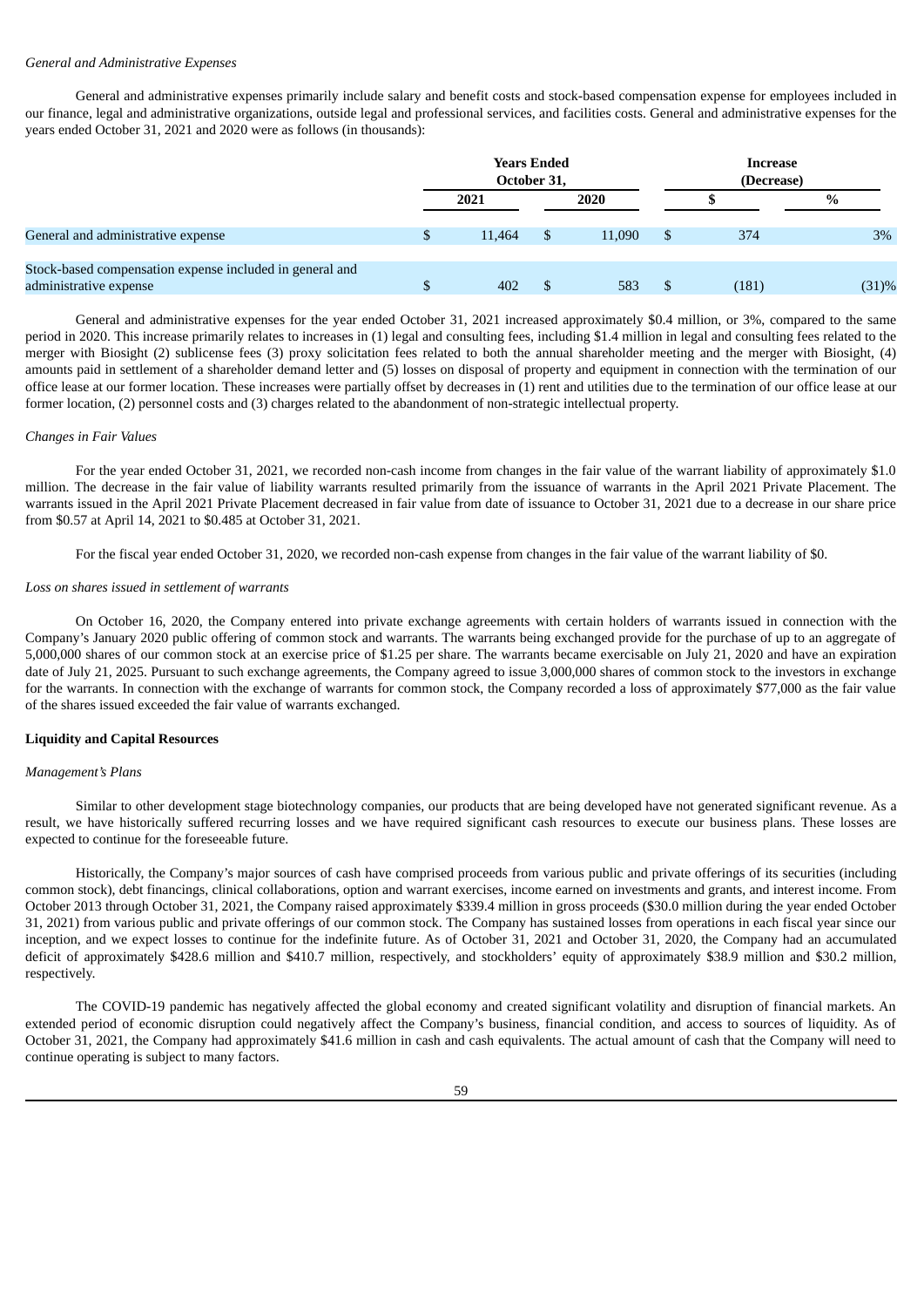The Company recognizes that it will need to raise additional capital in order to continue to execute its business plan in the future. There is no assurance that additional financing will be available when needed or that the Company will be able to obtain financing on terms acceptable to it or whether the Company will become profitable and generate positive operating cash flow. If the Company is unable to raise sufficient additional funds, it will have to further scale back its operations. The Company believes it has sufficient capital to fund its obligations, as they become due, in the ordinary course of business into the 3rd fiscal quarter of 2023. The Company based this estimate on assumptions that may prove to be wrong, and we could use available capital resources sooner than currently expected.

#### *Cash Flows*

### *Operating Activities*

Net cash used in operating activities was approximately \$15.4 million for the fiscal year ended October 31, 2021 compared to \$21.9 million for the fiscal year ended October 31, 2020. Net cash used in operating activities includes reduced spending associated with our clinical trial programs and general and administrative activities. The decrease was due to measures to control costs for non-essential items in areas that did not support our strategic direction, and as a result, we have continued to reduce non-strategic operating expenditures over the past several quarters.

## *Investing Activities*

Net cash used in investing activities was approximately \$11,000 for the fiscal year ended October 31, 2021 compared to \$0.7 million for the fiscal year ended October 31, 2020. The decrease is a result of proceeds on disposal of property and equipment and the abandonment of certain non-strategic intellectual property in the prior period that led to less patent costs in the current period.

## *Financing Activities*

Net cash provided by financing activities was approximately \$31.9 million for the fiscal year ended October 31, 2021 as compared to \$15.5 million for the fiscal year ended October 31, 2020. In April 2021, the Company completed an offering of (i) 17,577,400 shares of common stock, (ii) 7,671,937 pre-funded warrants to purchase 7,671,937 shares of common stock and (iii) registered common share purchase warrants to purchase 11,244,135 shares of common stock (the "Registered Direct Offering") with two healthcare focused, institutional investors. The Company also issued to the investors, in a concurrent private placement, unregistered common share purchase warrants to purchase 14,005,202 shares of the Company's common stock (the "Private Placement" and together with the Registered Direct Offering, the "April 2021 Offering"). We received gross proceeds of approximately \$20 million, before deducting the fees and expenses payable by us in connection with the April 2021 Offering.

On November 27, 2020, the Company completed an underwritten public offering of 26,666,666 shares of common stock and common stock warrants to purchase up to 13,333,333 shares of common stock (the "November 2020 Offering"). On November 24, 2020, the underwriters notified us that they had exercised their option to purchase an additional 3,999,999 shares of common stock and 1,999,999 warrants in full. After giving effect to the full exercise of the underwriters' option, we issued and sold an aggregate 30,666,665 shares of common stock and warrants to purchase up to 15,333,332 shares of common stock. We received gross proceeds of approximately \$9.2 million, before deducting the underwriting discounts and commissions and fees and expenses payable by us in connection with the November 2020 Offering.

During the year ended October 31, 2021, warrant holders from the Company's November 2020 offering exercised 10,754,932 warrants in exchange for 10,754,932 shares of the Company's common stock and warrant holders from the Company's April 2021 Offering exercised 7,671,937 prefunded warrants in exchange for 7,671,937 shares of the Company's common stock. Pursuant to these warrant exercises, the Company received aggregate proceeds of approximately \$3.8 million which were payable upon exercise.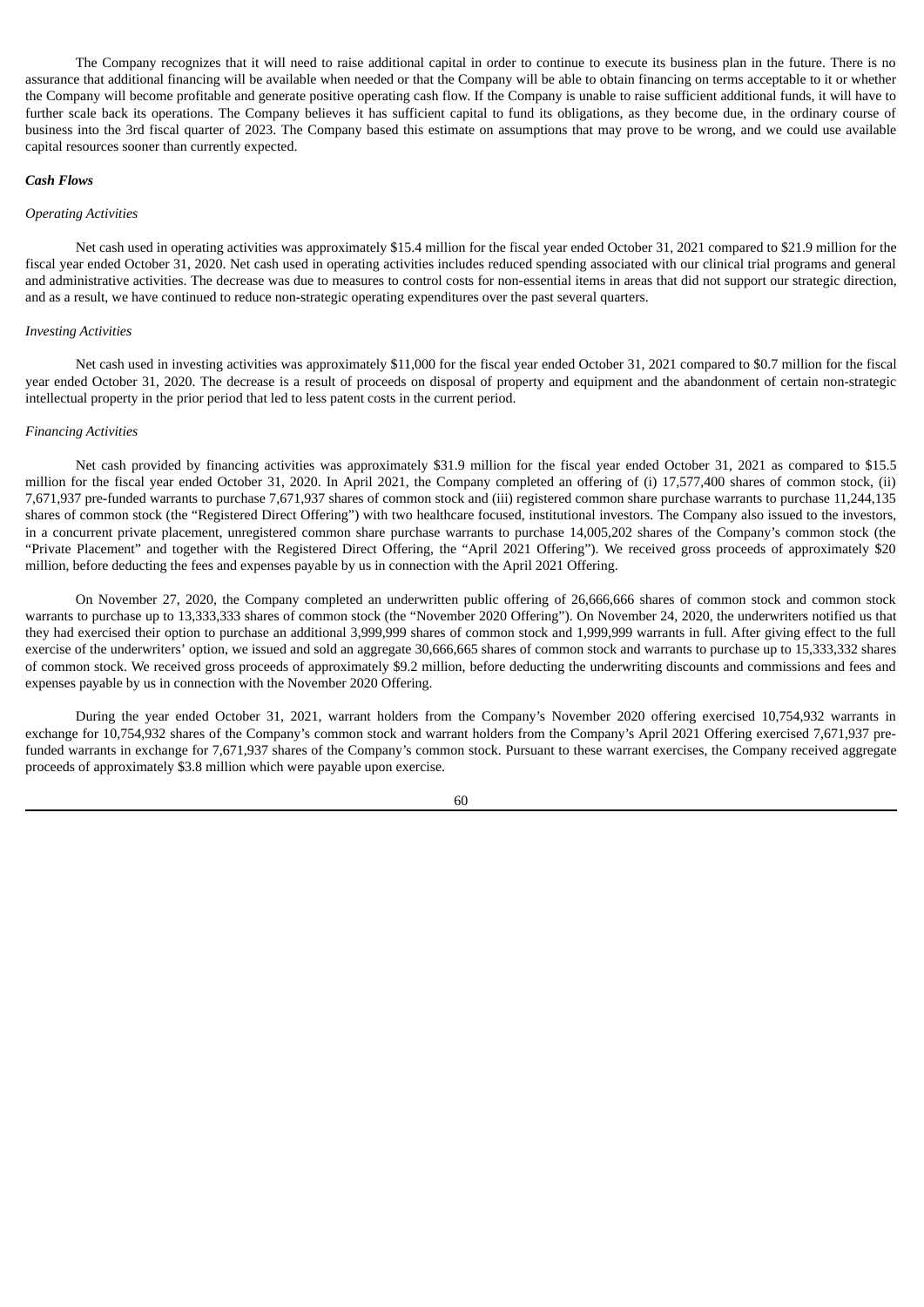In January 2020, we completed a public offering of 10,000,000 shares of our common stock, which resulted in net proceeds of approximately \$9.7 million. Additionally, during the year end October 31, 2020, we sold 2,489,104 shares under the ATM program for net proceeds of \$1.531 million, and we sold 11,242,048 shares of common stock under the Lincoln Park Purchase Agreement for net proceeds of approximately \$5.1 million.

#### **Off-Balance Sheet Arrangements**

As of October 31, 2021, we had no off-balance sheet arrangements.

#### **Critical Accounting Policies**

### *Revenue Recognition*

Under ASC 606, an entity recognizes revenue when its customer obtains control of promised goods or services, in an amount that reflects the consideration which the entity expects to receive in exchange for those goods or services. To determine revenue recognition for arrangements that an entity determines are within the scope of ASC 606, the entity performs the following five steps: (i) identify the contract(s) with a customer; (ii) identify the performance obligations in the contract; (iii) determine the transaction price; (iv) allocate the transaction price to the performance obligations in the contract; and (v) recognize revenue when (or as) the entity satisfies a performance obligation. The Company only applies the five-step model to contracts when it is probable that the entity will collect the consideration it is entitled to in exchange for the goods or services it transfers to the customer. At contract inception, once the contract is determined to be within the scope of ASC 606, the Company assesses the goods or services promised within each contract, determines those that are performance obligations and assesses whether each promised good or service is distinct. The Company then recognizes as revenue the amount of the transaction price that is allocated to the respective performance obligation when (or as) the performance obligation is satisfied.

The Company enters into licensing agreements that are within the scope of ASC 606, under which it may exclusively license rights to research, develop, manufacture and commercialize its product candidates to third parties. The terms of these arrangements typically include payment to the Company of one or more of the following: non-refundable, upfront license fees; reimbursement of certain costs; customer option exercise fees; development, regulatory and commercial milestone payments; and royalties on net sales of licensed products.

In determining the appropriate amount of revenue to be recognized as it fulfills its obligations under its agreements, the Company performs the following steps: (i) identification of the promised goods or services in the contract; (ii) determination of whether the promised goods or services are performance obligations including whether they are distinct in the context of the contract; (iii) measurement of the transaction price, including the constraint on variable consideration; (iv) allocation of the transaction price to the performance obligations; and (v) recognition of revenue when (or as) the Company satisfies each performance obligation. As part of the accounting for these arrangements, the Company must use significant judgment to determine: (a) the number of performance obligations based on the determination under step (ii) above; (b) the transaction price under step (iii) above; and (c) the stand-alone selling price for each performance obligation identified in the contract for the allocation of transaction price in step (iv) above. The Company uses judgment to determine whether milestones or other variable consideration, except for royalties, should be included in the transaction price as described further below. The transaction price is allocated to each performance obligation on a relative stand-alone selling price basis, for which the Company recognizes revenue as or when the performance obligations under the contract are satisfied.

Amounts received prior to revenue recognition are recorded as deferred revenue. Amounts expected to be recognized as revenue within the 12 months following the balance sheet date are classified as current portion of deferred revenue in the accompanying consolidated balance sheets. Amounts not expected to be recognized as revenue within the 12 months following the balance sheet date are classified as deferred revenue, net of current portion.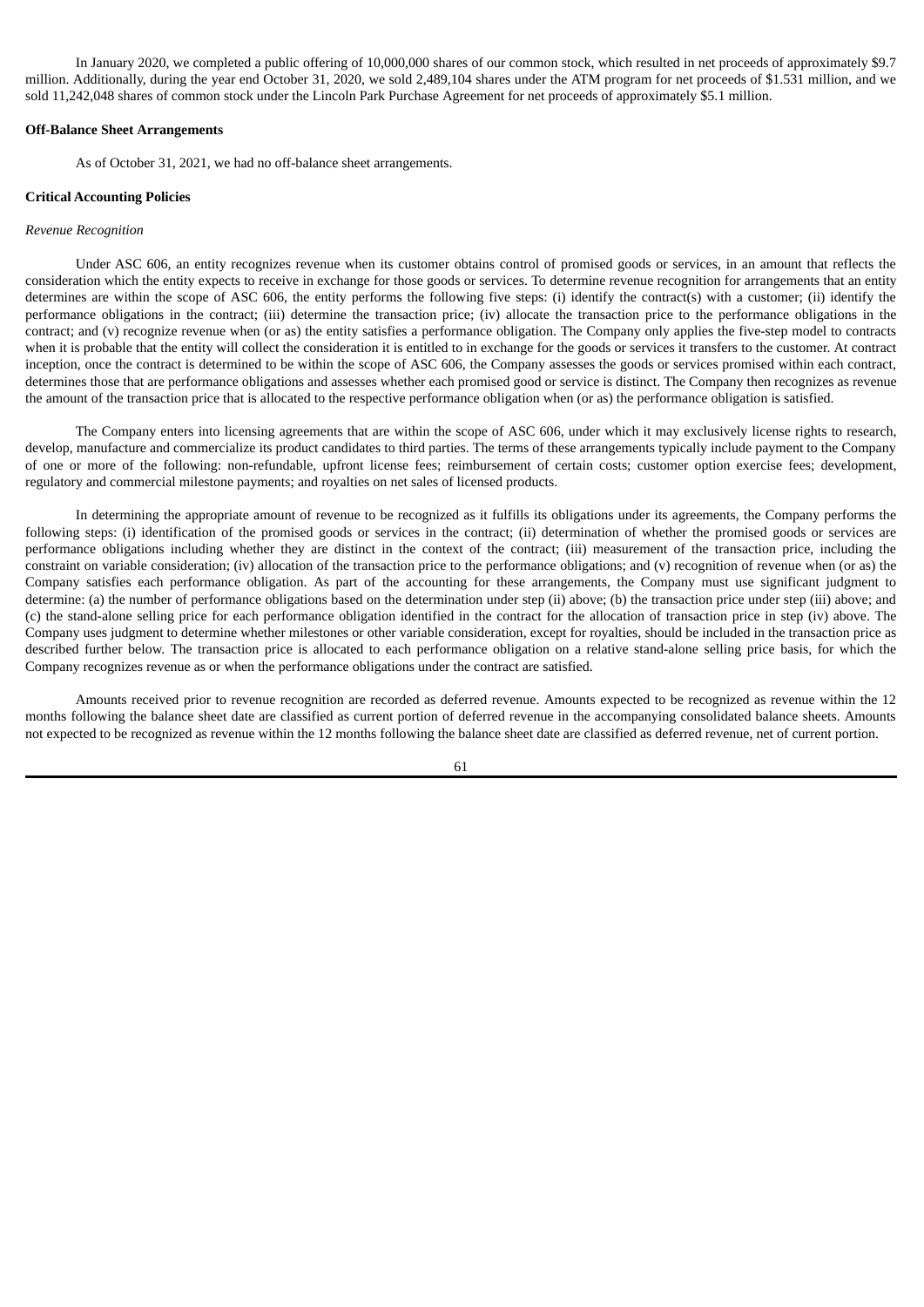*Exclusive Licenses.* If the license to the Company's intellectual property is determined to be distinct from the other performance obligations identified in the arrangement, the Company recognizes revenue from non-refundable, upfront fees allocated to the license when the license is transferred to the customer and the customer is able to use and benefit from the license. In assessing whether a performance obligation is distinct from the other performance obligations, the Company considers factors such as the research, development, manufacturing and commercialization capabilities of the collaboration partner and the availability of the associated expertise in the general marketplace. In addition, the Company considers whether the collaboration partner can benefit from a performance obligation for its intended purpose without the receipt of the remaining performance obligation, whether the value of the performance obligation is dependent on the unsatisfied performance obligation, whether there are other vendors that could provide the remaining performance obligation, and whether it is separately identifiable from the remaining performance obligation. For licenses that are combined with other performance obligation, the Company utilizes judgment to assess the nature of the combined performance obligation to determine whether the combined performance obligation is satisfied over time or at a point in time and, if over time, the appropriate method of measuring progress for purposes of recognizing revenue. The Company evaluates the measure of progress each reporting period and, if necessary, adjusts the measure of performance and related revenue recognition. The measure of progress, and thereby periods over which revenue should be recognized, are subject to estimates by management and may change over the course of the research and development and licensing agreement. Such a change could have a material impact on the amount of revenue the Company records in future periods.

*Milestone Payments.* At the inception of each arrangement that includes research or development milestone payments, the Company evaluates whether the milestones are considered probable of being achieved and estimates the amount to be included in the transaction price using the most likely amount method. If it is probable that a significant revenue reversal would not occur, the associated milestone value is included in the transaction price. An output method is generally used to measure progress toward complete satisfaction of a milestone. Milestone payments that are not within the control of the Company or the licensee, such as regulatory approvals, are not considered probable of being achieved until those approvals are received. The Company evaluates factors such as the scientific, clinical, regulatory, commercial, and other risks that must be overcome to achieve the particular milestone in making this assessment. There is considerable judgment involved in determining whether it is probable that a significant revenue reversal would not occur. At the end of each subsequent reporting period, the Company re-evaluates the probability of achievement of all milestones subject to constraint and, if necessary, adjusts its estimate of the overall transaction price. Any such adjustments are recorded on a cumulative catch-up basis, which would affect revenue and earnings in the period of adjustment.

#### *Stock Based Compensation*

The Company has an equity plan which allows for the granting of stock options to its employees, directors and consultants for a fixed number of shares with an exercise price equal to the fair value of the shares at date of grant. The Company measures the cost of services received in exchange for an award of equity instruments based on the fair value of the award. The fair value of the award is measured on the grant date and is then recognized over the requisite service period, usually the vesting period, in both research and development expenses and general and administrative expenses on the consolidated statement of operations, depending on the nature of the services provided by the employees or consultants.

The process of estimating the fair value of stock-based compensation awards and recognizing stock-based compensation cost over their requisite service period involves significant assumptions and judgments. The Company estimates the fair value of stock option awards on the date of grant using the Black Scholes Model ("BSM") for the remaining awards, which requires that the Company makes certain assumptions regarding: (i) the expected volatility in the market price of its common stock; (ii) dividend yield; (iii) risk-free interest rates; and (iv) the period of time employees are expected to hold the award prior to exercise (referred to as the expected holding period). As a result, if the Company revises its assumptions and estimates, stock-based compensation expense could change materially for future grants.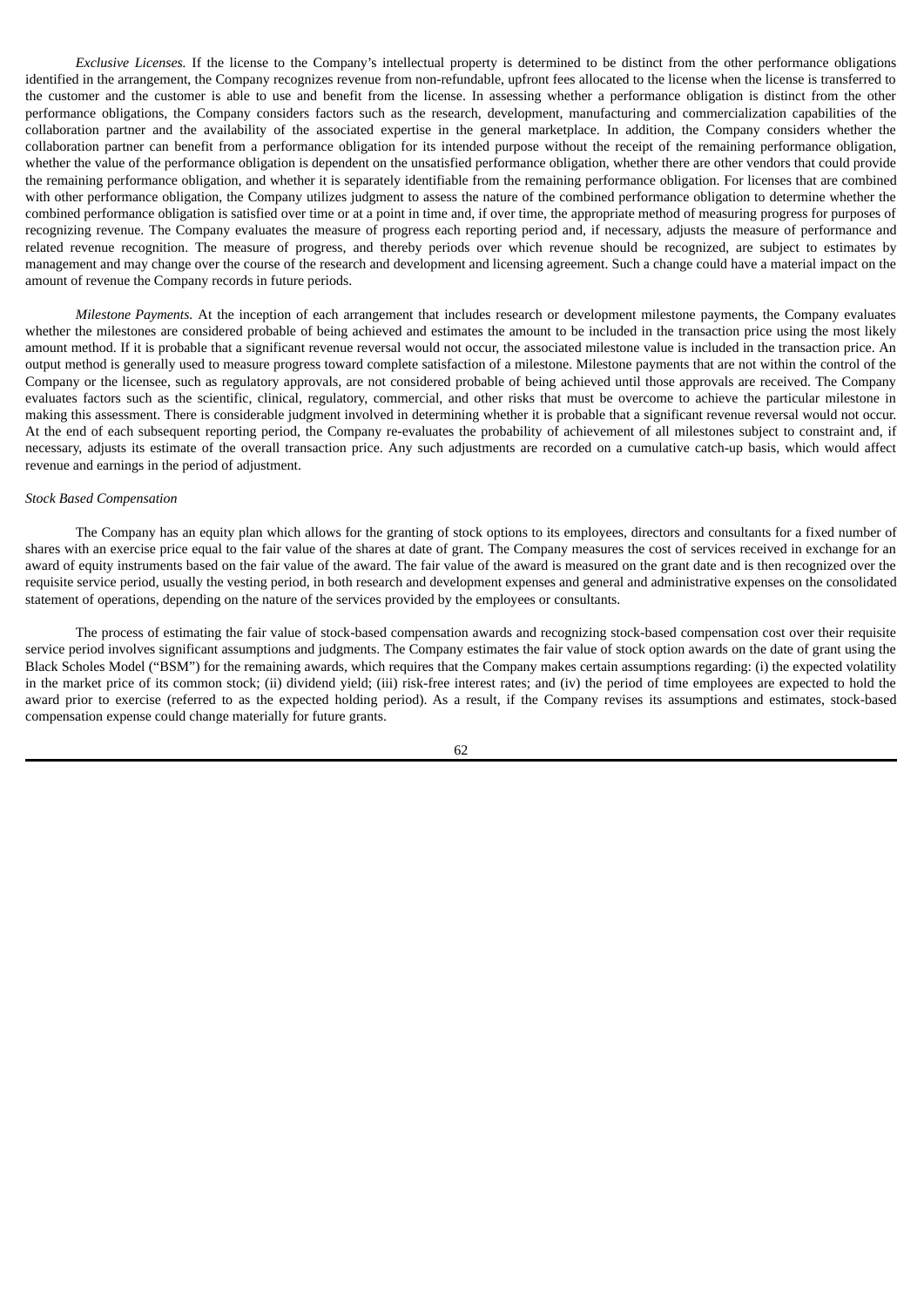The Company accounts for stock-based compensation using fair value recognition and records forfeitures as they occur. As such, the Company recognizes stock-based compensation cost only for those stock-based awards that vest over their requisite service period, based on the vesting provisions of the individual grants.

### *Derivative Financial Instruments*

The Company does not use derivative instruments to hedge exposures to cash flow, market or foreign currency risks. The Company evaluates all of its financial instruments to determine if such instruments are derivatives or contain features that qualify as embedded derivatives. For derivative financial instruments that are accounted for as liabilities, the derivative instrument is initially recorded at its fair value and is then re-valued at each reporting date, with changes in the fair value reported in the statements of operations. For stock-based derivative financial instruments, the Company used the Monte Carlo simulation model and the Black-Scholes model to value the derivative instruments at inception and on subsequent valuation dates. The classification of derivative instruments, including whether such instruments should be recorded as liabilities or as equity, is evaluated at the end of each reporting period. Derivative liabilities are classified in the consolidated balance sheet as current or non-current based on whether or not net-cash settlement of the instrument could be required within 12 months of the balance sheet date.

#### *Intangible Assets*

Intangible assets primarily consist of legal and filing costs associated with obtaining patents and licenses and are amortized on a straight-line basis over their remaining useful lives which are estimated to be twenty years from the effective dates of the University of Pennsylvania (Penn) License Agreements, beginning in July 1, 2002. These legal and filing costs are invoiced to the Company through Penn and its patent attorneys.

Management has reviewed its long-lived assets for impairment whenever events and circumstances indicate that the carrying value of an asset might not be recoverable and its carrying amount exceeds its fair value, which is based upon estimated undiscounted future cash flows. Net assets are recorded on the consolidated balance sheet for patents and licenses related to AXAL, ADXS-HOT and ADXS-PSA and other products that are in development. However, if a competitor were to gain FDA approval for a treatment before us or if future clinical trials fail to meet the targeted endpoints, the Company would likely record an impairment related to these assets. In addition, if an application is rejected or fails to be issued, the Company would record an impairment of its estimated book value.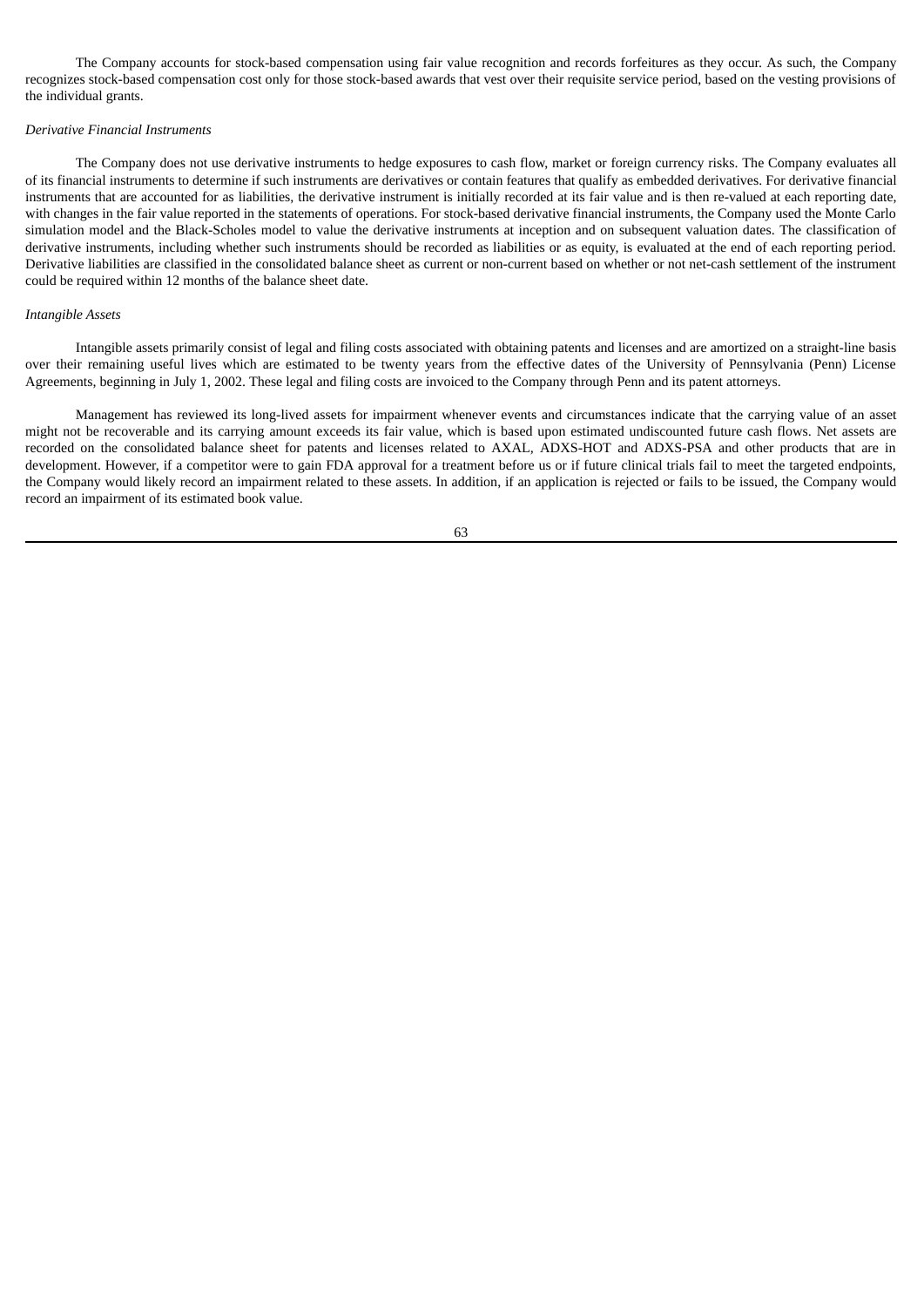### *Leases*

Effective November 1, 2019, the Company adopted ASC Topic 842, *Leases* ("ASC 842") using the modified retrospective transition approach by applying the new standard to all leases existing as of the date of initial application. Results and disclosure requirements for reporting periods beginning after November 1, 2019 are presented under ASC 842, while prior period amounts have not been adjusted and continue to be reported in accordance with the previous guidance in ASC 840, *Leases*.

At the inception of an arrangement, the Company determines whether an arrangement is or contains a lease based on the facts and circumstances present in the arrangement. An arrangement is or contains a lease if the arrangement conveys the right to control the use of an identified asset for a period of time in exchange for consideration. Most leases with a term greater than one year are recognized on the consolidated balance sheet as operating lease right-of-use assets and current and long-term operating lease liabilities, as applicable. The Company has elected not to recognize on the consolidated balance sheet leases with terms of 12 months or less. The Company typically only includes the initial lease term in its assessment of a lease arrangement. Options to extend a lease are not included in the Company's assessment unless there is reasonable certainty that the Company will renew.

Operating lease liabilities and their corresponding right-of-use assets are recorded based on the present value of lease payments over the expected remaining lease term. Certain adjustments to the right-of-use asset may be required for items such as prepaid or accrued rent. The interest rate implicit in the Company's leases is typically not readily determinable. As a result, the Company utilizes its incremental borrowing rate, which reflects the fixed rate at which the Company could borrow on a collateralized basis the amount of the lease payments in the same currency, for a similar term, in a similar economic environment. In transition to ASC 842, the Company utilized the remaining lease term of its leases in determining the appropriate incremental borrowing rates.

### **New Accounting Standards**

See Note 2 to our financial statements that discusses new accounting standards.

### **Item 7A. Quantitative and Qualitative Disclosures About Market Risk.**

At October 31, 2021, we had approximately \$41.6 million in cash and cash equivalents, which consisted primarily of bank deposits and money market funds. Our investment policy and strategy are focused on preservation of capital and supporting our liquidity requirements. We use a combination of internal and external management to execute our investment strategy and achieve our investment objectives. We typically invest in highly-rated securities (such as money market funds), and our investment policy generally limits the amount of credit exposure to any one issuer. The policy requires investments generally to be investment grade, with the primary objective of minimizing the potential risk of principal loss. Such interest-earning instruments carry a degree of interest rate risk; however, historical fluctuations of interest income have not been significant.

We have not been exposed nor do we anticipate being exposed to material risks due to changes in interest rates. A hypothetical 10% change in interest rates during any of the periods presented would not have had a material impact on our financial statements.

#### **Item 8. Financial Statements and Supplementary Data.**

The information required by this Item 8 is incorporated by reference to our financial statements and the related notes and the report of our independent registered public accounting firm beginning at page F-1 of this report.

#### **Item 9. Changes in and Disagreements with Accountants on Accounting and Financial Disclosure.**

None.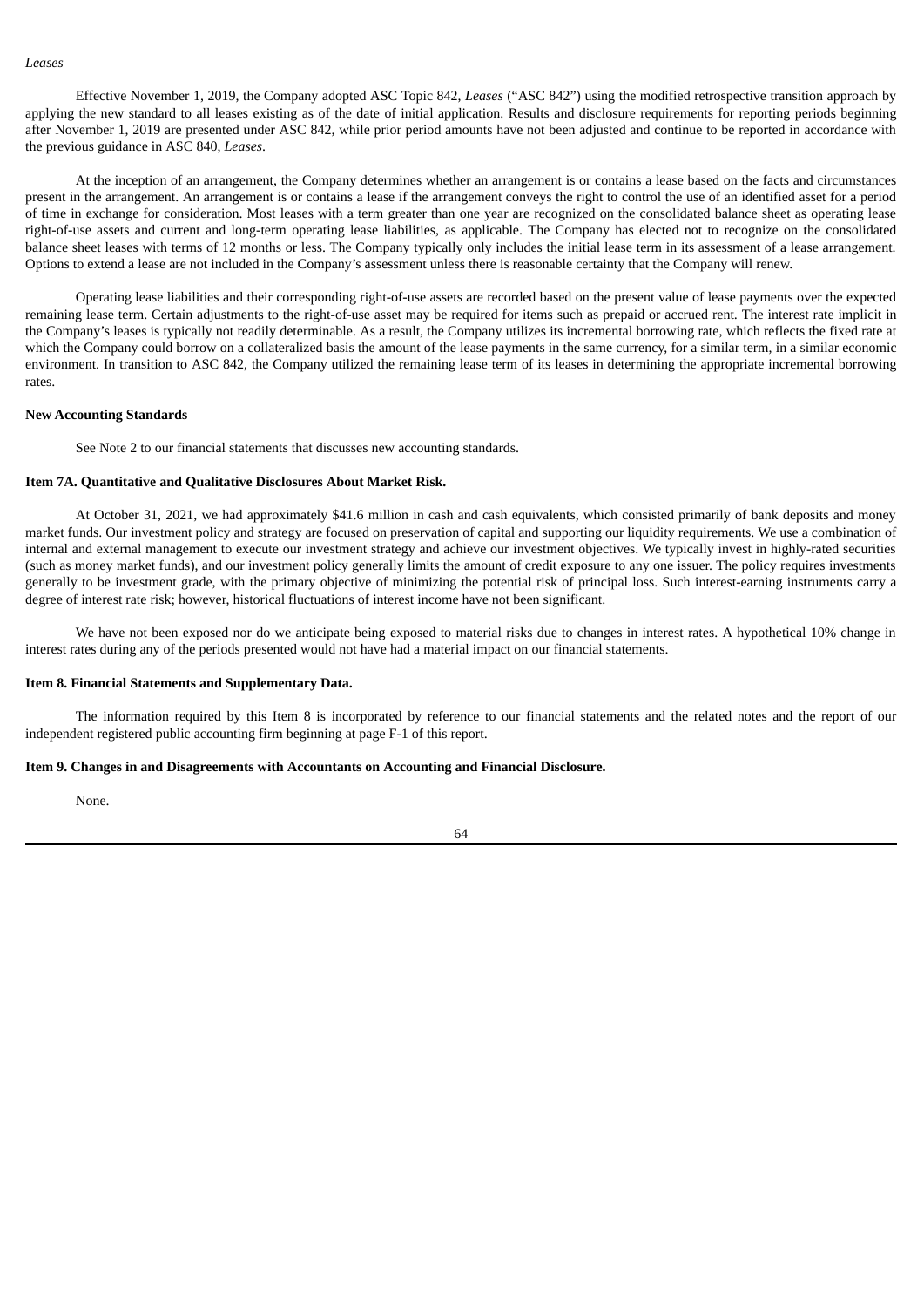## **Item 9A: Controls and Procedures.**

# **Evaluation of Disclosure Controls and Procedures**

We maintain disclosure controls and procedures that are designed to ensure that information required to be disclosed in our Exchange Act reports is recorded, processed, summarized, and reported within the time periods specified in the SEC's rules and forms, and that such information is accumulated and communicated to our management, including our Chief Executive Officer and interim Chief Financial Officer, as appropriate, to allow timely decisions regarding required disclosure. In designing and evaluating the disclosure controls and procedures, management recognizes that any controls and procedures, no matter how well designed and operated, can provide only reasonable assurance of achieving the desired control objectives. In addition, the design of disclosure controls and procedures reflects the fact that there are resource constraints and that management is required to apply its judgment in evaluating the benefits of possible controls and procedures relative to their costs.

As required by Rule 13a-15(b) under the Exchange Act, our management, under the supervision and with the participation of our Chief Executive Officer and interim Chief Financial Officer, conducted an evaluation of the effectiveness of our disclosure controls and procedures as of October 31, 2021. Based on such evaluation, our Chief Executive Officer and interim Chief Financial Officer concluded that, as of October 31, 2021, our disclosure controls and procedures were effective.

#### **Management's Annual Report on Internal Control over Financial Reporting**

Our management is responsible for establishing and maintaining adequate internal control over financial reporting, as defined in Rule 13a-15(f) under the Exchange Act. With the participation of our Chief Executive Officer and interim Chief Financial Officer, our management conducted an evaluation of the effectiveness of our internal control over financial reporting as of October 31, 2021. In conducting such evaluation, management used the criteria set forth in the report entitled "*Internal Control — Integrated Framework*" published by the Committee of Sponsoring Organizations of the Treadway Commission (2013 framework) to evaluate the effectiveness of our internal control over financial reporting. Based on this evaluation, management has concluded that our internal control over financial reporting was effective as of October 31, 2021, based on those criteria.

This report does not include an attestation report of our independent registered public accounting firm regarding our internal control over financial reporting, in accordance with applicable SEC rules that permit us to provide only management's report in this report.

### **Changes in Internal Control Over Financial Reporting**

There was no change in our internal control over financial reporting during the fiscal year ended October 31, 2021, that has materially affected, or is reasonably likely to materially affect, our internal control over financial reporting.

Internal control over financial reporting is designed to provide reasonable assurance regarding the reliability of financial reporting and the preparation of financial statements prepared for external purposes in accordance with generally accepted accounting principles. Because of its inherent limitations, internal control over financial reporting may not prevent or detect misstatements. Also, projections of any evaluation of effectiveness to future periods are subject to the risk that controls may become inadequate because of changes in conditions, or that the degree of compliance with the policies or procedures may deteriorate.

### **Item 9B. Other Information**

On February 14, 2022, the Company filed a Certificate of Correction to the Certificate of Designation of Preferences, Rights and Limitations of Series D Convertible Redeemable Preferred Stock (the "Certificate of Designation") that was filed with the Secretary of State of Delaware on January 31, 2022 (the "Certificate of Correction"). The Certificate of Correction corrects an inadvertent statement in the first sentence of Section 4 of the Certificate of Designation, which erroneously stated that each share of Series D Preferred Stock is entitled to 1,500 votes per share with respect to the Reverse Stock Split Proxy Proposal (as defined in the Certificate of Designation), when it should have stated that each share of Series D Preferred Stock is entitled to 30,000 votes per share with respect to the Reverse Stock Split Proxy Proposal, as approved by the Board of Directors of the Company.

A copy of the Certificate of Correction is attached hereto as Exhibit 3.13.

#### **Item 9C. Disclosure Regarding Foreign Jurisdictions That Prevent Inspections.**

None.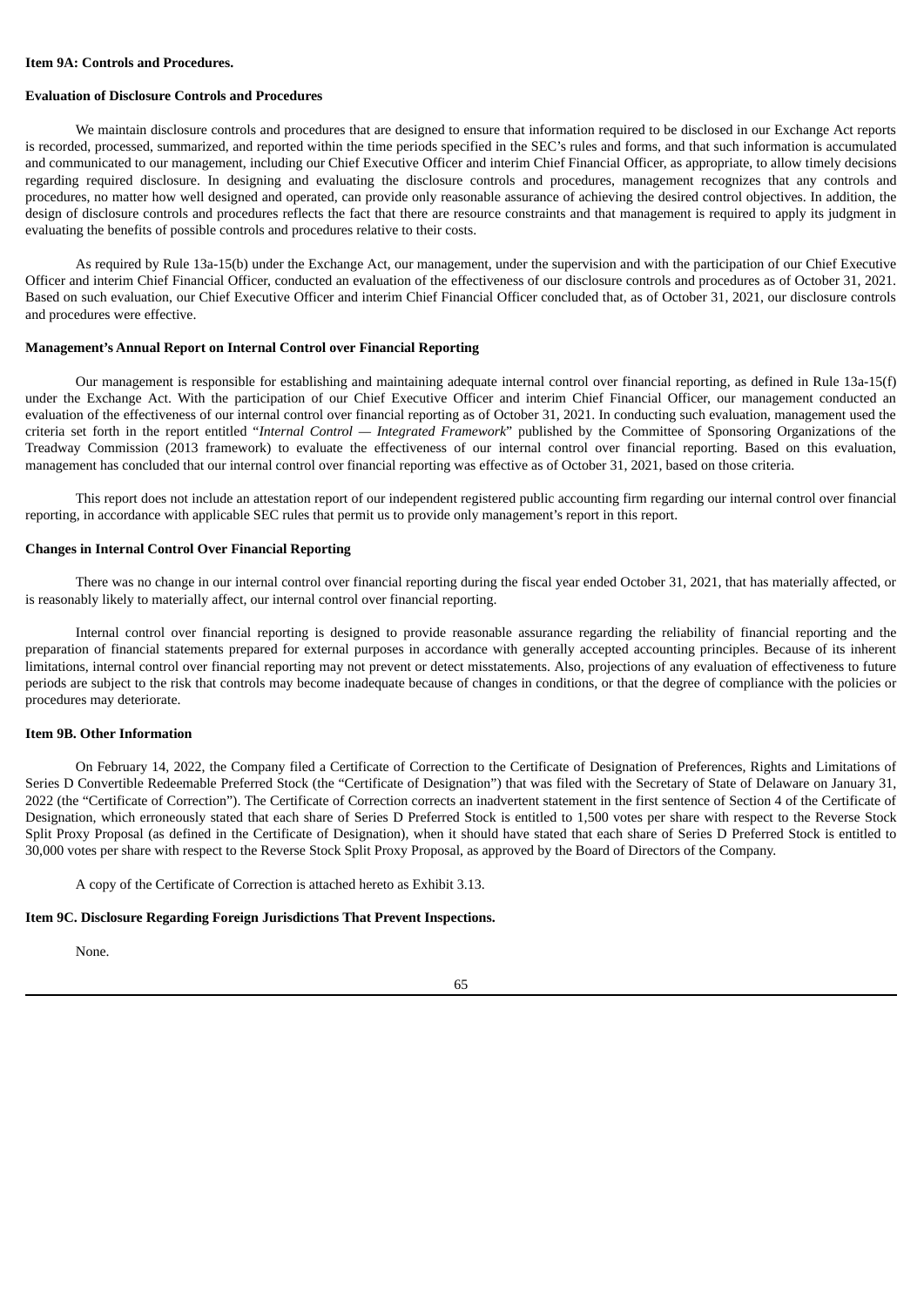## **Item 10. Directors, Executive Officers and Corporate Governance.**

### **Legal Proceedings Involving Directors**

None.

#### **Board Leadership Structure**

On May 27, 2015, David Sidransky was appointed Chairman of the Board of Directors (the "Board") and continues to serve as Chairman. Dr. Sidransky's experience in life science companies, as well as his scientific knowledge, his history with our Company and his own history of innovation and strategic thinking, qualify him to serve as our Chairman. Additionally, on April 23, 2018, Kenneth Berlin was appointed President and Chief Executive Officer and named a member of the Board of Directors. Mr. Berlin's knowledge of industry standards and his experience in industry operations, and his leadership experience complements Dr. Sidransky's scientific knowledge.

While we do not have a formal policy regarding the separation of our principal executive officer and chairman of our Board, we believe the current structure is in the best interest of the Company at this time. Further, this structure demonstrates to our employees and stockholders that we are under strong leadership, with multiple skills and sets the tone for managing our operations. This leadership structure promotes strategic development and execution, timely decision-making and effective management of our resources. We believe that we are well-served by this structure.

Advaxis' directors are elected annually by the stockholders and serve for one-year terms until his/her successor is elected and qualified or until such director's earlier death, resignation or removal. The executive officers and key personnel are appointed by and serve at the discretion of the Board of Directors. The current executive officers and directors of Advaxis and their respective ages as of February 14, 2022 are as follows:

| Name                                  | Age | <b>Position</b>                                    |
|---------------------------------------|-----|----------------------------------------------------|
| Dr. David Sidransky $(2)$ $(3)$ $(4)$ | 61  | Chairman of our Board of Directors                 |
| Dr. James P. Patton $(1)$ $(3)$ $(4)$ | 64  | Vice Chairman of our Board of Directors            |
| Roni A. Appel $(1)(3)$                | 55  | Director                                           |
| Kenneth A. Berlin                     | 57  | President and Chief Executive Officer, Director    |
| Richard J. Berman $(1)(2)$            | 79  | Director                                           |
| Dr. Samir N. Khleif $(2)$ (4)         | 58  | <b>Director</b>                                    |
| Andres Gutierrez                      | 61  | Chief Medical Officer and Executive Vice President |
| Igor Gitelman                         | 46  | Chief Accounting Officer, VP of Finance            |

(1) Member of the Audit Committee

(2) Member of the Compensation Committee

(3) Member of the Nominating and Corporate Governance Committee

(4) Member of the Research & Development Committee

#### **Dr. David Sidransky**

Dr. Sidransky currently serves as the Chairman of our Board of Directors and has served as a member of our Board of Directors since July 2013. He is a renowned oncologist and research scientist named and profiled by TIME magazine in 2001 as one of the top physicians and scientists in America, recognized for his work with early detection of cancer. Since 1994, Dr. Sidransky has been the Director of the Head and Neck Cancer Research Division and Professor of Oncology, Otolaryngology, Genetics, and Pathology at Johns Hopkins University School of Medicine. He has served as Chairman or Lead of the Board of Directors of Champions Oncology since October 2007 and was a director and Vice-Chairman of ImClone Systems until its merger with Eli Lilly Inc. He is the Chairman of Tamir Biotechnology and Ayala and serves on the Board of Directors of Galmed and Orgenesis. He has served on scientific advisory boards of MedImmune, Roche, Amgen, and Veridex, LLC (a Johnson & Johnson diagnostic company), among others. Dr. Sidransky served as Director (2005-2008) of the American Association for Cancer Research (AACR). He earned his B.S. from Brandeis University and his Medical Doctorate from Baylor College of Medicine. Dr. Sidransky's experience in life science companies, as well as his scientific knowledge, qualify him to service as our director and non-executive chairman.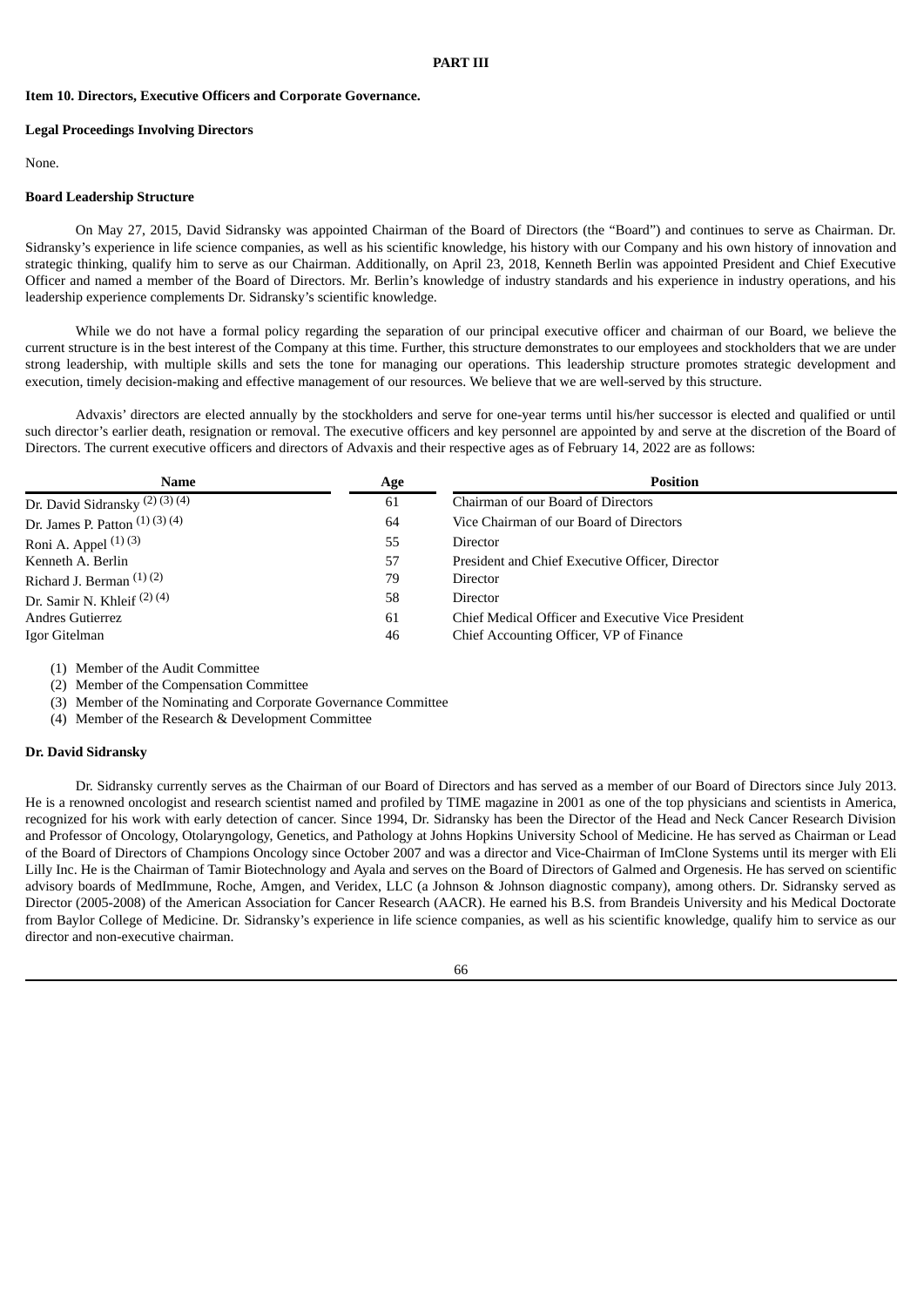### **Dr. James P. Patton**

Dr. Patton currently serves as the Vice Chairman of our Board of Directors, has served as the Chairman of our Board and has been a member of our Board of Directors since February 2002. Furthermore, Dr. Patton was the Chairman of our Board of Directors from November 2004 until December 2005, as well as a period from July 2013 until May 2015, and was our Chief Executive Officer from February 2002 to November 2002. Since February 1999, Dr. Patton has been the Vice President of Millennium Oncology Management, Inc., which is a consulting company in the field of oncology services delivery. Dr. Patton was a trustee of Dundee Wealth US, a mutual fund family, from October 2006 through September 2014. He is a founder and has been chairman of VAL Health, LLC, a health care consultancy, from 2011 to the present. In addition, he was President of Comprehensive Oncology Care, LLC, a company that owned and operated a cancer treatment facility in Exton, Pennsylvania from 1999 until its sale in 2008. From February 1999 to September 2003, Dr. Patton also served as a consultant to LibertyView Equity Partners SBIC, LP, a venture capital fund based in Jersey City, New Jersey. From July 2000 to December 2002, Dr. Patton served as a director of Pinpoint Data Corp. From February 2000 to November 2000, Dr. Patton served as a director of Healthware Solutions. From June 2000 to June 2003, Dr. Patton served as a director of LifeStar Response. He earned his B.S. from the University of Michigan, his Medical Doctorate from Medical College of Pennsylvania, and his M.B.A. from Penn's Wharton School. Dr. Patton was also a Robert Wood Johnson Foundation Clinical Scholar. He has published papers regarding scientific research in human genetics, diagnostic test performance and medical economic analysis. Dr. Patton's experience as a trustee and consultant to funds that invest in life science companies provide him with the perspective from which we benefit. Additionally, Dr. Patton's medical experience and service as a principal and director of other life science companies make Dr. Patton particularly qualified to serve as our director and non-executive vice chairman.

### **Roni A. Appel**

Mr. Appel has served as a member of our Board of Directors since November 2004. He was our President and Chief Executive Officer from January 1, 2006 until December 2006 and Secretary and Chief Financial Officer from November 2004 to September 2006. From December 15, 2006 to December 2007, Mr. Appel served as a consultant to us. Mr. Appel currently is a self-employed consultant and the Co-Founder and President of Spirify Pharma Inc. Previously, he served as Chief Executive Officer of Anima Biotech Inc., from 2008 through January 31, 2013. From 1999 to 2004, he was a partner and managing director of LV Equity Partners (f/k/a LibertyView Equity Partners). From 1998 until 1999, he was a director of business development at Americana Financial Services, Inc. From 1994 to 1996, he worked as an attorney. Mr. Appel holds an M.B.A from Columbia University (1998) and an LL.B. from Haifa University (1994). Mr. Appel's longstanding service with us and his entrepreneurial investment career in early stage biotech businesses qualify him to serve as our director.

### **Kenneth Berlin**

Mr. Berlin has served as our President and Chief Executive Officer and a member of our Board of Directors since April 2018. Mr. Berlin has served as our Interim Chief Financial Officer since September 2020. Prior to joining Advaxis, Mr. Berlin served as President and Chief Executive Officer of Rosetta Genomics from November 2009 until April 2018. Prior to Rosetta Genomics, Mr. Berlin was Worldwide General Manager at cellular and molecular cancer diagnostics developer Veridex, LLC, a Johnson & Johnson company. At Veridex he grew the organization to over 100 employees, launched three cancer diagnostic products, led the acquisition of its cellular diagnostics partner, and delivered significant growth in sales as Veridex transitioned from an R&D entity to a commercial provider of oncology diagnostic products and services. Mr. Berlin joined Johnson & Johnson in 1994 and served as corporate counsel for six years. From 2001 until 2004 he served as Vice President, Licensing and New Business Development in the pharmaceuticals group, and from 2004 until 2007 served as Worldwide Vice President, Franchise Development, Ortho-Clinical Diagnostics. Mr. Berlin holds an A.B. degree from Princeton University and a J.D. from the University of California Los Angeles School of Law. Mr. Berlin's experience in life science companies, as well as his business experience in general qualify him to service as our director.

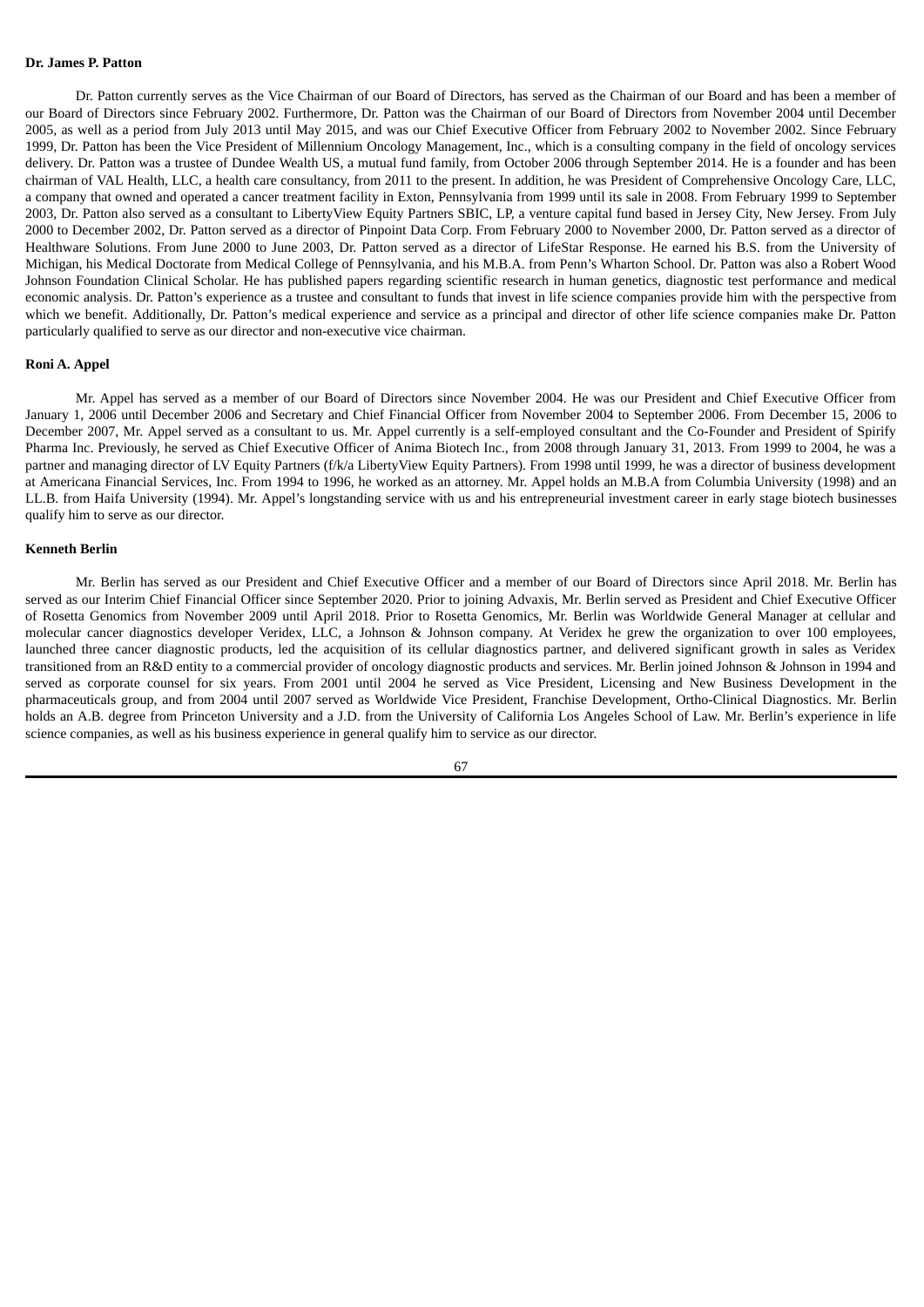### **Richard J. Berman**

Mr. Berman has served as a member of our Board of Directors since September 1, 2005. Richard Berman's business career spans over 35 years of venture capital, senior management and merger and acquisitions experience. In the past 5 years, Mr. Berman has served as a director and/or officer of over a dozen public and private companies. From 2006-2011, he was Chairman of National Investment Managers, a company with \$12 billion in pension administration assets. Mr. Berman currently serves as a director of four public healthcare companies Cryoport Inc., Advaxis, Inc., BioVie, Inc. and BriaCell Therapeutics. Recently, he became a director of Comsovereign Holding Corp, a leader in the drone market. From 2002 to 2010, he was a director at Nexmed Inc. (now Apricus Biosciences, Inc.) where he also served as Chairman/CEO in 2008 and 2009. From 1998-2000, he was employed by Internet Commerce Corporation (now Easylink Services) as Chairman and CEO and served as director from 1998-2012. Previously, Mr. Berman worked at Goldman Sachs, was Senior Vice President of Bankers Trust Company, where he started the M&A and Leveraged Buyout Departments, created the largest battery company in the world in the 1980s by merging Prestolite, General Battery and Exide to form Exide Technologies (XIDE), helped to create what is now Soho (NYC) by developing five buildings, and advised on over \$4 billion of M&A transactions (completed over 300 deals). He is a past Director of the Stern School of Business of NYU where he obtained his B.S. and M.B.A. He also has US and foreign law degrees from Boston College and The Hague Academy of International Law, respectively. Mr. Berman's extensive knowledge of our industry, his role in the governance of publicly held companies and his directorships in other life science companies qualify him to serve as our director.

### **Dr. Samir Khleif**

Dr. Khleif has served as a member of our Board of Directors since October 2014. He currently serves as the Director of the State of Georgia Cancer Center, Georgia Regents University Cancer Center and the Cancer Service Line. Dr. Khleif was formerly Chief of the Cancer Vaccine Section at the NCI, and also served as a Special Assistant to the Commissioner of the FDA leading the Critical Path Initiative for oncology. Dr. Khleif is a Georgia Research Alliance Distinguished Cancer Scientist and Clinician and holds a professorship in Medicine, Biochemistry and Molecular Biology, and Graduate Studies at Georgia Regents University. Dr. Khleif's research program at Georgia Regents University Cancer Center focuses on understanding the mechanisms of cancer-induced immune suppression, and utilizing this knowledge for the development of novel immune therapeutics and vaccines against cancer. His research group designed and performed some of the first cancer vaccine clinical trials targeting specific genetic changes in cancer cells. He led many national efforts and committees on the development of biomarkers and integration of biomarkers in clinical trials, including the AACR-NCI-FDA Cancer Biomarker Collaborative and the ASCO Alternative Clinical Trial Design. Dr. Khleif is the author of many book chapters and scientific articles on tumor immunology and biomarkers process development, and he is the editor for two textbooks on cancer therapeutics, tumor immunology, and cancer vaccines. Dr. Khleif was inducted into the American Society for Clinical Investigation, received the National Cancer Institute's Director Golden Star Award, the National Institutes of Health Award for Merit, the Commendation Medal of the US Public Health Service, and he was recently appointed to the Institute of Medicine National Cancer Policy Forum. Dr. Khleif's distinguished career as well as his extensive expertise in vaccines and immunotherapies qualify him to serve as our director.

#### **Andres Gutierrez, M.D., Ph.D.**

Dr. Gutierrez has served as our Executive Vice President and Chief Medical Officer since April 2018. Prior to joining Advaxis, Dr. Gutierrez served as Chief Medical Officer for Oncolytics Biotech, Inc. from November 2016 to April 2018. Prior to Oncolytics, Dr. Gutierrez was Chief Medical Officer at SELLAS Life Sciences Group from November 2015 to September 2016 and was Medical Director, Early Development Immuno-Oncology at Bristol-Myers Squibb from October 2012 to November 2015, where he oversaw the development of translational and clinical development of immunooncology programs in solid tumors and hematological malignancies. Earlier, Dr. Gutierrez was Medical Director for several biotechnology companies, including Sunesis Pharmaceuticals, BioMarin Pharmaceutical, Proteolix and Oculus Innovative Sciences, leading key programs with talazoparib and carfilzomib, among others. Prior to Oculus, he served as Director of the Gene & Cell Therapy Unit at the National Institutes of Health in Mexico City and as a consultant physician at the Hospital Angeles del Pedregal.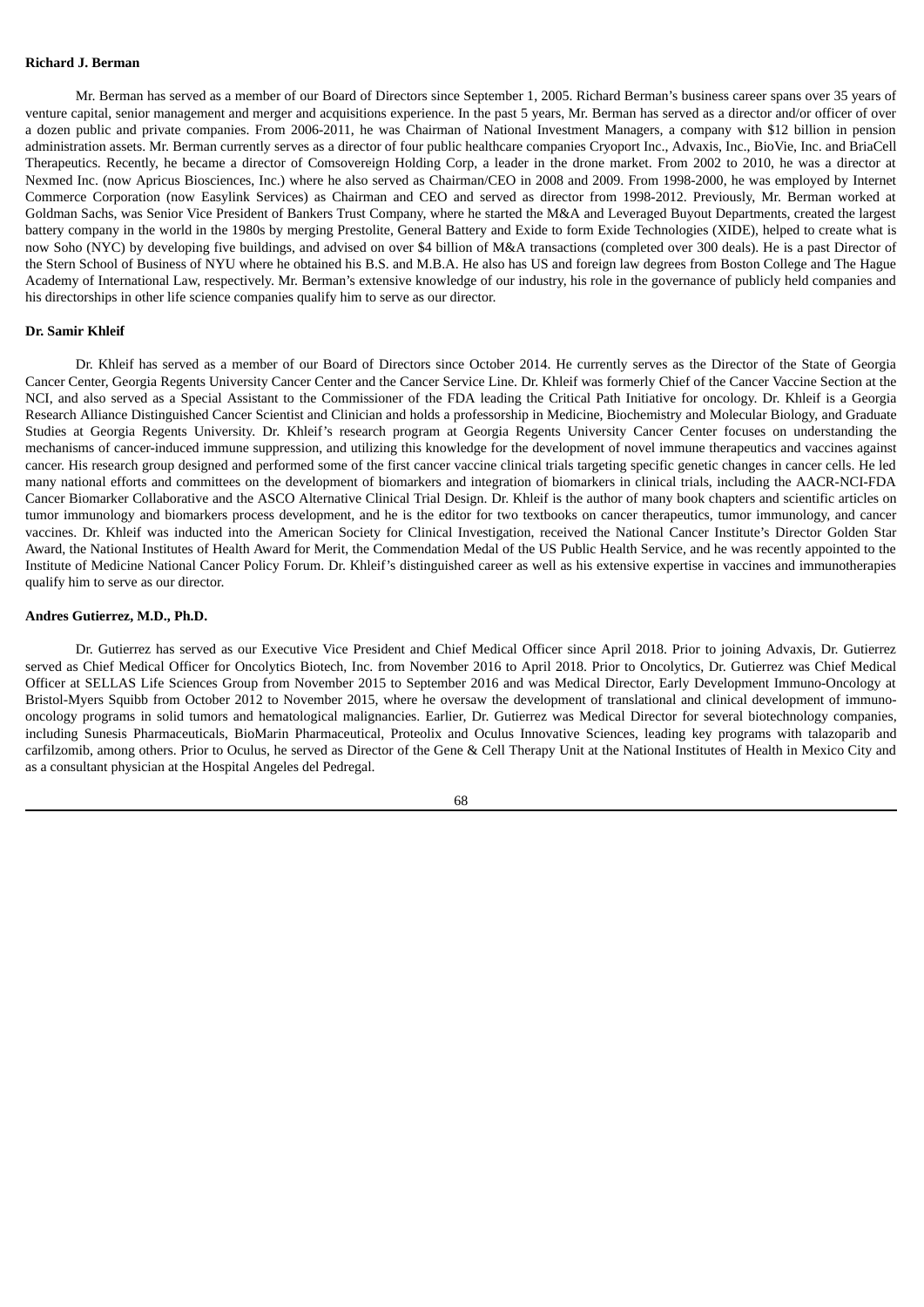### **Director Independence**

Each of our incumbent non-employee directors is independent in accordance with the definition set forth in the rules of the Nasdaq Stock Market LLC, though our common stock is not currently listed on that exchange. Each nominated member of each of our Board committees is an independent director under the Nasdaq standards applicable to such committees. The Board considered the information included in transactions with related parties as outlined below along with other information the Board considered relevant, when considering the independence of each director.

### **Board Meetings and Committee Meetings; Attendance**

All directors who served as directors at the time attended our 2021 Annual Meeting of Stockholders. Directors are expected, but not required, to attend the annual meeting of stockholders. Our Board holds meetings at least quarterly. Our Board held 15 meetings during fiscal year 2021.

### **Audit Committee**

The Audit Committee of our Board of Directors is currently composed of three directors, all of whom satisfy the independence and other standards for Audit Committee members under the Nasdaq rules and the Exchange Act rules. The Audit Committee is responsible for recommending the engagement of auditors to the full Board, reviewing the results of the audit engagement with the independent registered public accounting firm, identifying irregularities in the management of our business in consultation with our independent accountants, and suggesting an appropriate course of action, reviewing the adequacy, scope, and results of the internal accounting controls and procedures, reviewing the degree of independence of the auditors, as well as the nature and scope of our relationship with our independent registered public accounting firm, and reviewing the auditors' fees. For fiscal year 2021, the Audit Committee was composed of Messrs. Berman and Appel and Dr. Patton, with Mr. Berman serving as the Audit Committee's financial expert as defined under Item 407 of Regulation S-K. The Audit Committee held five meetings during the most recent fiscal year.

The Audit Committee operates under a written Audit Committee Charter, which is available to stockholders on our website at https://www.advaxis.com/corporate-governance/governance-overview.

#### **Compensation Committee**

The Compensation Committee of our Board of Directors currently consists of Mr. Berman, and Drs. Khleif and Sidransky. The Compensation Committee determines the salaries, bonuses, and incentive and equity compensation of our officers subject to applicable employment agreements, provides recommendations for the salaries and incentive compensation of our other employees and consultants, and reviews and oversees our compensation programs and policies generally. For executives other than the Chief Executive Officer, the Compensation Committee receives and considers performance evaluations and compensation recommendations submitted to the Committee by the Chief Executive Officer. In the case of the Chief Executive Officer, the evaluation of his performance is conducted by the Compensation Committee, which determines any adjustments to his compensation as well as awards to be granted. The agenda for meetings of the Compensation Committee is usually determined by its Chairman, with the assistance of the Company's Chief Executive Officer. The Compensation Committee held one meeting during the 2021 fiscal year.

The Compensation Committee operates under a written Compensation Committee Charter, which is available to stockholders on our website at https://www.advaxis.com/corporate-governance/governance-overview.

#### **Nominating and Corporate Governance Committee**

The Nominating and Corporate Governance Committee of our Board of Directors currently consists of Mr. Berman, and Drs. Patton, Khleif and Sidransky. The functions of the Nominating and Corporate Governance Committee include identifying and recommending to the Board individuals qualified to serve as members of the Board and on the committees of the Board, advising the Board with respect to matters of board composition, procedures and committees, developing and recommending to the Board a set of corporate governance principles applicable to us and overseeing corporate governance matters generally including review of possible conflicts and transactions with persons affiliated with directors or members of management, and overseeing the annual evaluation of the Board and our management. The Nominating and Governance Committees held one meeting during the 2021 fiscal year.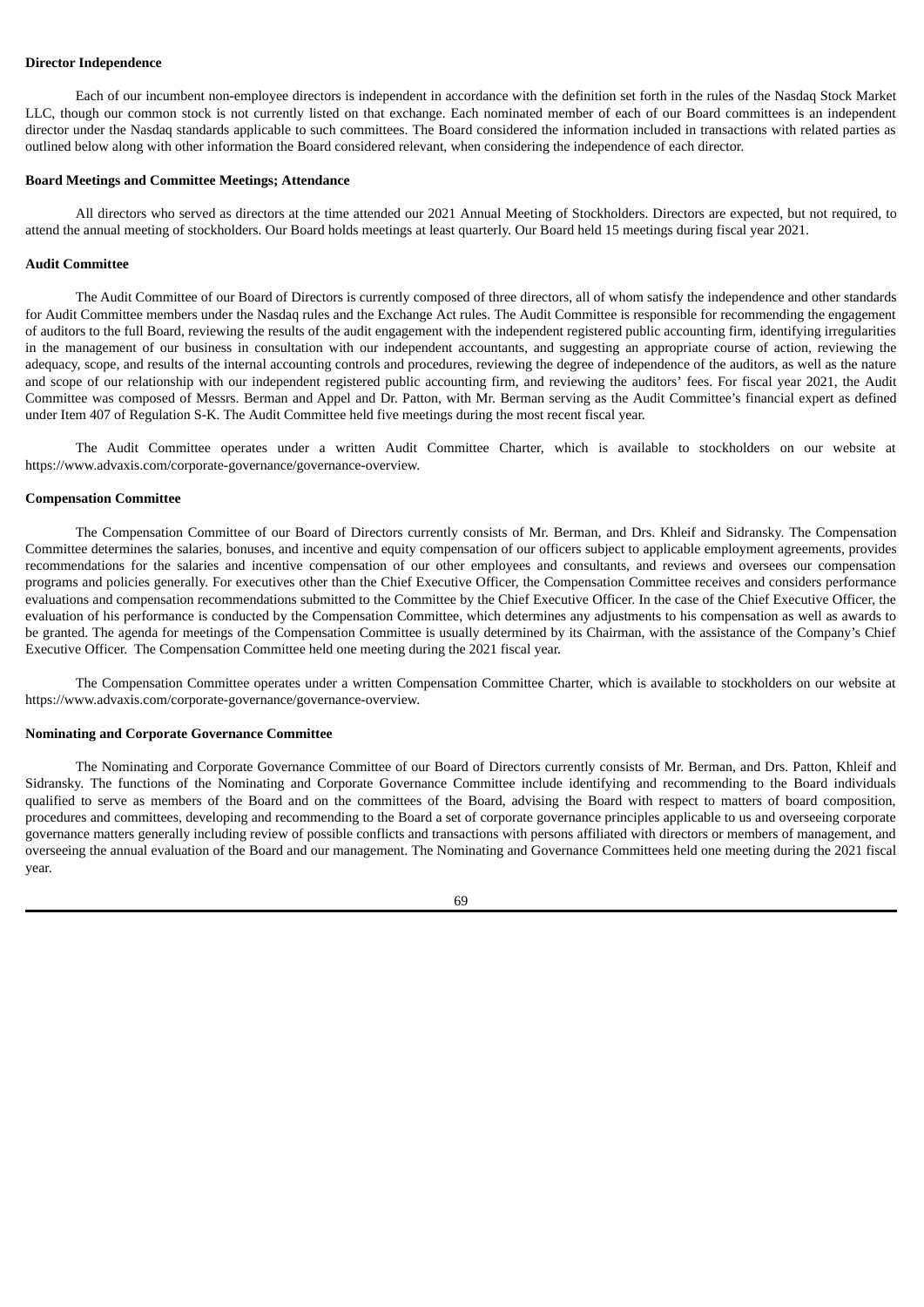The Nominating and Corporate Governance Committee operates under a written Nominating and Corporate Governance Committee Charter, which is available to stockholders on our website at https://www.advaxis.com/corporate-governance/governance-overview.

### **Research and Development Committee**

The Research and Development Committee was established in August 2013 with the purpose of providing advice and guidance to the Board on scientific and medical matters and development. The Research and Development Committee currently consists of Drs. Sidransky, Khleif and Patton. The functions of the Research and Development Committee include providing advice and guidance to the Board on scientific matters and providing advice and guidance to the Board on medical matters. The Research and Development Committee held one meeting during the 2021 fiscal year.

#### **Code of Ethics**

We have adopted a Code Business Conduct and Ethics that applies to our employees, senior management and Board of Directors, including the Chief Executive Officer and Chief Financial Officer. The Code of Business Conduct and Ethics is available on our website at https://www.advaxis.com/corporate-governance/governance-overview.

### **Item 11: Executive Compensation.**

The following table sets forth the compensation of our chief executive officer and chief financial officer, and our "named executive officers," for the fiscal years ended October 31, 2021 and 2020:

### **Summary Compensation Table**

| <b>Name and Principal Position</b>         | <b>Fiscal</b><br>Year | <b>Salary</b> | <b>Bonus</b><br>(1)             | <b>Stock</b><br>Award(s) | Option<br>Award(s)<br>(2) | <b>All Other</b><br>Compensation<br>(3) | <b>Total</b>            |
|--------------------------------------------|-----------------------|---------------|---------------------------------|--------------------------|---------------------------|-----------------------------------------|-------------------------|
| Kenneth Berlin <sup>(4)</sup>              | 2021                  | \$569,670     | \$.<br>$\overline{\phantom{0}}$ | $\sim$                   | $\overline{\phantom{0}}$  | S<br>55,728                             | 625,398<br>S.           |
| President, Chief Executive Officer         | 2020                  | \$554,320     | \$554,320                       | $\overline{\phantom{a}}$ | \$26,000                  | \$<br>53,809                            | \$1,188,449             |
|                                            |                       |               |                                 |                          |                           |                                         |                         |
| Igor Gitelman <sup>(4)</sup>               | 2021                  | \$259,135     | \$.<br>$\overline{a}$           |                          | \$15.777                  | <sup>\$</sup><br>38.733                 | 313,645<br>$\mathbf{s}$ |
| <b>Executive VP, Chief Finance Officer</b> | 2020                  | \$<br>$\sim$  | $\overline{\phantom{a}}$        | $\sim$                   | $\sim$                    | S<br>$\sim$                             | \$                      |
|                                            |                       |               |                                 |                          |                           |                                         |                         |
| Andres Gutierrez <sup>(4)</sup>            | 2021                  | \$438,208     | \$.<br>$\overline{a}$           | $\sim$                   | $\overline{a}$            | S<br>33,824                             | 472,032<br>$\mathbf{s}$ |
| Senior VP, Chief Medical Officer           | 2020                  | \$426,130     | \$170,560                       | $\overline{\phantom{a}}$ | \$26,000                  | \$<br>27,575                            | 650,265<br>\$.          |

 $<sup>(1)</sup>$  Represents annual incentive bonuses for services performed during fiscal 2020, which in each case were paid in the following fiscal year. In</sup> fiscal 2020, the NEOs received bonuses approximating 100% for Mr. Berlin and 40% for Dr. Gutierrez. These bonuses reflect achievement of corporate goals and objectives for fiscal 2020.

<sup>(2)</sup> Reflects the aggregate grant date fair value of stock options determined in accordance with FASB ASC Topic 718. The assumptions used in determining the grant date fair values of the stock options are set forth in Note 7 to the Company's financial statements.

 $(3)$  All Other Compensation is more fully described in the table under "All Other Compensation – Supplemental" below.

(4) Mr. Berlin and Mr. Gutierrez began their employment with the Company as the CEO and the CMO, respectively, in April 2018. Mr. Gitelman began his employment with the Company as VP of Finance in November 2020 and as Chief Accounting Officer since February 2021.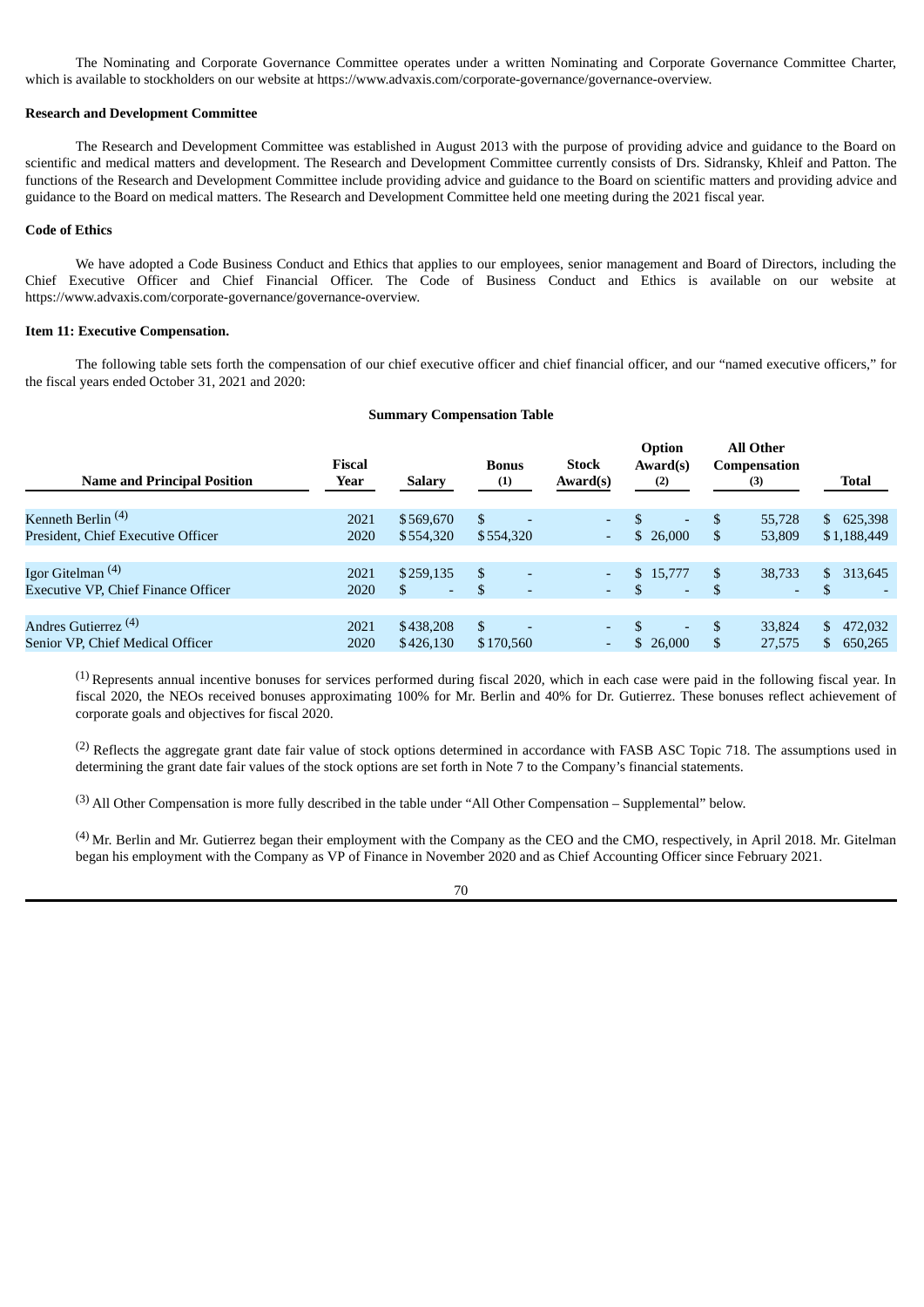| <b>Name and Principal Position</b>      | <b>Fiscal</b><br>Year | <b>Health</b><br>Insurance<br><b>Premiums</b><br>J. | Life and<br>AD&D<br>Insurance | Matching<br><b>Contributions</b><br>to $401(k)$<br>Plan<br>\$ | Other | <b>Total</b> |
|-----------------------------------------|-----------------------|-----------------------------------------------------|-------------------------------|---------------------------------------------------------------|-------|--------------|
| Kenneth Berlin                          | 2021                  | 32,526                                              | 696                           | 21,906                                                        | 600   | 55,728       |
| President, Chief Executive Officer      | 2020                  | 26,402                                              | 5,568                         | 21,239                                                        | 600   | 53,809       |
| Igor Gitelman                           | 2021                  | 29,442                                              | 665                           | 8.049                                                         | 577   | 38,733       |
| Chief Accounting Officer, VP of Finance | 2020                  |                                                     | ٠                             |                                                               |       | ٠            |
| <b>Andres Gutierrez</b>                 | 2021                  | 32.526                                              | 698                           | -                                                             | 600   | 33,824       |
| Senior VP, Chief Medical Officer        | 2020                  | 26,399                                              | 576                           |                                                               | 600   | 27.575       |

**Matching**

### **Employment Agreements with Named Executive Officers**

The Company appointed Mr. Berlin as President and Chief Executive Officer, effective April 23, 2018. The Company and Mr. Berlin entered into an employment agreement, effective April 23, 2018, which provides for an initial three-year term, after which it will be automatically renewed for one year periods, unless otherwise terminated by either party upon ninety (90) days' written notice. The employment agreement provides that Mr. Berlin will receive a base salary of \$576,493 per year, as adjusted for annual increases by the Compensation Committee since entry of the agreement, and he is eligible for an annual bonus targeted at 55% of his base salary based on achievement of performance goals in the discretion of the Compensation Committee. Mr. Berlin also received a one-time lump-sum bonus equal to \$150,000 that was paid within fifteen (15) days following the effective date of the agreement. Mr. Berlin also received 50,000 stock options and 16,667 restricted stock units (both as adjusted to account for our 1 for 15 reverse stock split effective March 29, 2019), which vest in equal instalments over the first three years of his employment. In May 2020, Mr. Berlin received an additional 50,000 stock options, which vest in equal instalments of 16,667 options on the first three anniversary dates of the grant.

The Company appointed Mr. Gitelman as Chief Accounting Officer, effective February 11, 2021. Mr. Gitelman does not have an employment agreement with the Company. In November 2020, Mr. Gitelman received an 50,000 stock options, which vest in equal instalments of 16,667 options on the first three anniversary dates of the grant.

The Company appointed Mr. Gutierrez as Executive Vice President and Chief Medical Officer, effective April 23, 2018. The Company and Mr. Gutierrez entered into an employment agreement, effective April 23, 2018, which provides for an initial three-year term, after which it will be automatically renewed for one year periods, unless otherwise terminated by either party upon ninety (90) days' written notice. The employment agreement provides that Mr. Gutierrez will receive a base salary of \$443,456 per year, as adjusted for annual increases by the Compensation Committee since entry of the agreement, and eligible for an annual bonus based on achievement of performance goals at the discretion of the Compensation Committee. Mr. Gutierrez also received a one-time lump-sum bonus equal to \$40,000 that was paid within the first ninety (90) days following the effective date of the agreement. Mr. Gutierrez also received 16,667 stock options (as adjusted to account for our 1 for 15 reverse stock split effective March 29, 2019), which vest annually on the first three anniversaries of his employment as an equity incentive award. In May 2020, Mr. Gutierrez received an additional 50,000 stock options, which vest in equal installments of 16,667 options on the first three anniversary dates of the grant.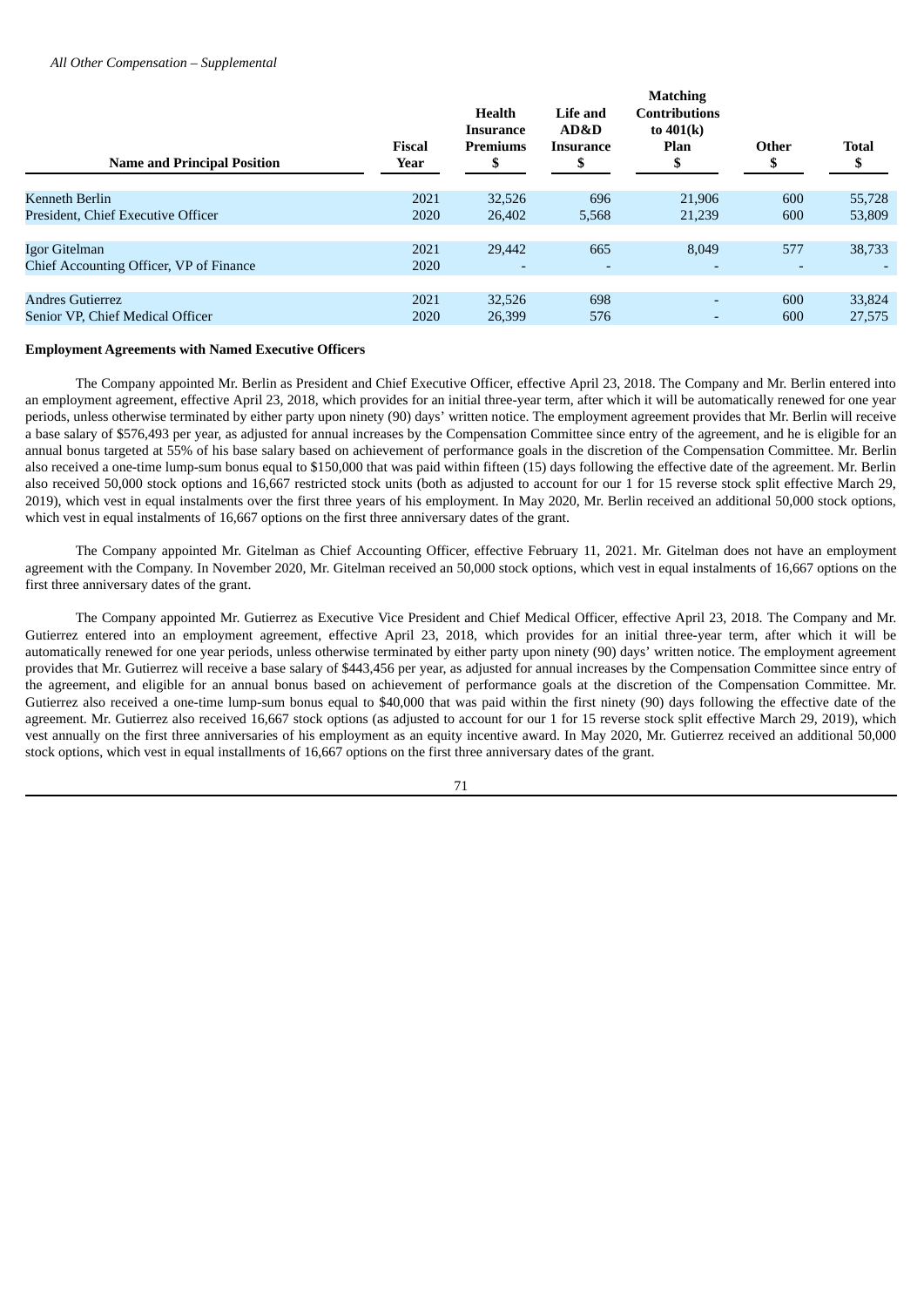In the event Mr. Gutierrez employment is terminated without Just Cause, or if he voluntarily resigns with Good Reason, or if his employment is terminated due to disability (all as defined in their respective employment agreements), and so long as he executes a confidential separation and release agreement, in addition to the applicable base salary, plus any accrued but unused vacation time and unpaid expenses that have been earned as of the date of such termination, he is entitled to the following severance benefits: (i) twelve months of base salary payable in in equal monthly installments, (ii) a bonus payment for the year in which the employment is terminated equal to the target bonus percentage, multiplied by the base salary in effect at the time of termination, (iii) continued health and welfare benefits for 12 months, and (iv) full vesting of all stock options and stock awards (with extension of the exercise period for stock options by two years).

In the event Mr. Berlin's employment is terminated without Just Cause during the period beginning 3 months prior to a Change in Control (as defined in Mr. Berlin's employment agreement) and ending 18 months after the Change in Control (such period, the "CIC Protection Period"), or if Mr. Berlin voluntarily resigns with Good Reason, during the CIC Protection Period, and provided that Mr. Berlin continues to comply with certain covenants set forth in his employment agreement, in addition to the applicable base salary and any earned but unpaid bonus for the prior fiscal year, plus any accrued but unused vacation time and unpaid expenses that have been earned as of the date of such termination, Mr. Berlin is entitled to the following severance benefits: (i) an amount equal to 1.75 times the sum of the applicable base salary plus an amount equal to Mr. Berlin's target bonus, payable in a single lump sum within sixty (60) days of the termination, (ii) a bonus payment for the year in which the employment is terminated equal to the target bonus percentage, multiplied by the base salary in effect at the time of termination, multiplied by a fraction, the numerator of which is the number of calendar days Mr. Berlin was employed during such year and the denominator is 365, (iii) continued health and welfare benefits for 21 months, and (iv) full vesting and exercisability of all stock options and stock awards.

The named executive officer employment agreements contain customary covenants regarding non-solicitation, non-compete, confidentiality and works for hire.

### **Potential Payments Upon Termination or Change-in-Control**

#### *Termination of Employment*

As described above under "Employment Agreements with Named Executive Officers," the Company has entered into employment agreements with two of the named executive officers that provide for certain severance payments and benefits in the event the named executive officer's employment with the Company is terminated under certain circumstances.

In addition, upon a Change in Control of the Company, unvested equity awards held by two of the executive officers will be accelerated as follows: (i) outstanding stock options and other awards in the nature of rights that may be exercised shall become fully vested and exercisable, (ii) timebased restrictions on restricted stock, restricted stock units and other equity awards shall lapse and the awards shall become fully vested, and (iii) performance-based equity awards, if any, shall become vested and shall be deemed earned based on an assumed achievement of all relevant performance goals at "target" levels, and shall payout pro rata to reflect the portion of the performance period that had elapsed prior to the Change in Control.

The table below shows the estimated value of benefits to each of the named executive officers if their employment had been terminated under various circumstances as of October 31, 2021. The amounts shown in the table exclude accrued but unpaid base salary, unreimbursed employment-related expenses, accrued but unpaid vacation pay, and the value of equity awards that were vested by their terms as of October 31, 2021.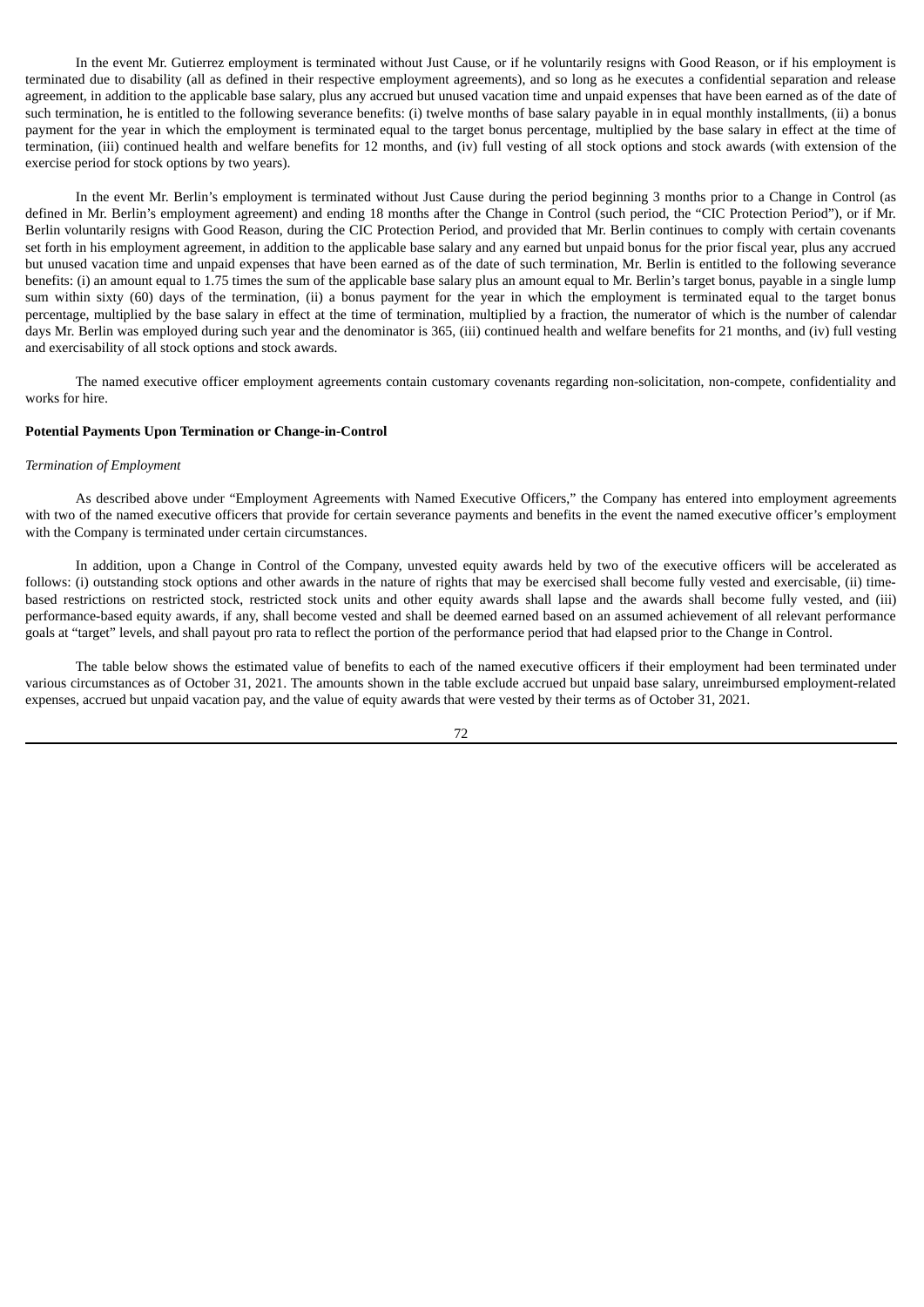|                              | <b>Involuntary</b><br><b>Termination</b><br>without a<br><b>Change</b> in<br>Control (\$) | <b>Involuntary</b><br><b>Termination</b><br>in<br>connection<br>with<br>a Change in<br>Control (\$) | <b>Death</b><br>$($)$    | Disability (\$)          | <b>Termination</b><br>for Cause;<br><b>Voluntary</b><br><b>Resignation</b><br>$($ \$ |
|------------------------------|-------------------------------------------------------------------------------------------|-----------------------------------------------------------------------------------------------------|--------------------------|--------------------------|--------------------------------------------------------------------------------------|
| <b>Kenneth Berlin</b>        |                                                                                           |                                                                                                     |                          |                          |                                                                                      |
| Cash severance               | 576,493(1)                                                                                | 1,563,737(5)                                                                                        |                          | 576,493(1)               |                                                                                      |
| <b>Bonus</b>                 | 317,071(7)                                                                                | 317,071(2)                                                                                          | 317,071(2)               | 317,071(7)               |                                                                                      |
| <b>Health benefits</b>       | 34,885(3)                                                                                 | 61,049(6)                                                                                           |                          | 34,885(3)                |                                                                                      |
| Value of equity Acceleration | 2,917(4)                                                                                  | 2,917(4)                                                                                            | 2,917(4)                 | 2,917(4)                 |                                                                                      |
| <b>Total</b>                 | 931,366                                                                                   | 1,944,774                                                                                           | 319,988                  | 931,366                  |                                                                                      |
| <b>Andres Gutierrez</b>      |                                                                                           |                                                                                                     |                          |                          |                                                                                      |
| Cash severance               | 443,456(1)                                                                                | 443,456(1)                                                                                          |                          | 443,456(1)               |                                                                                      |
| <b>Bonus</b>                 | 177,382(7)                                                                                | 177,382(7)                                                                                          | 177,382(7)               | 177,382(7)               |                                                                                      |
| <b>Health benefits</b>       | 34,885(3)                                                                                 | 34,885(6)                                                                                           |                          | 34,885(3)                |                                                                                      |
| Value of equity Acceleration | 1,458(4)                                                                                  | 1,458(4)                                                                                            | 1,458(4)                 | 1,458(4)                 |                                                                                      |
| <b>Total</b>                 | 657,181                                                                                   | 657,181                                                                                             | 178,840                  | 657,181                  |                                                                                      |
| <b>Igor Gitelman</b>         |                                                                                           |                                                                                                     |                          |                          |                                                                                      |
| Cash severance               | $\overline{\phantom{a}}$                                                                  |                                                                                                     | $\overline{\phantom{a}}$ | $\overline{\phantom{a}}$ |                                                                                      |
| <b>Bonus</b>                 |                                                                                           |                                                                                                     |                          |                          |                                                                                      |
| <b>Health benefits</b>       |                                                                                           |                                                                                                     |                          |                          |                                                                                      |
| Value of equity Acceleration |                                                                                           |                                                                                                     |                          |                          |                                                                                      |

**Total** - - - - -

(1) Reflects severance payment equal to one times base salary payable in equal monthly instalments for 12 months.

- (2) Reflects pro rata bonus determined by multiplying the target bonus amount for the year in which the termination occurs by a fraction, the numerator of which is the number of calendar days the executive is employed during such year and the denominator of which is 365. Because the amounts reflected in the table assume the named executive officer's employment was terminated on October 31, 2021 (the last day of the 2021 fiscal year), the amounts reflected are not pro-rated.
- (3) Reflects the Company's cost of continued health coverage at active employee rates for 12 months.

(4) Reflects the value of unvested in-the-money stock options that vest upon the designated event.

(5) For Mr. Berlin, reflects 1.75 times the sum of his base salary and target bonus, payable in equal monthly installments for 21 months. For the other named executive officer, equals one times base salary, payable in equal monthly installments for 12 months.

(6) Reflects the full cost of continued health coverage for 21 months for Mr. Berlin and 12 months for the other named executive officer.

(7) Represents a bonus payment equal to the executive's target bonus.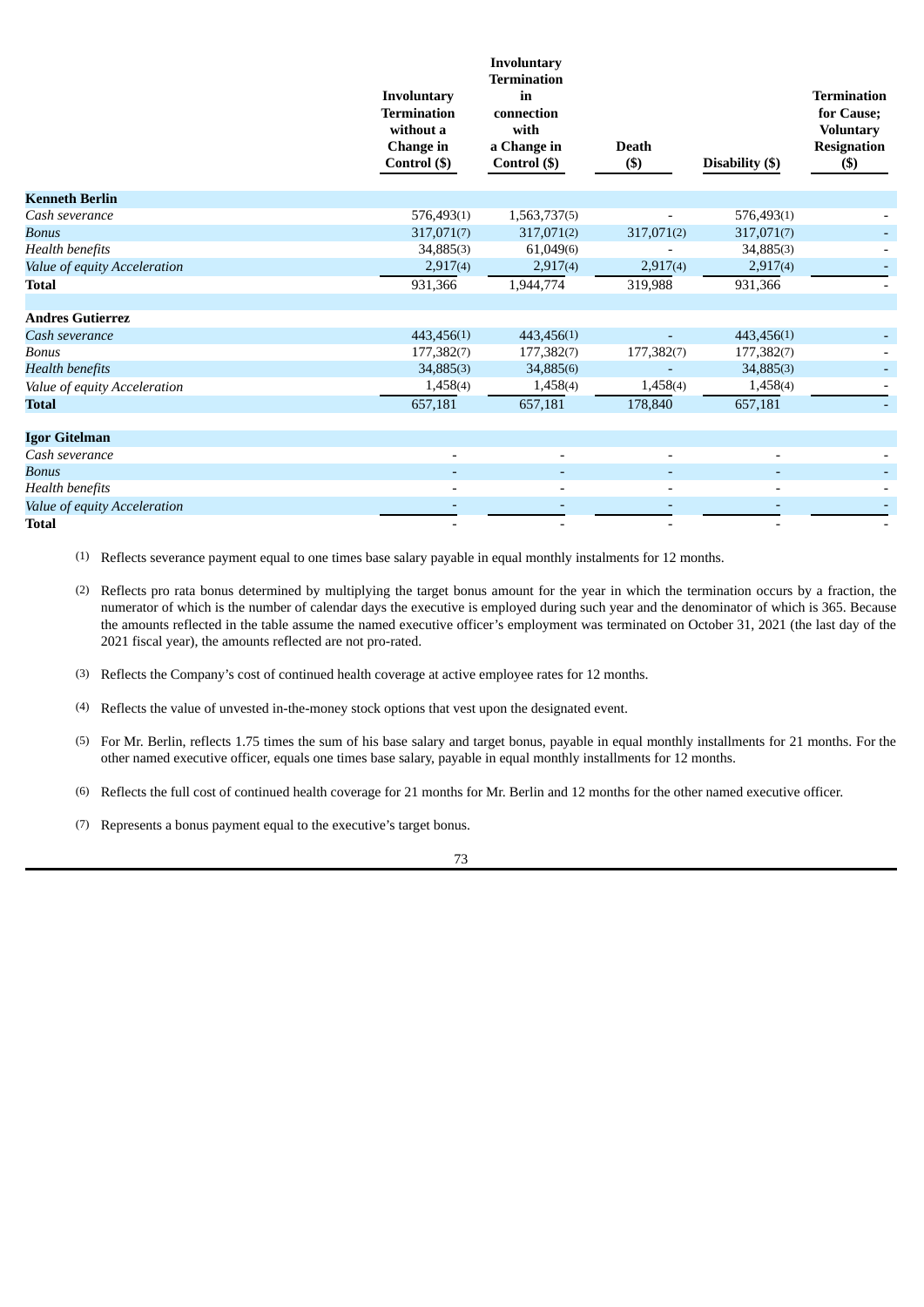#### **Outstanding Equity Awards at 2021 Fiscal Year-End**

The following table summarizes all outstanding equity awards held by our named executive officers at fiscal year-end. The market or payout value of unearned shares, units or rights that have not vested equals \$0.485, which was the closing price of Advaxis' common shares on Nasdaq on October 31, 2021 and for performance based restricted stock units presumes that the target performance goals are met.

| <b>Name</b>             | Number of<br><b>Securities</b><br><b>Underlying</b><br><b>Unexercised</b><br>Options $(\#)$<br>Exercisable | Number of<br><b>Securities</b><br><b>Underlying</b><br>Unexercised<br>Options $(\#)$<br>Unexercisable | Option<br><b>Exercise</b><br>Price (\$) | Option<br><b>Expiration</b><br>Date | <b>Number of</b><br><b>Shares</b> or<br><b>Units of Stock</b><br><b>That Have</b><br><b>Not</b><br>Vested (#) | <b>Value of</b><br><b>Shares</b> or<br><b>Units of Stock</b><br><b>That Have</b><br><b>Not</b><br>Vested (\$) |
|-------------------------|------------------------------------------------------------------------------------------------------------|-------------------------------------------------------------------------------------------------------|-----------------------------------------|-------------------------------------|---------------------------------------------------------------------------------------------------------------|---------------------------------------------------------------------------------------------------------------|
| <b>Kenneth Berlin</b>   | 50,000                                                                                                     | $-(1)$                                                                                                | 24.30                                   | 4/23/2028                           |                                                                                                               |                                                                                                               |
|                         | 14,222                                                                                                     | 7,111(2)                                                                                              | 8.10                                    | 11/5/2028                           |                                                                                                               |                                                                                                               |
|                         | 33,333                                                                                                     | 16,667(3)                                                                                             | 0.31                                    | 10/24/2029                          |                                                                                                               |                                                                                                               |
|                         | 16,667                                                                                                     | 33,333(4)                                                                                             | 0.66                                    | 5/4/2030                            |                                                                                                               | ۰.                                                                                                            |
|                         |                                                                                                            |                                                                                                       |                                         |                                     |                                                                                                               |                                                                                                               |
| <b>Igor Gitelman</b>    | $\overline{\phantom{a}}$                                                                                   | 50,000(6)                                                                                             | 0.39                                    | 11/16/2030                          |                                                                                                               |                                                                                                               |
|                         |                                                                                                            |                                                                                                       |                                         |                                     |                                                                                                               |                                                                                                               |
| <b>Andres Gutierrez</b> | 16,667                                                                                                     | $-(5)$                                                                                                | 24.30                                   | 4/23/2028                           |                                                                                                               |                                                                                                               |
|                         | 5,556                                                                                                      | 2,777(2)                                                                                              | 8.10                                    | 11/05/2028                          |                                                                                                               |                                                                                                               |
|                         | 16,667                                                                                                     | 8,333(3)                                                                                              | 0.31                                    | 10/24/2029                          | $\overline{\phantom{a}}$                                                                                      |                                                                                                               |
|                         | 16,667                                                                                                     | 33,333(4)                                                                                             | 0.66                                    | 5/4/2030                            |                                                                                                               |                                                                                                               |

(1) Of these options, one-third vested on December 31, 2018, one-third vested on April 23, 2020, and the award was fully vested on April 23, 2021.

(2) Of these options, one-third vested on November 5, 2019, one-third vested on November 5, 2020, and the award will be fully vested on November 5, 2021.

- (3) Of these options, one-third vested on October 24, 2020, one-third vested on October 24, 2021, and the award will be fully vested on October 24, 2022.
- (4) Of these options, one-third vested on May 4, 2021, one-third will vest on May 4, 2022, and the award will be fully vested on May 4, 2023.
- (5) Of these options, one-third vested on April 23, 2019, one-third vested on April 23, 2020, and the award was fully vested on April 23, 2021.
- (6) Of these options, one-third will vest on November 16, 2021, one-third will vest on November 16, 2022, and the award will be fully vested on November 16, 2023.

The table below summarizes the compensation that was earned by our non-employee directors for fiscal year 2021:

|                     | <b>Fees Earned or</b> |                          |            |
|---------------------|-----------------------|--------------------------|------------|
|                     | Paid                  | <b>Option</b>            |            |
| <b>Name</b>         | in Cash $($ ) $(1)$   | Awards $(\$)$ $(2)$      | Total (\$) |
| Dr. David Sidransky | 105,000               |                          | 105,000    |
| Dr. James Patton    | 87,500                | $\overline{\phantom{0}}$ | 87,500     |
| Roni A. Appel       | 62,500                |                          | 62,500     |
| Richard J. Berman   | 72,500                |                          | 72,500     |
| Dr. Samir N. Khleif | 67,500                |                          | 67,500     |

(1) Represents the annual retainers paid in cash for director services in fiscal year 2021.

(2) Reflects the aggregate grant date fair value of stock options determined in accordance with FASB ASC Topic 718. The assumptions used in determining the grant date fair values of the stock options are set forth in Note 7 to the Company's financial statements.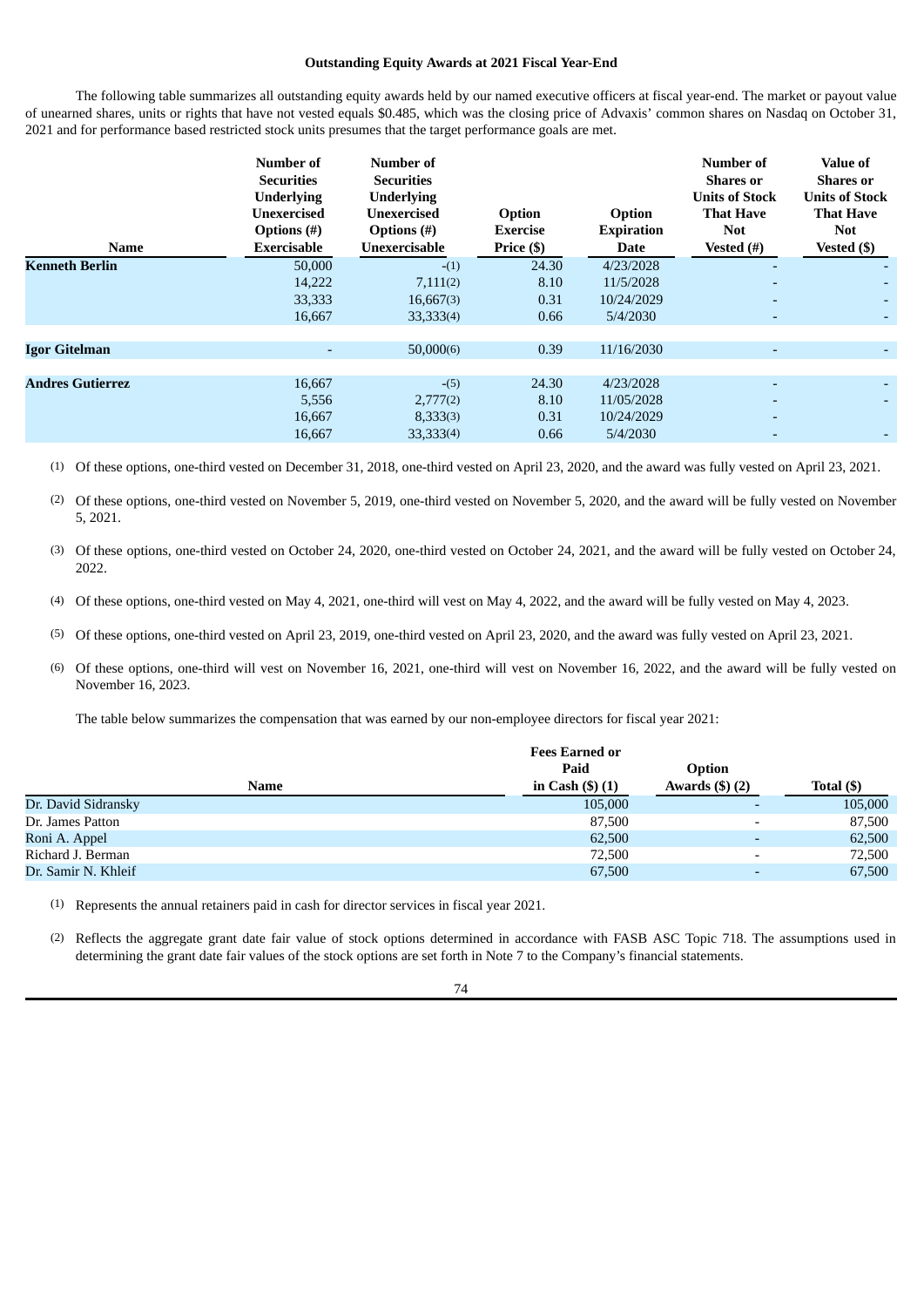## **Item 12: Security Ownership of Certain Beneficial Owners and Management and Related Shareholder Matters.**

The following table sets forth information regarding the beneficial ownership of our common stock by (a) each person who is known to us to be the owner of more than five percent (5%) of our common stock, (b) each of our directors, (c) each of the named executive officers, and (d) all directors and executive officers and executive employees as a group. For purposes of the table, a person or group of persons is deemed to have beneficial ownership of any shares that such person has the right to acquire within 60 days of October 31, 2021. The percentage of ownership is based on 145,638,459 shares outstanding as of October 31, 2021. Unless otherwise indicated by footnote, the address for each of the beneficial owners set forth in the table below is c/o Advaxis, Inc., 9 Deer Park Drive, Suite K-1, Monmouth Junction, NJ 08852.

|                                                                         | Total # of<br><b>Shares</b>  |                            |
|-------------------------------------------------------------------------|------------------------------|----------------------------|
| <b>Name of Beneficial Owner</b>                                         | <b>Beneficially</b><br>Owned | Percentage of<br>Ownership |
| Kenneth Berlin <sup>(1)</sup>                                           | 143,000                      | $*9/6$                     |
| Igor Gitelman $(2)$                                                     | 16,667                       | $*9/0$                     |
| David Sidransky <sup>(3)</sup>                                          | 29,021                       | $*9/0$                     |
| Roni Appel <sup>(4)</sup>                                               | 32,659                       | $*9/0$                     |
| Richard Berman <sup>(5)</sup>                                           | 24,112                       | $*9/0$                     |
| Samir Khleif <sup>(6)</sup>                                             | 27,973                       | $*0/0$                     |
| James Patton <sup>(7)</sup>                                             | 39,878                       | $*9/0$                     |
| Andres Gutierrez <sup>(8)</sup>                                         | 62,084                       | $*0/0$                     |
| All Current Directors and Officers as a Group (8 People) <sup>(9)</sup> | 375,394                      | $*9/6$                     |

\*Less than 1%

(1) Represents 21,667 issued shares of our Common Stock and options to purchase 121,333 shares of our Common Stock exercisable within 60 days.

(2) Represents options to purchase 16,667 shares of our Common Stock exercisable within 60 days.

(3) Represents 7,355 issued shares of our Common Stock and options to purchase 21,666 shares of our Common Stock exercisable within 60 days.

(4) Represents 10,476 issued shares of our Common Stock, options to purchase 20,294 shares of our Common Stock exercisable within 60 days and warrants to purchase 1,889 shares of our Common Stock exercisable within 60 days.

<sup>(5)</sup> Represents 3.711 issued shares of our Common Stock and options to purchase 20.401 shares of our Common Stock exercisable within 60 days.

(6) Represents 4,639 issued shares of our Common Stock and options to purchase 23,334 shares of our Common Stock exercisable within 60 days.

 $<sup>(7)</sup>$  Represents 19,117 issued shares of our Common Stock and options to purchase 20,761 shares of our Common Stock exercisable within 60 days.</sup>

(8) Represents 3,750 issued shares of our Common Stock and options to purchase 58,334 shares of our Common Stock exercisable within 60 days.

(9) Represents 70,715 issued shares of our Common Stock and options to purchase 302,790 shares of our Common Stock exercisable within 60 days and warrants to purchase 1,889 shares of our Common Stock exercisable within 60 days.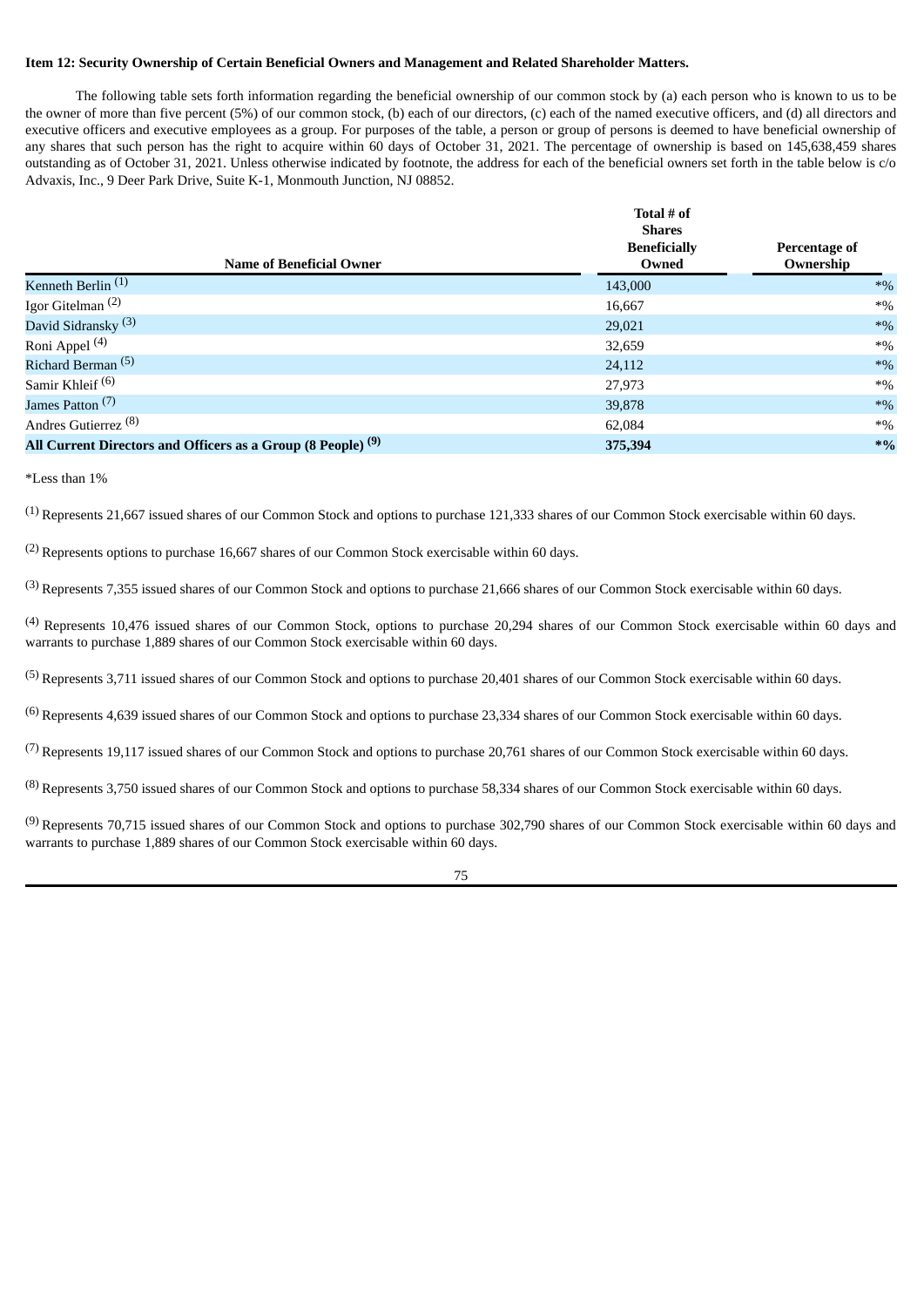#### **Securities Authorized for Issuance under Equity Compensation Plans**

#### **Equity Compensation Plan Information**

The following table includes information related to shares available and outstanding awards under our equity incentive plans as of October 31, 2021:

| <b>Plan Category</b>                                       | Number of<br><b>Securities to be</b><br>issued upon<br><b>Exercise of</b><br>outstanding<br>Options,<br><b>Warrants and</b><br>Rights $(\#)$ | Weighted-<br>average<br><b>Exercise Price of</b><br><b>Outstanding</b><br>Options,<br>Warrants and<br>Rights (\$) | Number of<br><b>Securities</b><br><b>Remaining</b><br><b>Available for</b><br><b>Future Issuance</b><br><b>Under Equity</b><br>Compensation<br>Plans $(\#)$ |
|------------------------------------------------------------|----------------------------------------------------------------------------------------------------------------------------------------------|-------------------------------------------------------------------------------------------------------------------|-------------------------------------------------------------------------------------------------------------------------------------------------------------|
| Equity Compensation Plans approved by security holders     | 893,946                                                                                                                                      | 19.32                                                                                                             | 5,127,985                                                                                                                                                   |
| Equity Compensation Plans not approved by security holders |                                                                                                                                              |                                                                                                                   |                                                                                                                                                             |
| <b>TOTAL:</b>                                              | 893,946                                                                                                                                      | 19.32                                                                                                             | 5,127,985                                                                                                                                                   |
|                                                            |                                                                                                                                              |                                                                                                                   |                                                                                                                                                             |

#### **Compensation Committee Interlocks and Insider Participation**

The members of the Compensation Committee during the 2021 fiscal year were of Mr. Berman, and Drs. Khleif and Sidransky. During the 2021 fiscal year, no member of our Compensation Committee was an officer, former officer or employee of the Company or had any direct or indirect material interest in a transaction with us or in a business relationship with the Company that would require disclosure under the applicable rules of the SEC. In addition, no interlocking relationship existed between any member of our Compensation Committee, any member of our Board, or one of our executive officers, and any member of the board of directors or compensation committee of any other company.

### **Compensation Committee Report**

Our Compensation Committee has reviewed and discussed the Compensation Discussion and Analysis with management. Based on this review and discussion, our Compensation Committee recommended to our Board of Directors that the Compensation Discussion and Analysis be included in our Annual Report on Form 10-K.

> The Compensation Committee Dr. David Sidransky – Chair Dr. Samir Khleif Richard Berman

### **Item 13: Certain Relationships and Related Transactions, and Director Independence.**

### **Certain Relationships and Related Transactions**

Our policy is to enter into transactions with related parties on terms that, on the whole, are no more favorable, or no less favorable, than those available from unaffiliated third parties. Based on our experience in the business sectors in which we operate and the terms of our transactions with unaffiliated third parties, we believe that all transactions that we enter will meet this policy standard at the time they occur. Presently, we have no such related party transactions.

#### **Director Independence**

In accordance with the disclosure requirements of the SEC, we have adopted the Nasdaq listing standards for independence. Each of our nonemployee directors is independent in accordance with the definition set forth in the Nasdaq rules. Each nominated member of each of our Board committees is an independent director under the Nasdaq standards applicable to such committees. The Board considered the information included in transactions with related parties as outlined below along with other information the Board considered relevant, when considering the independence of each director.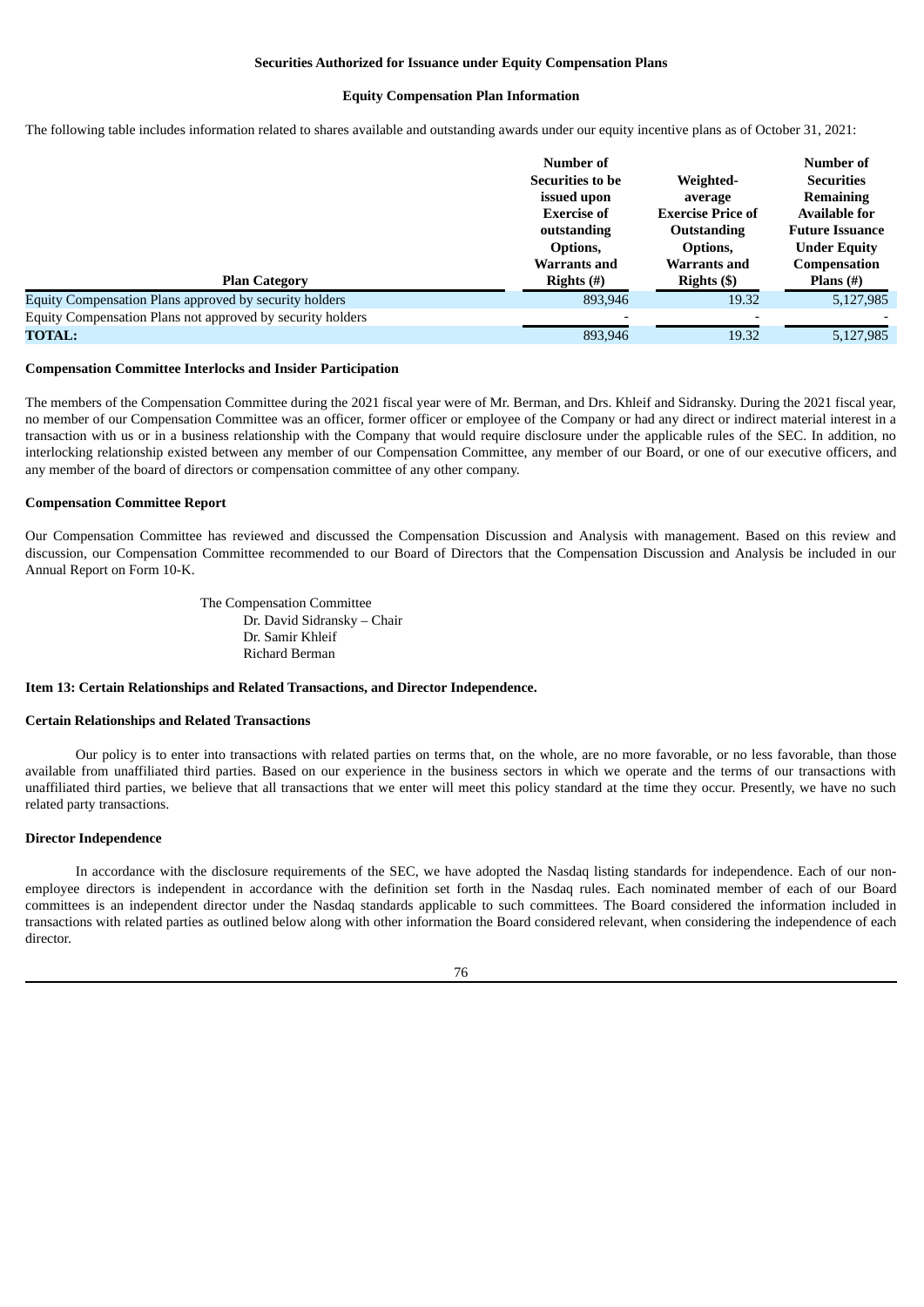### **Item 14: Principal Accountant Fees and Services.**

In December 2012, we engaged Marcum, LLP ("Marcum") as our independent registered public accounting firm to audit our financial statements. Beginning with the fiscal year ended October 31, 2012, Marcum has audited our financial statements. The following table presents fees for professional services rendered by Marcum for the fiscal years ended October 31, 2021 and 2020:

|                               | Fiscal 2021              | Fiscal 2020              |
|-------------------------------|--------------------------|--------------------------|
| Audit Fees <sup>(1)</sup>     | 153,770                  | 202,910                  |
| Tax Fees $(2)$                | $\overline{\phantom{0}}$ | $\overline{\phantom{0}}$ |
| All Other Fees <sup>(3)</sup> | 103,766                  | 45,088                   |
| Total                         | 257,536                  | 247,998                  |

(1) Audit Fees consisted primarily of annual audit fees and reviews of the Company's quarterly reports on Form 10-Q.

- (2) Tax Fees consisted primarily of services related to tax compliance, including the preparation, review and filing of tax returns.
- (3) All Other Fees consisted primarily of services related to the review of securities registration documents and other non-audit reviews.

## **Policy on Audit Committee Pre-Approval of Audit and Permissible Non-Audit Services of Independent Auditors**

The Audit Committee will pre-approve all auditing services and the terms thereof (which may include providing comfort letters in connection with securities underwriting) and non-audit services (other than non-audit services prohibited under Section  $10A(g)$  of the Exchange Act or the applicable rules of the SEC or the Public Company Accounting Oversight Board) to be provided to us by the independent auditor; provided, however, the pre-approval requirement is waived with respect to the provisions of non-audit services for us if the "de minimis" provisions of Section 10A(i)(1)(B) of the Exchange Act are satisfied. This authority to pre-approve non-audit services may be delegated to one or more members of the Audit Committee, who shall present all decisions to pre-approve an activity to the full Audit Committee at its first meeting following such decision. The Audit Committee may review and approve the scope and staffing of the independent auditors' annual audit plan.

#### **PART IV**

### **Item 15. Exhibits and Financial Statements Schedules.**

#### (a) **1. Financial Statements.**

For a list of the financial statements included herein, see Index to the Financial Statements on page F-1 of this Form 10-K.

### **2. Financial Statement Schedules.**

No financial statement schedules have been submitted because they are not required or are not applicable or because the information required is included in the financial statements or the notes thereto.

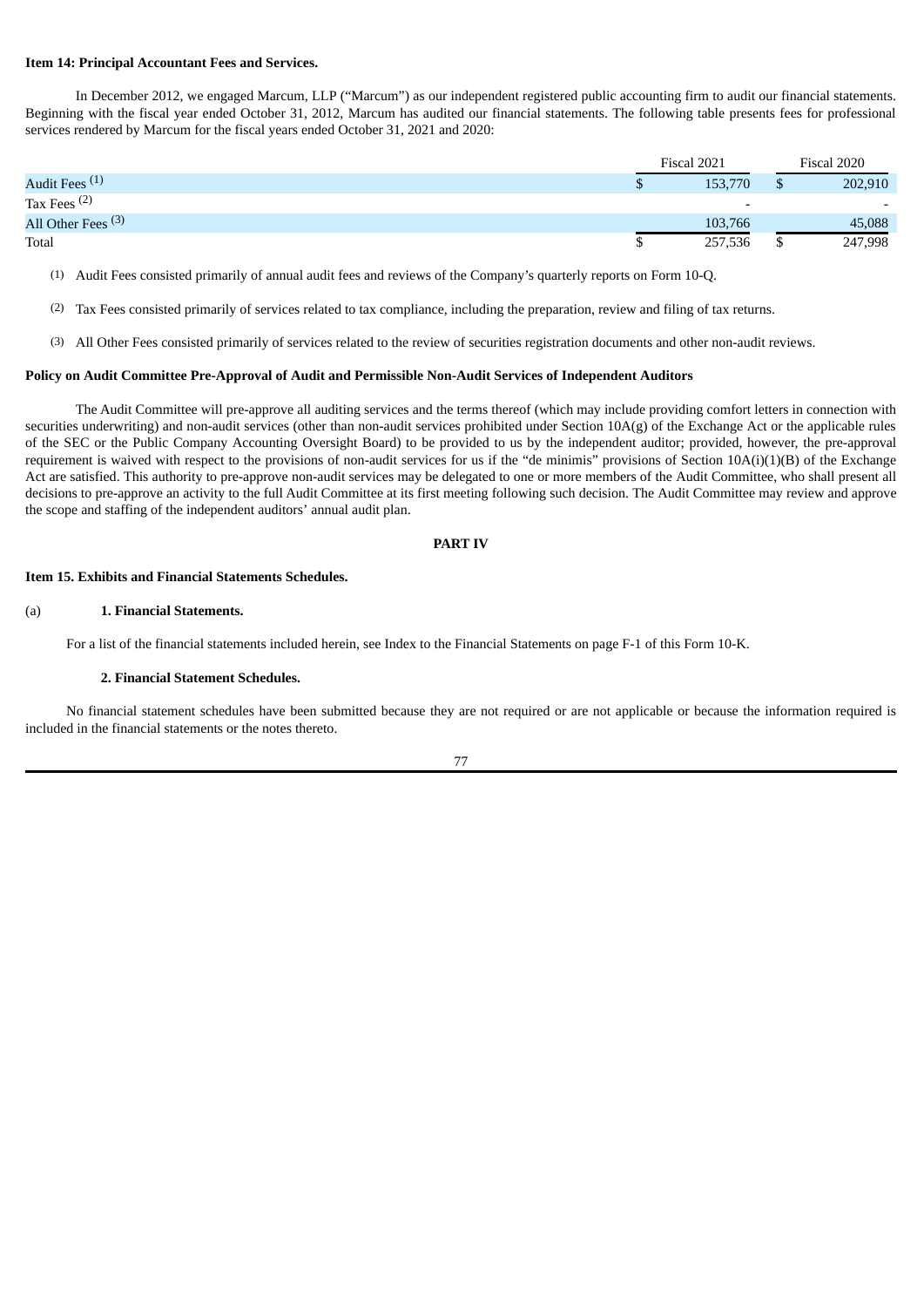# **3. List of Exhibits.**

See the Exhibit Index in Item 15(b) below.

| <b>Exhibit</b><br><b>Number</b> | <b>Description of Exhibits</b>                                                                                                                                                                                                                                                                          |
|---------------------------------|---------------------------------------------------------------------------------------------------------------------------------------------------------------------------------------------------------------------------------------------------------------------------------------------------------|
| 3.1                             | Amended and Restated Certificate of Incorporation. Incorporated by reference to Annex C to DEF 14A Proxy Statement filed with the<br>SEC on May 15, 2006.                                                                                                                                               |
| 3.2                             | Certificate of Designations of Preferences, Rights and Limitations of Series A Preferred Stock of the registrant, dated September 24,<br>2009. Incorporated by reference to Exhibit 4.1 to Current Report on Form 8-K filed with the SEC on September 25, 2009.                                         |
| 3.3                             | Certificate of Designations of Preferences, Rights and Limitations of Series B Preferred Stock of the registrant, dated July 19, 2010.<br>Incorporated by reference to Exhibit 4.1 to Current Report on Form 8-K filed with the SEC on July 20, 2010.                                                   |
| 3.4                             | Certificate of Amendment to Amended and Restated Certificate of Incorporation filed with the Delaware Secretary of State on August<br>16, 2012. Incorporated by reference to Exhibit 3.1 to Current Report on Form 8-K filed with the SEC on August 17, 2012.                                           |
| 3.5                             | Certificate of Amendment to Amended and Restated Certificate of Incorporation filed with the Delaware Secretary of State on July 11.<br>2013 (reverse stock split). Incorporated by reference to Exhibit 3.1 to Current Report on Form 8-K filed with the SEC on July 15, 2013.                         |
| 3.6                             | Certificate of Amendment to Amended and Restated Certificate of Incorporation filed with the Delaware Secretary of State on July 12,<br>2013 (reverse stock split). Incorporated by reference to Exhibit 3.2 to Current Report on Form 8-K filed with the SEC on July 15, 2013.                         |
| 3.7                             | Certificate of Amendment to Amended and Restated Certificate of Incorporation filed with the Delaware Secretary of State on July 9,<br>2014. Incorporated by reference to Exhibit 3.1 to Current Report on Form 8-K filed with the SEC on July 10, 2014.                                                |
| 3.8                             | Certificate of Amendment to Amended and Restated Certificate of Incorporation filed with the Delaware Secretary of State on March<br>10, 2016. Incorporated by reference to Exhibit 3.1 to Current Report on Form 8-K filed with the SEC on March 11, 2016.                                             |
| 3.9                             | Certificate of Amendment to Amended and Restated Certificate of Incorporation filed with the Delaware Secretary of State on March<br>21, 2018. Incorporated by reference to Exhibit 3.1 to Current Report on Form 8-K filed with the SEC on March 21, 2018.                                             |
| 3.10                            | Certificate of Designation of Series C Junior Participating Preferred Stock of Advaxis, Inc. Incorporated by reference to Exhibit 3.1 to<br>the Current Report on Form 8-K filed with the SEC on September 29, 2020.                                                                                    |
| 3.11                            | Second Amended and Restated By-Laws of Advaxis, Inc. Incorporated by reference to Exhibit 3.1 of the Current Report on Form 8-K<br>filed with the SEC on March 5, 2021.                                                                                                                                 |
| 3.12                            | Amendment No. 1 to the Second Amended and Restated By-Laws of Advaxis, Inc. Incorporated by reference to Exhibit 3.1 of the<br>Current Report on Form 8-K filed with the SEC on September 20, 2021.                                                                                                     |
| 3.13                            | Certificate of Correction to the Certificate of Designation of Preferences, Rights, and Limitations of Series D Convertible Redeemable<br><b>Preferred Stock.</b>                                                                                                                                       |
| 4.1                             | Form of Warrant Agency Agreement, dated as of September 11, 2018 between Advaxis, Inc. and Continental Stock Transfer and Trust<br>Company (and Form of Warrant contained therein), Incorporated by reference to Exhibit 4.1 to Current Report on Form 8-K filed with<br>the SEC on September 11, 2018. |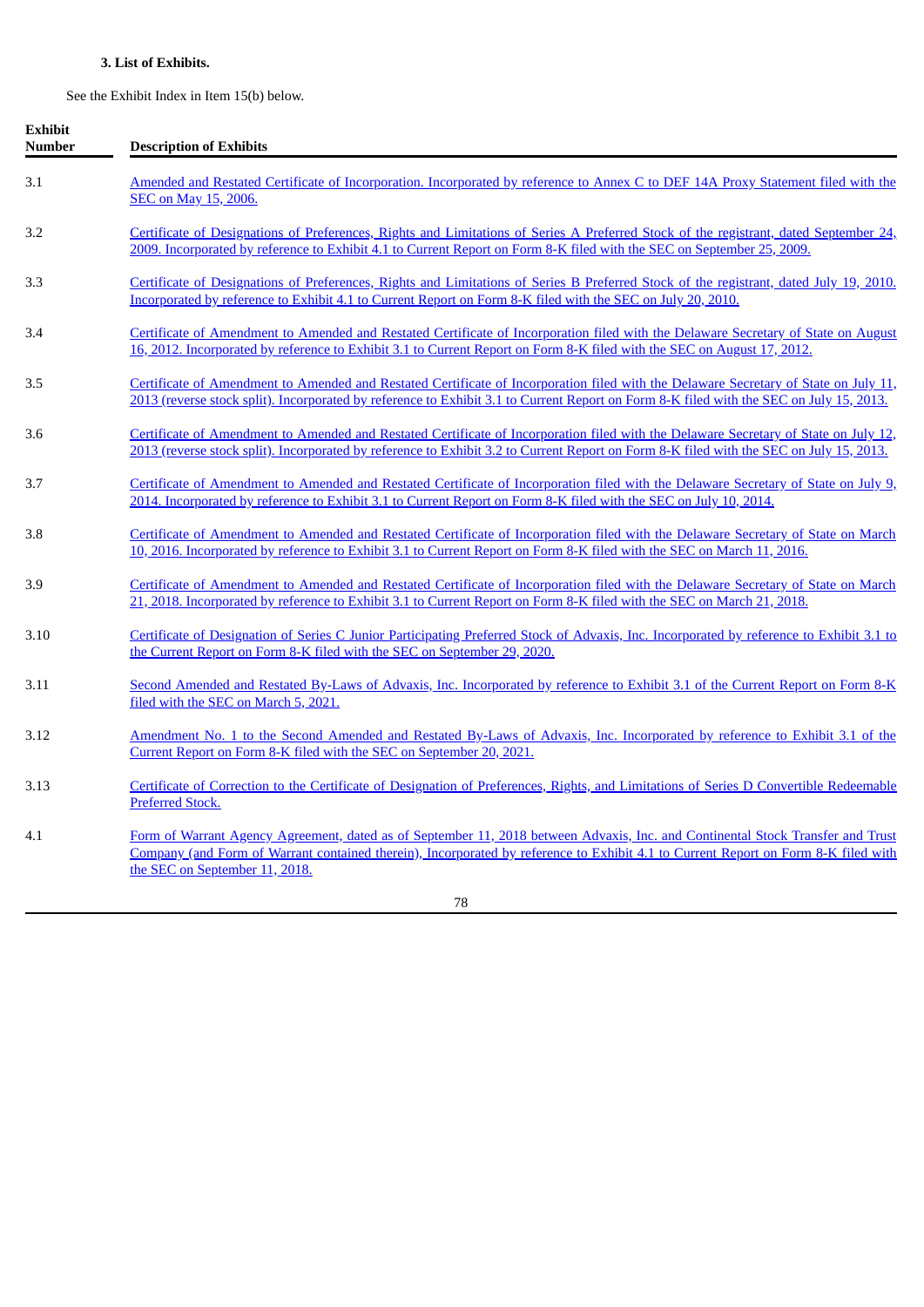| 4.2  | Form of Common Warrant dated July 25, 2019 Incorporated by reference to Exhibit 4.2 to the Current Report on Form 8-K filed with the<br>SEC on July 25, 2019.                                                                                                                                                                                     |
|------|---------------------------------------------------------------------------------------------------------------------------------------------------------------------------------------------------------------------------------------------------------------------------------------------------------------------------------------------------|
| 4.3  | Form of Common Stock Warrant dated November 27, 2020. Incorporated by reference to Exhibit 4.1 to the Current Report on Form 8-K<br>filed with the SEC on November 27, 2020.                                                                                                                                                                      |
| 4.4  | Form of Pre-Funded Warrant. Incorporated by reference to Exhibit 4.1 to the Current Report on Form 8-K filed with the SEC on April<br>12, 2021.                                                                                                                                                                                                   |
| 4.5  | Form of Accompanying Warrant. Incorporated by reference to Exhibit 4.2 to the Current Report on Form 8-K filed with the SEC on<br>April 12, 2021.                                                                                                                                                                                                 |
| 4.6  | Form of Private Placement Warrant. Incorporated by reference to Exhibit 4.3 to the Current Report on Form 8-K filed with the SEC on<br>April 12, 2021.                                                                                                                                                                                            |
| 4.7  | Description of each class of securities registered under Section 12 of the Securities Exchange Act of 1934                                                                                                                                                                                                                                        |
| 10.1 | License Agreement, between the Trustees of the University of Pennsylvania and the registrant dated as of June 17, 2002, as Amended<br>and Restated on February 13, 2007. Incorporated by reference to Exhibit 10.11 to Annual Report on Form 10-KSB filed with the SEC on<br>February 13, 2007.                                                   |
| 10.2 | Amended and Restated 2009 Stock Option Plan of the registrant. Incorporated by reference to Annex A to DEF 14A Proxy Statement<br>filed with the SEC on April 30, 2010.                                                                                                                                                                           |
| 10.3 | Second Amendment to the Amended and Restated Patent License Agreement between the registrant and the Trustees of the University of<br>Pennsylvania dated as of May 10, 2010. Incorporated by reference to Exhibit 10.1 to Quarterly Report on Form 10-Q filed with the SEC<br>on June 3, 2010.                                                    |
| 10.4 | 2011 Omnibus Incentive Plan of registrant. Incorporated by reference to Annex A to DEF 14A Proxy Statement filed with the SEC on<br><b>August 29, 2011.</b>                                                                                                                                                                                       |
| 10.5 | Amendment No. 1, dated as of March 26, 2007, to the License Agreement, between the Trustees of the University of Pennsylvania and<br>Advaxis, Inc. dated as of June 17, 2002, as amended and restated on February 13, 2007. Incorporated by reference to Exhibit 10.1 to<br>Quarterly Report on Form 10-Q filed with the SEC on June 14, 2012.    |
| 10.6 | Amendment No. 3, dated as of December 12, 2011, to the License Agreement, between the Trustees of the University of Pennsylvania<br>and Advaxis, Inc. dated as of June 17, 2002, as amended and restated on February 13, 2007. Incorporated by reference to Exhibit 10.5 to<br>Quarterly Report on Form 10-Q filed with the SEC on June 14, 2012. |
| 10.7 | Amendment No. 1 to 2011 Omnibus Incentive Plan of registrant. Incorporated by reference to Annex B to DEF 14A Proxy Statement<br>filed with the SEC on July 19, 2012.                                                                                                                                                                             |
| 10.8 | Indemnification Agreement. Incorporated by reference to Exhibit 10.3 to Current Report on Form 8-K filed with the SEC on August 20,<br>2013.                                                                                                                                                                                                      |
| 10.9 | Exclusive License and Technology Transfer Agreement by and between Advaxis, Inc. and Global BioPharma, Inc., dated December 9,<br>2013. Incorporated by reference to Exhibit 10.79 to Annual Report on Form 10-K/A filed with the SEC on February 6, 2014.                                                                                        |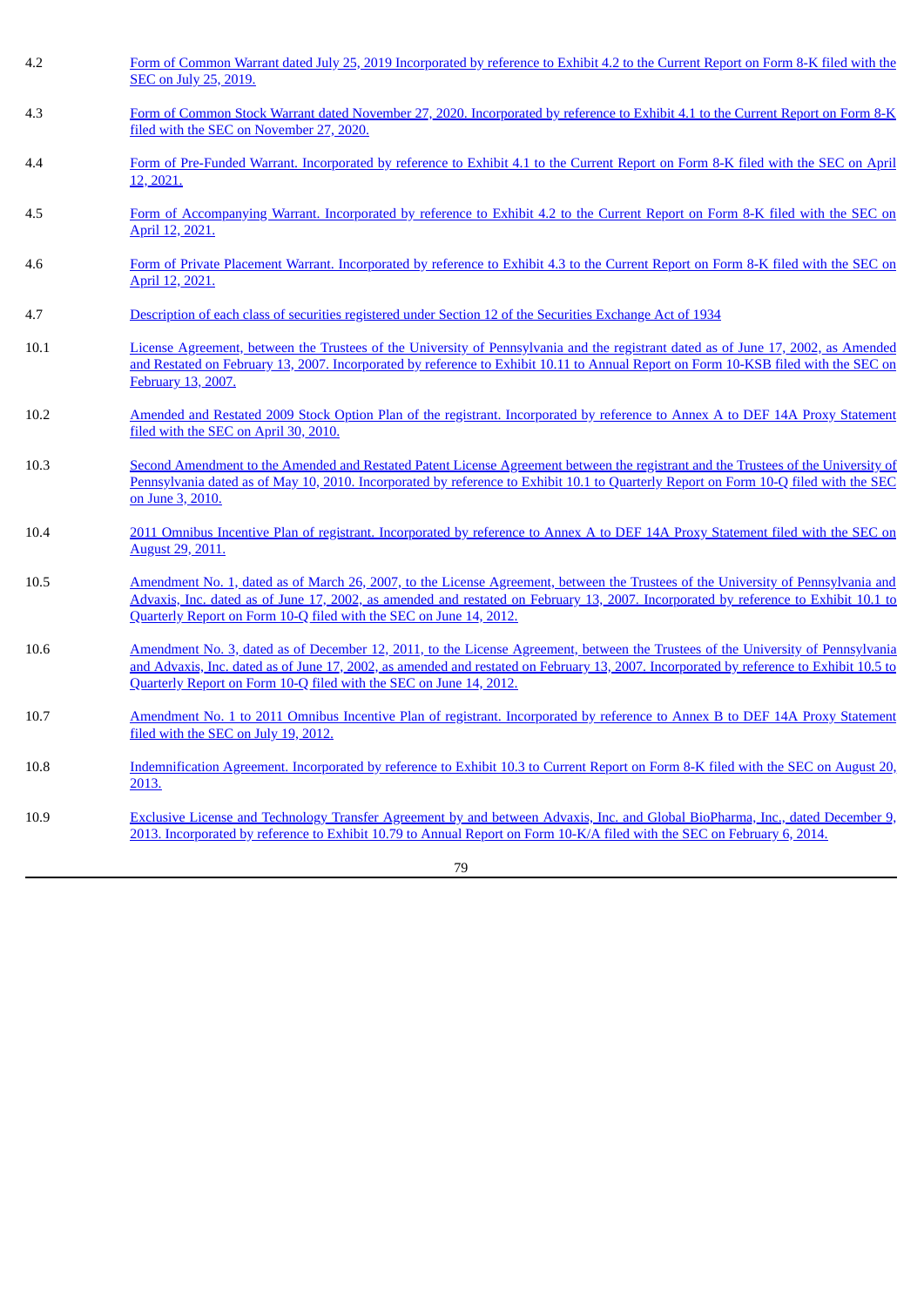- 10.10 Distribution and Supply Agreement, dated as of January 20, 2014, by and between Advaxis, Inc. and Biocon, Limited. [Incorporated](https://www.sec.gov/Archives/edgar/data/1100397/000114420414016138/v371064_ex10-7.htm) by reference to Exhibit 10.7 to Quarterly Report on Form 10-Q filed with the SEC on March 17, 2014.
- 10.11 Exclusive License Agreement, dated March 19, 2014, by and between Advaxis, Inc. and Aratana [Therapeutics,](https://www.sec.gov/Archives/edgar/data/1100397/000149315214001851/ex10-1.htm) Inc. Incorporated by reference to Exhibit 10.1 to Quarterly Report on Form 10-Q filed with the SEC on June 10, 2014.
- 10.12 Clinical Trial [Collaboration](https://www.sec.gov/Archives/edgar/data/1100397/000149315214002907/ex10-1.htm) Agreement, dated July 21, 2014, by and between Advaxis, Inc. and MedImmune, LLC. Incorporated by reference to Exhibit 10.1 to Quarterly Report on Form 10-Q filed with the SEC on September 9, 2014.
- $10.13$  $5<sup>th</sup>$ Amendment to the Amended & Restated License Agreement, dated July 25, 2014, by and between Advaxis, Inc. and University of [Pennsylvania.](https://www.sec.gov/Archives/edgar/data/1100397/000149315214002907/ex10-2.htm) Incorporated by reference to Exhibit 10.2 to Quarterly Report on Form 10-Q filed with the SEC on September 9, 2014.
- 10.14 Amendment No. 2 to the Advaxis, Inc. 2011 Omnibus Incentive Plan, effective July 9, 2014. [Incorporated](https://www.sec.gov/Archives/edgar/data/1100397/000149315214001629/defr14a.htm#a_005) by reference to Annex A to Current Report on Schedule 14A filed with the SEC on May 20, 2014.
- 10.15 Amended and Restated 2011 Omnibus Incentive Plan, dated September 8, 2014. [Incorporated](https://www.sec.gov/Archives/edgar/data/1100397/000149315214002907/ex10-4.htm) by reference to Exhibit 10.4 to Quarterly Report on Form 10-Q filed with the SEC on September 9, 2014.
- 10.16 Master Services Agreement for Technical Transfer and Clinical Supply, dated February 5, 2014, by and between Advaxis, Inc. and SynCo Bio Partners B.V. [Incorporated](https://www.sec.gov/Archives/edgar/data/1100397/000114420414007594/v367877_ex10-1.htm) by reference to Exhibit 10.1 to Current Report to Form 8-K filed with the SEC on February 11, 2014.
- 10.17 Clinical Trial [Collaboration](https://www.sec.gov/Archives/edgar/data/1100397/000149315215000050/ex10-101.htm) and Supply Agreement by and between Advaxis, Inc. and Merck & Co. dated August 22, 2014. Incorporated by reference to Exhibit 10.101 to Annual Report on Form 10-K filed with the SEC on January 6, 2015
- 10.18 Co-Development and [Commercialization](https://www.sec.gov/Archives/edgar/data/1100397/000149315216007685/ex10-1.htm) Agreement between Advaxis, Inc. and Especificos Stendhal SA de CV dated February 3, 2016. Incorporated by reference to Exhibit 10.1 to Quarterly Report on Form 10-Q filed with the SEC on February 26, 2016.
- 10.19 2015 Incentive Plan of registrant. [Incorporated](https://www.sec.gov/Archives/edgar/data/1100397/000149315215001278/def14a.htm) by reference to Annex A to DEF 14A Proxy Statement filed with the SEC on April 7, 2015.
- 10.20 Amendment to the Advaxis, Inc. 2015 Incentive Plan. [Incorporated](https://www.sec.gov/Archives/edgar/data/1100397/000149315216007316/def14a.htm) by reference to Exhibit B to DEF 14A Proxy Statement filed with the SEC on February 11, 2016.
- 10.21 Amendment to the Advaxis, Inc. 2015 Incentive Plan. [Incorporated](https://www.sec.gov/Archives/edgar/data/1100397/000149315217001334/def14a.htm) by reference to Exhibit A to DEF 14A Proxy Statement filed with the SEC on February 10, 2017.
- 10.22 Amendment to the Advaxis, Inc. 2015 Incentive Plan. [Incorporated](https://www.sec.gov/Archives/edgar/data/1100397/000149315220004431/def14a.htm) by reference to Exhibit A to DEF 14A Proxy Statement filed with the SEC on March 20, 2020.
- 10.23 Sales Agreement, dated May 8, 2020, by and between Advaxis, Inc. and [A.G.P./Alliance](https://www.sec.gov/Archives/edgar/data/1100397/000149315220008067/ex1-1.htm) Global Partners. Incorporated by reference to Exhibit 1.1 to the Company's Current Report on Form 8-K filed with the SEC on May 8, 2020)
- 10.24 Purchase Agreement, dated July 30, 2020, by and between Advaxis, Inc. and Lincoln Park Capital Fund, LLC. [Incorporated](https://www.sec.gov/Archives/edgar/data/1100397/000149315220014443/ex10-1.htm) by reference to Exhibit 10.1 to the Company's Current Report on Form 8-K filed with the SEC on August 3, 2020)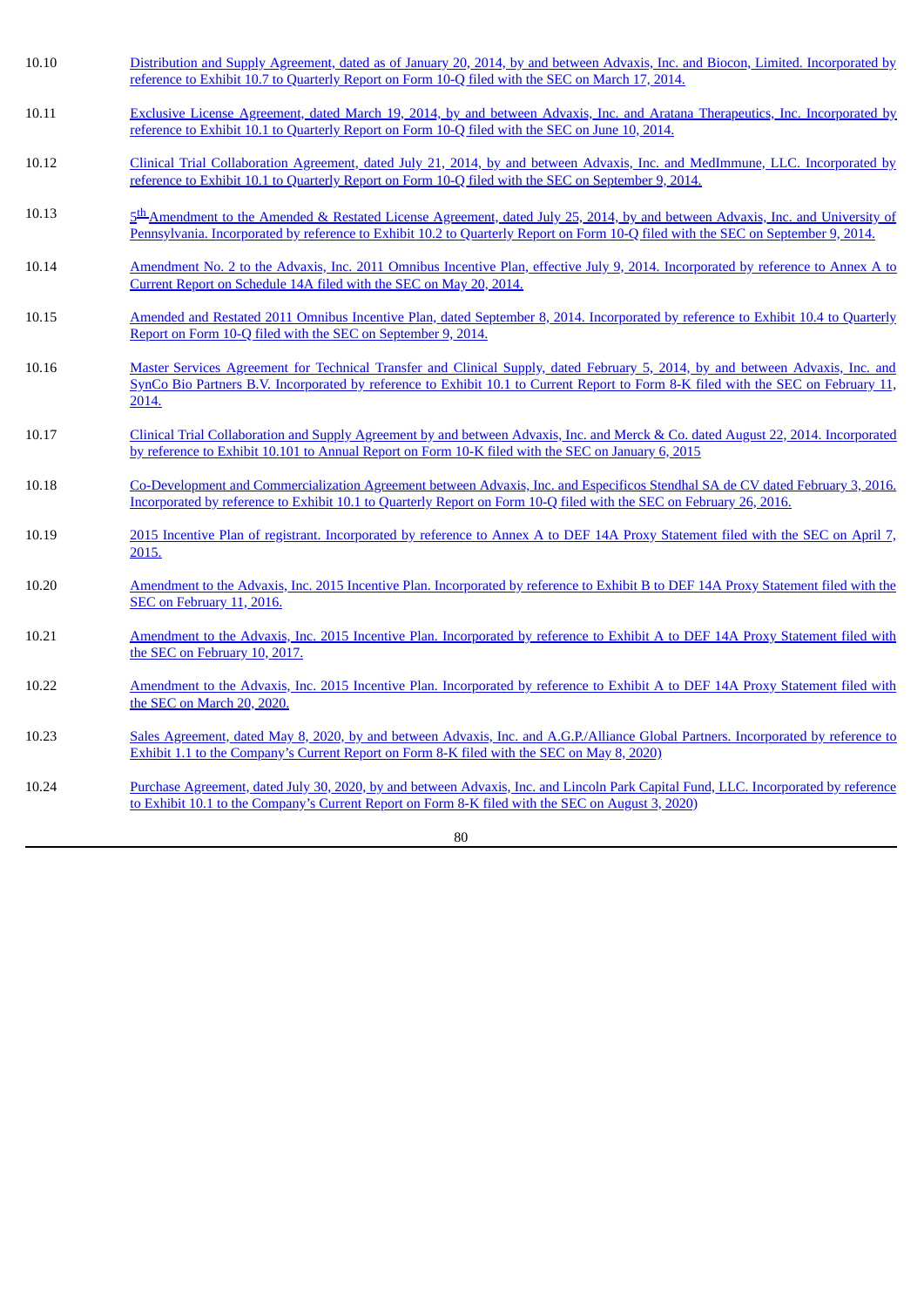| 10.25 | Lease Agreement, dated March 25, 2021, by and between Advaxis, Inc. and Princeton Corporate Plaza, LLC. Incorporated by reference |
|-------|-----------------------------------------------------------------------------------------------------------------------------------|
|       | to Exhibit 10.1 to the Current Report on Form 8-K filed with the SEC on March 30, 2021.                                           |

- 10.26 Lease Termination and Surrender Agreement, dated March 26, 2021, by and between Advaxis, Inc. and 300 CR LLC. [Incorporated](https://www.sec.gov/Archives/edgar/data/1100397/000149315221007203/ex10-2.htm) by reference to Exhibit 10.2 to the Current Report on Form 8-K filed with the SEC on March 30, 2021
- 10.27 Securities Purchase Agreement dated April 12, 2021, by and among Advaxis, Inc. and the purchasers identified on the signature pages thereto. [Incorporated](https://www.sec.gov/Archives/edgar/data/1100397/000149315221008561/ex10-1.htm) by reference to Exhibit 10.1 to the Current Report on Form 8-K filed with the SEC on April 12, 2021.
- 10.28 Form of Investor Agreement. [Incorporated](https://www.sec.gov/Archives/edgar/data/1100397/000149315221008561/ex10-2.htm) by reference to Exhibit 10.2 to the Current Report on Form 8-K filed with the SEC on April 12, 2021.
- 10.29 Amendment to the Advaxis, Inc. 2015 Incentive Plan, dated as of February 11, 2021. [Incorporated](https://www.sec.gov/Archives/edgar/data/1100397/000149315221013631/ex10-1.htm) by reference to Exhibit 10.1 to the Current Report on Form 8-K filed with the SEC on June 4, 2021.
- 10.30 [Employment](https://www.sec.gov/Archives/edgar/data/1100397/000149315218005627/ex10-1.htm) Agreement between Advaxis, Inc. and Kenneth A. Berlin, dated April 23, 2018. Incorporated by reference to Exhibit 10.1 to the Current Report on Form 8-K filed with the SEC on April 23, 2018.
- 10.31 [Employment](https://www.sec.gov/Archives/edgar/data/1100397/000149315221004926/ex10-33.htm) Agreement between Advaxis, Inc. and Andres Gutierrez, M.D., dated April 23, 2018. Incorporated by reference to Exhibit 10.33 to the Annual Report on Form 10-K/A filed with the SEC on February 26, 2021.
- 14.1 Code of Business Conduct and Ethics dated July 9, 2014. [Incorporated](https://www.sec.gov/Archives/edgar/data/1100397/000149315214002124/ex14-1.htm) by reference to Exhibit 14.1 to Current Report on Form 8-K filed with the SEC on July 10, 2014.
- 23.1\* Consent of [Independent](#page-116-0) Registered Public Accounting Firm
- 31.1\* Certification of Chief Executive Officer pursuant to section 302 of the [Sarbanes-Oxley](#page-117-0) Act of 2002
- 31.2\* Certification of interim Chief Financial Officer pursuant to section 302 of the [Sarbanes-Oxley](#page-118-0) Act of 2002
- 32.1\* Certification of Chief Executive Officer pursuant to section 906 of the [Sarbanes-Oxley](#page-119-0) Act of 2002
- 32.2\* Certification of interim Chief Financial Officer pursuant to section 906 of the [Sarbanes-Oxley](#page-120-0) Act of 2002
- 101.INS\*\* XBRL Instance Document
- 101.SCH\*\* XBRL Taxonomy Extension Schema Document
- 101.CAL\*\* XBRL Taxonomy Extension Calculation Linkbase Document
- 101.DEF\*\* XBRL Taxonomy Extension Definitions Linkbase Document
- 101.LAB\*\* XBRL Taxonomy Extension Label Linkbase Document
- 101.PRE\*\* XBRL Taxonomy Extension Presentation Linkbase Document
- 104 Cover Page Interactive Data File (embedded within the Inline XBRL document)
- Filed herewith.
- \*\* Furnished herewith.
- ‡ Denotes management contract or compensatory plan or arrangement.

## **ITEM 16. Form 10-K Summary**

None.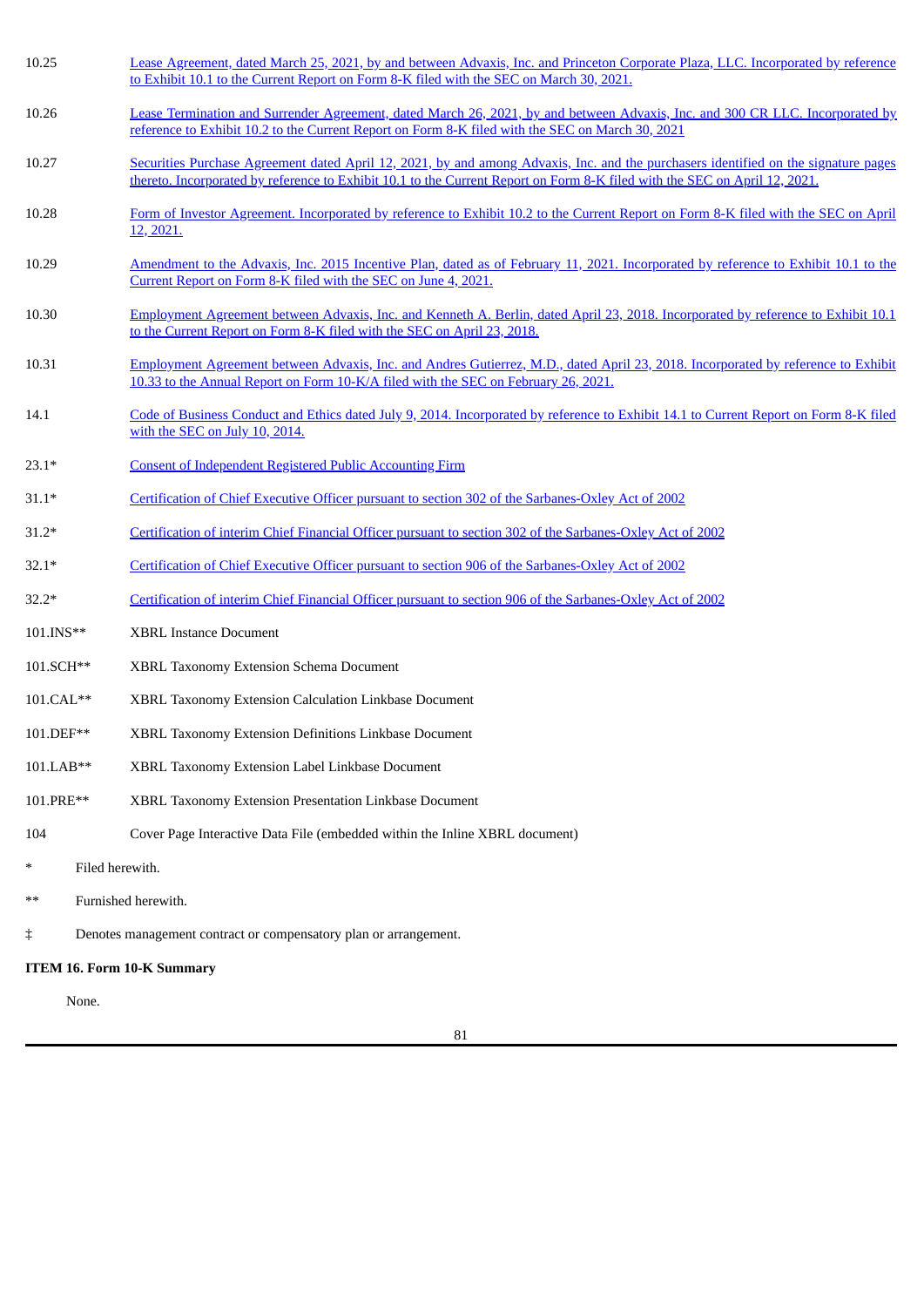### **SIGNATURE**

Pursuant to the requirements of the Securities Exchange Act of 1934, the registrant has duly caused this Annual Report to be signed on its behalf by the undersigned, thereunto duly authorized, in Princeton, Mercer County, State of New Jersey, on this 14<sup>th</sup> day of February 2022.

## ADVAXIS, INC.

#### By: */s/ Kenneth Berlin*

## President, Chief Executive Officer and Interim Chief Financial Officer

KNOW ALL PERSONS BY THESE PRESENTS, that each person whose signature appears below constitutes and appoints Kenneth Berlin (with full power to act alone), as his true and lawful attorney-in-fact and agents, with full powers of substitution and resubstitution, for him and in his name, place and stead, in any and all capacities, to sign any and all amendments to this Annual Report on Form 10-K and to file the same, with all exhibits thereto, and other documents in connection therewith, with the Securities and Exchange Commission, granting unto said attorney-in-fact and agent full power and authority to do and perform each and every act and thing requisite or necessary to be done in and about the premises, as fully to all intents and purposes as he might or could do in person, hereby ratifying and confirming all that said attorney-in-fact and agent, or his substitute or substitutes, lawfully do or cause to be done by virtue hereof.

Pursuant to the requirements of the Securities Exchange Act of 1934, as amended, this report has been signed by the following persons on behalf of the registrant and in the capacities and on the dates indicated:

| <b>SIGNATURE</b>      | Title                                                                                                                                                            | <b>DATE</b>       |
|-----------------------|------------------------------------------------------------------------------------------------------------------------------------------------------------------|-------------------|
| /s/ Kenneth Berlin    |                                                                                                                                                                  |                   |
| Kenneth Berlin        | President, Chief Executive Officer, Director and Interim Chief Financial<br>Officer<br>(Principal Executive Officer, Principal Financial and Accounting Officer) | February 14, 2022 |
| /s/ David Sidransky   |                                                                                                                                                                  |                   |
| David Sidransky       | Chairman of the Board                                                                                                                                            | February 14, 2022 |
| /s/ James Patton      |                                                                                                                                                                  |                   |
| James Patton          | Vice Chairman of the Board                                                                                                                                       | February 14, 2022 |
| /s/ Richard Berman    |                                                                                                                                                                  |                   |
| <b>Richard Berman</b> | Director                                                                                                                                                         | February 14, 2022 |
| /s/ Samir Khleif      |                                                                                                                                                                  |                   |
| Samir Khleif          | Director                                                                                                                                                         | February 14, 2022 |
| /s/ Roni Appel        |                                                                                                                                                                  |                   |
| Roni Appel            | Director                                                                                                                                                         | February 14, 2022 |
|                       | 82                                                                                                                                                               |                   |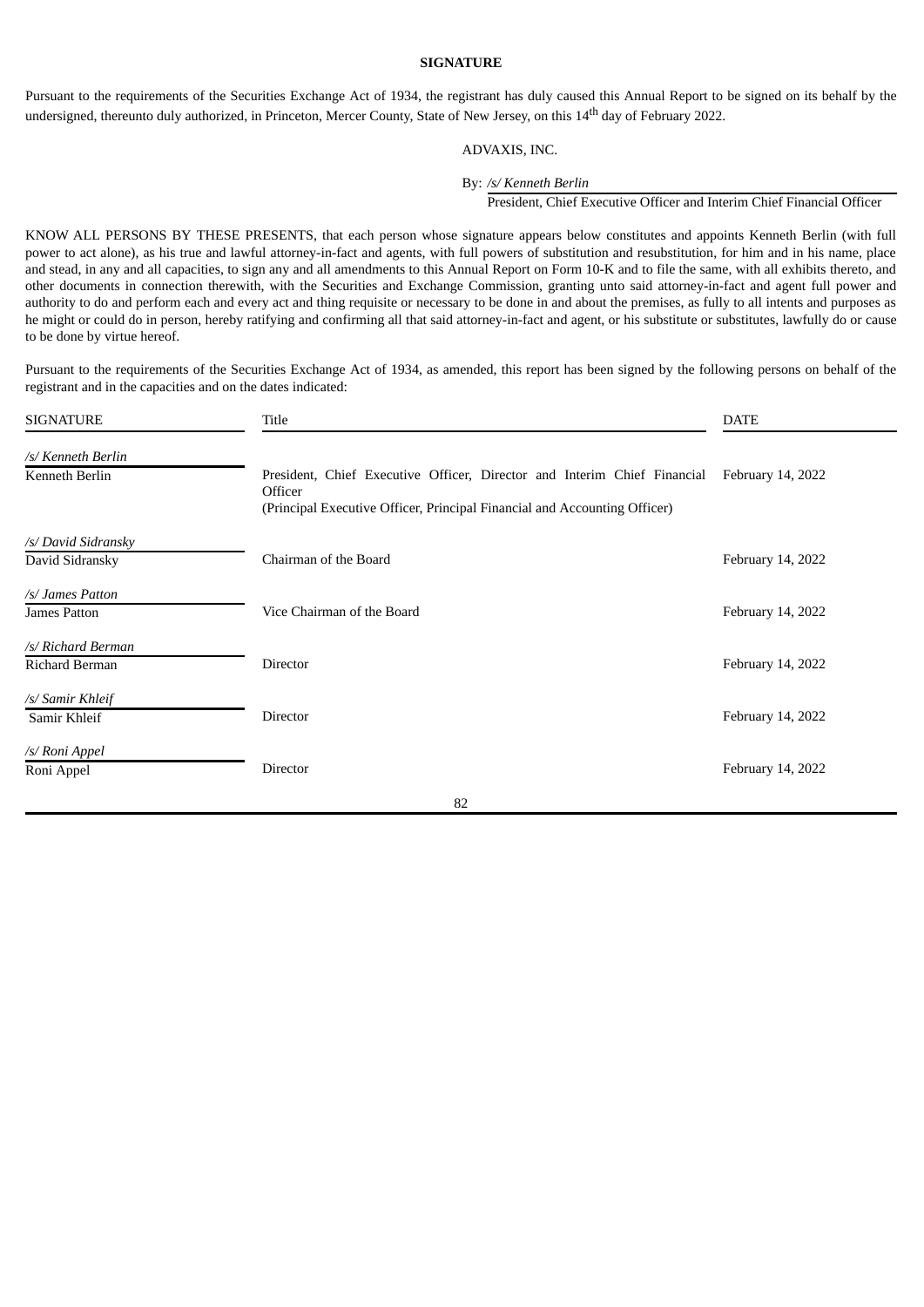# **ADVAXIS, INC.**

# **FINANCIAL STATEMENTS**

# **INDEX**

|                                                         | Page  |
|---------------------------------------------------------|-------|
| Report of Independent Registered Public Accounting Firm | $F-2$ |
|                                                         |       |
| <b>Consolidated Balance Sheets</b>                      | $F-3$ |
| <b>Consolidated Statements of Operations</b>            | $F-4$ |
|                                                         |       |
| <b>Consolidated Statements of Shareholders' Equity</b>  | $F-5$ |
| <b>Consolidated Statements of Cash Flows</b>            | $F-6$ |
| Notes to the Consolidated Financial Statements          | $F-8$ |
| $F-1$                                                   |       |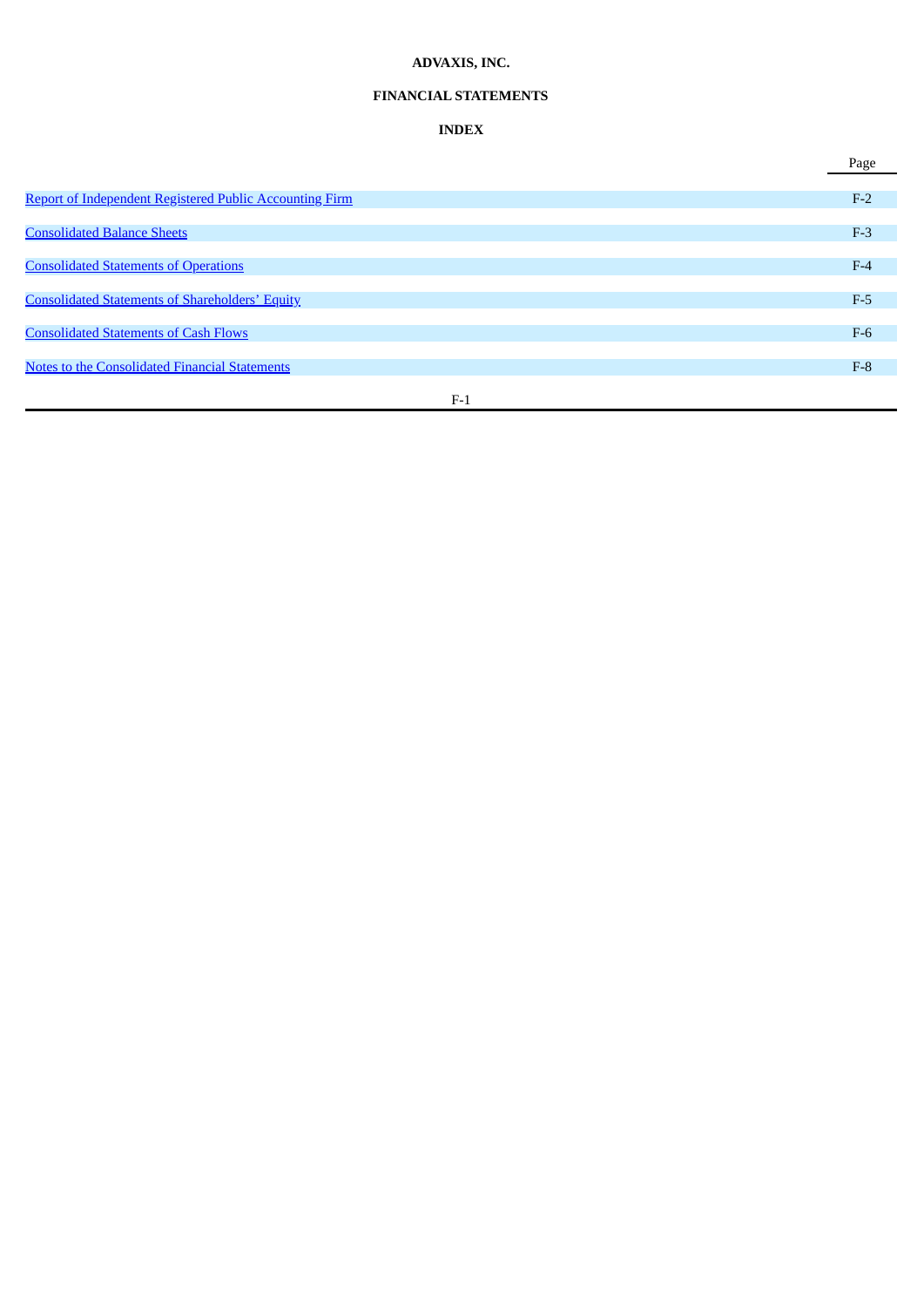## **REPORT OF INDEPENDENT REGISTERED PUBLIC ACCOUNTING FIRM**

<span id="page-84-0"></span>To the Shareholders and Board of Directors of Advaxis, Inc.

### **Opinion on the Financial Statements**

We have audited the accompanying consolidated balance sheets of Advaxis, Inc. (the "Company") as of October 31, 2021 and 2020, the related consolidated statements of operations, stockholders' equity and cash flows for each of the two years in the period ended October 31, 2021, and the related notes (collectively referred to as the "financial statements"). In our opinion, the financial statements present fairly, in all material respects, the financial position of the Company as of October 31, 2021 and 2020, and the results of its operations and its cash flows for each of the two years in the period ended October 31, 2021, in conformity with accounting principles generally accepted in the United States of America.

### **Basis for Opinion**

These financial statements are the responsibility of the Company's management. Our responsibility is to express an opinion on the Company's financial statements based on our audits. We are a public accounting firm registered with the Public Company Accounting Oversight Board (United States) ("PCAOB") and are required to be independent with respect to the Company in accordance with the U.S. federal securities laws and the applicable rules and regulations of the Securities and Exchange Commission and the PCAOB.

We conducted our audits in accordance with the standards of the PCAOB. Those standards require that we plan and perform the audits to obtain reasonable assurance about whether the financial statements are free of material misstatement, whether due to error or fraud. The Company is not required to have, nor were we engaged to perform, an audit of its internal control over financial reporting. As part of our audits we are required to obtain an understanding of internal control over financial reporting but not for the purpose of expressing an opinion on the effectiveness of the Company's internal control over financial reporting. Accordingly, we express no such opinion.

Our audits included performing procedures to assess the risks of material misstatement of the financial statements, whether due to error or fraud, and performing procedures that respond to those risks. Such procedures included examining, on a test basis, evidence regarding the amounts and disclosures in the financial statements. Our audits also included evaluating the accounting principles used and significant estimates made by management, as well as evaluating the overall presentation of the financial statements. We believe that our audits provide a reasonable basis for our opinion.

### **Critical Audit Matters**

The critical audit matters communicated are matters arising from the current period audit of the financial statements that were communicated or required to be communicated to the audit committee and that: (1) relate to accounts or disclosures that are material to the financial statements and (2) involved our especially challenging, subjective, or complex judgments. We determined that there are no critical audit matters.

*/s/ Marcum LLP*

Marcum LLP

We have served as the Company's auditor since 2012.

New York, NY February 14, 2022

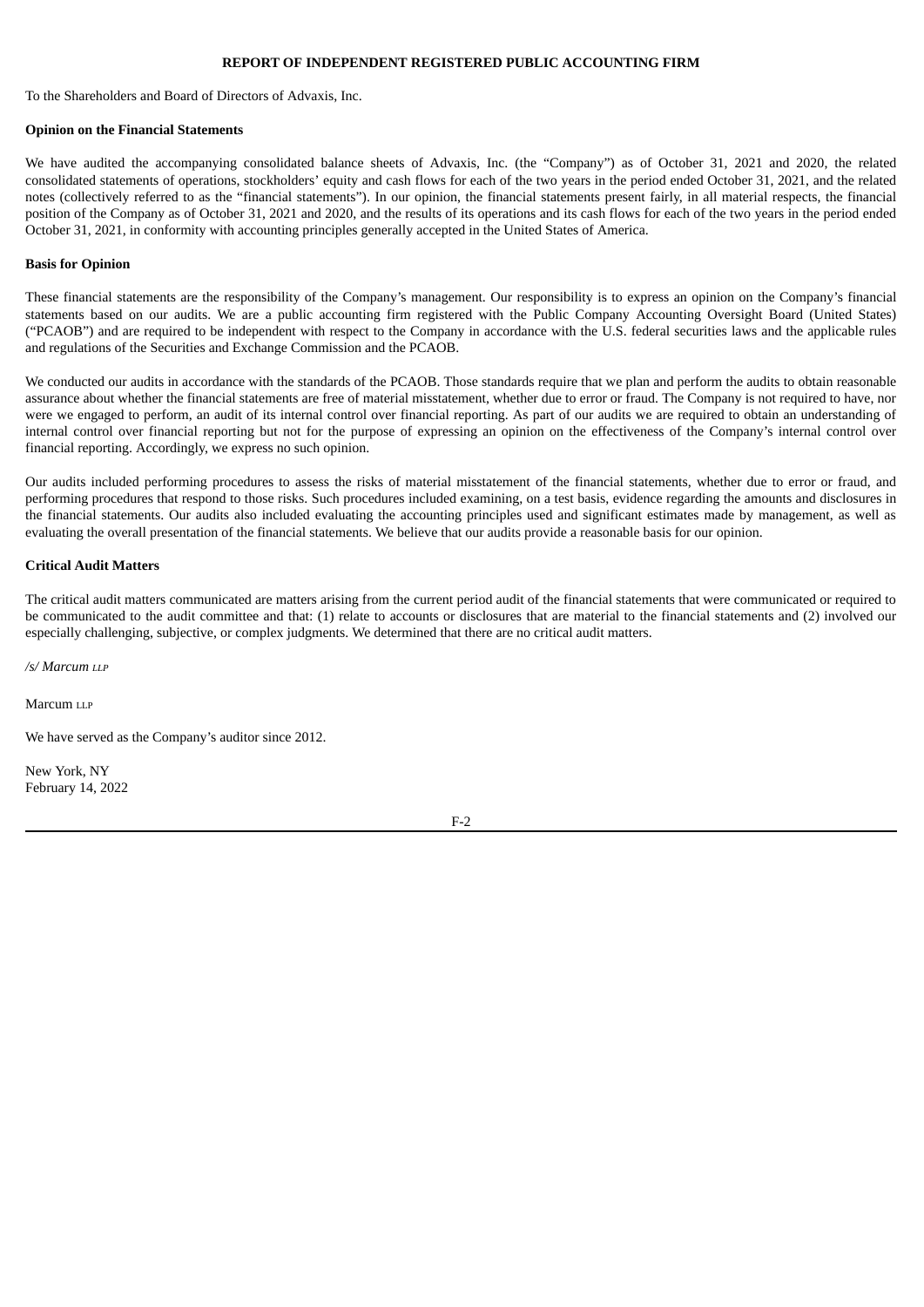# **ADVAXIS, INC. CONSOLIDATED BALANCE SHEETS**

(In thousands, except share and per share data)

<span id="page-85-0"></span>

|                                                                                                        | October 31,  |    |            |
|--------------------------------------------------------------------------------------------------------|--------------|----|------------|
|                                                                                                        | 2021         |    | 2020       |
| <b>ASSETS</b>                                                                                          |              |    |            |
| Current assets:                                                                                        |              |    |            |
| Cash and cash equivalents                                                                              | \$<br>41,614 | \$ | 25,178     |
| Deferred expenses                                                                                      |              |    | 1,808      |
| Prepaid expenses and other current assets                                                              | 1,643        |    | 865        |
| Total current assets                                                                                   | 43,257       |    | 27,851     |
|                                                                                                        |              |    |            |
| Property and equipment (net of accumulated depreciation)                                               | 118          |    | 2,393      |
| Intangible assets (net of accumulated amortization)                                                    | 3.354        |    | 3,261      |
| Operating right-of-use asset (net of accumulated amortization)                                         | 40           |    | 4,839      |
| Other assets                                                                                           | 11           |    | 182        |
|                                                                                                        |              |    |            |
| <b>Total assets</b>                                                                                    | \$<br>46.780 | \$ | 38,526     |
|                                                                                                        |              |    |            |
| LIABILITIES AND STOCKHOLDERS' EQUITY                                                                   |              |    |            |
| Current liabilities:                                                                                   |              |    |            |
| Accounts payable                                                                                       | \$<br>87     | \$ | 410        |
| Accrued expenses                                                                                       | 2,836        |    | 1,737      |
| Current portion of operating lease liability                                                           | 28           |    | 962        |
| Deferred revenue                                                                                       |              |    | 165        |
| Common stock warrant liability                                                                         | 4,929        |    | 17         |
| Total current liabilities                                                                              | 7,880        |    | 3,291      |
|                                                                                                        |              |    |            |
| Operating lease liability, net of current portion                                                      | 12           |    | 5,055      |
|                                                                                                        | 7,892        |    | 8,346      |
| <b>Total liabilities</b>                                                                               |              |    |            |
|                                                                                                        |              |    |            |
| Contingencies – Note 10                                                                                |              |    |            |
|                                                                                                        |              |    |            |
| Stockholders' equity:                                                                                  |              |    |            |
| Preferred stock, \$0.001 par value; 5,000,000 shares authorized; Series B Preferred Stock; 0 shares    |              |    |            |
| issued and outstanding at October 31, 2021 and 2020. Liquidation preference of \$0 at October 31, 2021 |              |    |            |
| and 2020.                                                                                              |              |    |            |
| Common stock - \$0.001 par value; 170,000,000 shares authorized, 145,638,459 and 78,074,023 shares     |              |    |            |
| issued and outstanding at October 31, 2021 and 2020.                                                   | 146          |    | 78         |
| Additional paid-in capital                                                                             | 467,342      |    | 440,840    |
| Accumulated deficit                                                                                    | (428, 600)   |    | (410, 738) |
| Total stockholders' equity                                                                             | 38,888       |    | 30,180     |
| Total liabilities and stockholders' equity                                                             | \$<br>46,780 | \$ | 38,526     |
|                                                                                                        |              |    |            |

The accompanying notes should be read in conjunction with the financial statements.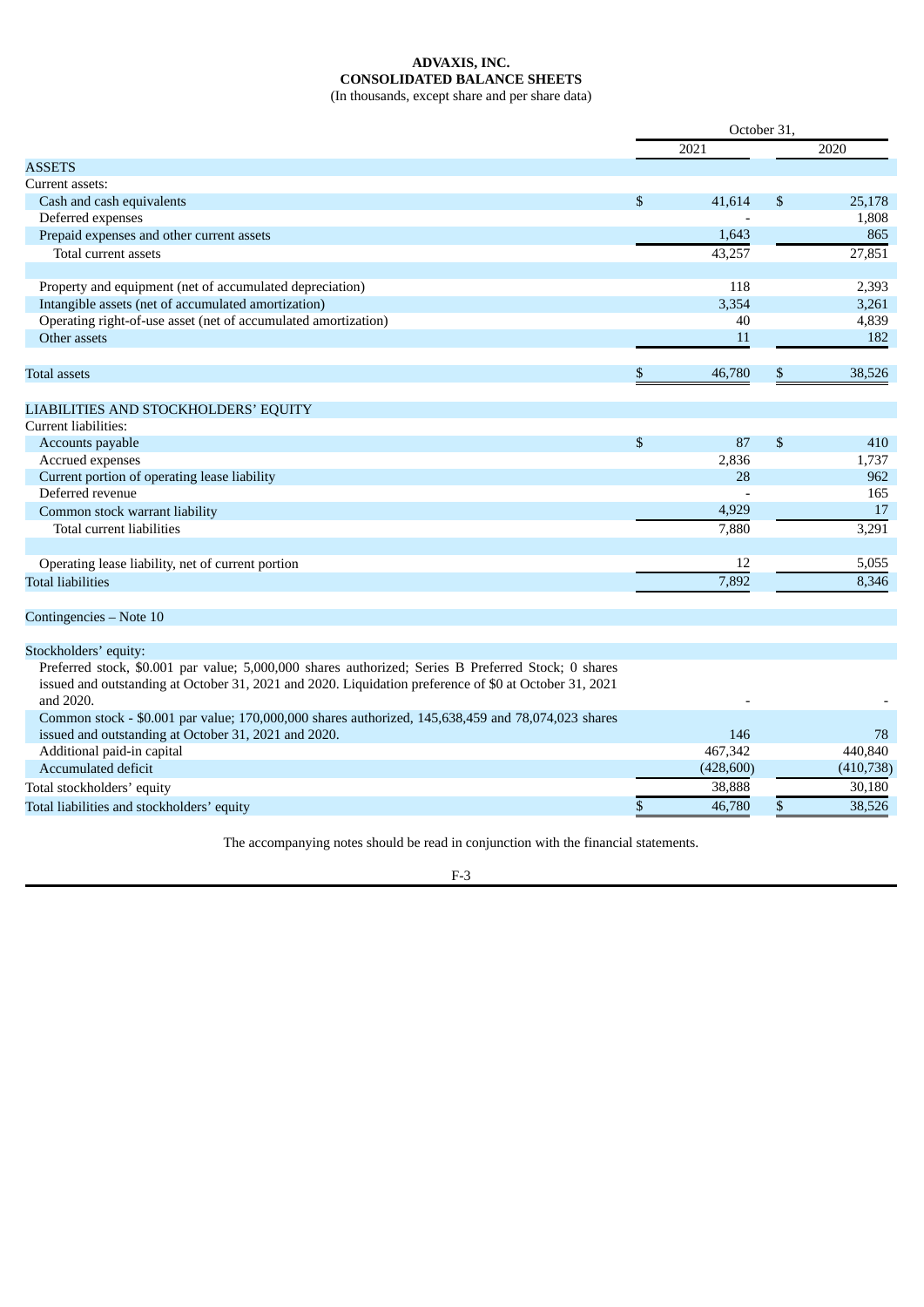# **ADVAXIS, INC. CONSOLIDATED STATEMENTS OF OPERATIONS**

(In thousands, except share and per share data)

<span id="page-86-0"></span>

|                                                                         | Year Ended October 31, |             |    |            |
|-------------------------------------------------------------------------|------------------------|-------------|----|------------|
|                                                                         |                        | 2021        |    | 2020       |
| Revenue                                                                 | \$                     | 3,240       | \$ | 253        |
| <b>Operating expenses:</b>                                              |                        |             |    |            |
| Research and development expenses                                       |                        | 10,562      |    | 15,612     |
| General and administrative expenses                                     |                        | 11,464      |    | 11,090     |
| Total operating expenses                                                |                        | 22,026      |    | 26,702     |
| Loss from operations                                                    |                        | (18, 786)   |    | (26, 449)  |
| Other income (expense):                                                 |                        |             |    |            |
| Interest income                                                         |                        | 5           |    | 110        |
| Net changes in fair value of derivative liabilities                     |                        | 970         |    |            |
| Loss on shares issued in settlement of warrants                         |                        |             |    | (77)       |
| Other expense                                                           |                        | (1)         |    | (3)        |
| Net loss before income tax benefit                                      |                        | (17, 812)   |    | (26, 419)  |
| Income tax expense                                                      |                        | 50          |    | 50         |
| Net loss                                                                | \$                     | (17, 862)   | \$ | (26, 469)  |
| Net loss per common share, basic and diluted                            | \$                     | (0.14)      | \$ | (0.43)     |
| Weighted average number of common shares outstanding, basic and diluted |                        | 129,090,709 |    | 61,003,839 |

The accompanying notes should be read in conjunction with the financial statements.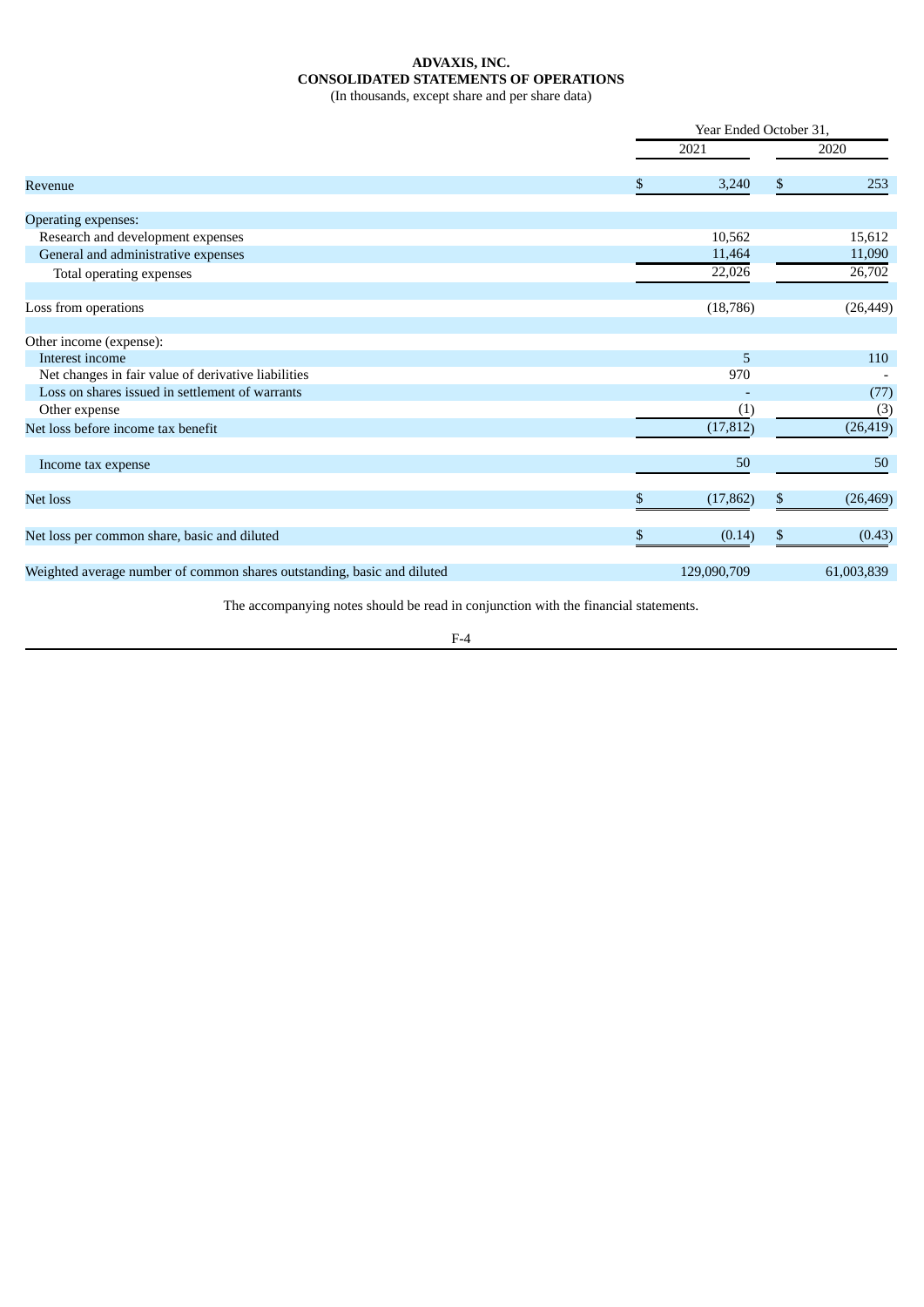# **ADVAXIS, INC. CONSOLIDATED STATEMENTS OF STOCKHOLDERS' EQUITY**

(In thousands, except share and per share data)

<span id="page-87-0"></span>

|                                                                 |        |                        |               |                    | Additional     |                  | Total         |
|-----------------------------------------------------------------|--------|------------------------|---------------|--------------------|----------------|------------------|---------------|
|                                                                 |        | <b>Preferred Stock</b> | Common Stock  |                    | Paid-In        | Accumulated      | Shareholders' |
|                                                                 | Shares | Amount                 | <b>Shares</b> | Amount             | Capital        | Deficit          | Equity        |
| Balance at October 31, 2019                                     |        | \$                     | 50,201,671    | $\mathbf{s}$<br>50 | \$423,750      | (384, 269)<br>\$ | 39,531<br>\$. |
| Stock-based compensation                                        |        |                        | 8,870         |                    | 891            |                  | 891           |
| Tax withholdings paid on equity awards                          |        |                        |               |                    | (1)            |                  | (1)           |
| Tax shares sold to pay for tax withholdings on<br>equity awards |        |                        |               |                    |                |                  |               |
| Issuance of shares to employees under ESPP Plan                 |        |                        | 14,148        |                    |                |                  |               |
| <b>ESPP Expense</b>                                             |        |                        |               |                    |                |                  |               |
| Warrant exercises                                               |        |                        | 33,916        |                    | $\overline{2}$ |                  |               |
| Shares issued in settlement of warrants                         |        |                        | 3,000,000     | 3                  | 74             |                  | 77            |
| Advaxis public offerings, net of offering costs                 |        |                        | 12,489,104    | 13                 | 11,053         |                  | 11,066        |
| Commitment fee shares issued for equity line                    |        |                        | 1,084,266     |                    | 643            |                  | 644           |
| Shares issued under equity line                                 |        |                        | 11,242,048    | 11                 | 4,419          |                  | 4,430         |
| <b>Net Loss</b>                                                 |        |                        |               |                    |                | (26, 469)        | (26, 469)     |
| Balance at October 31, 2020                                     |        |                        | 78,074,023    | 78                 | \$440,840      | (410, 738)       | 30,180        |
| Stock-based compensation                                        |        |                        | 5,555         |                    | 566            |                  | 566           |
| <b>Stock option exercises</b>                                   |        |                        | 333           |                    |                |                  |               |
| Issuance of shares to employees under ESPP Plan                 |        |                        | 1,000         |                    |                |                  |               |
| Warrant exercises                                               |        |                        | 18,427,435    | 18                 | 3,753          |                  | 3,771         |
| Advaxis public offerings, net of offering costs                 |        |                        | 49,130,113    | 50                 | 22,183         |                  | 22,233        |
| <b>Net Loss</b>                                                 |        |                        |               |                    |                | (17, 862)        | (17, 862)     |
| Balance at October 31, 2021                                     |        |                        | 145,638,459   | 146                | \$467,342      | (428,600)        | 38,888        |

The accompanying notes should be read in conjunction with the financial statements.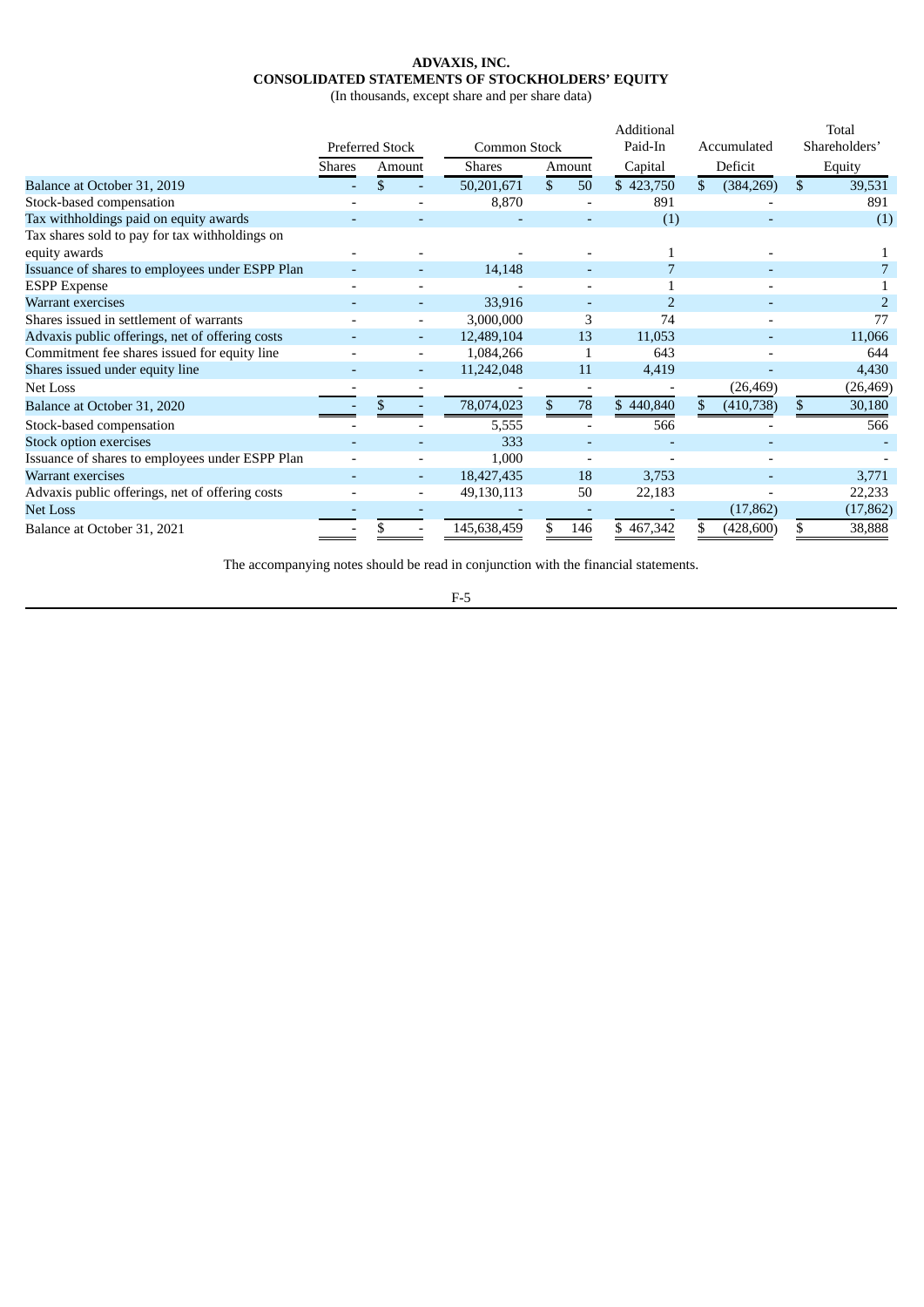# **ADVAXIS, INC. CONSOLIDATED STATEMENT OF CASH FLOWS**

(In thousands, except share and per share data)

<span id="page-88-0"></span>

|                                                                             | Year Ended October 31, |           |    |              |
|-----------------------------------------------------------------------------|------------------------|-----------|----|--------------|
|                                                                             |                        | 2021      |    | 2020         |
| <b>OPERATING ACTIVITIES</b>                                                 |                        |           |    |              |
| Net loss                                                                    | \$                     | (17, 862) | \$ | (26, 469)    |
| Adjustments to reconcile net loss to net cash used in operating activities: |                        |           |    |              |
| Stock compensation                                                          |                        | 566       |    | 891          |
| Employee stock purchase plan expense                                        |                        |           |    | $\mathbf{1}$ |
| (Gain) loss on change in value of warrant liability                         |                        | (970)     |    |              |
| Loss on shares issued in settlement of warrants                             |                        |           |    | 77           |
| Loss on disposal of property and equipment                                  |                        | 1,439     |    |              |
| Loss on write-down of property and equipment                                |                        |           |    | 1,060        |
| Abandonment of intangible assets                                            |                        | 94        |    | 1,725        |
| Depreciation expense                                                        |                        | 387       |    | 897          |
| Amortization of deferred offering costs                                     |                        |           |    | 644          |
| Amortization expense of intangible assets                                   |                        | 273       |    | 337          |
| Amortization expense of right-of-use assets                                 |                        | 330       |    | 744          |
| Net gain on write-off of right-of-use asset and lease liability             |                        | (116)     |    |              |
| Change in operating assets and liabilities:                                 |                        |           |    |              |
| Prepaid expenses, other current assets and deferred expenses                |                        | 1,030     |    | 1,113        |
| Other assets                                                                |                        | 171       |    | 1            |
| Accounts payable and accrued expenses                                       |                        | 776       |    | (2,307)      |
| Deferred revenue                                                            |                        | (165)     |    | 165          |
| Operating lease liabilities                                                 |                        | (1, 392)  |    | (819)        |
| Net cash used in operating activities                                       |                        | (15, 439) |    | (21, 940)    |
|                                                                             |                        |           |    |              |
| <b>INVESTING ACTIVITIES</b>                                                 |                        |           |    |              |
| Proceeds from disposal of property and equipment                            |                        | 449       |    |              |
| Cost of intangible assets                                                   |                        | (460)     |    | (748)        |
| Net cash used in investing activities                                       |                        | (11)      |    | (748)        |
|                                                                             |                        |           |    |              |
| <b>FINANCING ACTIVITIES</b>                                                 |                        |           |    |              |
| Net proceeds of issuance of common stock and warrants                       |                        | 28,115    |    | 15,496       |
| Proceeds from warrant exercises                                             |                        | 3,771     |    |              |
| Proceeds from employee stock purchase plan                                  |                        |           |    | 7            |
| Employee tax withholdings paid on equity awards                             |                        |           |    | (1)          |
| Tax shares sold to pay for employee tax withholdings on equity awards       |                        |           |    | $\mathbf{1}$ |
| Net cash provided by financing activities                                   |                        | 31,886    |    | 15,503       |
|                                                                             |                        |           |    |              |
| Net increase (decrease) in cash and cash equivalents                        |                        | 16,436    |    | (7, 185)     |
| Cash and cash equivalents at beginning of year                              |                        | 25,178    |    | 32,363       |
| Cash and cash equivalents at end of year                                    | \$                     | 41,614    | \$ | 25,178       |
|                                                                             |                        |           |    |              |

The accompanying notes should be read in conjunction with the financial statements.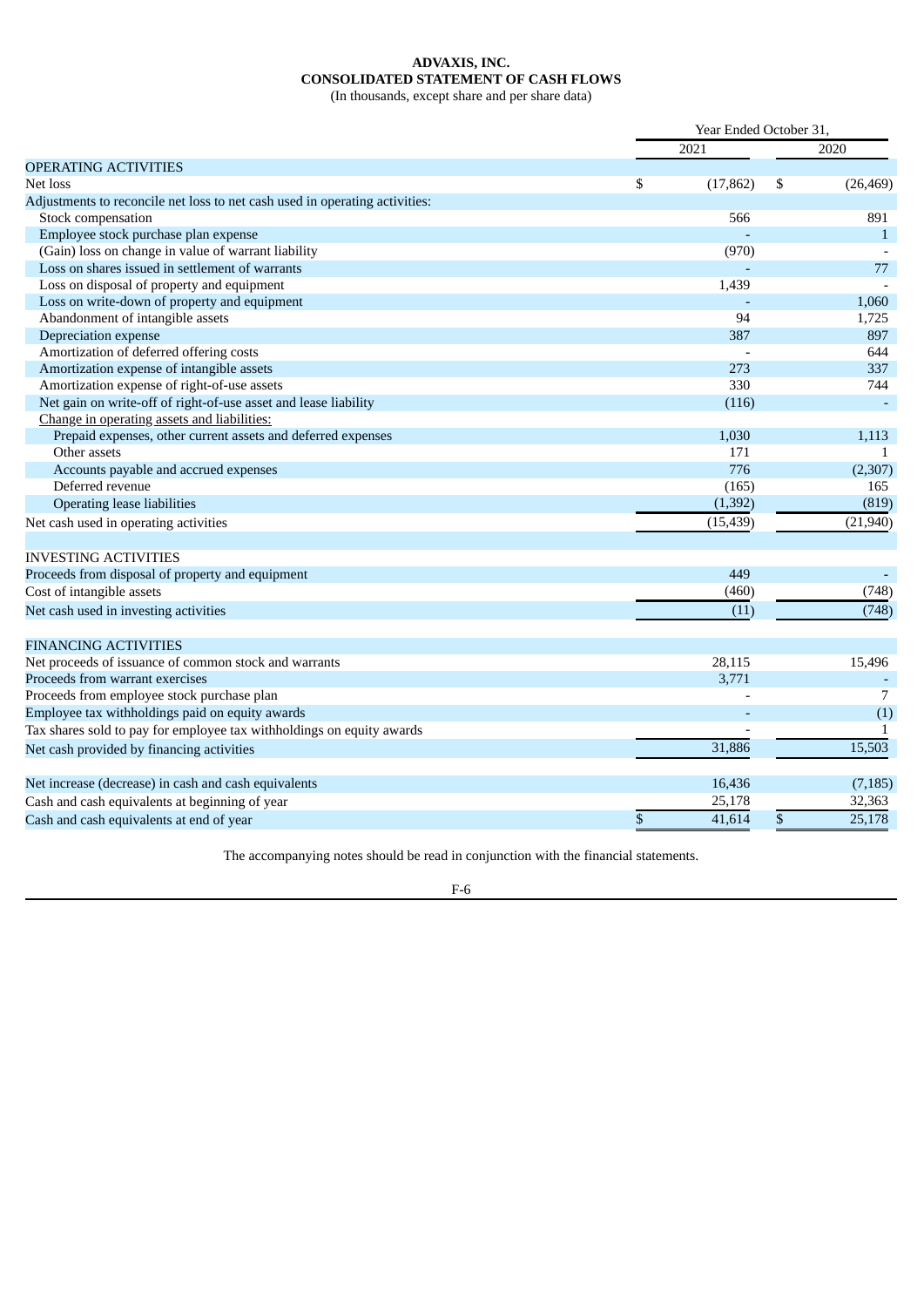# **Supplemental Disclosures of Cash Flow Information**

|                                      | $\sim$<br>Year Ended<br>' Ictober 31. |  |                |
|--------------------------------------|---------------------------------------|--|----------------|
|                                      | $\sqrt{2}$<br>ZUZ.                    |  | מרמר<br>–∪20 – |
| Cash<br><b>Dalo</b><br>TOT.<br>taxes | r c<br>υU                             |  | 50             |

# **Supplemental Schedule of Noncash Investing and Financing Activities**

|                                              |      | Year Ended October 31, |  |      |
|----------------------------------------------|------|------------------------|--|------|
|                                              | 2021 |                        |  | 2020 |
| Shares issued in settlement of warrants      |      |                        |  |      |
| Commitment fee shares issued for equity line |      |                        |  | 644  |
| Cashless exercise of warrants                |      |                        |  |      |
| Reassessment of the lease term               |      | 43                     |  |      |

The accompanying notes should be read in conjunction with the financial statements.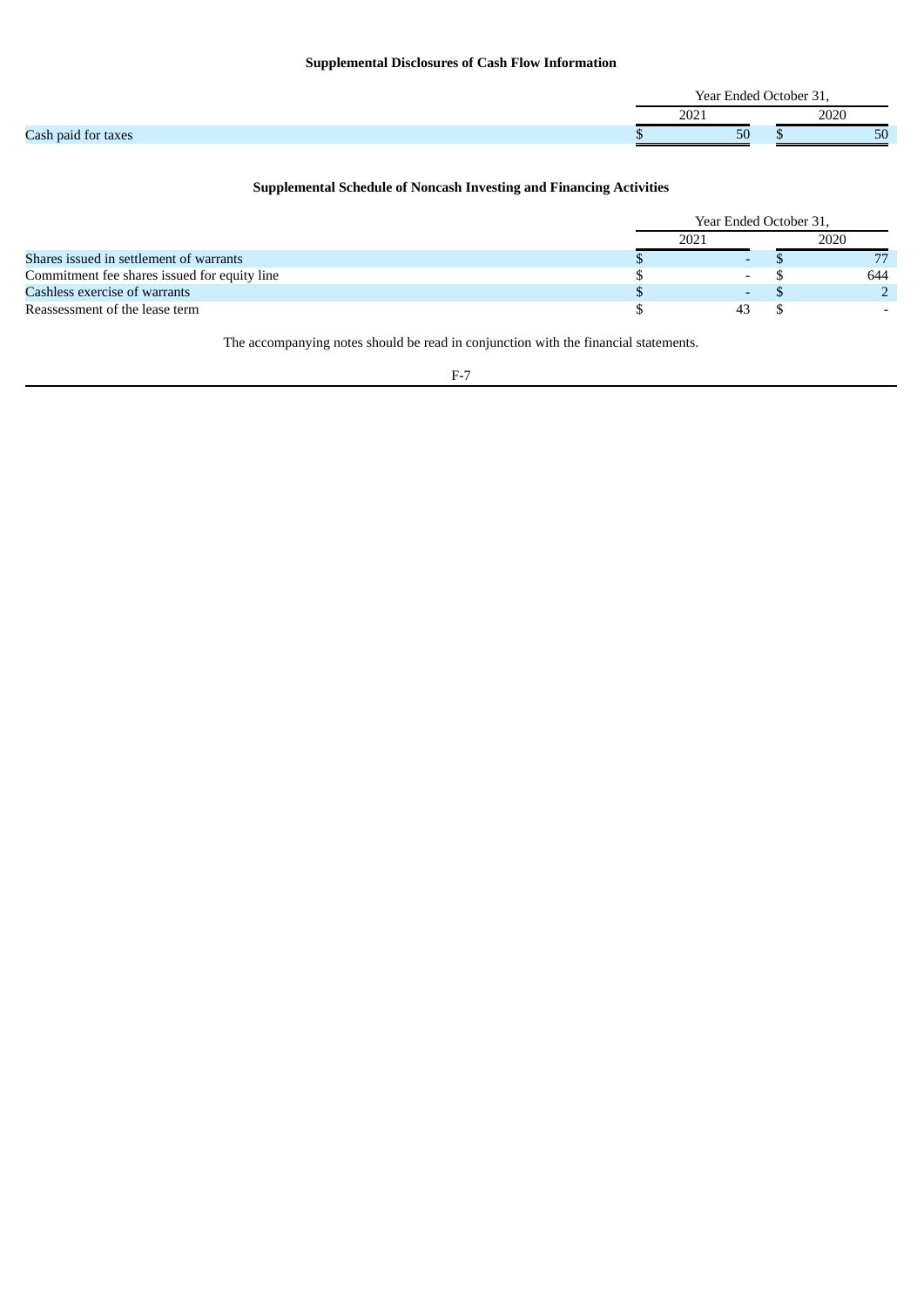### **ADVAXIS, INC. NOTES TO CONSOLIDATED FINANCIAL STATEMENTS**

### <span id="page-90-0"></span>**1. NATURE OF OPERATIONS AND BASIS OF PRESENTATION**

Advaxis, Inc. ("Advaxis" or the "Company") is a clinical-stage biotechnology company focused on the development and commercialization of proprietary *Listeria monocytogenes* ("*Lm*")-based antigen delivery products. The Company is using its *Lm* platform directed against tumor-specific targets in order to engage the patient's immune system to destroy tumor cells. Through a license from the University of Pennsylvania, Advaxis has exclusive access to this proprietary formulation of attenuated *Lm* called *Lm* TechnologyTM. Advaxis' proprietary approach is designed to deploy a unique mechanism of action that redirects the immune system to attack cancer in three distinct ways:

- Alerting and training the immune system by activating multiple pathways in Antigen-Presenting Cells ("APCs") with the equivalent of multiple adjuvants;
- Attacking the tumor by generating a strong, cancer-specific  $T$  cell response; and
- Breaking down tumor protection through suppression of the protective cells in the tumor microenvironment ("TME") that shields the tumor from the immune system. This enables the activated T cells to begin working to attack the tumor cells.

Advaxis' proprietary *Lm* platform technology has demonstrated clinical activity in several of its programs and has been dosed in over 470 patients across multiple clinical trials and in various tumor types. The Company believes that *Lm* Technology immunotherapies can complement and address significant unmet needs in the current oncology treatment landscape. Specifically, its product candidates have the potential to work synergistically with other immunotherapies, including checkpoint inhibitors, while having a generally well-tolerated safety profile.

### **Termination of Merger Agreement; Strategic Considerations**

On July 4, 2021, the Company entered into a Merger Agreement (the "Merger Agreement"), subject to shareholder approval, with Biosight Ltd. ("Biosight") and Advaxis Ltd. ("Merger Sub"), a direct, wholly-owned subsidiary of Advaxis. Under the terms of the agreement, Biosight was to merge with and into Merger Sub, with Biosight continuing as the surviving company and a wholly-owned subsidiary of Advaxis (the "Merger"). Immediately after the merger, Advaxis stockholders as of immediately prior to the merger were expected to own approximately 25% of the outstanding shares of the combined company and former Biosight shareholders were expected to own approximately 75% of the outstanding shares of the combined company.

On December 30, 2021, the Company terminated the Merger Agreement, as the Company was unable to obtain shareholder approval to complete the transaction. As announced in December 2021, the Company plans to continue to explore additional options to maximize stockholder value.

#### *Liquidity and Management's Plans*

Similar to other development stage biotechnology companies, the Company's products that are being developed have not generated significant revenue. As a result, the Company has suffered recurring losses and requires significant cash resources to execute its business plans. These losses are expected to continue for the foreseeable future.

As of October 31, 2021, the Company had approximately \$41.6 million in cash and cash equivalents. Although the Company expects to have sufficient capital to fund its obligations, as they become due, in the ordinary course of business until at least one year from the issuance of these consolidated financial statements, the actual amount of cash that it will need to operate is subject to many factors. Over the past year, the Company has taken steps to obtain additional financing, including conducting sales of its common stock through its at-the-market ("ATM") program through A.G.P./Alliance Global Partners, the completion of a public offering in November 2020 and the completion of a registered direct offering and concurrent private placement with two healthcare-focused, institutional investors in April 2021, as further described below. The Company also received aggregate proceeds of approximately \$3.8 million during the year ended October 31, 2021 upon the exercise of outstanding warrants, which were payable upon exercise.

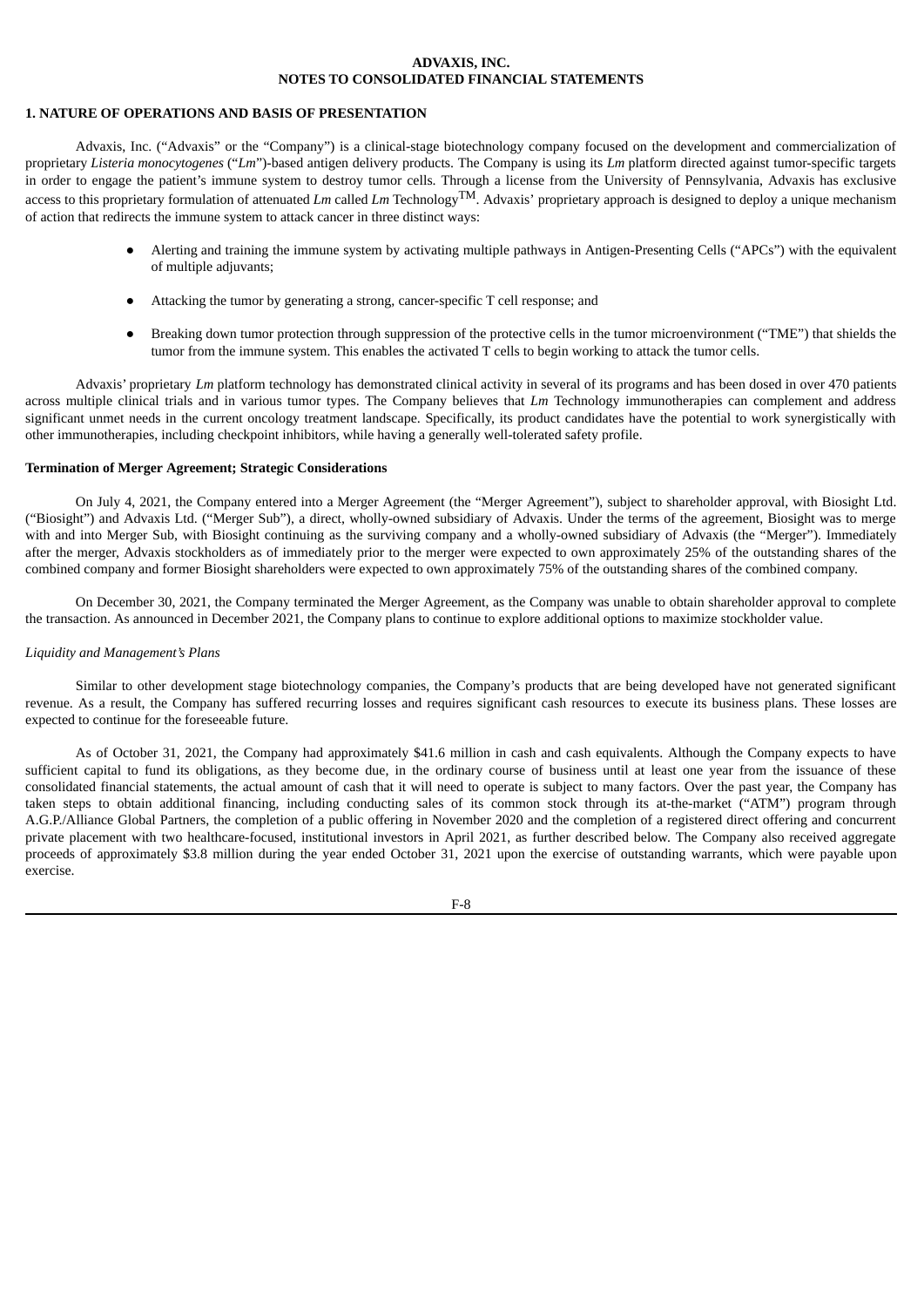In April 2021, the Company entered into definitive agreements with two healthcare-focused, institutional investors for the purchase of (i) 17,577,400 shares of common stock, (ii) 7,671,937 pre-funded warrants to purchase 7,671,937 shares of common stock and (iii) registered common share purchase warrants to purchase 11,244,135 shares of common stock ("Accompanying Warrants") in a registered direct offering (the "April 2021 Registered Direct Offering"). The Company also issued to the investors, in a concurrent private placement (the "April 2021 Private Placement" and together with the April 2021 Registered Direct Offering, the "April 2021 Offering"), unregistered common share purchase warrants to purchase 14,005,202 shares of the Company's common stock (the "Private Placement Warrants"). The Company received gross proceeds of approximately \$20 million, before deducting the fees and expenses payable by the Company in connection with the April 2021 Offering.

On November 27, 2020, the Company completed an underwritten public offering of 26,666,666 shares of common stock and common stock warrants to purchase up to 13,333,333 shares of common stock (the "November 2020 Offering"). On November 24, 2020, the underwriters notified the Company that they had exercised their option to purchase an additional 3,999,999 shares of common stock and 1,999,999 warrants in full. The Company received gross proceeds of approximately \$9.2 million, before deducting the fees and expenses payable by the Company in connection with the November 2020 Offering.

The Company recognizes it will need to raise additional capital in order to continue to execute its business plan in the future. There is no assurance that additional financing will be available when needed or that management will be able to obtain financing on terms acceptable to the Company or whether the Company will become profitable and generate positive operating cash flow. If the Company is unable to raise sufficient additional funds, it will have to further scale back its operations.

### **2. SUMMARY OF SIGNIFICANT ACCOUNTING POLICIES**

### *Estimates*

The preparation of financial statements in conformity with accounting principles generally accepted in the United States of America ("U.S. GAAP") requires management to make estimates and assumptions that affect the amounts reported in the financial statements and accompanying notes. Estimates are used when accounting for such items as the fair value and recoverability of the carrying value of property and equipment and intangible assets (patents and licenses), determining the Incremental Borrowing Rate ("IBR") for calculating Right-Of-Use ("ROU") assets and lease liabilities, deferred expenses, deferred revenue, the fair value of options, warrants and related disclosure of contingent assets and liabilities. The Company bases its estimates on historical experience and on various other assumptions that it believes are reasonable under the circumstances, the results of which form the basis for making judgments about the carrying values of assets and liabilities that are not readily apparent from other sources. On an ongoing basis, the Company reviews its estimates to ensure that they appropriately reflect changes in the business or as new information becomes available. Actual results may differ from these estimates.

#### *Principles of Consolidation*

The consolidated financial statements include the accounts of the Company and its wholly-owned subsidiary. All significant intercompany accounts and transactions have been eliminated.

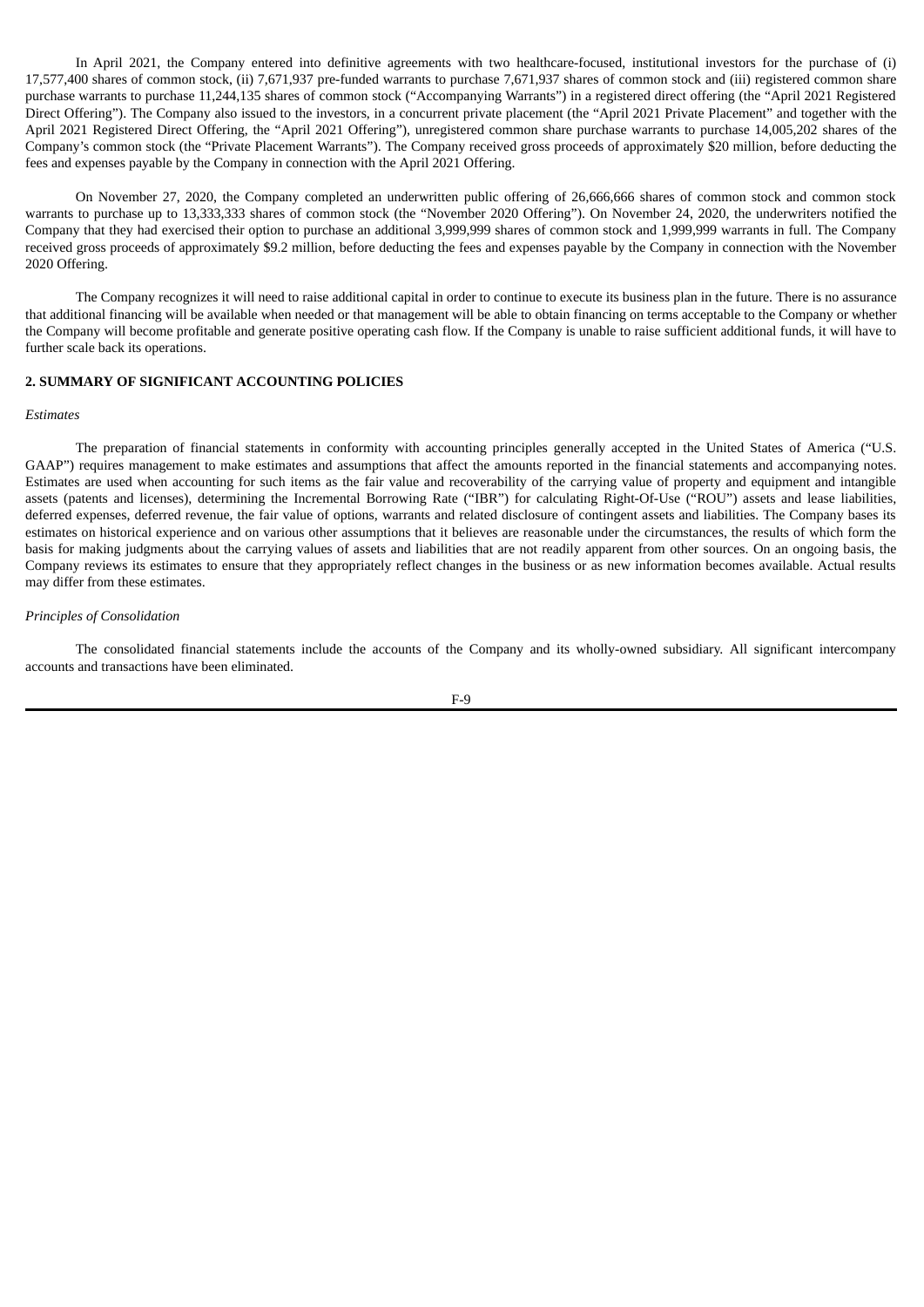#### *Revenue Recognition*

Under ASC 606, an entity recognizes revenue when its customer obtains control of promised goods or services, in an amount that reflects the consideration which the entity expects to receive in exchange for those goods or services. To determine revenue recognition for arrangements that an entity determines are within the scope of ASC 606, the entity performs the following five steps: (i) identify the contract(s) with a customer; (ii) identify the performance obligations in the contract; (iii) determine the transaction price; (iv) allocate the transaction price to the performance obligations in the contract; and (v) recognize revenue when (or as) the entity satisfies a performance obligation. The Company only applies the five-step model to contracts when it is probable that the entity will collect the consideration it is entitled to in exchange for the goods or services it transfers to the customer. At contract inception, once the contract is determined to be within the scope of ASC 606, the Company assesses the goods or services promised within each contract, determines those that are performance obligations and assesses whether each promised good or service is distinct. The Company then recognizes as revenue the amount of the transaction price that is allocated to the respective performance obligation when (or as) the performance obligation is satisfied.

The Company enters into licensing agreements that are within the scope of ASC 606, under which it may exclusively license rights to research, develop, manufacture and commercialize its product candidates to third parties. The terms of these arrangements typically include payment to the Company of one or more of the following: non-refundable, upfront license fees; reimbursement of certain costs; customer option exercise fees; development, regulatory and commercial milestone payments; and royalties on net sales of licensed products.

In determining the appropriate amount of revenue to be recognized as it fulfills its obligations under its agreements, the Company performs the following steps: (i) identification of the promised goods or services in the contract; (ii) determination of whether the promised goods or services are performance obligations including whether they are distinct in the context of the contract; (iii) measurement of the transaction price, including the constraint on variable consideration; (iv) allocation of the transaction price to the performance obligations; and (v) recognition of revenue when (or as) the Company satisfies each performance obligation. As part of the accounting for these arrangements, the Company must use significant judgment to determine: (a) the number of performance obligations based on the determination under step (ii) above; (b) the transaction price under step (iii) above; and (c) the stand-alone selling price for each performance obligation identified in the contract for the allocation of transaction price in step (iv) above. The Company uses judgment to determine whether milestones or other variable consideration, except for royalties, should be included in the transaction price as described further below. The transaction price is allocated to each performance obligation on a relative stand-alone selling price basis, for which the Company recognizes revenue as or when the performance obligations under the contract are satisfied.

Amounts received prior to revenue recognition are recorded as deferred revenue. Amounts expected to be recognized as revenue within the 12 months following the balance sheet date are classified as current portion of deferred revenue in the accompanying consolidated balance sheets. Amounts not expected to be recognized as revenue within the 12 months following the balance sheet date are classified as deferred revenue, net of current portion.

*Exclusive Licenses.* If the license to the Company's intellectual property is determined to be distinct from the other performance obligations identified in the arrangement, the Company recognizes revenue from non-refundable, upfront fees allocated to the license when the license is transferred to the customer and the customer is able to use and benefit from the license. In assessing whether a performance obligation is distinct from the other performance obligations, the Company considers factors such as the research, development, manufacturing and commercialization capabilities of the collaboration partner and the availability of the associated expertise in the general marketplace. In addition, the Company considers whether the collaboration partner can benefit from a performance obligation for its intended purpose without the receipt of the remaining performance obligation, whether the value of the performance obligation is dependent on the unsatisfied performance obligation, whether there are other vendors that could provide the remaining performance obligation, and whether it is separately identifiable from the remaining performance obligation. For licenses that are combined with other performance obligation, the Company utilizes judgment to assess the nature of the combined performance obligation to determine whether the combined performance obligation is satisfied over time or at a point in time and, if over time, the appropriate method of measuring progress for purposes of recognizing revenue. The Company evaluates the measure of progress each reporting period and, if necessary, adjusts the measure of performance and related revenue recognition. The measure of progress, and thereby periods over which revenue should be recognized, are subject to estimates by management and may change over the course of the research and development and licensing agreement. Such a change could have a material impact on the amount of revenue the Company records in future periods.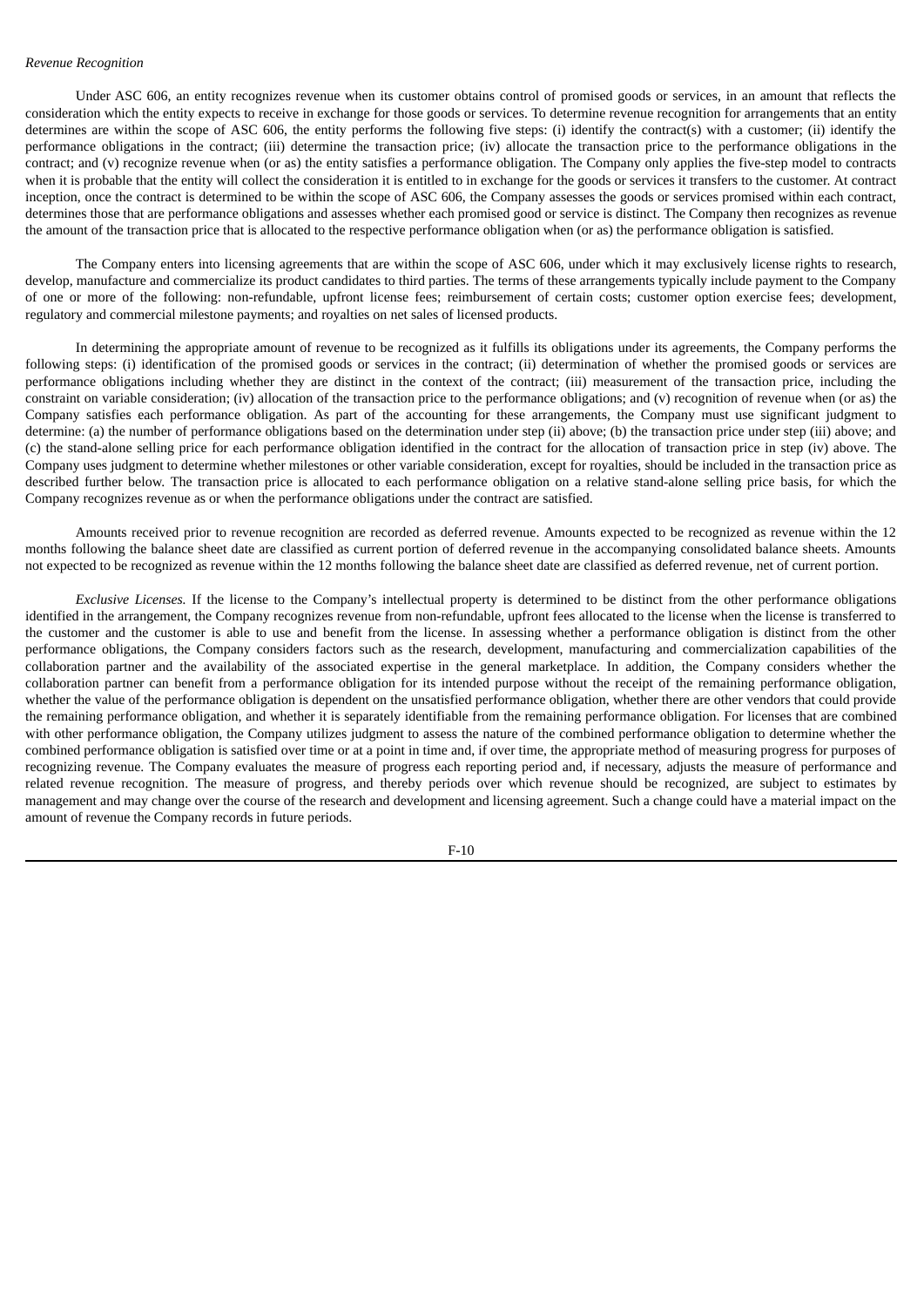*Milestone Payments.* At the inception of each arrangement that includes research or development milestone payments, the Company evaluates whether the milestones are considered probable of being achieved and estimates the amount to be included in the transaction price using the most likely amount method. If it is probable that a significant revenue reversal would not occur, the associated milestone value is included in the transaction price. An output method is generally used to measure progress toward complete satisfaction of a milestone. Milestone payments that are not within the control of the Company or the licensee, such as regulatory approvals, are not considered probable of being achieved until those approvals are received. The Company evaluates factors such as the scientific, clinical, regulatory, commercial, and other risks that must be overcome to achieve the particular milestone in making this assessment. There is considerable judgment involved in determining whether it is probable that a significant revenue reversal would not occur. At the end of each subsequent reporting period, the Company re-evaluates the probability of achievement of all milestones subject to constraint and, if necessary, adjusts its estimate of the overall transaction price. Any such adjustments are recorded on a cumulative catch-up basis, which would affect revenue and earnings in the period of adjustment.

#### *Collaborative Arrangements*

The Company analyzes its collaboration arrangements to assess whether such arrangements involve joint operating activities performed by parties that are both active participants in the activities and exposed to significant risks and rewards dependent on the commercial success of such activities and therefore within the scope of ASC Topic 808, *Collaborative Arrangements* (ASC 808). This assessment is performed throughout the life of the arrangement based on changes in the responsibilities of all parties in the arrangement. For collaboration arrangements within the scope of ASC 808 that contain multiple elements, the Company first determines which elements of the collaboration are deemed to be within the scope of ASC 808 and which elements of the collaboration are more reflective of a vendor-customer relationship and therefore within the scope of ASC 606. For elements of collaboration arrangements that are accounted for pursuant to ASC 808, an appropriate recognition method is determined and applied consistently, generally by analogy to ASC 606. Amounts that are owed to collaboration partners are recognized as an offset to collaboration revenue as such amounts are incurred by the collaboration partner. For those elements of the arrangement that are accounted for pursuant to ASC 606, the Company applies the five-step model described above under ASC 606.

#### *Cash and Cash Equivalents*

The Company considers all highly liquid investments with an original maturity of three months or less from the date of purchase to be cash equivalents. As of October 31, 2021 and 2020, the Company had cash equivalents of approximately \$17.2 million and \$17.1 million, respectively.

### *Concentration of Credit Risk*

The Company maintains its cash in bank deposit accounts (checking) that at times exceed federally insured limits. Approximately \$41.6 million is subject to credit risk at October 31, 2021. The Company has not experienced any losses in such accounts.

#### *Deferred Expenses*

Deferred expenses consist of advanced payments made on research and development projects. Expense is recognized in the consolidated statement of operations as the research and development activity is performed.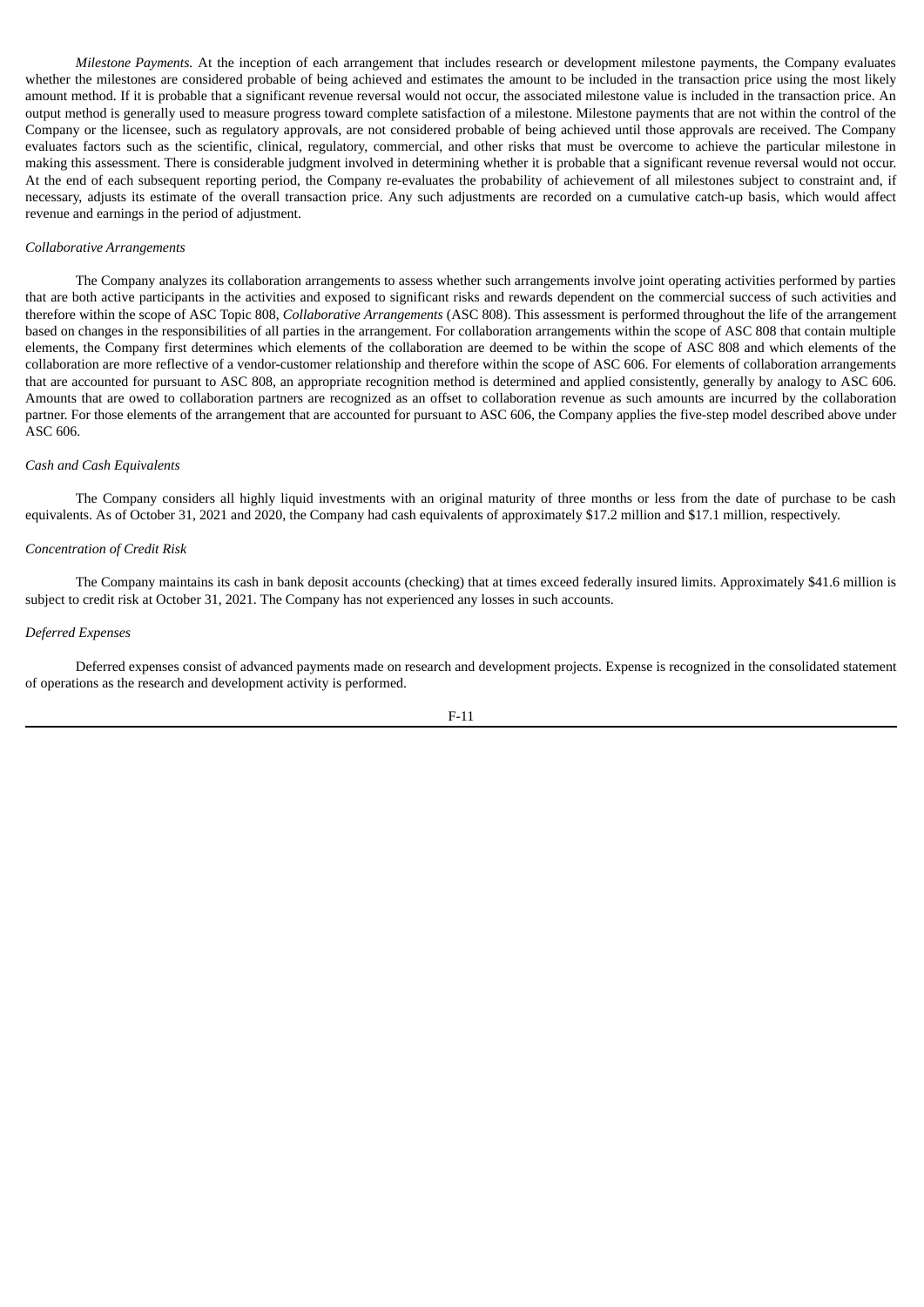### *Property and Equipment*

Property and equipment are stated at cost. Additions and improvements that extend the lives of the assets are capitalized, while expenditures for repairs and maintenance are expensed as incurred. Leasehold improvements are amortized on a straight-line basis over the shorter of the asset's estimated useful life or the remaining lease term. Depreciation is calculated on a straight-line basis over the estimated useful lives of the assets ranging from three to ten years.

When depreciable assets are retired or sold the cost and related accumulated depreciation are removed from the accounts and any resulting gain or loss is recognized in operations.

### *Intangible Assets*

Intangible assets are recorded at cost and include patents and patent application costs, licenses and software. Intangible assets are amortized on a straight-line basis over their estimated useful lives ranging from three to 20 years. Patent application costs are written-off if the application is rejected, withdrawn or abandoned.

### *Impairment of Long-Lived Assets*

The Company periodically assesses the carrying value of intangible and other long-lived assets, and whenever events or changes in circumstances indicate that the carrying amount of an asset might not be recoverable. The assets are considered to be impaired if the Company determines that the carrying value may not be recoverable based upon its assessment, which includes consideration of the following events or changes in circumstances:

- the asset's ability to continue to generate income from operations and positive cash flow in future periods;
- loss of legal ownership or title to the asset $(s)$ ;
- significant changes in the Company's strategic business objectives and utilization of the asset(s); and
- the impact of significant negative industry or economic trends.

If the assets are considered to be impaired, the impairment recognized is the amount by which the carrying value of the assets exceeds the fair value of the assets. Fair value is determined by the application of discounted cash flow models to project cash flows from the assets. In addition, the Company bases estimates of the useful lives and related amortization or depreciation expense on its subjective estimate of the period the assets will generate revenue or otherwise be used by it. Assets to be disposed of are reported at the lower of the carrying amount or fair value, less selling costs. The Company also periodically reviews the lives assigned to long-lived assets to ensure that the initial estimates do not exceed any revised estimated periods from which the Company expects to realize cash flows from its assets.

#### *Leases*

At the inception of an arrangement, the Company determines whether an arrangement is or contains a lease based on the facts and circumstances present in the arrangement. An arrangement is or contains a lease if the arrangement conveys the right to control the use of an identified asset for a period of time in exchange for consideration. Most leases with a term greater than one year are recognized on the consolidated balance sheet as operating lease right-of-use assets and current and long-term operating lease liabilities, as applicable. The Company has elected not to recognize on the consolidated balance sheet leases with terms of 12 months or less. The Company typically only includes the initial lease term in its assessment of a lease arrangement. Options to extend a lease are not included in the Company's assessment unless there is reasonable certainty that the Company will renew.

Operating lease liabilities and their corresponding right-of-use assets are recorded based on the present value of lease payments over the expected remaining lease term. Certain adjustments to the right-of-use asset may be required for items such as prepaid or accrued rent. The interest rate implicit in the Company's leases is typically not readily determinable. As a result, the Company utilizes its incremental borrowing rate, which reflects the fixed rate at which the Company could borrow on a collateralized basis the amount of the lease payments in the same currency, for a similar term, in a similar economic environment.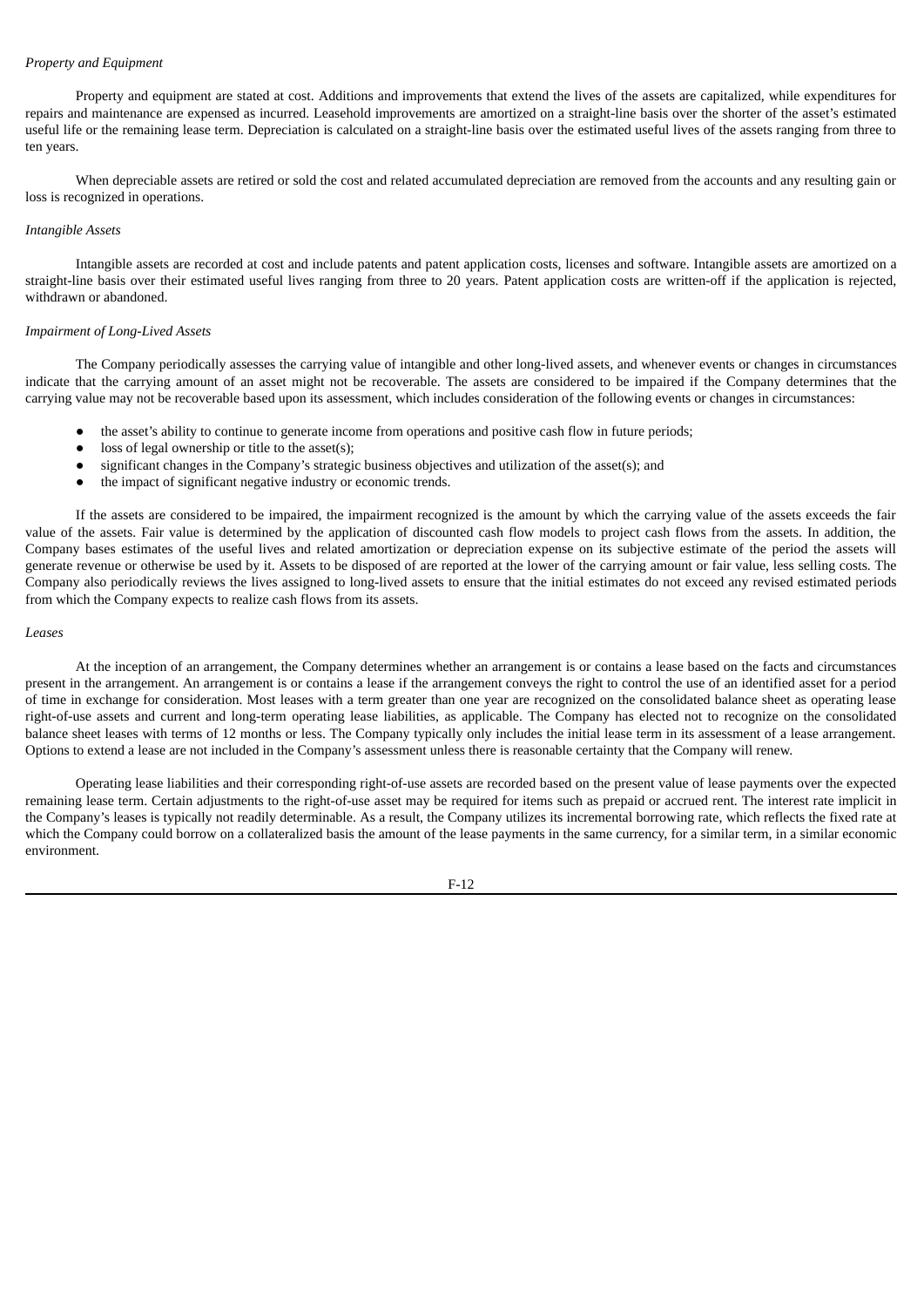### *Net Income (Loss) per Share*

Basic net income or loss per common share is computed by dividing net income or loss available to common stockholders by the weighted average number of common shares outstanding during the period. Diluted earnings per share give effect to dilutive options, warrants, restricted stock units and other potential common stock outstanding during the period. In the case of a net loss, the impact of the potential common stock resulting from warrants, outstanding stock options and convertible debt are not included in the computation of diluted loss per share, as the effect would be anti-dilutive. In the case of net income, the impact of the potential common stock resulting from these instruments that have intrinsic value are included in the diluted earnings per share. The table sets forth the number of potential shares of common stock that have been excluded from diluted net loss per share (as of October 31, 2020, 327,338 warrants are included in the basic earnings per share computation because the exercise price is \$0):

|                        | As of October 31,        |           |
|------------------------|--------------------------|-----------|
|                        | 2021                     | 2020      |
| Warrants               | 30,225,397               | 398,226   |
| Stock options          | 893.946                  | 1,011,768 |
| Restricted stock units | $\overline{\phantom{0}}$ | 5,556     |
| Total                  | 31,119,343               | 1,415,550 |

#### *Research and Development Expenses*

Research and development costs are expensed as incurred and include but are not limited to clinical trial and related manufacturing costs, payroll and personnel expenses, lab expenses, and related overhead costs.

### *Stock Based Compensation*

The Company has an equity plan which allows for the granting of stock options to its employees, directors and consultants for a fixed number of shares with an exercise price equal to the fair value of the shares at date of grant. The Company measures the cost of services received in exchange for an award of equity instruments based on the fair value of the award. The fair value of the award is measured on the grant date and is then recognized over the requisite service period, usually the vesting period, in both research and development expenses and general and administrative expenses on the consolidated statement of operations, depending on the nature of the services provided by the employees or consultants.

The process of estimating the fair value of stock-based compensation awards and recognizing stock-based compensation cost over their requisite service period involves significant assumptions and judgments. The Company estimates the fair value of stock option awards on the date of grant using the Black Scholes Model for the remaining awards, which requires that the Company makes certain assumptions regarding: (i) the expected volatility in the market price of its common stock; (ii) dividend yield; (iii) risk-free interest rates; and (iv) the period of time employees are expected to hold the award prior to exercise (referred to as the expected holding period). As a result, if the Company revises its assumptions and estimates, stock-based compensation expense could change materially for future grants.

The Company accounts for stock-based compensation using fair value recognition and records forfeitures as they occur. As such, the Company recognizes stock-based compensation cost only for those stock-based awards that vest over their requisite service period, based on the vesting provisions of the individual grants.

#### *Fair Value of Financial Instruments*

The carrying value of financial instruments, including cash and cash equivalents and accounts payable, approximated fair value as of the balance sheet date presented, due to their short maturities.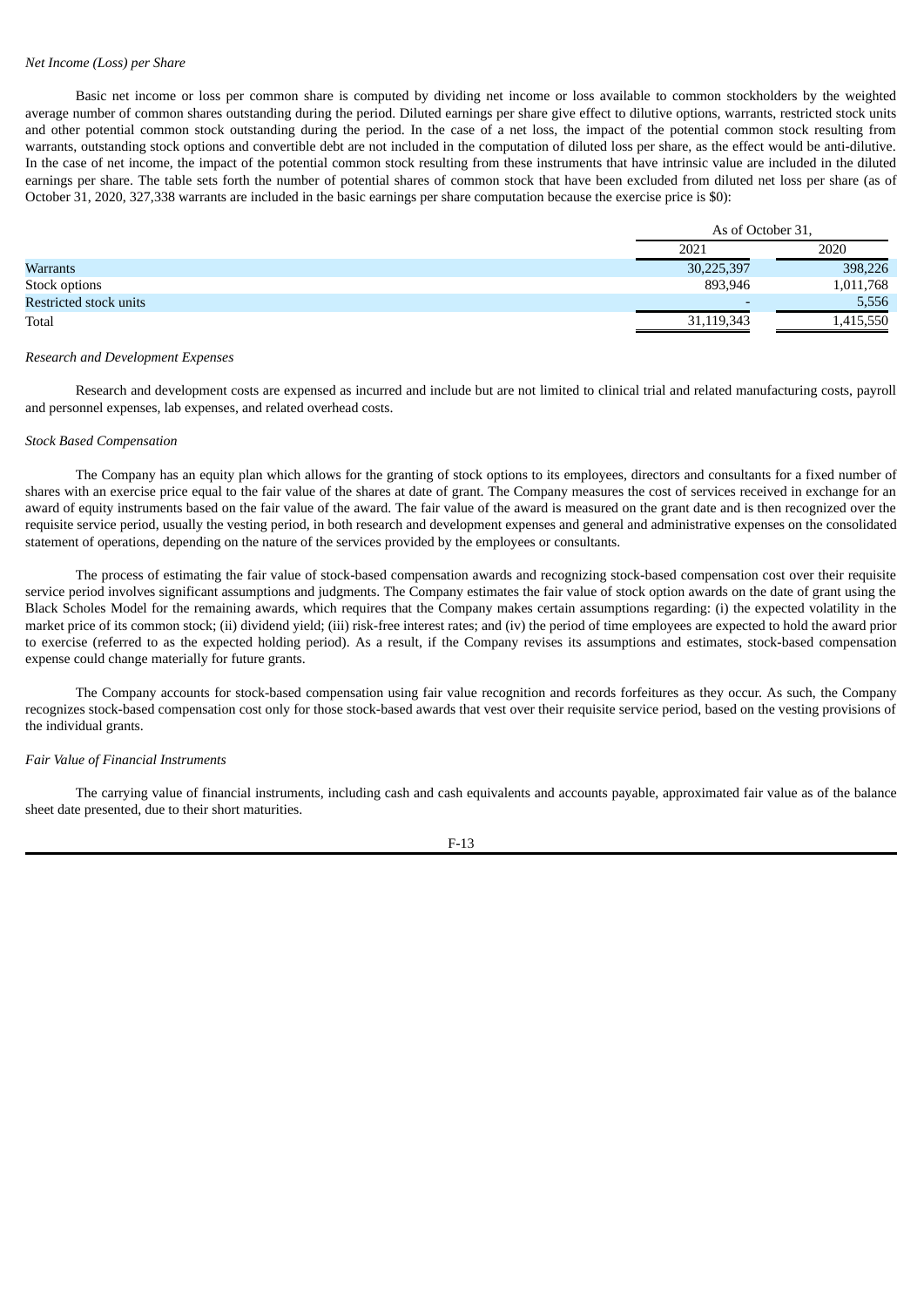### *Derivative Financial Instruments*

The Company does not use derivative instruments to hedge exposures to cash flow, market or foreign currency risks. The Company evaluates all of its financial instruments to determine if such instruments are derivatives or contain features that qualify as embedded derivatives. For derivative financial instruments that are accounted for as liabilities, the derivative instrument is initially recorded at its fair value and is then re-valued at each reporting date, with changes in the fair value reported in the statements of operations. For stock-based derivative financial instruments, the Company used the Monte Carlo simulation model and the Black Scholes model to value the derivative instruments at inception and on subsequent valuation dates. The classification of derivative instruments, including whether such instruments should be recorded as liabilities or as equity, is evaluated at the end of each reporting period. Derivative liabilities are classified in the consolidated balance sheet as current or non-current based on whether or not net-cash settlement of the instrument could be required within 12 months of the balance sheet date.

#### *Sequencing Policy*

The Company adopted a sequencing policy under ASC 815-40-35, if reclassification of contracts from equity to liabilities is necessary pursuant to ASC 815 due to the Company's inability to demonstrate it has sufficient authorized shares. This was due to the Company committing more shares than authorized. Certain instruments are classified as liabilities, after allocating available authorized shares on the basis of the most recent grant date of potentially dilutive instruments. Pursuant to ASC 815, issuances of securities granted as compensation in a share-based payment arrangement are not subject to the sequencing policy.

#### *Income Taxes*

The Company uses the asset and liability method of accounting for income taxes in accordance with ASC Topic 740, *"Income Taxes."* Under this method, income tax expense is recognized for the amount of: (i) taxes payable or refundable for the current year and (ii) deferred tax consequences of temporary differences resulting from matters that have been recognized in an entity's financial statements or tax returns. Deferred tax assets and liabilities are measured using enacted tax rates expected to apply to taxable income in the years in which those temporary differences are expected to be recovered or settled. The effect on deferred tax assets and liabilities of a change in tax rates is recognized in the results of operations in the period that includes the enactment date. A valuation allowance is provided to reduce the deferred tax assets reported if based on the weight of the available positive and negative evidence, it is more likely than not some portion or all of the deferred tax assets will not be realized.

#### *Recent Accounting Standards*

In December 2019, the FASB issued ASU 2019-12, Simplification of Income Taxes (Topic 740) Income Taxes ("ASU 2019-12"). ASU 2019-12 simplifies the accounting for income taxes by removing certain exceptions to the general principles in Topic 740. The amendments also improve consistent application of and simplify U.S. GAAP for other areas of Topic 740 by clarifying and amending existing guidance. ASU 2019-12 is effective for public companies for annual periods beginning after December 15, 2020, including interim periods within those fiscal years. The standard will apply as a cumulative-effect adjustment to retained earnings as of the beginning of the first reporting period in which the guidance is adopted and is not material to the financial results of the Company.

In August 2020, the FASB issued ASU 2020-06, Accounting for Convertible Instruments and Contracts in an Entity's Own Equity, which simplifies the accounting for certain convertible instruments, amends guidance on derivative scope exceptions for contracts in an entity's own equity, and modifies the guidance on diluted earnings per share ("EPS") calculations as a result of these changes. The standard will be effective for the Company for fiscal years beginning after December 15, 2023 and can be applied on either a fully retrospective or modified retrospective basis. Early adoption is permitted for fiscal years beginning after December 15, 2020. We are currently evaluating the impact of this standard on our consolidated financial statements.

Management does not believe that any recently issued, but not yet effective accounting pronouncements, if adopted, would have a material impact on the accompanying consolidated financial statements.

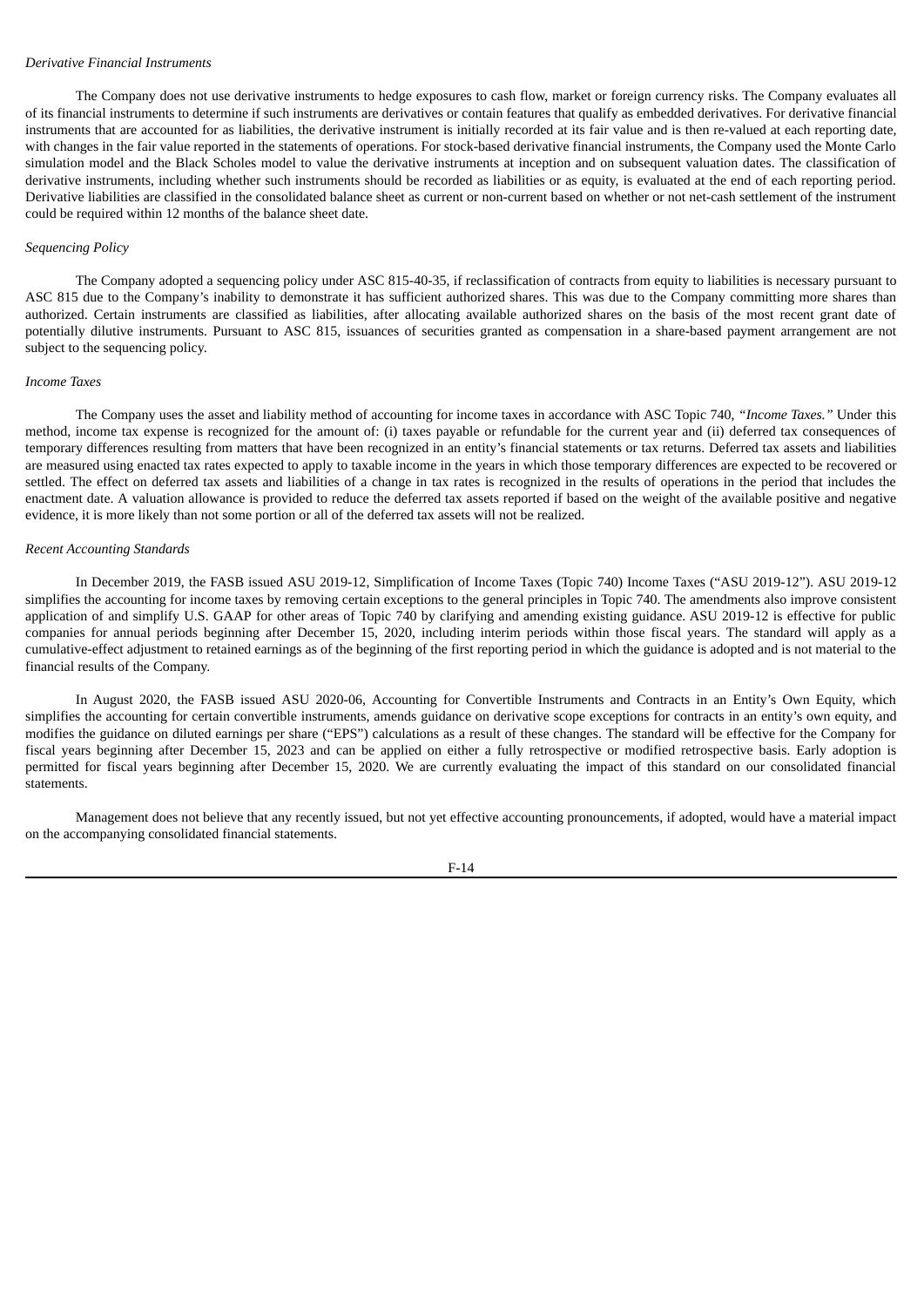## **3. PROPERTY AND EQUIPMENT**

Property and equipment consist of the following (in thousands):

|                                           | October 31, |  |          |
|-------------------------------------------|-------------|--|----------|
|                                           | 2021        |  | 2020     |
| Leasehold improvements                    |             |  | 2,335    |
| Laboratory equipment                      | 179         |  | 1,218    |
| Furniture and fixtures                    |             |  | 744      |
| Computer equipment                        | 241         |  | 409      |
| Construction in progress                  |             |  | 19       |
| Total property and equipment              | 420         |  | 4.725    |
| Accumulated depreciation and amortization | (302)       |  | (2, 332) |
| Net property and equipment                | 118         |  | 2,393    |

Depreciation expense for the years ended October 31, 2021 and 2020 was approximately \$0.4 million and \$0.9 million, respectively. During the year ended October 31, 2021, the Company incurred a loss on disposal of equipment of approximately \$1.4 million, \$0.9 million of which is reflected in the research and development expenses and \$0.5 million of which is reflected in the general and administrative expenses in the consolidated statement of operations.

Management has reviewed its property and equipment for impairment whenever events and circumstances indicate that the carrying value of an asset might not be recoverable. During the years ended October 31, 2021 and 2020, the Company recorded impairment losses on idle laboratory equipment of \$0 and \$1.1 million, respectively, that was charged to research and development expenses in the consolidated statement of operations. Fair value for the idle assets was determined by a quoted purchase price for the assets.

### **4. INTANGIBLE ASSETS**

Intangible assets consist of the following (in thousands):

|                          | October 31, |  |          |
|--------------------------|-------------|--|----------|
|                          | 2021        |  | 2020     |
| Patents                  | 4,836       |  | 4,479    |
| License                  | 777         |  | 777      |
| Software                 | 98          |  | 117      |
| Total intangibles        | 5,711       |  | 5,373    |
| Accumulated amortization | (2, 357)    |  | (2, 112) |
| Net intangible assets    | 3,354       |  | 3,261    |

The expirations of the existing patents range from 2021 to 2039 but the expirations can be extended based on market approval if granted and/or based on existing laws and regulations. Capitalized costs associated with patent applications that are abandoned without future value are charged to expense when the determination is made not to pursue the application. Patent applications having a net book value of approximately \$0.1 million and \$1.7 million were abandoned and were charged to general and administrative expenses in the consolidated statement of operations for the years ended October 31, 2021 and 2020, respectively. Intangible asset amortization expense that was charged to general and administrative expense in the consolidated statement of operations was approximately \$0.3 million for each of the years ended October 31, 2021 and 2020, respectively.

Management has reviewed its intangible assets for impairment whenever events and circumstances indicate that the carrying value of an asset might not be recoverable. Net assets are recorded on the consolidated balance sheet for patents and licenses related to axalimogene filolisbac (AXAL), ADXS-HOT, ADXS-PSA and other products that are in development or out-licensed. However, if a competitor were to gain FDA approval for a treatment before the Company or if future clinical trials fail to meet the targeted endpoints, the Company would likely record an impairment related to these assets. In addition, if an application is rejected or fails to be issued, the Company would record an impairment of its estimated book value. Lastly, if the Company is unable to raise enough capital to continue funding our studies and developing its intellectual property, the Company would likely record an impairment to certain of these assets.

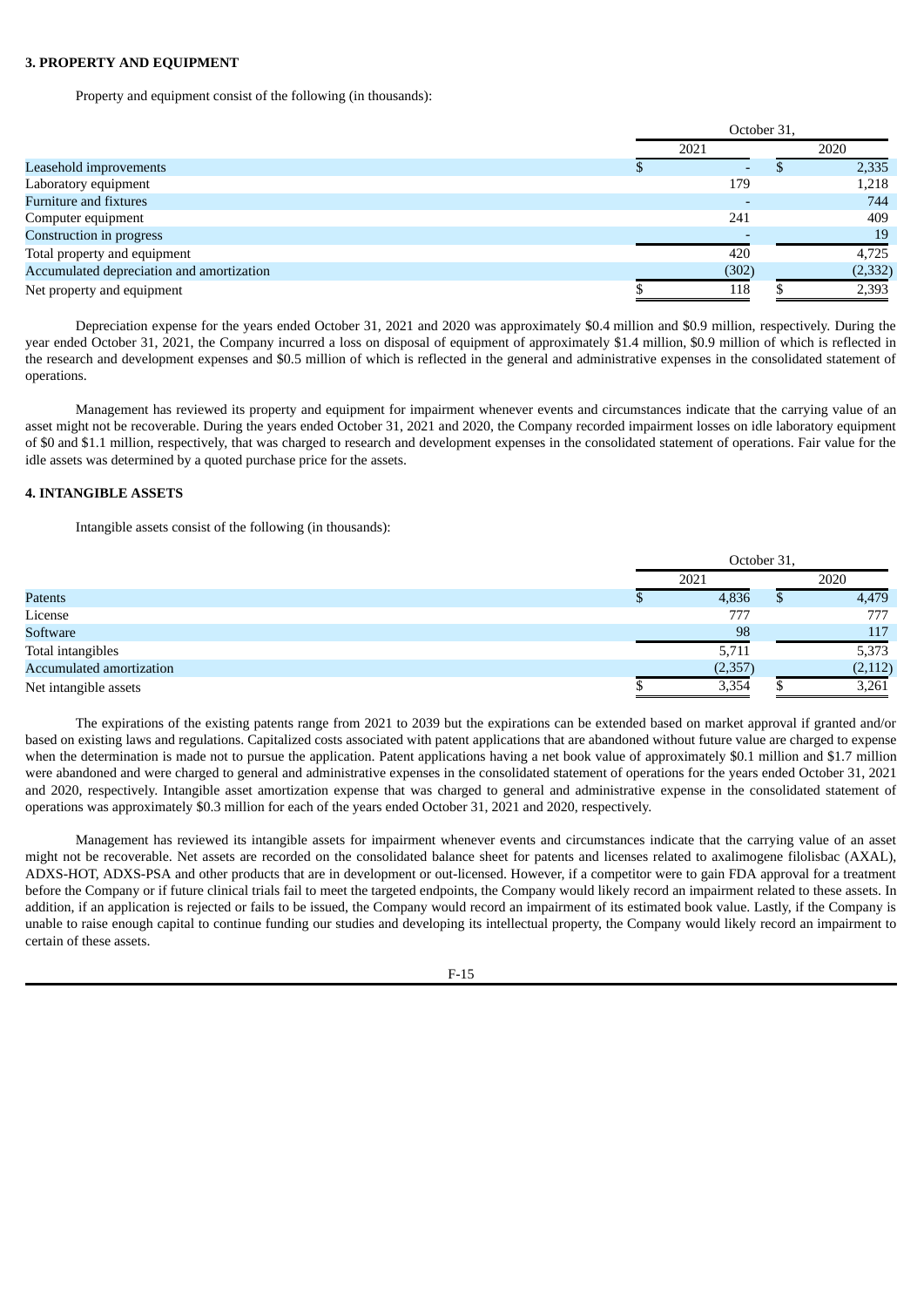At October 31, 2021, the estimated amortization expense by fiscal year based on the current carrying value of intangible assets is as follows (in thousands):

| 2022         | 277<br>۰D |  |
|--------------|-----------|--|
| 2023         | 277       |  |
| 2024         | 277       |  |
| 2025         | 277       |  |
| 2026         | 277       |  |
| Thereafter   | 1,969     |  |
| <b>Total</b> | 3,354     |  |
|              |           |  |

### **5. ACCRUED EXPENSES:**

The following table represents the major components of accrued expenses (in thousands):

|                                 | October 31, |  |       |
|---------------------------------|-------------|--|-------|
|                                 | 2021        |  | 2020  |
| Salaries and other compensation | 55          |  | 737   |
| Vendors                         | 2,168       |  | 671   |
| Professional fees               | 613         |  | 329   |
| Total accrued expenses          | 2,836       |  | 1.737 |

### **6. STOCKHOLDERS' EQUITY**

#### *Lincoln Park Purchase Agreement*

On July 30, 2020, the Company entered into a Purchase Agreement (the "Purchase Agreement") and a Registration Rights Agreement (the "Registration Rights Agreement") with Lincoln Park Capital Fund, LLC ("Lincoln Park"). Over the 36-month term of the Purchase Agreement, the Company has the right, but not the obligation, from time to time, to sell to Lincoln Park up to an aggregate amount of \$20,000,000 of shares of common stock, in its sole discretion and subject to certain conditions, including that the closing price of its common stock is not below \$0.10 per share, to direct Lincoln Park to purchase up to 1,000,000 shares (the "Regular Purchase Share Limit") of its Common Stock (each such purchase, a "Regular Purchase"). Lincoln Park's maximum obligation under any single Regular Purchase will not exceed \$1,000,000, unless the parties mutually agree to increase the maximum amount of such Regular Purchase. The purchase price for shares of Common Stock to be purchased by Lincoln Park under a Regular Purchase will be the equal to the lower of (in each case, subject to the adjustments described in the Purchase Agreement): (i) the lowest sale price for the Company's common stock on the applicable purchase date, and (ii) the arithmetic average of the three lowest sale prices for the Company's common stock during the ten trading days prior to the purchase date.

As consideration for entering into the Purchase Agreement, the Company issued 1,084,266 shares of common stock to Lincoln Park as a commitment fee. The shares were valued at approximately \$0.6 million and were recorded as deferred offering expenses in the consolidated balance sheet. The deferred charges were charged against paid-in capital upon future proceeds from the sale of common stock under the Lincoln Park Purchase Agreement.

From August 2020 to October 2020, Lincoln Park purchased 11,242,048 shares of common stock for gross proceeds of approximately \$5.1 million. Approximately \$50,000 of legal fees were netted against the gross proceeds.

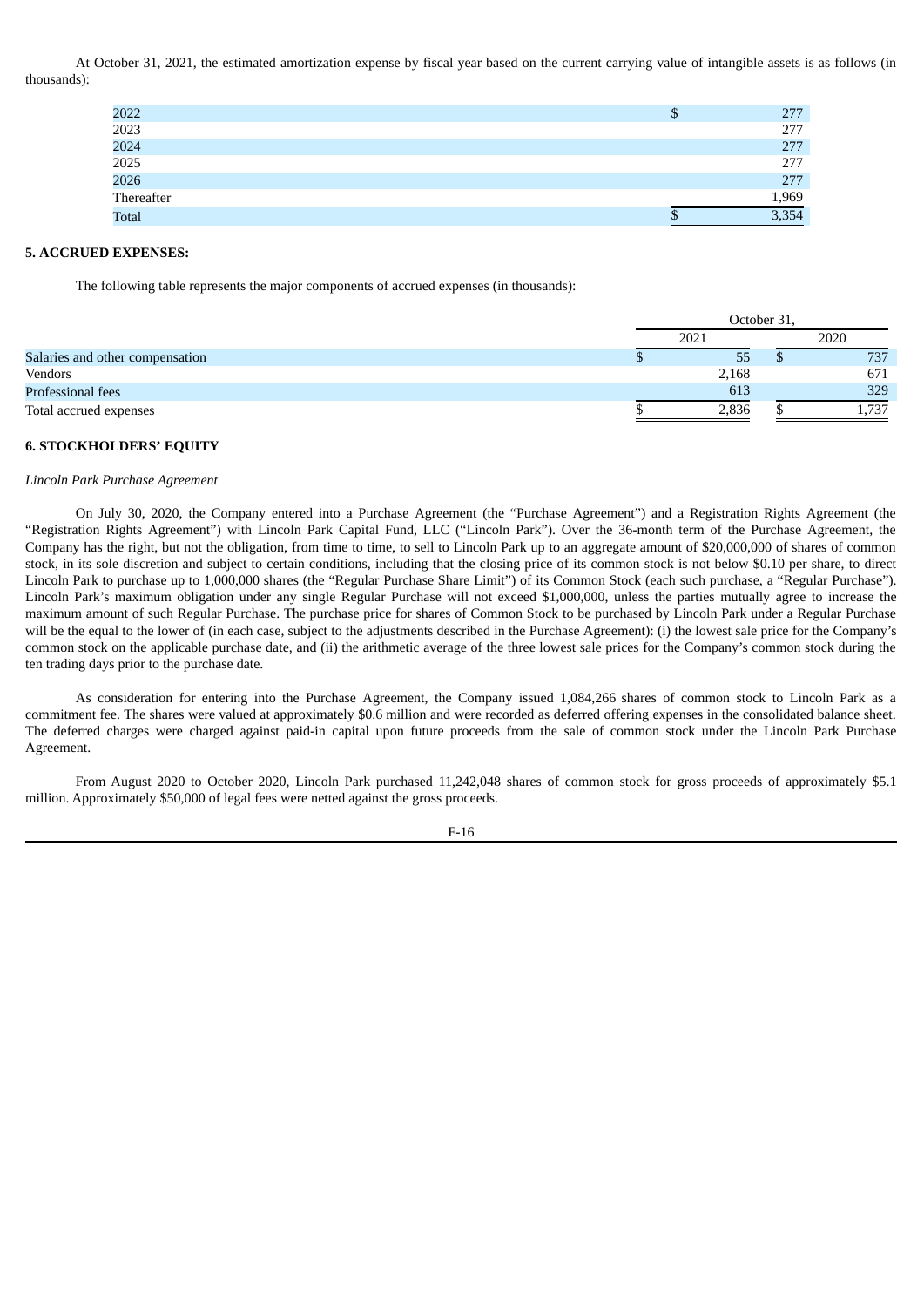# *Public Offerings*

In April 2021, the Company entered into a securities purchase agreement (the "Purchase Agreement") with certain investors. The Purchase Agreement provided for the sale and issuance by the Company of an aggregate of 17,577,400 shares (the "Shares") of the Company's common stock, \$0.001 par value (the "Common Stock"), at an offering price of \$0.7921 per Share and 7,671,937 pre-funded warrants to certain purchasers whose purchase of additional Shares would otherwise result in the purchaser, together with its affiliates and certain related parties, beneficially owning more than 9.99% of the Company's outstanding Common Stock immediately following the consummation of the offering (the "Pre-Funded Warrants"). The Shares and Pre-Funded Warrants were sold together with warrants to purchase up to 11,244,135 shares of Common Stock (the "Accompanying Warrants" and together with the Shares and the Pre-Funded Warrants, the "Securities"). The Pre-Funded Warrants were sold for a purchase price of \$0.7911 per share and have an exercise price of \$0.001 per share. The Pre-Funded Warrants were immediately exercisable and may be exercised at any time until all of the Pre-Funded Warrants are exercised in full. Each Accompanying Warrant has an exercise price per share of \$0.70, became exercisable immediately and will expire on the fifth anniversary of the original issuance date.

The Purchase Agreement also provided for a concurrent private placement (the "Private Placement") of 14,005,202 warrants to purchase the Company's Common Stock (the "Private Placement Warrants") with the purchasers in the Registered Offering. The Private Placement Warrants will be exercisable for an aggregate of 14,005,202 shares of Common Stock at any time on or after such date, if ever, that is 14 days after the Company files an amendment (the "Authorized Shares Amendment") to the Company's Amended and Restated Certificate of Incorporation to increase the number of authorized shares of Common Stock, \$0.001 par value per share from 170,000,000 shares to 300,000,000 shares with the Delaware Secretary of State and on or prior to the date that is five years after such date. The Private Placement Warrants have an exercise price of \$0.70 per share.

In November 2020, the Company closed on a public offering of 30,666,665 shares of its common stock at a public offering price of \$0.30 per share, for gross proceeds of approximately \$9.2 million, which gives effect to the exercise of the underwriter's option in full. In addition, the Company also undertook a concurrent private placement of warrants to purchase up to 15,333,332 shares of common stock. The warrants have an exercise price per share of \$0.35, are exercisable immediately and will expire five years from the date of issuance. The warrants also provide that if there is no effective registration statement registering, or no current prospectus available for, the issuance or resale of the warrant shares, the warrants may be exercised via a cashless exercise. After deducting the underwriting discounts and commissions and other offering expenses, the net proceeds from the offering were approximately \$8.5 million.

In May 2020, the Company entered into a sales agreement related to an ATM equity offering program pursuant to which the Company may sell, from time to time, common stock with an aggregate offering price of up to \$40 million through A.G.P./Alliance Global Partners, as sales agent. From May 2020 to October 2020, the Company sold 2,489,104 shares of its common stock under the ATM program for \$1.583 million, or an average of \$0.64 per share, and received net proceeds of \$1.531 million, net of commissions of \$52,000. In March 2021, the Company sold 886,048 shares of its common stock under the ATM program for \$762,000, or an average of \$0.86 per share, and received net proceeds of \$737,000, net of commissions of \$25,000.

In January 2020, the Company closed on a public offering of 10,000,000 shares of its common stock at a public offering price of \$1.05, for gross proceeds of \$10.5 million. In addition, the Company also undertook a concurrent private placement of warrants to purchase up to 5,000,000 shares of common stock. The warrants have an exercise price per share of \$1.25, are exercisable during the period beginning on the six-month anniversary of the date of its issuance (the "Initial Exercise Date") and will expire on the fifth anniversary of the Initial Exercise Date. The warrants contain a change of control provision whereby if the change of control is within the Company's control, the warrants could be settled in cash based on the Black-Scholes value of the warrants at the option of the warrant holder. The warrants also provide that if there is no effective registration statement registering, or no current prospectus available for, the issuance or resale of the warrant shares, the warrants may be exercised via a cashless exercise. After deducting the underwriting discounts and commissions and other offering expenses, the net proceeds from the offering were approximately \$9.6 million.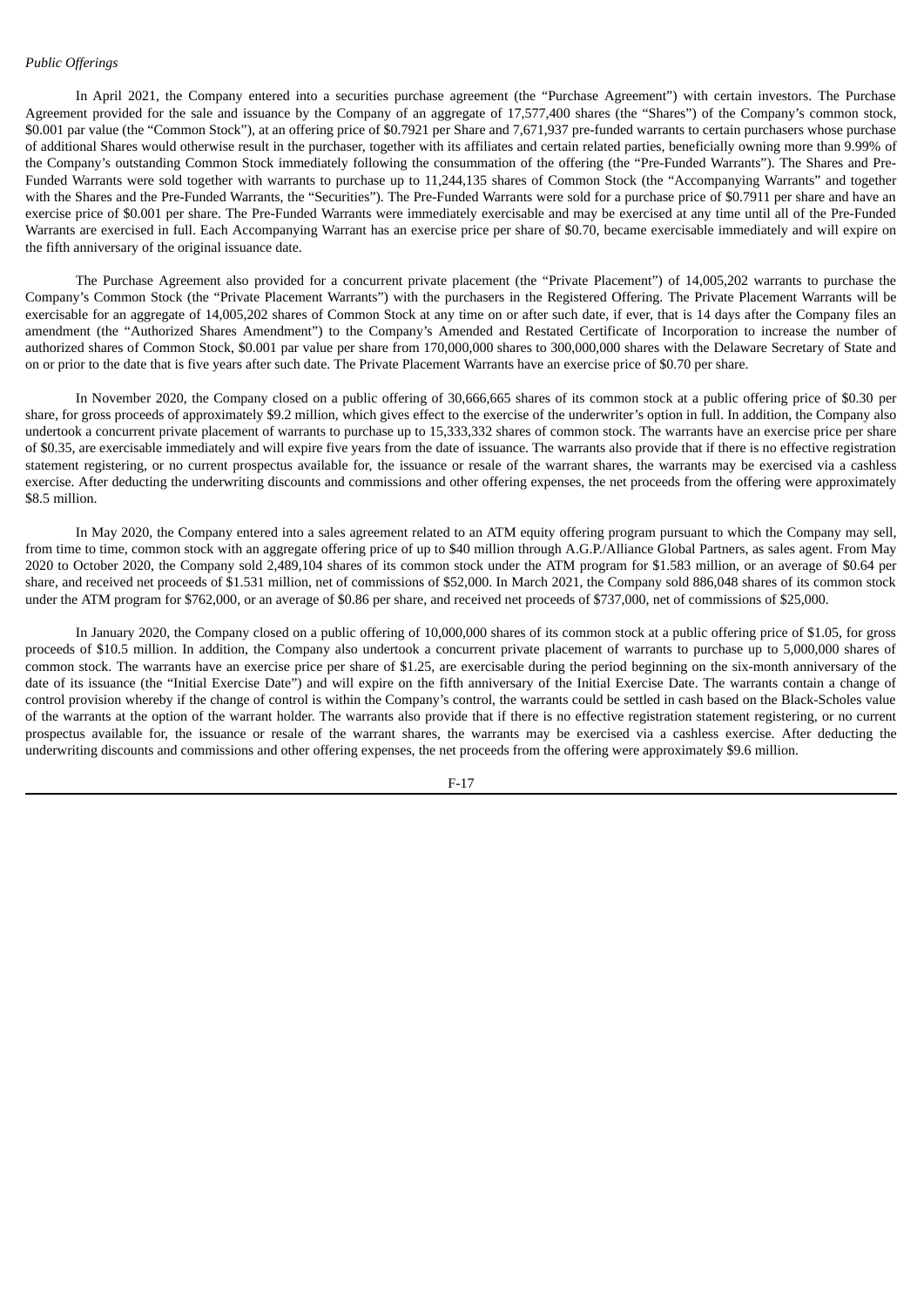### **7. COMMON STOCK PURCHASE WARRANTS AND WARRANT LIABILITY**

#### *Warrants*

As of October 31, 2021, there were outstanding and exercisable warrants to purchase 30,225,397 shares of our common stock with exercise prices ranging from \$0.30 to \$281.25 per share. Information on the outstanding warrants is as follows:

|    | Exercise           | Number of Shares    |                                      |                                                 |
|----|--------------------|---------------------|--------------------------------------|-------------------------------------------------|
|    | Price              | Underlying Warrants | <b>Expiration Date</b>               | Summary of Warrants                             |
| S  | 281.25             | 25                  | N/A                                  | Other Warrants                                  |
| \$ | $2.80*$            | 327,338             | July 2024                            | July 2019 Public Offering                       |
| \$ | 0.30               | 70,297              | September 2024                       | September 2018 Public Offering                  |
| S  | 0.35               | 4,578,400           | November 2025                        | November 2020 Public Offering                   |
|    |                    |                     |                                      | April 2021 Registered Direct Offering           |
| \$ | 0.70               | 11,244,135          | April 2026                           | (Accompanying Warrants)                         |
|    |                    |                     | 5 years after the date such warrants | April 2021 Private Placement (Private Placement |
| \$ | 0.70               | 14,005,202          | become exercisable, if ever          | <b>Warrants</b>                                 |
|    | <b>Grand Total</b> | 30,225,997          |                                      |                                                 |

\* During the year ended October 31, 2021, the cashless exercise provision of these warrants expired and the exercise price adjusted to \$2.80.

As of October 31, 2020, there were outstanding warrants to purchase 398,226 shares of our common stock with exercise prices ranging from \$0 to \$281.25 per share. Information on the outstanding warrants is as follows:

| Exercise                 | Number of Shares           |                        |                                |
|--------------------------|----------------------------|------------------------|--------------------------------|
| Price                    | <b>Underlying Warrants</b> | <b>Expiration Date</b> | Summary of Warrants            |
| 281.25                   | 25                         | N/A                    | Other Warrants                 |
| $\overline{\phantom{0}}$ | 327,338                    | <b>July 2024</b>       | July 2019 Public Offering      |
| 0.372                    | 70,863                     | September 2024         | September 2018 Public Offering |
| Grand Total              | 398,226                    |                        |                                |

A summary of warrant activity was as follows (In thousands, except share and per share data):

|                                                          | <b>Shares</b>  | Weighted<br>Average<br><b>Exercise Price</b> |      | Weighted<br>Average<br>Remaining<br>Contractual Life<br>In Years |    | Aggregate<br><b>Intrinsic Value</b> |
|----------------------------------------------------------|----------------|----------------------------------------------|------|------------------------------------------------------------------|----|-------------------------------------|
| Outstanding and exercisable warrants at October 31, 2019 | 432.142        | S.                                           | 0.08 | 4.76                                                             | аĐ | 114,069                             |
| Issued                                                   | 5,000,000      |                                              | 1.25 |                                                                  |    |                                     |
| Exercised *                                              | (33, 916)      |                                              | 0.02 |                                                                  |    |                                     |
| Exchanged                                                | (5,000,000)    |                                              | 1.25 |                                                                  |    |                                     |
| Outstanding and exercisable warrants at October 31, 2020 | 398,226        | \$                                           | 0.08 | 3.76                                                             | \$ | 110,640                             |
| Issued                                                   | 48,254,606     |                                              | 0.48 |                                                                  |    |                                     |
| <b>Exercised</b>                                         | (18, 427, 435) |                                              | 0.20 |                                                                  |    |                                     |
| Outstanding and exercisable warrants at October 31, 2021 | 30,225,397     |                                              | 0.67 | 4.63                                                             |    | 631.089                             |

\* Includes the cashless exercise of 32,500 warrants that resulted in the issuance of 32,500 shares of common stock.

As of October 31, 2021, the Company had 16,149,898 of its total 30,225,397 outstanding warrants classified as equity (equity warrants). At October 31, 2020, the Company had 327,363 of its total 398,226 outstanding warrants classified as equity (equity warrants). At issuance, equity warrants are recorded at their relative fair values, using the Relative Fair Value Method, in the shareholders equity section of the consolidated balance sheets.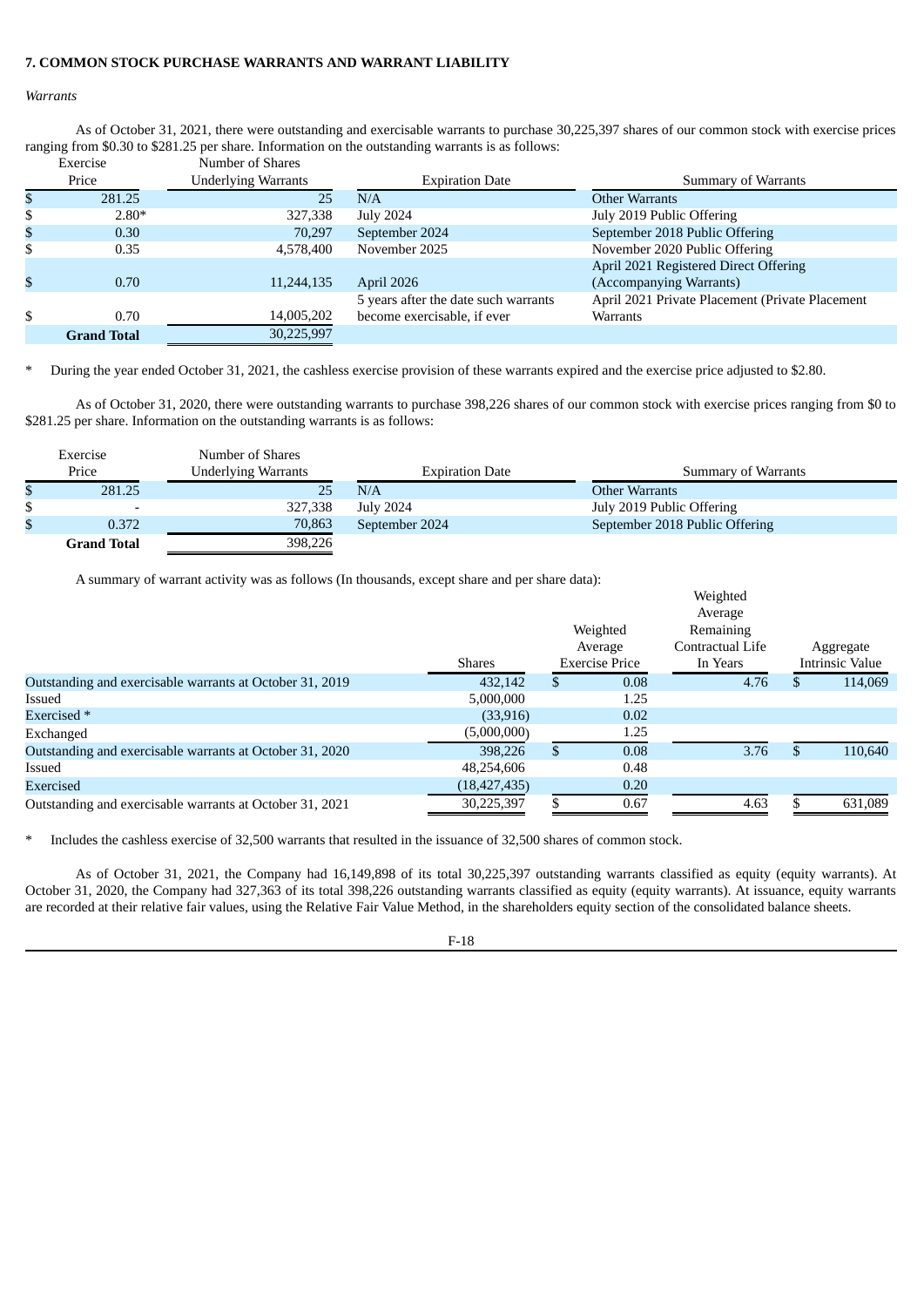#### *Shares Issued for Warrants Exercises*

During the year ended October 31, 2021, warrant holders from the Company's November 2020 offering exercised 10,754,932 warrants in exchange for 10,754,932 shares of the Company's common stock and warrant holders from the Company's April 2021 Offering exercised 7,671,937 prefunded warrants in exchange for 7,671,937 shares of the Company's common stock. Pursuant to these warrant exercises, the Company received aggregate proceeds of approximately \$3.8 million which were payable upon exercise.

### *Shares Issued in Settlement of Equity Warrants*

On October 16, 2020, the Company entered into private exchange agreements with certain holders of warrants issued in connection with the Company's January 2020 public offering of common stock and warrants. The warrants being exchanged provide for the purchase of up to an aggregate of 5,000,000 shares of our common stock at an exercise price of \$1.25 per share. The warrants became exercisable on July 21, 2020 and have an expiration date of July 21, 2025. Pursuant to such exchange agreements, the Company agreed to issue 3,000,000 shares of common stock to the investors in exchange for the warrants. The fair value of these warrants approximated the fair value of shares issued in the exchange for these warrants. The Company used the closing stock price to value the shares and Black Scholes model to value these warrants on the date of the exchange. In determining the fair warrant of the warrants issued on October 16, 2020, the Company used the following inputs in its Black-Sholes model: exercise price \$1.25, stock price \$0.406, expected term 4.76 years, volatility 101.18% and risk-free interest rate 0.32%. In connection with the exchange of warrants for common stock, the Company recorded a loss of approximately \$77,000 as the fair value of the shares issued exceeded the fair value of warrants exchanged.

#### *Warrant Liability*

As of October 31, 2021, the Company had 14,075,499 of its total 30,225,397 outstanding warrants from April 2021 Private Placement Offering and September 2018 Public Offering classified as liabilities (liability warrants). At October 31, 2020, the Company had 70,863 of its total 398,226 outstanding warrants from the September 2018 Public Offering classified as liabilities (liability warrants).

The warrants issued in the April 2021 Private Placement will become exercisable only on such day, if ever, that is 14 days after the Company files an amendment to the Company's Amended and Restated Certificate of Incorporation to increase the number of authorized shares of common stock, \$0.001 par value per share from 170,000,000 shares to 300,000,000 shares. These warrants expire five years after the date they become exercisable. As of October 31, 2021, the Company does not have sufficient authorized common stock to allow for the issuance of common stock underlying these warrants. The Company did not receive stockholder authorization to increase the authorized shares from 170,000,000 to 300,000,000 shares at the stockholder's meeting held on June 3, 2021. The Company was subsequently required to file a proxy to seek an increase in the number of authorized shares and did not file such a proxy but rather elected to seek a reverse stock split to, among other things, increase the shares available. Accordingly, based on certain indemnification provisions of the securities purchase agreement, the Company concluded that liability classification is warranted. The Company utilized the Black Scholes model to calculate the fair value of these warrants at issuance and at each subsequent reporting date.

In measuring the warrant liability for the warrants issued in the April 2021 Private Placement at October 31, 2021 and April 14, 2021 (issuance date), the Company used the following inputs in its Black Scholes model:

|                    | October 31, 2021 | April 14, 2021 |  |
|--------------------|------------------|----------------|--|
| Exercise Price     | 0.70             | 0.70           |  |
| <b>Stock Price</b> | 0.485            | 0.57           |  |
| Expected Term      | 5.00 years       | 5.00 years     |  |
| Volatility %       | 106%             | 106%           |  |
| Risk Free Rate     | 1.18%            | 0.85%          |  |

The September 2018 Public Offering warrants contain a down round feature, except for exempt issuances as defined in the warrant agreement, in which the exercise price would immediately be reduced to match a dilutive issuance of common stock, options, convertible securities and changes in option price or rate of conversion. As of October 31, 2021, the down round feature was triggered three times and the exercise price of the warrants were reduced from \$22.50 to \$0.30. The warrants require liability classification as the warrant agreement requires the Company to maintain an effective registration statement and does not specify any circumstances under which settlement in other than cash would be permitted or required. As a result, net cash settlement is assumed and liability classification is warranted. For these liability warrants, the Company utilized the Monte Carlo simulation model to calculate the fair value of these warrants at issuance and at each subsequent reporting date.

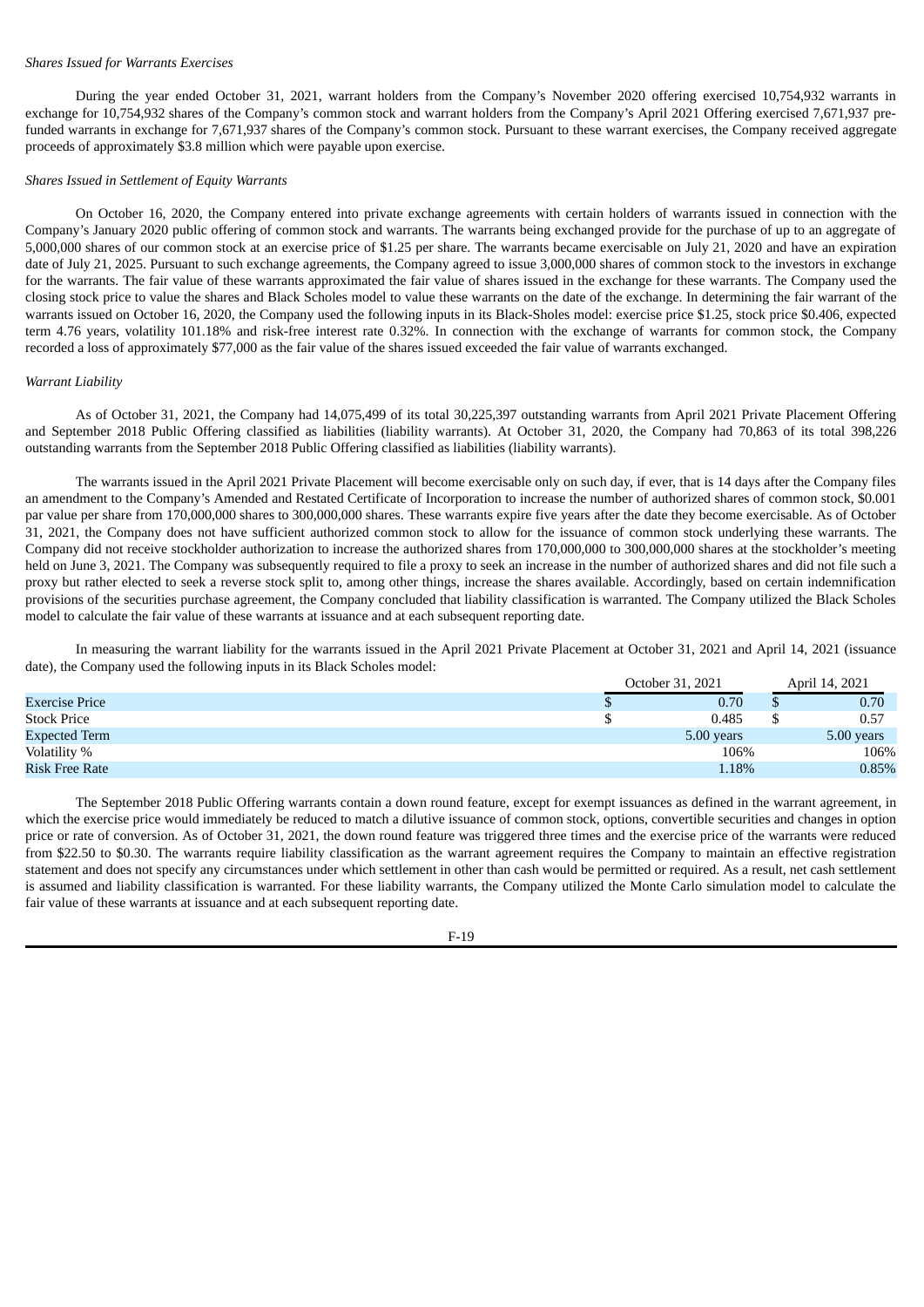In measuring the warrant liability for the September 2018 Public Offering warrants at October 31, 2021 and October 31, 2020, the Company used the following inputs in its Monte Carlo simulation model:

|                      | October 31, 2021 |            |  | October 31, 2020 |  |  |
|----------------------|------------------|------------|--|------------------|--|--|
| Exercise Price       |                  | 0.30       |  | 0.37             |  |  |
| <b>Stock Price</b>   |                  | 0.485      |  | 0.34             |  |  |
| <b>Expected Term</b> |                  | 2.87 years |  | 3.87 years       |  |  |
| Volatility %         |                  | 123%       |  | 106%             |  |  |
| Risk Free Rate       |                  | 0.77%      |  | 0.29%            |  |  |

At October 31, 2021 and October 31, 2020, the fair value of the warrant liability was approximately \$4.9 million and \$17,000, respectively. For the years ended October 31, 2021 and 2020, the Company reported income of approximately \$1.0 million and \$0, respectively, due to changes in the fair value of the warrant liability.

### **8. SHARE BASED COMPENSATION**

The following table summarizes share-based compensation expense included in the consolidated statement of operations by expense category for the years ended October 31, 2021 and 2020 (in thousands):

|                            |               | Year Ended October 31, |  |      |  |
|----------------------------|---------------|------------------------|--|------|--|
|                            | $202^{\circ}$ |                        |  | 2020 |  |
| Research and development   |               | 164                    |  | 308  |  |
| General and administrative |               | 402                    |  | 583  |  |
| <b>Total</b>               |               | 566                    |  | 891  |  |

*Amendments*

The Advaxis, Inc. 2015 Incentive Plan (the "2015 Plan") was originally ratified and approved by the Company's stockholders on May 27, 2015. Subject to proportionate adjustment in the event of stock splits and similar events, the aggregate number of shares of common stock that may be issued under the 2015 Plan is 240,000 shares, plus a number of additional shares (not to exceed 43,333) underlying awards outstanding as of the effective date of the 2015 Plan under the prior plan that thereafter terminate or expire unexercised, or are cancelled, forfeited or lapse for any reason.

On January 1, 2020, 166,667 shares were added to the 2015 Plan.

At the Annual Meeting of Stockholders of the Company held on May 4, 2020, the Company's stockholders voted to approve an amendment to increase the number of shares authorized for issuance under the 2015 Plan from 877,744 shares to 6,000,000 shares.

On January 1, 2021, 166,667 shares were added to the 2015 Plan.

As of October 31, 2021, there were 5,127,985 shares available for issuance under the 2015 Plan.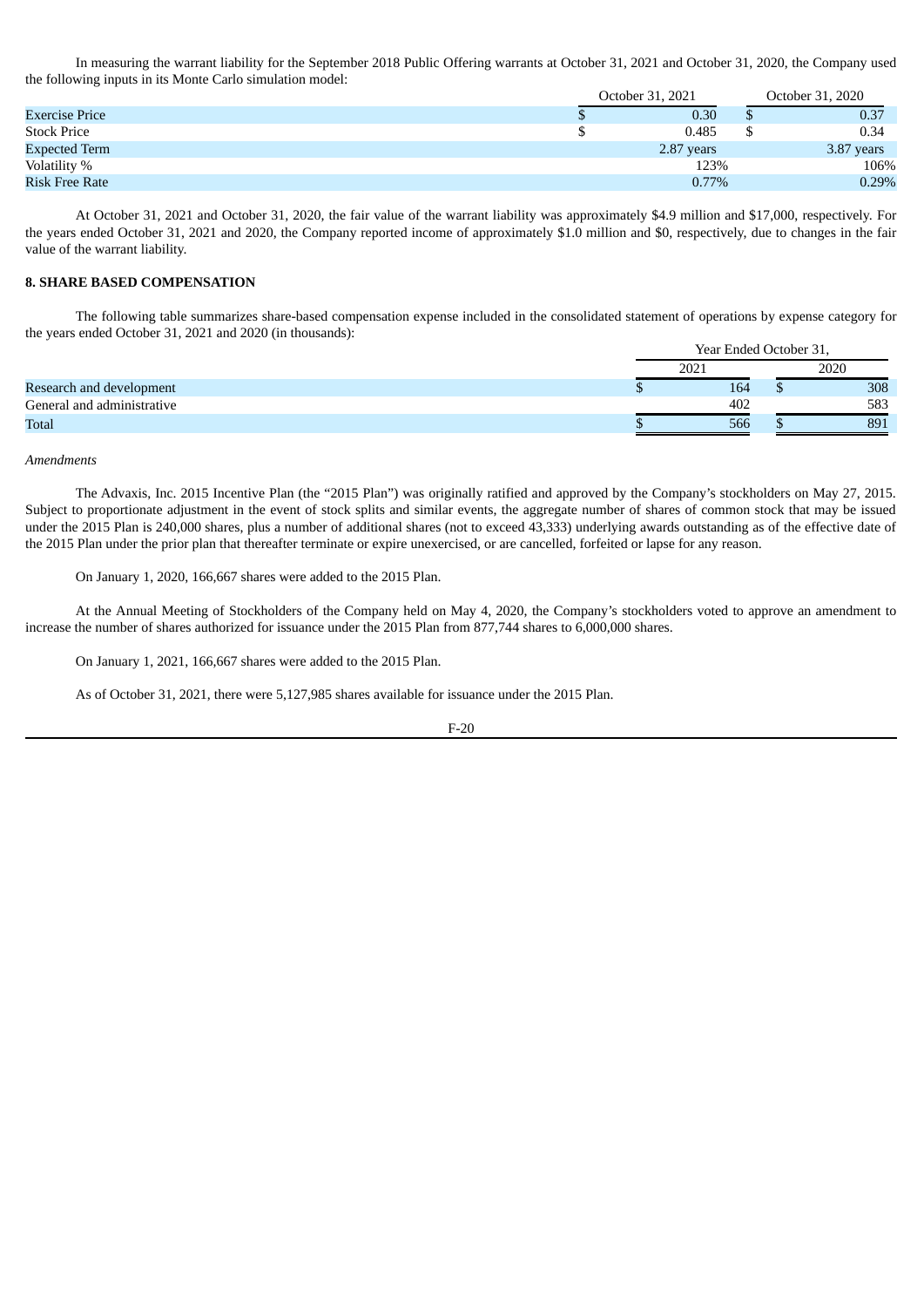A summary of the Company's RSU activity and related information for the fiscal year ended October 31, 2021 and 2020 is as follows:

|                             | Number of                | Weighted-Average |                       |
|-----------------------------|--------------------------|------------------|-----------------------|
|                             | RSU's                    |                  | Grant Date Fair Value |
| Balance at October 31, 2019 | 14,706                   |                  | 47.62                 |
| Vested                      | (8,870)                  |                  | 60.59                 |
| Cancelled                   | (280)                    |                  | 98.80                 |
| Balance at October 31, 2020 | 5,556                    |                  | 24.32                 |
| Vested                      | (5,555)                  |                  | 24.30                 |
| Cancelled                   |                          |                  | 125.25                |
| Balance at October 31, 2021 | $\overline{\phantom{0}}$ |                  |                       |

The fair value of the RSUs as of the respective vesting dates was approximately \$3,000 and \$5,000 for the years ended October 31, 2021 and 2020, respectively.

#### *Employee Stock Awards*

Common stock issued to executives and employees related to vested incentive retention awards and employment inducements totaled 5,555 shares and 8,870 shares during the years ended October 31, 2021 and 2020, respectively. Total stock compensation expense associated with these awards for the years ended October 31, 2021 and 2020 was approximately \$67,000 and \$0.2 million, respectively.

### *Stock Options*

A summary of changes in the stock option plan for the years ended October 31, 2021 and 2020 is as follows (in thousands, except share and per share data):

|                                            |               |    |                       | Weighted<br>Average |           |                        |
|--------------------------------------------|---------------|----|-----------------------|---------------------|-----------|------------------------|
|                                            |               |    | Weighted              | Remaining           |           |                        |
|                                            |               |    | Average               | Contractual Life    |           | Aggregate              |
|                                            | <b>Shares</b> |    | <b>Exercise Price</b> | In Years            |           | <b>Intrinsic Value</b> |
| Outstanding as of October 31, 2019         | 560,490       | ж. | 71.56                 | 7.34                | <b>JD</b> |                        |
| Granted                                    | 645,000       |    | 0.61                  |                     |           |                        |
| Cancelled or expired                       | (193, 722)    |    | 34.47                 |                     |           |                        |
| Outstanding as of October 31, 2020         | 1,011,768     | \$ | 33.43                 | 8.04                | \$.       | 4                      |
| Granted                                    | 50,000        |    | 0.39                  |                     |           |                        |
| Exercised                                  | (333)         |    | 0.30                  |                     |           |                        |
| Cancelled or expired                       | (167, 489)    |    | 98.93                 |                     |           |                        |
| Outstanding as of October 31, 2021         | 893,946       |    | 19.32                 | 7.8                 |           | 27                     |
| Vested and exercisable at October 31, 2021 | 456,506       |    | 37.03                 | 6.98                |           | 15                     |

During the year ended October 31, 2021, the Company granted stock options to purchase 50,000 shares of its common stock to an employee. The stock options have a ten-year term, vest over three years from the date of grant, and have an exercise price of \$0.39. During the year ended October 31, 2020, the Company granted stock options to purchase 580,000 and 65,000 shares of its common stock to employees and directors, respectively. The stock options issued to employees have a ten-year term, vest over three years, and have an exercise price of \$0.49 to \$0.66. The stock options issued to directors have a ten-year term, vest over three years, and have an exercise price of \$0.66.

The weighted average grant date fair value of options granted during the fiscal years ended October 31, 2021 and 2020 was \$0.32 and \$0.48, respectively.

The total intrinsic value of options exercised during the fiscal years ended October 31, 2021 and 2020 was \$162 and \$0.

Total compensation cost related to the Company's outstanding stock options, recognized in the consolidated statement of operations for the years ended October 31, 2021 and 2020 was approximately \$0.5 million and \$0.7 million, respectively.

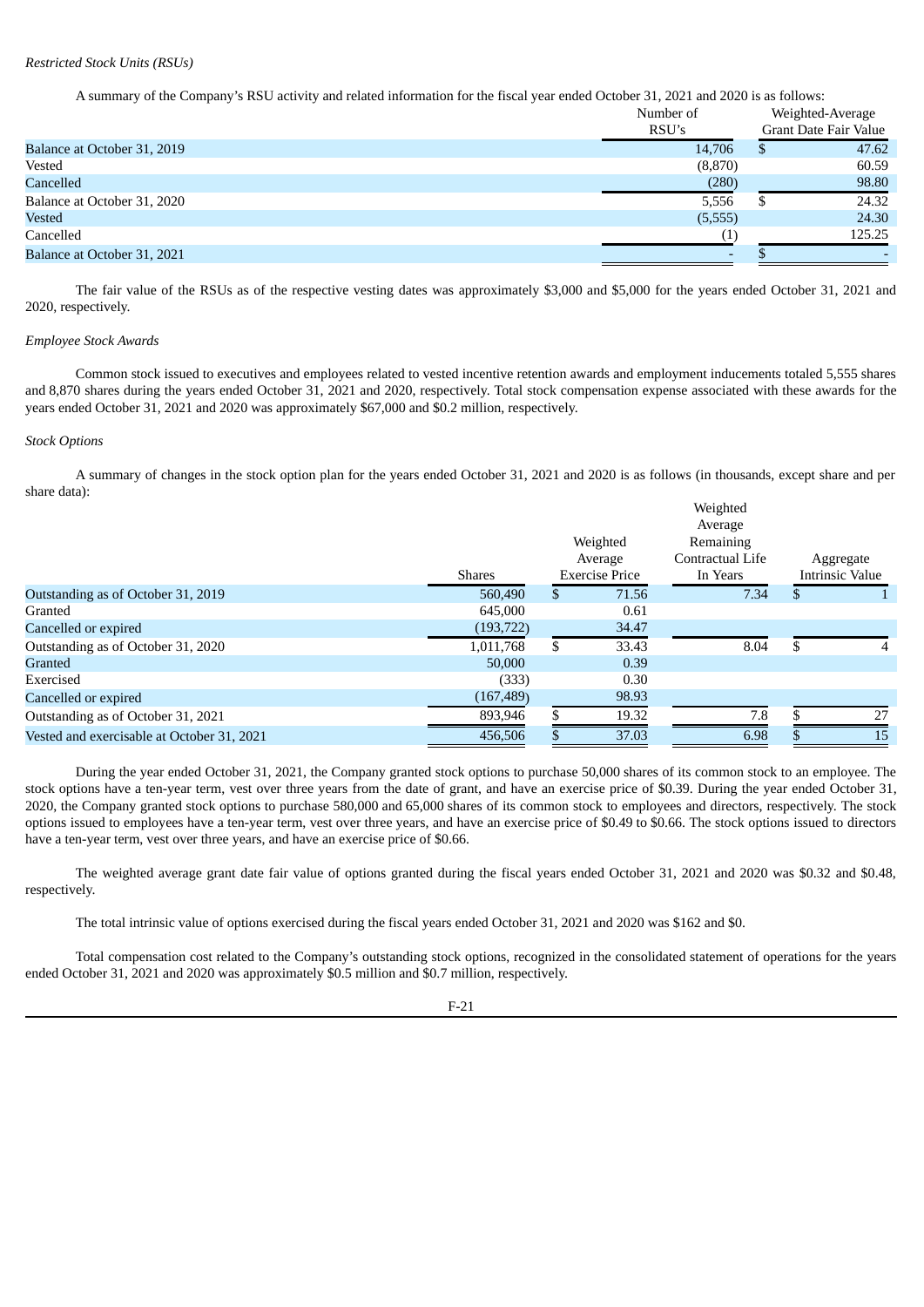As of October 31, 2021, there was approximately \$0.2 million of unrecognized compensation cost related to non-vested stock option awards, which is expected to be recognized over a remaining weighted average vesting period of approximately 1.61 years.

The following table summarizes information about the outstanding and exercisable stock options at October 31, 2021:

|   |                    | <b>Options Outstanding</b> |                     |   |                     |   |                          |             | <b>Options Exercisable</b> |                     |     |           |
|---|--------------------|----------------------------|---------------------|---|---------------------|---|--------------------------|-------------|----------------------------|---------------------|-----|-----------|
|   |                    |                            | Weighted<br>Average |   | Weighted<br>Average |   |                          |             | Weighted<br>Average        | Weighted<br>Average |     |           |
|   | Exercise           | Number                     | Remaining           |   | Exercise            |   | Intrinsic                | Number      | Remaining                  | Exercise            |     | Intrinsic |
|   | Price Range        | Outstanding                | Contractual         |   | Price               |   | Value                    | Exercisable | Contractual                | Price               |     | Value     |
| S | .30-\$10.00        | 727,879                    | 8.43                | S | 1.06                | S | 27                       | 290,439     | 8.23                       | 1.40                | D   | 15        |
|   | $$10.01 - $100.00$ | 90,432                     | 6.22                |   | 29.02               | S | $\overline{\phantom{a}}$ | 90,432      | 6.22                       | 29.02               | \$  |           |
|   | \$100.01-\$200.00  | 50,938                     | 3.47                |   | 162.17              | S | ٠                        | 50,938      | 3.47                       | 162.17              | \$. |           |
|   | $$200.01 - $277.5$ | 24,697                     | 2.22                |   | 227.35              | S | -                        | 24,697      | 2.22                       | 227.35              |     |           |

The fair value of each option granted from the Company's stock option plans during the years ended October 31, 2021 and 2020 was estimated on the date of grant using the Black-Scholes option-pricing model. Using this model, fair value is calculated based on assumptions with respect to (i) expected volatility of the Company's common stock price, (ii) the periods of time over which employees and Board Directors are expected to hold their options prior to exercise (expected lives), (iii) expected dividend yield on the Company's common stock, and (iv) risk-free interest rates, which are based on quoted U.S. Treasury rates for securities with maturities approximating expected lives of the options. The Company used their own historical volatility in determining the volatility to be used. The expected term of the stock option grants was calculated using the "simplified" method in accordance with the SEC Staff Accounting Bulletin 107. The "simplified" method was used since the Company believes its historical data does not provide a reasonable basis upon which to estimate expected term and the Company does not have enough option exercise data from its grants issued to support its own estimate as a result of vesting terms and changes in the stock price. The expected dividend yield is zero as the Company has never paid dividends to common shareholders and does not currently anticipate paying any in the foreseeable future.

The following table provides the weighted average fair value of stock options granted to directors and employees and the related assumptions used in the Black-Scholes model: Year Ended

|                           | теат спиеи       |                  |
|---------------------------|------------------|------------------|
|                           | October 31, 2021 | October 31, 2020 |
| Expected term             | 6 years          | 5.50-6.50 years  |
| Expected volatility       | 103.27%          | 100.27-105.21%   |
| <b>Expected dividends</b> | $0\%$            | $0\%$            |
| Risk free interest rate   | 0.53%            | $0.36 - 0.62\%$  |

#### *Employee Stock Purchase Plan*

The Advaxis, Inc. 2018 Employee Stock Purchase Plan (ESPP) was approved by the Company's shareholders on March 21, 2018. The 2018 ESPP allows employees to purchase common stock of the Company at a 15% discount to the market price on designated exercise dates. Employees were eligible to participate in the 2018 ESPP beginning May 1, 2018. 1,000,000 shares of the Company's Common stock were reserved for issuance under the 2018 ESPP.

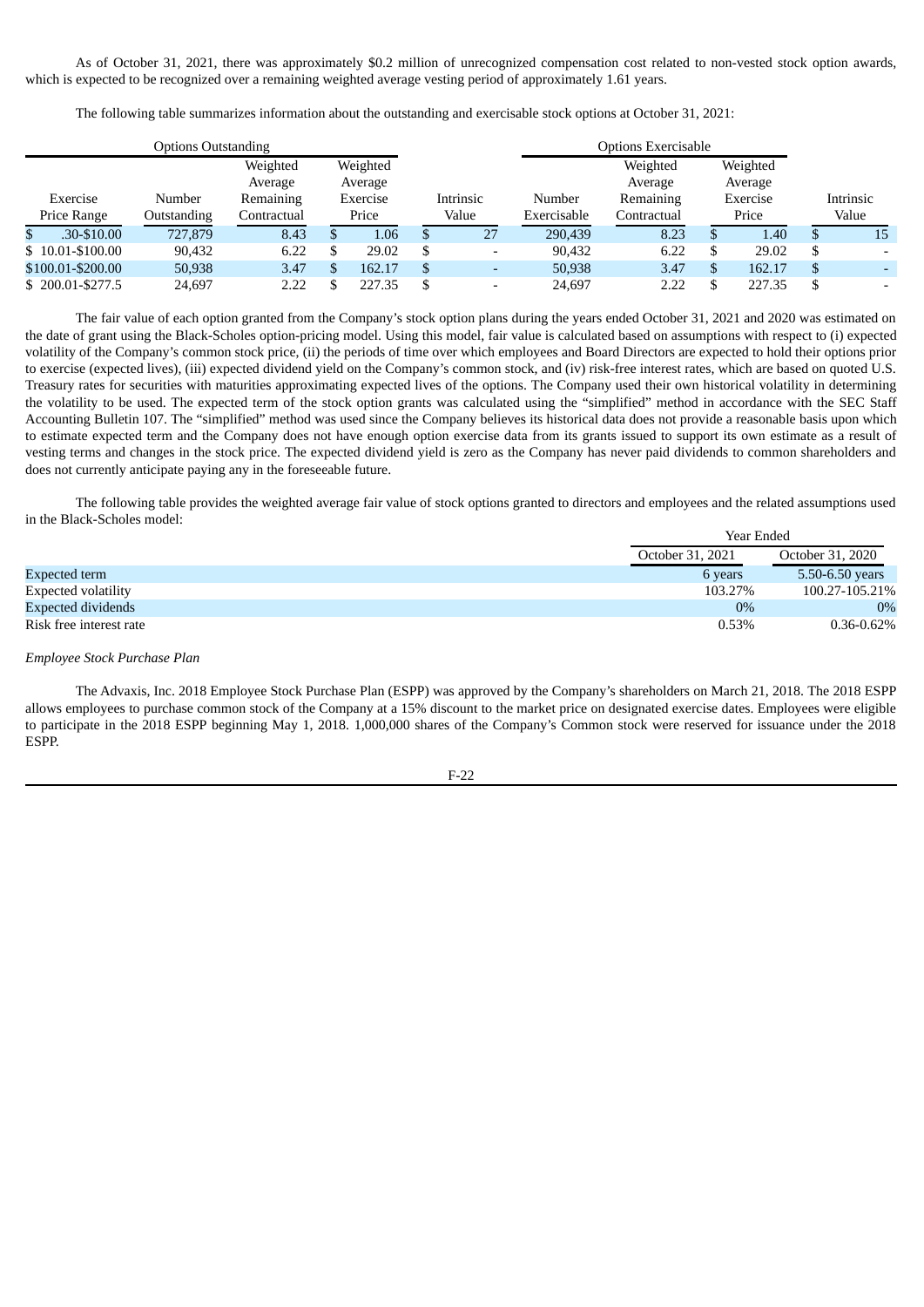During the fiscal years ended October 31, 2021 and 2020, the Company issued 1,000 and 14,148 shares, respectively, under the 2018 ESPP. In July 2021, the ESPP was terminated.

#### **9. LICENSING AGREEMENTS**

#### *OS Therapies LLC*

On September 4, 2018, the Company entered into a development, license and supply agreement with OS Therapies ("OST") for the use of ADXS31-164, also known as ADXS-HER2, for evaluation in the treatment of osteosarcoma in humans. Under the terms of the license agreement, as amended, OST will be responsible for the conduct and funding of a clinical study evaluating ADXS-HER2 in recurrent, completely resected osteosarcoma. Under the most recent amendment to the licensing agreement, OST agreed to pay Advaxis \$25,000 per month ("Monthly Payment") starting on April 30, 2020 until OST achieves its funding milestone of \$2,337,500. Upon receipt of the first Monthly Payment, Advaxis will initiate the transfer of the intellectual property and licensing rights of ADXS31-164, which were licensed pursuant to the Penn Agreement, back to the University of Pennsylvania. Contemporaneously, OST will enter negotiations with the University of Pennsylvania to establish a licensing agreement for ADXS31-164 to OST for clinical and commercial development of the ADXS31-164 technology.

Provided that OST meets its ongoing obligation to make its Monthly Payments to Advaxis for six consecutive months, Advaxis agrees to transfer, and OST agrees to take full ownership of, the IND application for ADXS31-164 in its entirety to OST, along with agreements and promises contained therein, as well as all obligations associated with this IND or any HER2 product/program development. Until OST makes its Monthly Payments to Advaxis for six consecutive months, Advaxis will continue to bear the costs of the regulatory filing services related to the IND application for ADXS31-164.

Within five business days of achieving the funding milestone of \$2,337,500 for the performance of the Children's Oncology Group study (knowns as the "License Commencement Date"), OST will make a non-refundable and non-creditable payment to Advaxis of \$1,550,000 less the cumulative Monthly Payments previously made (the "License Commencement Payment"). Within five days following the License Commencement Date, Advaxis will provide existing drug supply "as is" to OST, and until the drug supply is supplied to OST, Advaxis will bear the storage costs for the drug product. Pursuant to the agreement, the Company is also to receive sales-based milestone payments and royalties on future product sales. In addition, the Company and OST will establish a Joint Steering Committee to oversee the R&D activities.

The promises to (1) Maintain the HER2 product until transfer to OST, (2) Provide the IND application ownership for ADX321-164 to OST, (3) Participate in the Joint Steering Committee, (4) Transfer of IP & licensing rights of ADXS31-164 and related Patents, and (5) Provide Clinical Drug Supply represent one combined performance obligation for revenue recognition purposes. The Company concluded that the transfer of the IP and licensing rights provides OST with a functional, or "right to use," license, and thus the Company will recognize the upfront fees of \$1,550,000 from the license at a point in time. The revenue from the transfer of the license cannot be recognized until the transfer of the corresponding IP to OST has occurred and OST has the ability to benefit from the right to use the license. As the right to use the license begins when OST makes the upfront payment within five days of the License Commencement Date and the IP transfers to OST at that time, the upfront fees from the license will be recognized upon the transfer of the intellectual property to OST.

Since OST is making \$25,000 monthly payments that will be creditable against the \$1,550,000, as well as additional upfront payments not specified in the contract, the Company will receive payments prior to the performance of the single distinct performance obligation. Due to this, the Company will defer any of the monthly payments until the IP and licensing rights are transferred to OST. However, if OST terminates the contract, which they are able to do with 60-day notice, the Company would recognize any of the payments received when the contract terminates. As of October 31, 2020, OST had made payments totaling \$164,653 and this has been recorded as other liabilities in the consolidated balance sheet.

From May 2020 to January 2021, the Company received an aggregate of \$1,615,000 from OS Therapies upon achievement of the funding milestone set forth in the license agreement, and recorded \$1,615,000 in revenue. The Company therefore transferred and OST took full ownership of the IND application for ADXS31-164 in its entirety along with agreements and promises contained therein, as well as all obligations associated with this IND or any HER2 product/program development.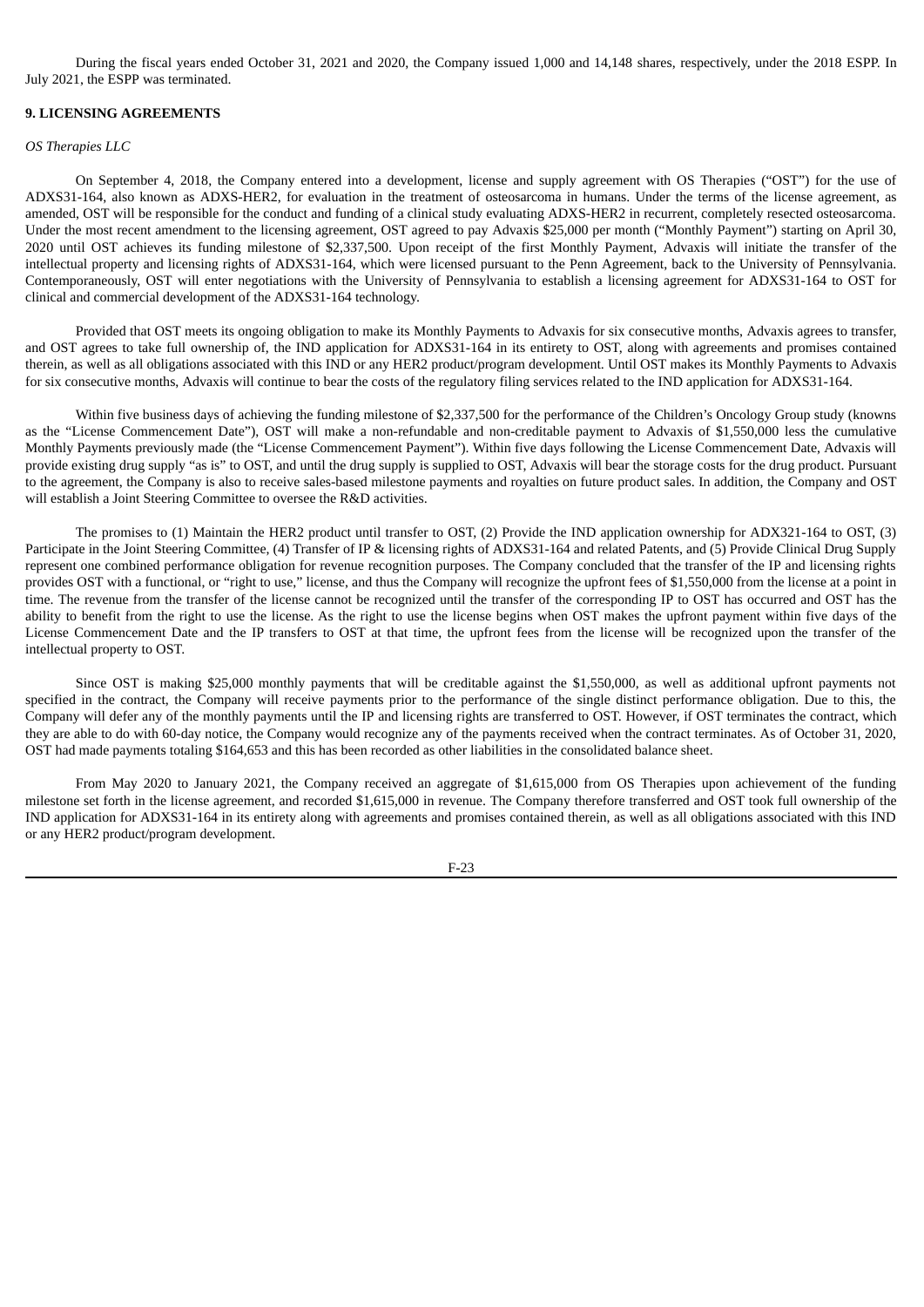On April 26, 2021, the Company achieved the second milestone set forth in the license agreement for evaluation in the treatment of osteosarcoma in humans and recorded \$1,375,000 in revenue. The Company received the amount due from OS Therapies of \$1,375,000 in May 2021. *Global BioPharma Inc.*

On December 9, 2013, the Company entered into an exclusive licensing agreement for the development and commercialization of axalimogene filolisbac with Global BioPharma, Inc. (GBP), a Taiwanese based biotech company funded by a group of investors led by Taiwan Biotech Co., Ltd (TBC). During each of the years ended October 31, 2021 and 2020, the Company recorded \$0.25 million in revenue for the annual license fee renewal. Since Advaxis has no significant obligation to perform after the license transfer and has provided GBP with the right to use its intellectual property, performance is satisfied when the license renews.

### **10. CONTINGENCIES**

### *Legal Proceedings*

### *Atachbarian*

On November 15, 2021, a purported stockholder of the Company commenced an action against the Company and certain of its directors in the U.S. District Court for the District of New Jersey, entitled Atachbarian v. Advaxis, Inc., et al., No. 3:21-cv-20006. The plaintiff alleges that the defendants breached their fiduciary duties and violated Section 14(a) and Rule 20(a) of the Securities Exchange Act of 1934 and Rule 14A-9 promulgated thereunder by allegedly failing to disclose certain matters in the Registration Statement. On December 15, 2021, pursuant to an understanding reached with the plaintiff, the Company filed a Form 8-K with the SEC in which it made certain other additional disclosures that mooted the demands asserted in the complaint. On December 17, 2021, the plaintiff filed a notice of voluntary dismissal with prejudice. On February 7, 2022, the Company reached a settlement agreement, which is recorded in general and administrative expenses in the consolidated income statement.

#### *Purported Stockholder Claims Related to Biosight Transaction*

Between September 16, 2021, and November 4, 2021, the Company received demand letters on behalf of six purported stockholders of the Company, alleging that the Company failed to disclose certain matters in the Registration Statement, and demanding that the Company disclose such information in a supplemental disclosure filed with the SEC. On October 14, 2021, the Company filed an Amendment to the Registration Statement and on November 8, 2021, the Company filed a Form 8-K with the SEC in which it made certain other additional disclosures that mooted the demands asserted in the above-referenced letters. The six plaintiffs have made a settlement demand. The Company believes it has adequately accrued for a settlement, which is recorded in general and administrative expenses in the consolidated income statement.

In addition, the Company received certain additional demands from stockholders asserting that the proxy materials filed by the Company in connection with the Merger contained alleged material misstatements and/or omissions in violation of federal law. In response to these demands, the Company agreed to make, and did make, certain supplemental disclosures to the proxy materials. At this time, the Company is unable to predict the likelihood of an unfavorable outcome.

#### *Stendhal*

On September 19, 2018, Stendhal filed a Demand for Arbitration before the International Centre for Dispute Resolution (Case No. 01-18-0003- 5013) relating to the Co-development and Commercialization Agreement with Especificos Stendhal SA de CV (the "Stendhal Agreement"). In the demand, Stendhal alleged that (i) the Company breached the Stendhal Agreement when it made certain statements regarding its AIM2CERV program, (ii) that Stendhal was subsequently entitled to terminate the Agreement for cause, which it did so at the time and (iii) that the Company owes Stendhal damages pursuant to the terms of the Stendhal Agreement. Stendhal is seeking to recover \$3 million paid to the Company in 2017 as support payments for the AIM2CERV clinical trial along with approximately \$0.3 million in expenses incurred. Stendhal is also seeking fees associated with the arbitration and interest. The Company has answered Stendhal's Demand for Arbitration and denied that it breached the Stendhal Agreement. The Company also alleges that Stendhal breached its obligations to the Company by, among other things, failing to make support payments that became due in 2018 and that Stendhal therefore owes the Company \$3 million. Advaxis is also seeking fees associated with the arbitration and interest.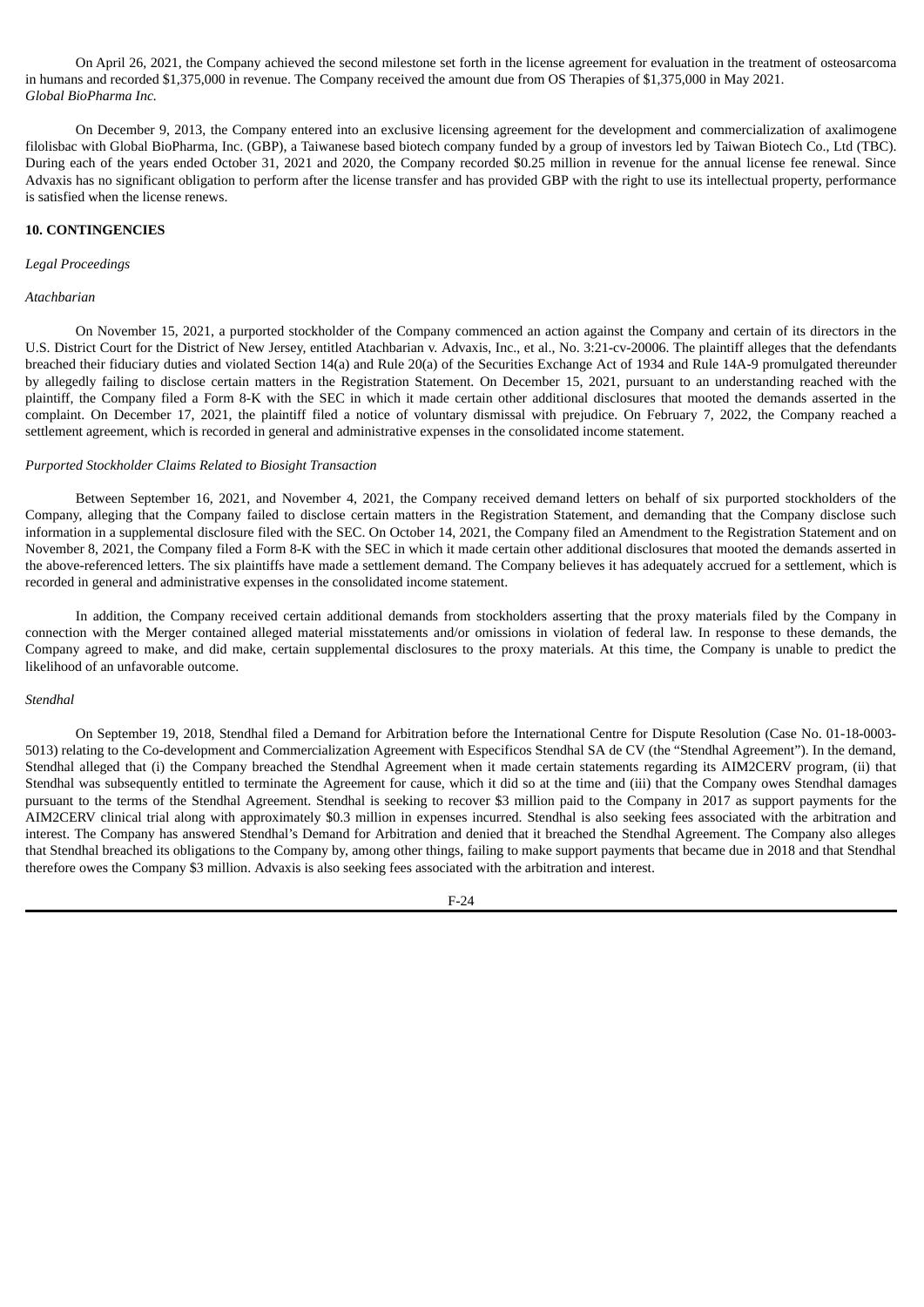From October 21-23, 2019, an evidentiary hearing for the arbitration was conducted. On April 1, 2020, the Arbitrator issued a final award denying Stendhal's claim in full. The Arbitrator found that the Company had not repudiated the Agreement and did not owe Stendhal damages, fees, or interest associated with the arbitration. The Arbitrator also denied the Company's claim that Stendhal breached its obligations to the Company. The parties were ordered to bear their own attorneys' fees and evenly split administrative fees and expenses for the arbitration.

### **11. LEASES**

### *Operating Leases*

The Company leased its corporate office and manufacturing facility in Princeton, New Jersey under an operating lease that was set to expire in November 2025. The Company had the option to renew the lease term for two additional five-year terms. The renewal periods were not included the lease term for purposes of determining the lease liability or right-of-use asset. The Company provided a security deposit of approximately \$182,000, which was recorded as other assets in the consolidated balance sheet as of October 31, 2020.

The Company identified and assessed the following significant assumptions in recognizing its right-of-use assets and corresponding lease liabilities:

- As the Company does not have sufficient insight to determine an implicit rate, the Company estimated the incremental borrowing rate in calculating the present value of the lease payments. The Company utilized a synthetic credit rating model to determine a benchmark for its incremental borrowing rate for its leases. The benchmark rate was adjusted to arrive at an appropriate discount rate for the lease.
- Since the Company elected to account for each lease component and its associated non-lease components as a single combined component, all contract consideration was allocated to the combined lease component.
- Renewal option periods have not been included in the determination of the lease terms as they are not deemed reasonably certain of exercise.
- Variable lease payments, such as common area maintenance, real estate taxes, and property insurance are not included in the determination of the lease's right-of-use asset or lease liability.

On March 26, 2021, the Company entered into a Lease Termination and Surrender Agreement with respect to this lease agreement. The Lease Termination and Surrender Agreement provides for the early termination of the lease, which became effective on March 31, 2021. In connection with the early termination of the lease, the Company was required to pay a \$1,000,000 termination payment. The unapplied security deposit totaling approximately \$182,000 was credited against the termination fee for a net payment of approximately \$818,000. The Company wrote off of the remaining right-of-use asset of approximately \$4.5 million and lease liability of approximately \$5.6 million. After consideration of the termination payment and write off of remaining right-of-use asset and lease liability, the Company recorded a net gain of approximately \$0.1 million.

On March 25, 2021, the Company entered into a new lease agreement for its corporate office/lab with base rent of approximately \$29,000 per year, plus other expenses. The lease expires on March 25, 2022 and the Company has the option to renew the lease for one additional successive one-year term upon six months written notice to the landlord. This new lease was accounted for as a short-term lease at inception, and the Company elected not to recognize a right-of-use asset and lease liability. In September 2021, the Company exercised its option to renew the lease, extending the lease term until March 25, 2023. Since the renewed lease term exceeds one-year, the lease no longer qualifies for the short-term lease exception, resulting in the recognition of a right-of-use asset and operating lease liability of approximately \$43,000.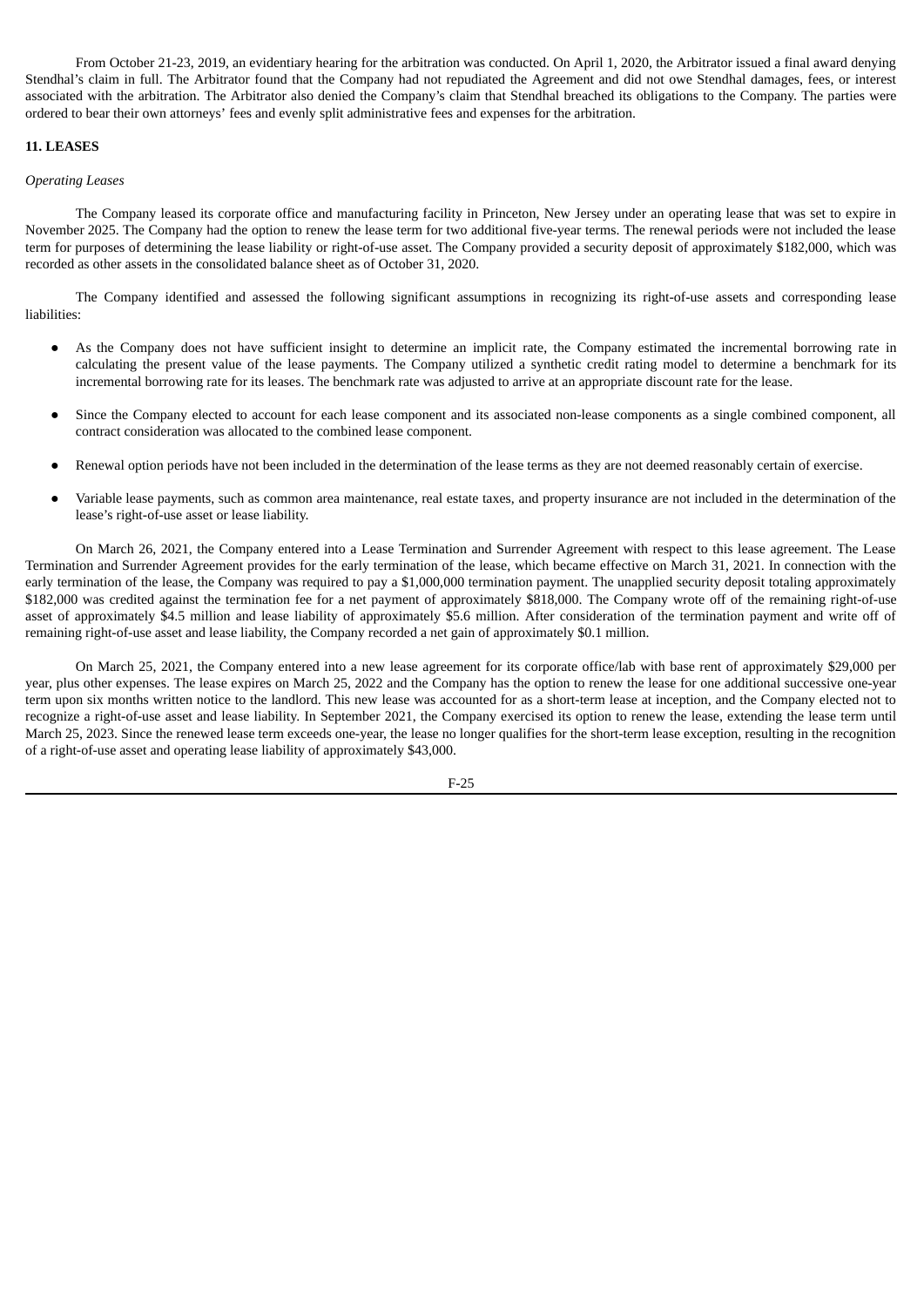Supplemental balance sheet information related to leases as of October 31 was as follows (in thousands):

|                                                   | ouppicincinui outunce siteet information related to leases as or october 51 was as follows (in thousa |                  | October 31, 2021  |                  | October 31, 2020  |
|---------------------------------------------------|-------------------------------------------------------------------------------------------------------|------------------|-------------------|------------------|-------------------|
| <b>Operating leases:</b>                          |                                                                                                       |                  |                   |                  |                   |
| Operating lease right-of-use assets               |                                                                                                       | \$               | 40                | \$               | 4,839             |
|                                                   |                                                                                                       |                  |                   |                  |                   |
| Operating lease liability                         |                                                                                                       | \$               | 28                | \$               | 962               |
| Operating lease liability, net of current portion |                                                                                                       |                  | 12                |                  | 5,055             |
| Total operating lease liabilities                 |                                                                                                       | \$               | 40                | \$               | 6,017             |
|                                                   | Supplemental lease expense related to leases was as follows (in thousands):                           |                  |                   |                  |                   |
|                                                   |                                                                                                       |                  | For the Fiscal    |                  | For the Fiscal    |
|                                                   |                                                                                                       |                  | <b>Year Ended</b> |                  | Year Ended        |
| Lease Cost (in thousands)                         | <b>Statements of Operations Classification</b>                                                        |                  | October 31, 2021  |                  | October 31, 2020  |
| Operating lease cost                              | General and administrative                                                                            | $\overline{\$}$  | 1,302             | $\overline{\$}$  | 1,158             |
| Short-term lease cost                             | General and administrative                                                                            |                  | 14                |                  | 320               |
| Variable lease cost                               | General and administrative                                                                            |                  | 180               |                  | 547               |
| Total lease expense                               |                                                                                                       | \$               | 1,496             | \$               | 2,025             |
|                                                   | Other information related to leases where the Company is the lessee is as follows:                    |                  |                   |                  |                   |
|                                                   |                                                                                                       | October 31, 2021 |                   | October 31, 2020 |                   |
| Weighted-average remaining lease term             |                                                                                                       |                  | 1.4 years         |                  | 5.1 years         |
| Weighted-average discount rate                    |                                                                                                       |                  | 3.79%             |                  | 6.5%              |
|                                                   | Supplemental cash flow information related to operating leases was as follows:                        |                  |                   |                  |                   |
|                                                   |                                                                                                       | For the Fiscal   |                   | For the Fiscal   |                   |
|                                                   |                                                                                                       |                  | <b>Year Ended</b> |                  | <b>Year Ended</b> |
|                                                   |                                                                                                       |                  | October 31, 2021  |                  | October 31, 2020  |
| Cash paid for operating lease liabilities         |                                                                                                       | \$               | 547               | \$               | 1,233             |
|                                                   |                                                                                                       |                  |                   |                  |                   |
|                                                   | Future minimum lease payments under non-cancellable leases as of October 31, 2021 were as follows:    |                  |                   |                  |                   |
| Fiscal Year ending October 31,                    |                                                                                                       |                  |                   |                  |                   |
| 2022                                              |                                                                                                       |                  | \$                |                  | 29                |
| 2023                                              |                                                                                                       |                  |                   |                  | 12                |
| Total minimum lease payments                      |                                                                                                       |                  |                   |                  | 41                |
| Less: Imputed interest                            |                                                                                                       |                  |                   |                  |                   |
|                                                   |                                                                                                       |                  |                   |                  | (1)               |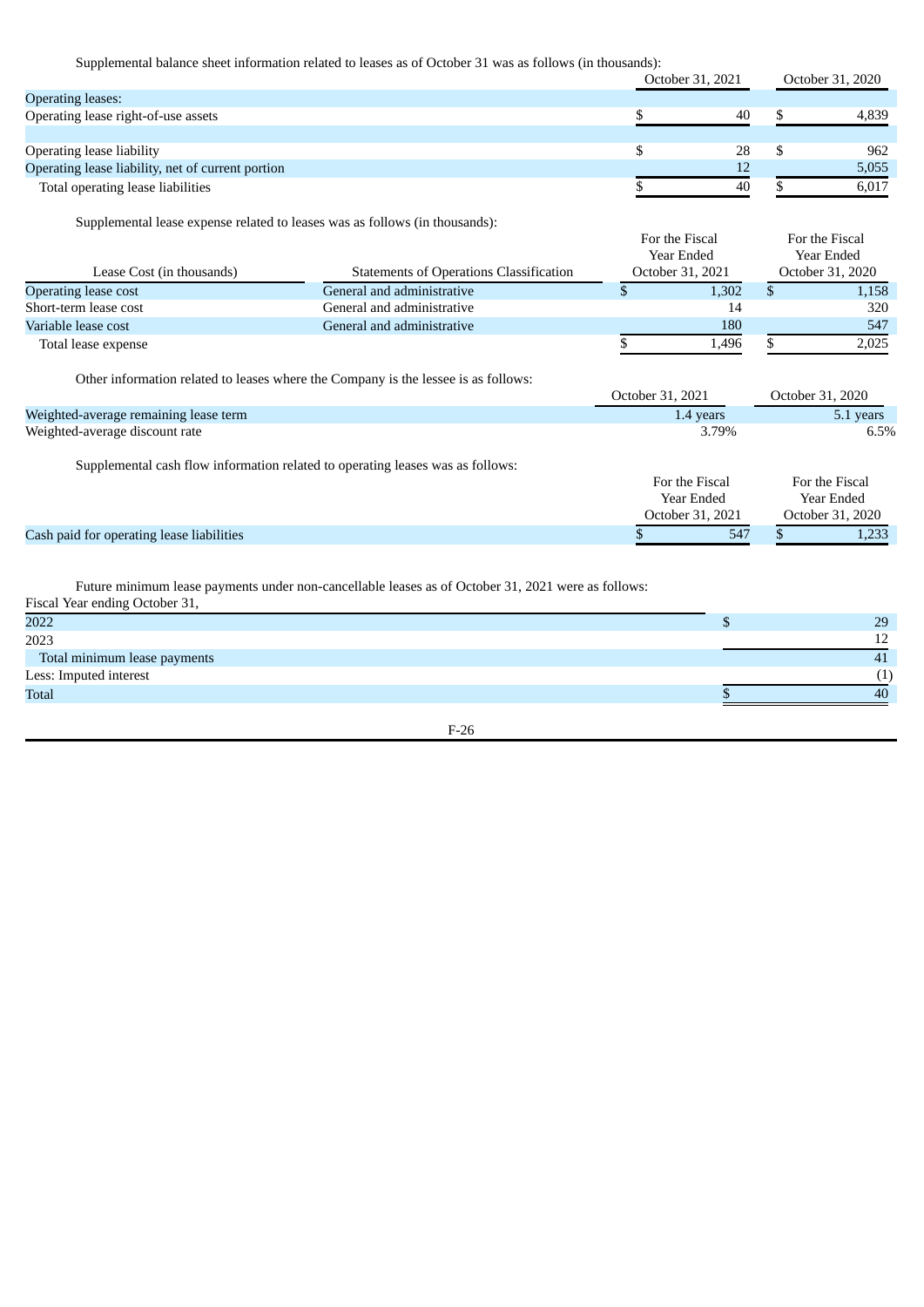# **12. INCOME TAXES**

The income tax provision (benefit) consists of the following (in thousands):

| October 31, 2021               |  |       |    | October 31, 2020 |
|--------------------------------|--|-------|----|------------------|
| Federal                        |  |       |    |                  |
| Current                        |  |       | ۵D |                  |
| Deferred                       |  | 141   |    | (4,578)          |
| State and Local                |  |       |    |                  |
| Current                        |  |       |    |                  |
| Deferred                       |  | 131   |    | (1, 445)         |
| Foreign                        |  |       |    |                  |
| Current                        |  | 50    |    | 50               |
| Deferred                       |  |       |    |                  |
| Change in valuation allowance  |  | (272) |    | (6,023)          |
| Income tax provision (benefit) |  | 50    |    | 50               |

The Company has U.S. federal net operating loss carryovers ("NOLs") of approximately \$314.8 million and \$299.2 million at October 31, 2021 and 2020, respectively, available to offset taxable income. The Company has \$56.0 million of NOLs which do not expire, the remainder of which are subject to expiration through 2038. The Company conducted an Internal Revenue Code Section 382 analysis through October 31, 2019. Based on that analysis, some NOLs incurred through October 31, 2019 are subject to limitation and will expire. Subsequent period NOLs have not been studied for the Internal Revenue Code Section 382 limitation. The Company also has New Jersey State Net Operating Loss carryovers of approximately \$153.7 million and \$137.6 million as of October 31, 2021 and 2020, respectively, available to offset future taxable income through 2041. Utilization of New Jersey NOLs may be similarly limited.

In assessing the realization of deferred tax assets, management considers whether it is more likely than not that some portion or all of the deferred tax assets will not be realized. The ultimate realization of deferred tax assets is dependent upon future generation for taxable income during the periods in which temporary differences representing net future deductible amounts become deductible. Management considers the scheduled reversal of deferred tax liabilities, projected future taxable income and tax planning strategies in making this assessment. After consideration of all the information available, management believes that significant uncertainty exists with respect to future realization of the deferred tax assets and has therefore established a full valuation allowance.

The Company evaluated the provisions of ASC 740 related to the accounting for uncertainty in income taxes recognized in an enterprise's financial statements. ASC 740 prescribes a comprehensive model for how a company should recognize, present, and disclose uncertain positions that the company has taken or expects to take in its tax return. For those benefits to be recognized, a tax position must be more-likely-than-not to be sustained upon examination by taxing authorities. Differences between tax positions taken or expected to be taken in a tax return and the net benefit recognized and measured pursuant to the interpretation are referred to as "unrecognized benefits." A liability is recognized (or amount of net operating loss carry forward or amount of tax refundable is reduced) for unrecognized tax benefit because it represents an enterprise's potential future obligation to the taxing authority for a tax position that was not recognized as a result of applying the provisions of ASC 740.

If applicable, interest costs related to the unrecognized tax benefits are required to be calculated and would be classified as other expense in the consolidated statement of operations. Penalties would be recognized as a component of general and administrative expenses in the consolidated statement of operations.

No interest or penalties on unpaid tax were recorded during the years ended October 31, 2021 and 2020, respectively. As of October 31, 2021, and 2020, no liability for unrecognized tax benefits was required to be reported. The Company does not expect any significant changes in its unrecognized tax benefits in the next year.

The Company files tax returns in the U.S. federal and state jurisdictions and is subject to examination by tax authorities beginning with the fiscal year ended October 31, 2018.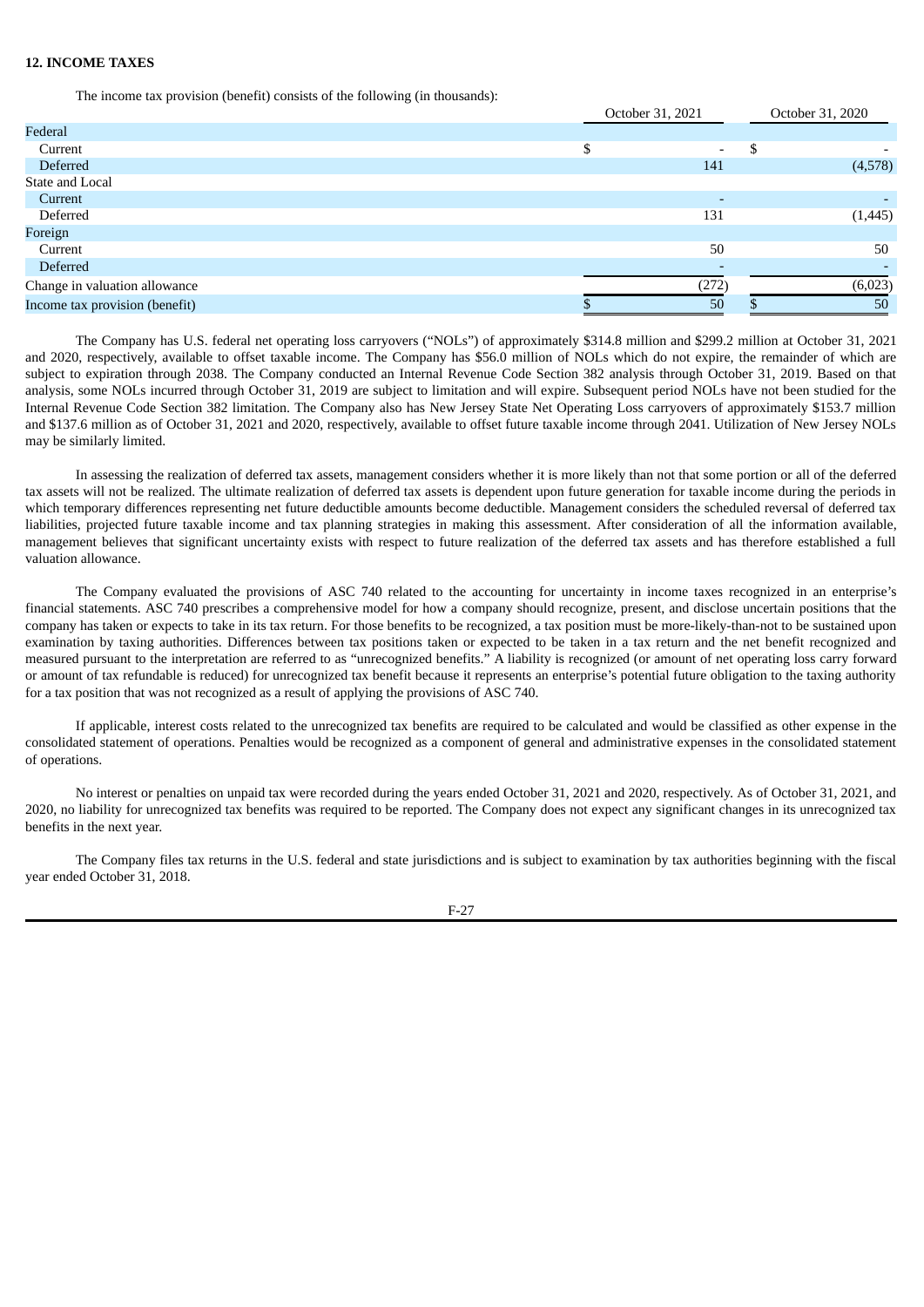The Company's deferred tax assets (liabilities) consisted of the effects of temporary differences attributable to the following (in thousands):

|                                                | Years Ended      |           |     |                  |
|------------------------------------------------|------------------|-----------|-----|------------------|
|                                                | October 31, 2021 |           |     | October 31, 2020 |
| <b>Deferred Tax Assets</b>                     |                  |           |     |                  |
| Net operating loss carryovers                  | \$               | 32,971    | \$  | 28,553           |
| Stock-based compensation                       |                  | 4,566     |     | 10,132           |
| Research and development credits               |                  | 11,371    |     | 10,742           |
| Capitalized R&D costs                          |                  | 14,536    |     | 13,822           |
| Adoption of ASC 842 - Lease Liability          |                  | 11        |     | 1,691            |
| Other deferred tax assets                      |                  | 92        |     | 224              |
| Total deferred tax assets                      |                  | 63,547    | \$. | 65,164           |
| Valuation allowance                            |                  | (62, 573) |     | (62, 845)        |
| Deferred tax asset, net of valuation allowance |                  | 974       | \$  | 2,319            |
| Deferred Tax Liabilities                       |                  |           |     |                  |
| Adoption of ASC 842 - ROU Asset                |                  | (11)      |     | (1,360)          |
| Patent cost                                    |                  | (943)     |     | (917)            |
| Other deferred tax liabilities                 |                  | (20)      |     | (42)             |
| Total deferred tax liabilities                 |                  | (974)     |     | (2,319)          |
| Net deferred tax asset (liability)             |                  |           |     |                  |

The expected tax (expense) benefit based on the statutory rate is reconciled with actual tax expense benefit as follows:

|                                          |                  | <b>Years Ended</b> |  |  |  |  |
|------------------------------------------|------------------|--------------------|--|--|--|--|
|                                          | October 31, 2021 | October 31, 2020   |  |  |  |  |
| US Federal statutory rate                | 21.00%           | 21.00%             |  |  |  |  |
| State income tax, net of federal benefit | (0.73)           | 5.48               |  |  |  |  |
| Merger costs                             | (1.68)           | 0.00               |  |  |  |  |
| Other permanent differences              | (0.02)           | (0.05)             |  |  |  |  |
| Research and development credits         | 3.09             | 1.73               |  |  |  |  |
| Warrant Liability                        | 1.14             | 0.00               |  |  |  |  |
| Foreign taxes                            | (0.28)           | (0.19)             |  |  |  |  |
| Change in valuation allowance            | 1.52             | (22.82)            |  |  |  |  |
| Stock option expirations                 | (24.32)          | (5.33)             |  |  |  |  |
| Income tax (provision) benefit           | $(0.28)\%$       | (0.19)%            |  |  |  |  |

The "Foreign taxes" income tax expense in the consolidated statement of operations for both the years ended October 31, 2021 and 2020 pertain to a Taiwan Excise tax of \$50,000 levied in connection with the GBP Revenue.

## **13. FAIR VALUE**

The authoritative guidance for fair value measurements defines fair value as the exchange price that would be received for an asset or paid to transfer a liability (an exit price) in the principal or the most advantageous market for the asset or liability in an orderly transaction between market participants on the measurement date. Market participants are buyers and sellers in the principal market that are (i) independent, (ii) knowledgeable, (iii) able to transact, and (iv) willing to transact. The guidance describes a fair value hierarchy based on the levels of inputs, of which the first two are considered observable and the last unobservable, that may be used to measure fair value which are the following:

● Level 1 — Quoted prices in active markets for identical assets or liabilities.

● Level 2— Inputs other than Level 1 that are observable, either directly or indirectly, such as quoted prices for similar assets or liabilities; quoted prices in markets that are not active; or other inputs that are observable or corroborated by observable market data or substantially the full term of the assets or liabilities.

● Level 3 — Unobservable inputs that are supported by little or no market activity and that are significant to the value of the assets or liabilities.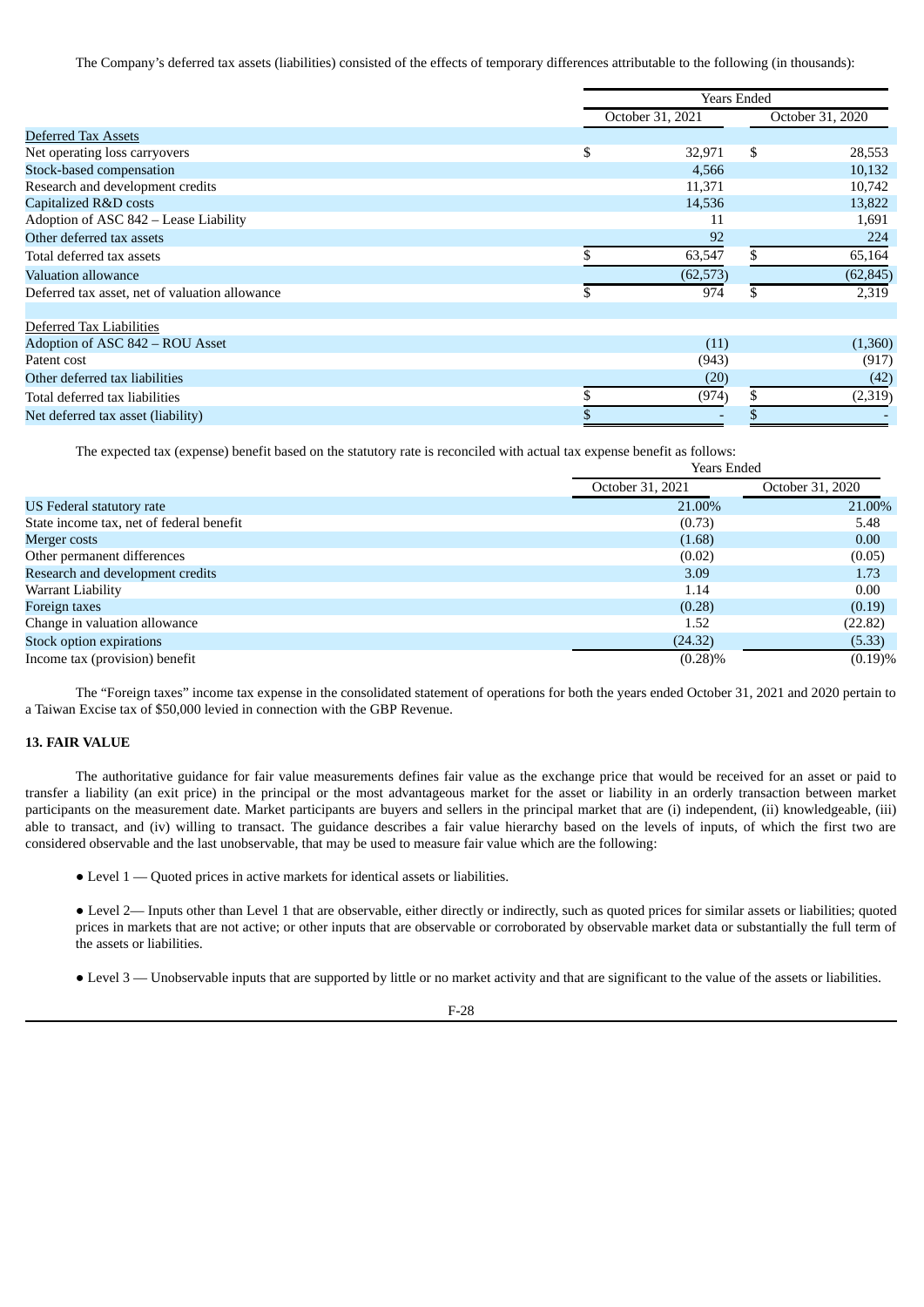The following table provides the assets and liabilities carried at fair value measured on a recurring basis as of October 31, 2021 and October 31,

| 2020:                                                               |  |         |     |         |  |         |         |       |        |
|---------------------------------------------------------------------|--|---------|-----|---------|--|---------|---------|-------|--------|
| October 31, 2021                                                    |  | Level 1 |     | Level 2 |  | Level 3 |         | Total |        |
| Cash equivalents (money market funds)                               |  | 17,153  |     |         |  |         |         |       | 17,153 |
| Common stock warrant liability, warrants exercisable at \$0.30      |  |         |     |         |  |         |         |       |        |
| through September 2024                                              |  |         |     |         |  |         | 27      |       | 27     |
| Common stock warrant liability, warrants exercisable at \$0.70      |  |         |     |         |  |         |         |       |        |
| through 5 years after the date such warrants become exercisable, if |  |         |     |         |  |         |         |       |        |
| ever (Private Placement Warrants)                                   |  |         |     |         |  |         | 4,902   |       | 4,902  |
| Total                                                               |  | 17,153  |     |         |  |         | 4,929   |       | 22,082 |
| October 31, 2020                                                    |  | Level 1 |     | Level 2 |  |         | Level 3 |       | Total  |
| Cash equivalents (money market funds)                               |  | 17.149  | \$. |         |  |         |         |       | 17.149 |
| Common stock warrant liability, warrants exercisable at \$0.372     |  |         |     |         |  |         |         |       |        |
| through September 2024                                              |  |         |     |         |  |         |         |       |        |
|                                                                     |  | 17.149  |     |         |  |         |         |       | 17.166 |

The following table sets forth a summary of the changes in the fair value of the Company's warrant liabilities:

|                          | Year Ended October 31, |      |     |  |  |  |
|--------------------------|------------------------|------|-----|--|--|--|
|                          | 2021                   | 2020 |     |  |  |  |
| <b>Beginning balance</b> |                        |      | 19  |  |  |  |
| Warrants issued          | 5,882                  |      |     |  |  |  |
| Warrant exercises        |                        |      | (2) |  |  |  |
| Change in fair value     | (970)                  |      |     |  |  |  |
| <b>Ending balance</b>    | 4,929                  |      | 17  |  |  |  |

## **14. EMPLOYEE BENEFIT PLAN**

The Company sponsors a 401(k) Plan. Employees become eligible for participation upon the start of employment. Participants may elect to have a portion of their salary deferred and contributed to the 401(k) Plan up to the limit allowed under the Internal Revenue Code. The Company makes a matching contribution to the plan for each participant who has elected to make tax-deferred contributions for the plan year. The Company made matching contributions which amounted to approximately \$0.1 million for each of the years ended October 31, 2021 and 2020, respectively. These amounts were charged to the consolidated statement of operations. The employer contributions vest immediately.

## **15. SUBSEQUENT EVENTS**

On January 31, 2022, the Company closed on an offering with certain institutional investors for the private placement of 1,000,000 shares of Series D convertible redeemable preferred stock. The shares to be sold have an aggregate stated value of \$5,000,000. Each share of the Series D preferred stock has a purchase price of \$4.75, representing an original issue discount of 5% of the stated value. The shares of Series D preferred stock are convertible into shares of the Company's common stock, upon the occurrence of certain events, at a conversion price of \$0.25 per share. The conversion, at the option of the stockholder, may occur at any time following the receipt of the stockholders' approval for a reverse stock split. The Company will be permitted to compel conversion of the Series D preferred stock after the fulfillment of certain conditions and subject to certain limitations. The Series D preferred stock will also have a liquidation preference over the common stock, and may be redeemed by the investors, in accordance with certain terms, for a redemption price equal to 105% of the stated value, or in certain circumstances, 110% of the stated value. The Company and the holders of the Series D preferred stock will also enter into a registration rights agreement to register the resale of the shares of common stock issuable upon conversion of the Series D preferred stock. Total gross proceeds from the offering, before deducting the financial advisor's fees and other estimated offering expenses, are \$4.75 million.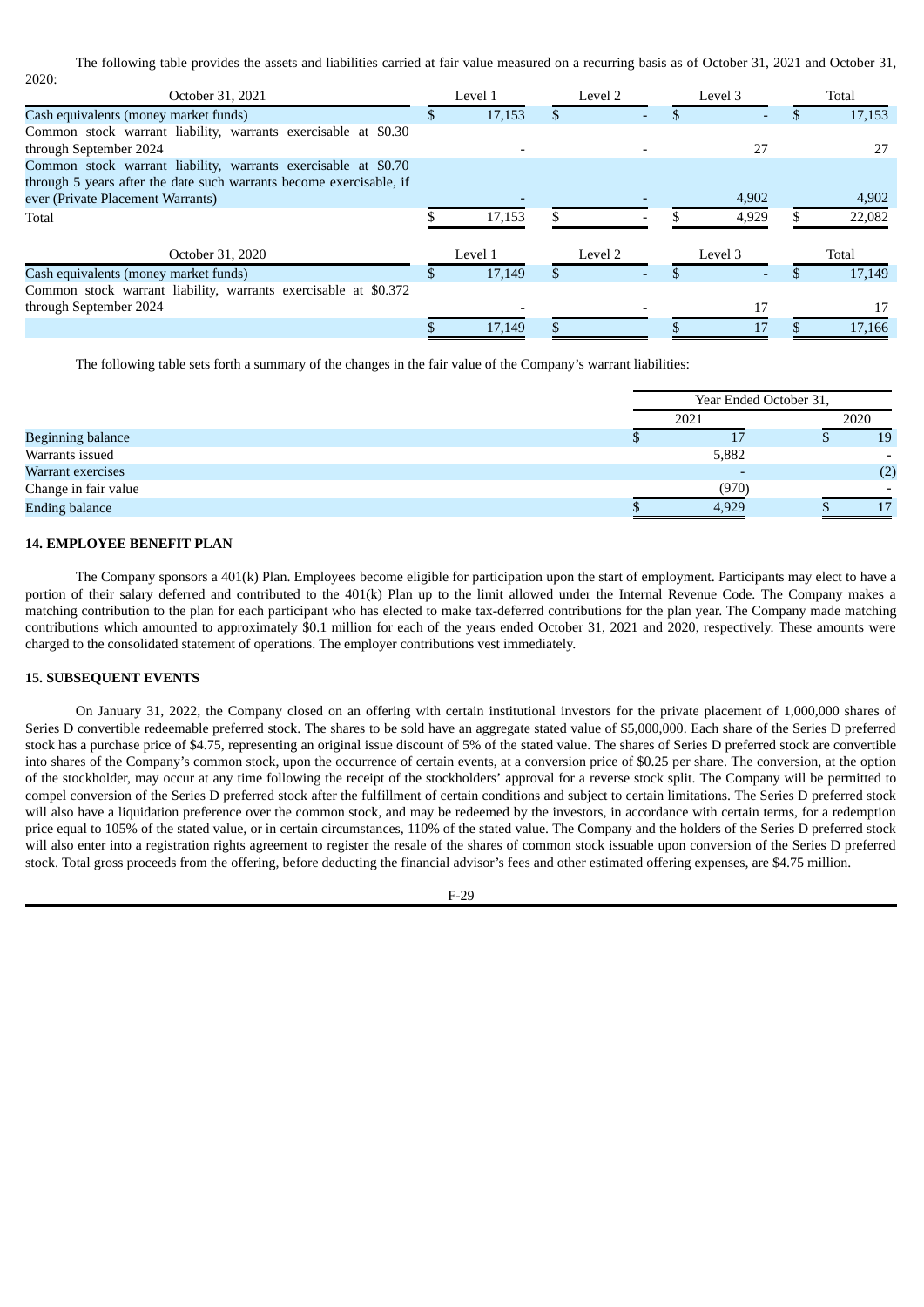## **CERTIFICATE OF CORRECTION TO THE CERTIFICATE OF DESIGNATION OF PREFERENCES, RIGHTS AND LIMITATIONS OF SERIES D CONVERTIBLE REDEEMABLE PREFERRED STOCK OF ADVAXIS, INC.**

Advaxis, Inc. (the "Corporation"), a corporation organized and existing under and by virtue of the General Corporation Law of the State of Delaware, DOES HEREBY CERTIFY:

1. The name of the Corporation is Advaxis, Inc.

2. A Certificate of Designation of Preferences, Rights and Limitations of Series D Convertible Redeemable Preferred Stock (the "Certificate of Designation") was filed with the Secretary of State of Delaware on January 31, 2022, and said Certificate of Designation requires correction as permitted by subsection (f) of Section 103 of the General Corporation Law of the State of Delaware.

3. The inaccuracy or defect of the Certificate of Designation to be corrected is that Section 4 of the Certificate of Designation inadvertently stated in the first sentence thereof that each share of Series D Preferred Stock shall be entitled to 1,500 votes per share with respect to the Reverse Stock Split Proxy Proposal (as defined in the Certificate of Designation), but should have stated that each share of Series D Preferred Stock shall be entitled to 30,000 votes per share with respect to the Reverse Stock Split Proxy Proposal, as approved by the board of directors of the Corporation (the "Board of Directors").

4. The Certificate of Designation should be corrected so that the first sentence of Section 4 reads in its entirety as follows:

"Except as otherwise provided herein or as otherwise required by law, the Series D Preferred Stock shall have no voting rights, except that the Preferred Stock shall have the right to vote, with the holders of the Common Stock as a single class, with each share of Preferred Stock entitled to 30,000 votes per share, on any resolution or proposal presented to the stockholders of the Corporation for the purpose of obtaining approval of the Reverse Stock Split Proxy Proposal, which votes on the Reverse Stock Split Proxy Proposal, when properly cast by the Holder of the Series D Preferred Stock, shall be voted, without further action of such Holder, in the same proportion as shares of Common Stock are voted (excluding any shares of Common Stock that are not voted) on the Reverse Stock Split Proxy Proposal (and, for purposes of clarity, such voting rights shall not apply on any other resolution or proposal presented to the stockholders of the Corporation)."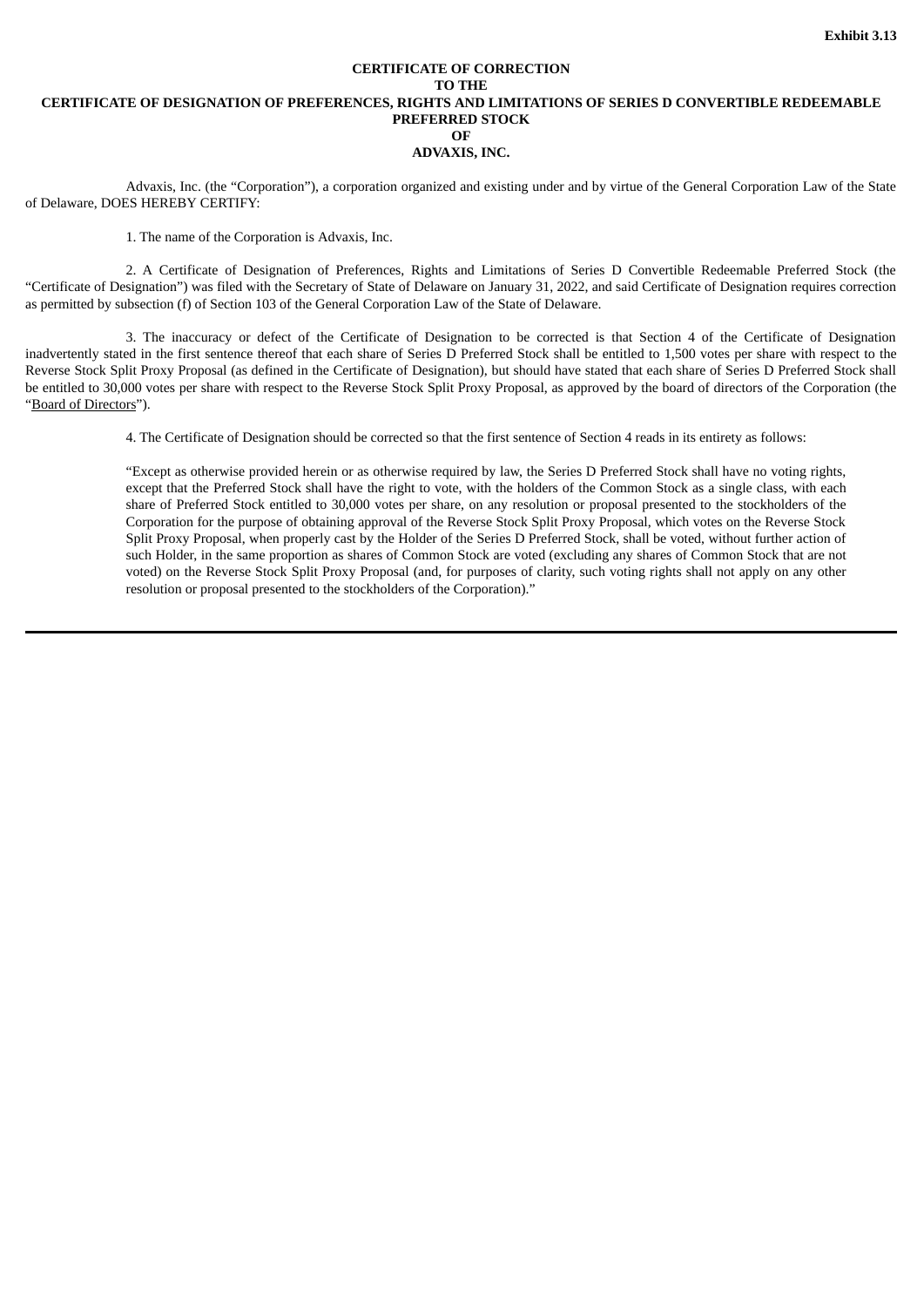IN WITNESS WHEREOF, the Corporation has caused this Certificate of Correction to the Certificate of Designation of Preferences, Rights and Limitations of Series D Convertible Redeemable Preferred Stock to be executed this 11<sup>th</sup> day of February, 2022.

# ADVAXIS, INC.

By: */s/ Kenneth A. Berlin*

Name: Kenneth A. Berlin Title: President and Chief Executive Officer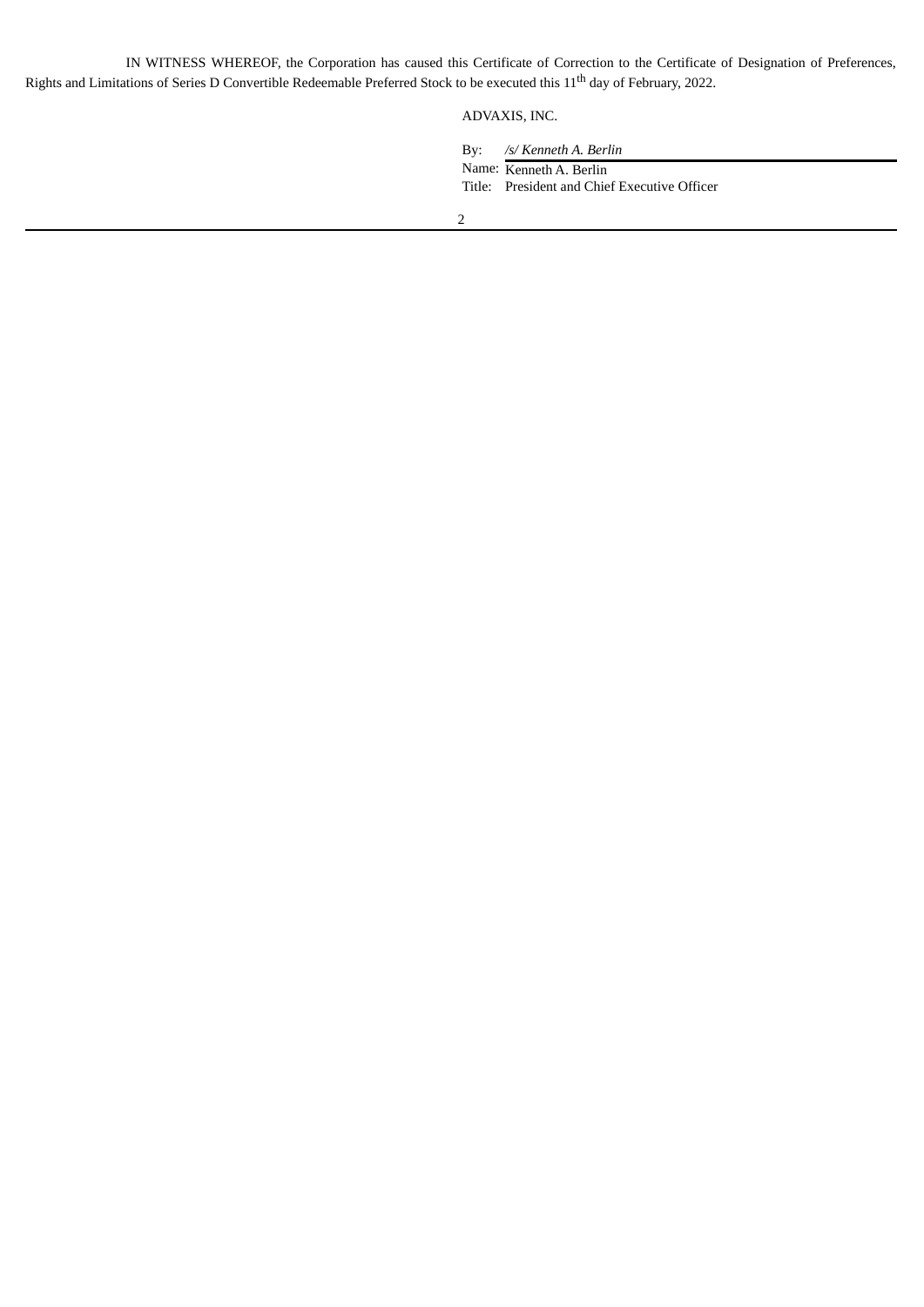## **DESCRIPTION OF ADVAXIS, INC.'S SECURITIES REGISTERED UNDER SECTION 12 OF THE SECURITIES EXCHANGE ACT OF 1934, AS AMENDED**

#### **Common Stock**

The following is a summary of certain rights and privileges of the Common Stock of Advaxis, Inc. ("Advaxis," "we," or "our"), a corporation organized under the laws of the state of Delaware.

This summary does not purport to be complete. Reference is made to the provisions of Advaxis' Amended and Restated Certificate of Incorporation (the "Certificate of Incorporation"), and Advaxis' Amended and Restated Bylaws (the "Bylaws") that are filed as exhibits to the Annual Report on Form 10-K to which this is filed as an exhibit. The following also summarizes certain applicable provisions of Delaware law.

Under Advaxis' Certificate of Incorporation, Advaxis is authorized to issue 170,000,000 shares of Common Stock, par value \$0.001 per share (the "Common Stock"), and 5,000,000 shares of "blank check" preferred stock, par value \$0.001 per share.

#### *Dividends*

Holders of our Common Stock are entitled to receive ratably any dividends declared by our Board of Directors (the "Board") out of funds legally available for that purpose, subject to any preferential dividend rights of any outstanding Preferred Stock ("Preferred Stock"). All outstanding shares are fully-paid and non-assessable.

#### *Conversion Rights*

The shares of Common Stock are not convertible into other securities.

#### *Sinking Fund Provisions*

Our Common Stock has no sinking fund provisions.

#### *Redemption Provisions*

Our Common Stock has no right to redemption.

## *Voting Rights*

The holders of our Common Stock are entitled to one vote for each share held of record on each matter submitted to a vote of stockholders. Holders of our Common Stock do not have a cumulative voting right, which means that the holders of more than one-half of the outstanding shares of Common Stock, subject to the rights of the holders of the Preferred Stock, if any, can elect all of our directors, if they choose to do so. In this event, the holders of the remaining shares of Common Stock would not be able to elect any directors. Our Board is not classified.

Except as otherwise required by Delaware law, and subject to the rights of the holders of Preferred Stock, if any, all stockholder action is taken by the vote of a majority of the outstanding shares of Common Stock voting as a single class present at a meeting of stockholders at which a quorum consisting of one-third of the outstanding shares of Common Stock is present in person or proxy.

#### *Liquidation Rights*

In the event of any voluntary or involuntary liquidation, dissolution or winding up of our affairs, holders of Common Stock would be entitled to share ratably in our assets that are legally available for distribution to stockholders after payment of liabilities and applicable distribution to the holders of our Preferred Stock (if any outstanding).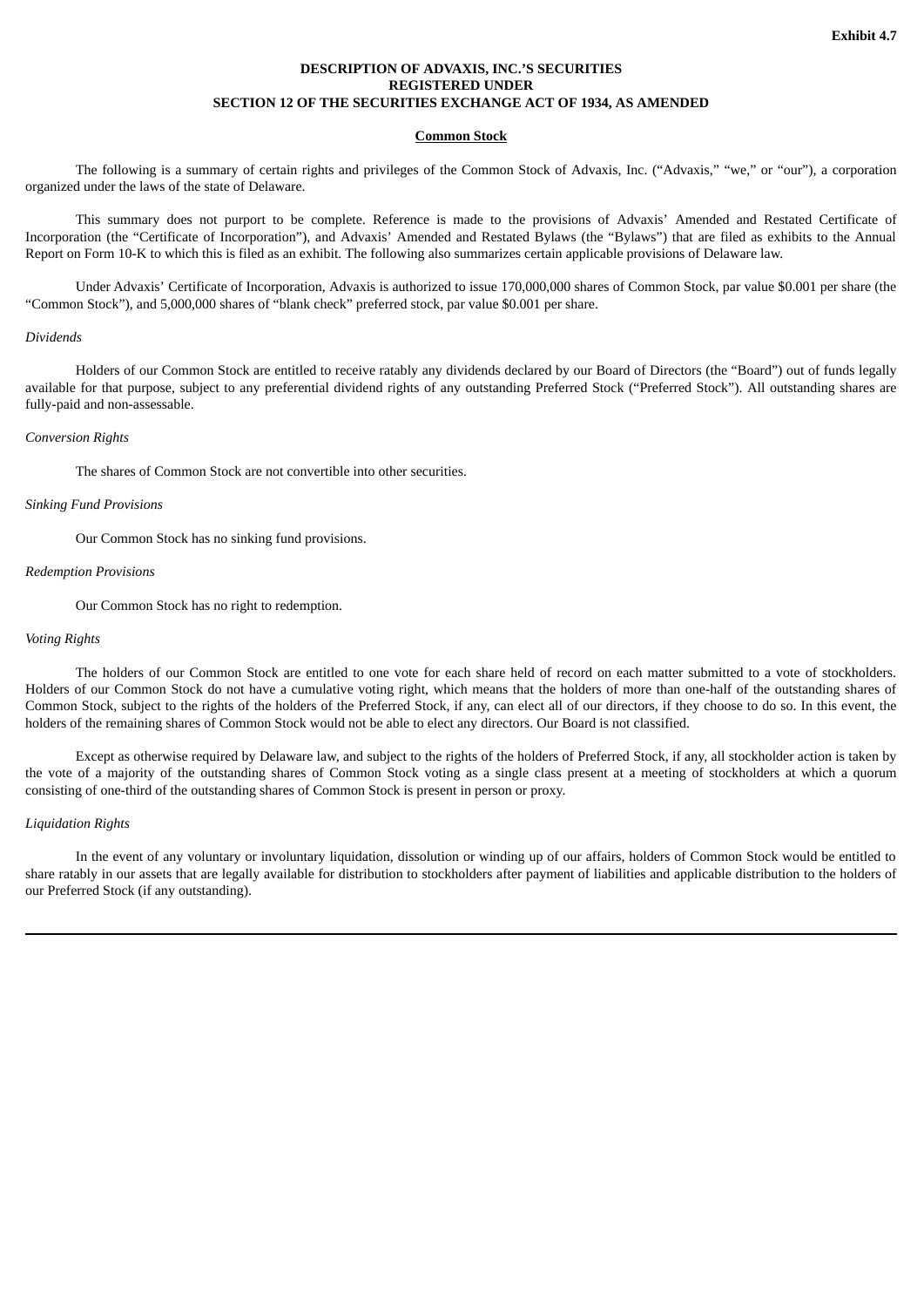## Our Common Stock has no right to preemption.

#### *Certificate of Incorporation and Bylaws Provisions*

Our Certificate of Incorporation and Bylaws contain provisions that could have the effect of discouraging potential acquisition proposals or making a tender offer or delaying or preventing a change in control, including changes a stockholder might consider favorable. In particular, the Certificate of Incorporation and Bylaws, as applicable, among other things:

- provide our Board with the ability to alter its Bylaws without stockholder approval; and
- provide that vacancies on our Board may be filled by a majority of directors in office, although less than a quorum.

Such provisions may have the effect of discouraging a third party from acquiring us, even if doing so would be beneficial to our stockholders. These provisions are intended to enhance the likelihood of continuity and stability in the composition of our Board and in the policies formulated by them, and to discourage some types of transactions that may involve an actual or threatened change in control of Advaxis. These provisions are designed to reduce our vulnerability to an unsolicited acquisition proposal and to discourage some tactics that may be used in proxy fights. We believe that the benefits of increased protection of our potential ability to negotiate with the proponent of an unfriendly or unsolicited proposal to acquire or restructure Advaxis outweigh the disadvantages of discouraging such proposals because, among other things, negotiation of such proposals could result in an improvement of their terms. However, these provisions could have the effect of discouraging others from making tender offers for our shares that could result from actual or rumored takeover attempts. These provisions also may have the effect of preventing changes in our management.

## **Stock Exchange Listing**

Our Common Stock is listed on the OTCQX under the symbol "ADXS."

### **Transfer Agent and Registrar**

The transfer agent and registrar for our Common Stock is Continental Stock Transfer and Trust Company, 17 Battery Place, 8th Floor, New York, NY 10004.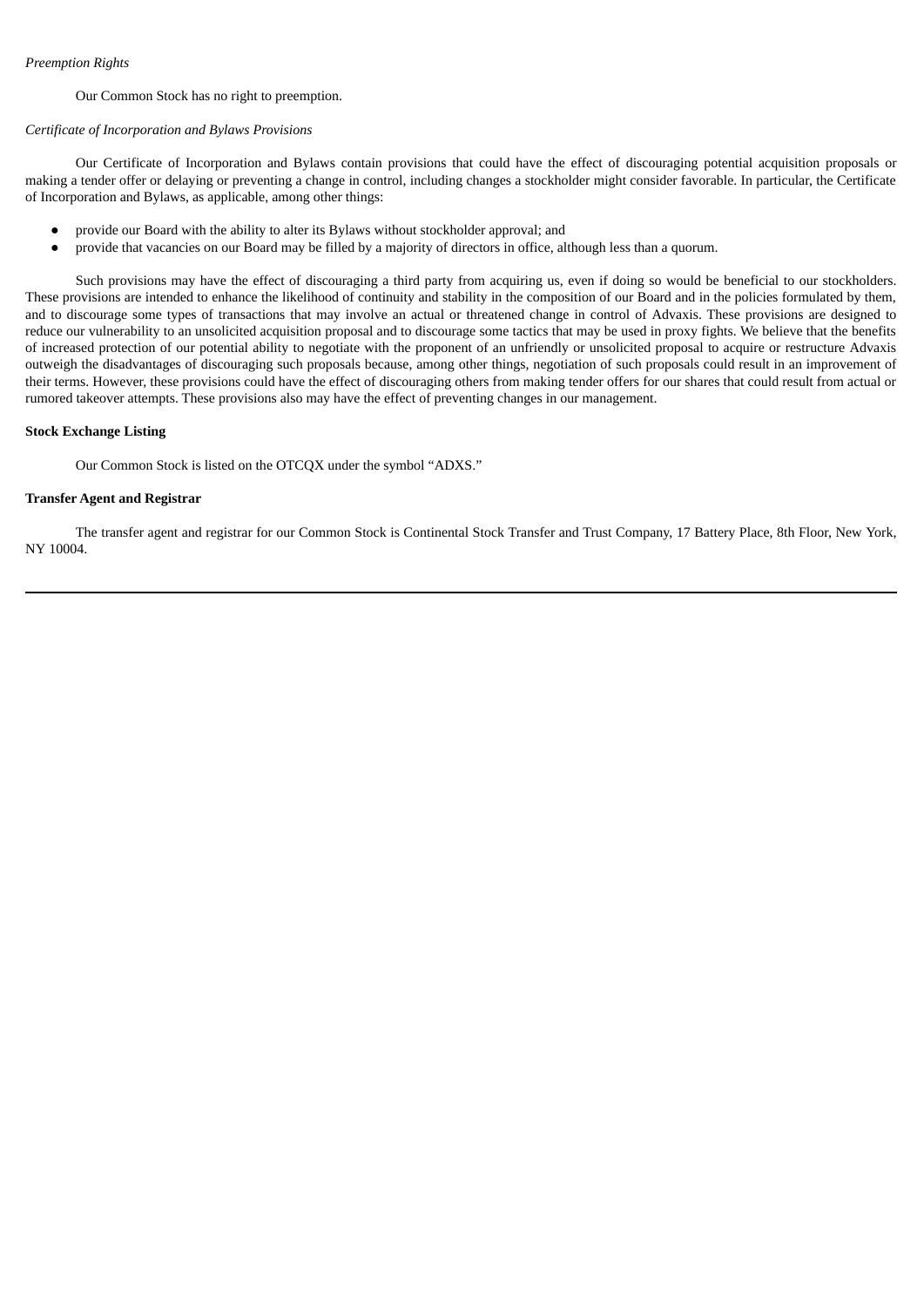#### INDEPENDENT REGISTERED PUBLIC ACCOUNTING FIRM'S CONSENT

We consent to the incorporation by reference in the Registration Statement of Advaxis, Inc. on Form S-8 File Nos. 333-130080, 333-193007, 333-197465, 333-204939, 333-210285, 333-217218, 333-222483, 333-223851, and 333-239469 of our report, dated February 14, 2022, with respect to our audits of the consolidated financial statements of Advaxis, Inc. as of October 31, 2021 and 2020 and for each of the two years in the period ended October 31, 2021, which report is included in this Annual Report on Form 10-K of Advaxis, Inc. for the year ended October 31, 2021.

*/s/ Marcum LLP*

Marcum LLP New York, NY February 14, 2022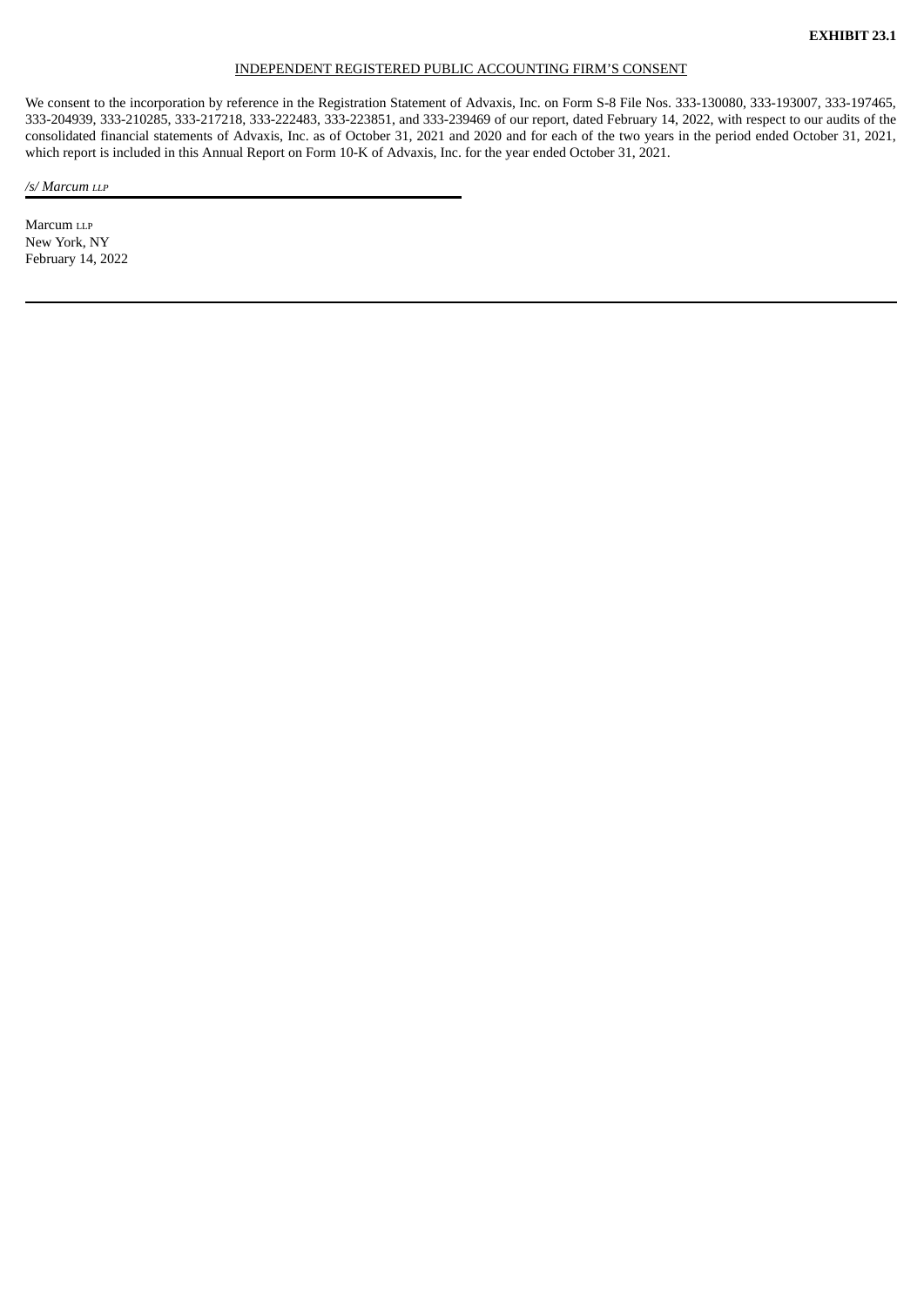# **CERTIFICATION OF PRINCIPAL EXECUTIVE OFFICER PURSUANT TO 18.U.S.C. 7350 (SECTION 302 OF THE SARBANES OXLEY ACT OF 2002)**

I, Kenneth Berlin, certify that:

- 1. I have reviewed this annual report on Form 10-K for the fiscal year ended October 31, 2021 of Advaxis, Inc.;
- 2. Based on my knowledge, this report does not contain any untrue statement of a material fact or omit to state a material fact necessary to make the statements made, in light of the circumstances under which such statements were made, not misleading with respect to the period covered by this report;
- 3. Based on my knowledge, the financial statements, and other financial information included in this report, fairly present in all material respects the financial condition, results of operations and cash flows of the registrant as of, and for, the periods presented in this report;
- 4. The registrant's other certifying officer and I are responsible for establishing and maintaining disclosure controls and procedures (as defined in Exchange Act Rules 13a-15(e) and 15d-15(e)) and internal control over financial reporting (as defined in Exchange Act Rules 13a-15(f) and 15d-15(f)) for the registrant and have:
	- (a) Designed such disclosure controls and procedures, or caused such disclosure controls and procedures to be designed under our supervision, to ensure that material information relating to the registrant, including its consolidated subsidiaries, is made known to us by others within those entities, particularly during the period in which this report is being prepared;
	- (b) Designed such internal control over financial reporting, or caused such internal control over financial reporting to be designed under our supervision, to provide reasonable assurance regarding the reliability of financial reporting and the preparation of financial statements for external purposes in accordance with generally accepted accounting principles;
	- (c) Evaluated the effectiveness of the registrant's disclosure controls and procedures and presented in this report our conclusions about the effectiveness of the disclosure controls and procedures, as of the end of the period covered by this report based on such evaluation; and
	- (d) Disclosed in this report any change in the registrant's internal control over financial reporting that occurred during the registrant's most recent fiscal quarter (the registrant's fourth fiscal quarter in the case of an annual report) that has materially affected, or is reasonably likely to materially affect, the registrant's internal control over financial reporting; and
- 5. The registrant's other certifying officer and I have disclosed, based on our most recent evaluation of internal control over financial reporting, to the registrant's auditors and the audit committee of the registrant's board of directors (or persons performing the equivalent functions):
	- (a) All significant deficiencies and material weaknesses in the design or operation of internal control over financial reporting which are reasonably likely to adversely affect the registrant's ability to record, process, summarize and report financial information; and
	- (b) Any fraud, whether or not material, that involves management or other employees who have a significant role in the registrant's internal control over financial reporting.

February 14, 2022

By: */s/ Kenneth Berlin* Name: Kenneth Berlin Title: President, Chief Executive Officer and Interim Chief Financial **Officer**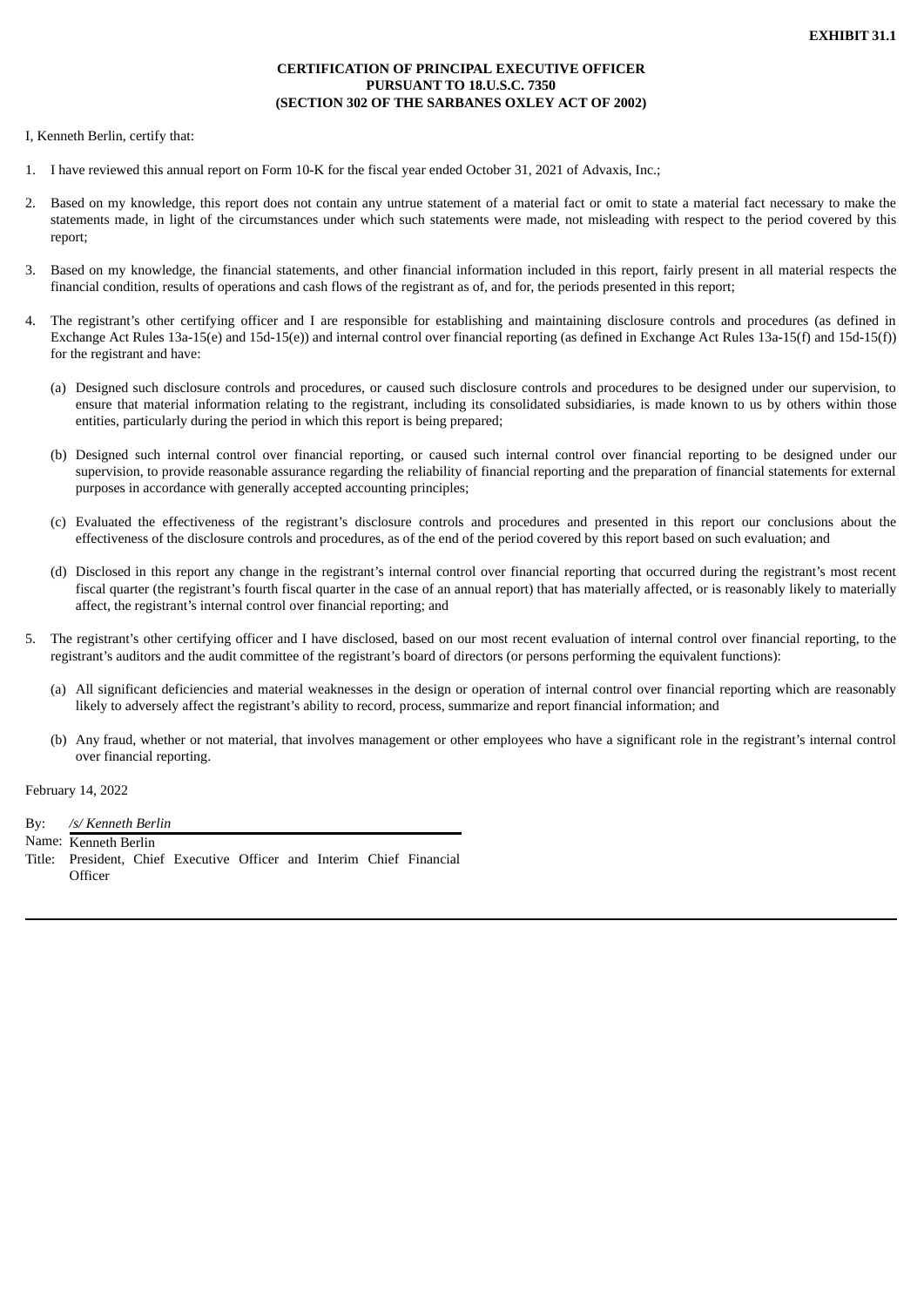# **CERTIFICATION OF PRINCIPAL FINANCIAL OFFICER PURSUANT TO 18. U.S.C. 7350 (SECTION 302 OF THE SARBANES OXLEY ACT OF 2002)**

I, Kenneth Berlin, certify that:

- 1. I have reviewed this annual report on Form 10-K for the fiscal year ended October 31, 2021 of Advaxis, Inc.;
- 2. Based on my knowledge, this report does not contain any untrue statement of a material fact or omit to state a material fact necessary to make the statements made, in light of the circumstances under which such statements were made, not misleading with respect to the period covered by this report;
- 3. Based on my knowledge, the financial statements, and other financial information included in this report, fairly present in all material respects the financial condition, results of operations and cash flows of the registrant as of, and for, the periods presented in this report;
- 4. The registrant's other certifying officer and I are responsible for establishing and maintaining disclosure controls and procedures (as defined in Exchange Act Rules 13a-15(e) and 15d-15(e)) and internal control over financial reporting (as defined in Exchange Act Rules 13a-15(f) and 15d-15(f)) for the registrant and have:
	- (a) Designed such disclosure controls and procedures, or caused such disclosure controls and procedures to be designed under our supervision, to ensure that material information relating to the registrant, including its consolidated subsidiaries, is made known to us by others within those entities, particularly during the period in which this report is being prepared;
	- (b) Designed such internal control over financial reporting, or caused such internal control over financial reporting to be designed under our supervision, to provide reasonable assurance regarding the reliability of financial reporting and the preparation of financial statements for external purposes in accordance with generally accepted accounting principles;
	- (c) Evaluated the effectiveness of the registrant's disclosure controls and procedures and presented in this report our conclusions about the effectiveness of the disclosure controls and procedures, as of the end of the period covered by this report based on such evaluation; and
	- (d) Disclosed in this report any change in the registrant's internal control over financial reporting that occurred during the registrant's most recent fiscal quarter (the registrant's fourth fiscal quarter in the case of an annual report) that has materially affected, or is reasonably likely to materially affect, the registrant's internal control over financial reporting; and
- 5. The registrant's other certifying officer and I have disclosed, based on our most recent evaluation of internal control over financial reporting, to the registrant's auditors and the audit committee of the registrant's board of directors (or persons performing the equivalent functions):
	- (a) All significant deficiencies and material weaknesses in the design or operation of internal control over financial reporting which are reasonably likely to adversely affect the registrant's ability to record, process, summarize and report financial information; and
	- (b) Any fraud, whether or not material, that involves management or other employees who have a significant role in the registrant's internal control over financial reporting.

Date: February 14, 2022

By: */s/ Kenneth Berlin*

Name: Kenneth Berlin

Title: President, Chief Executive Officer and Interim Chief Financial **Officer**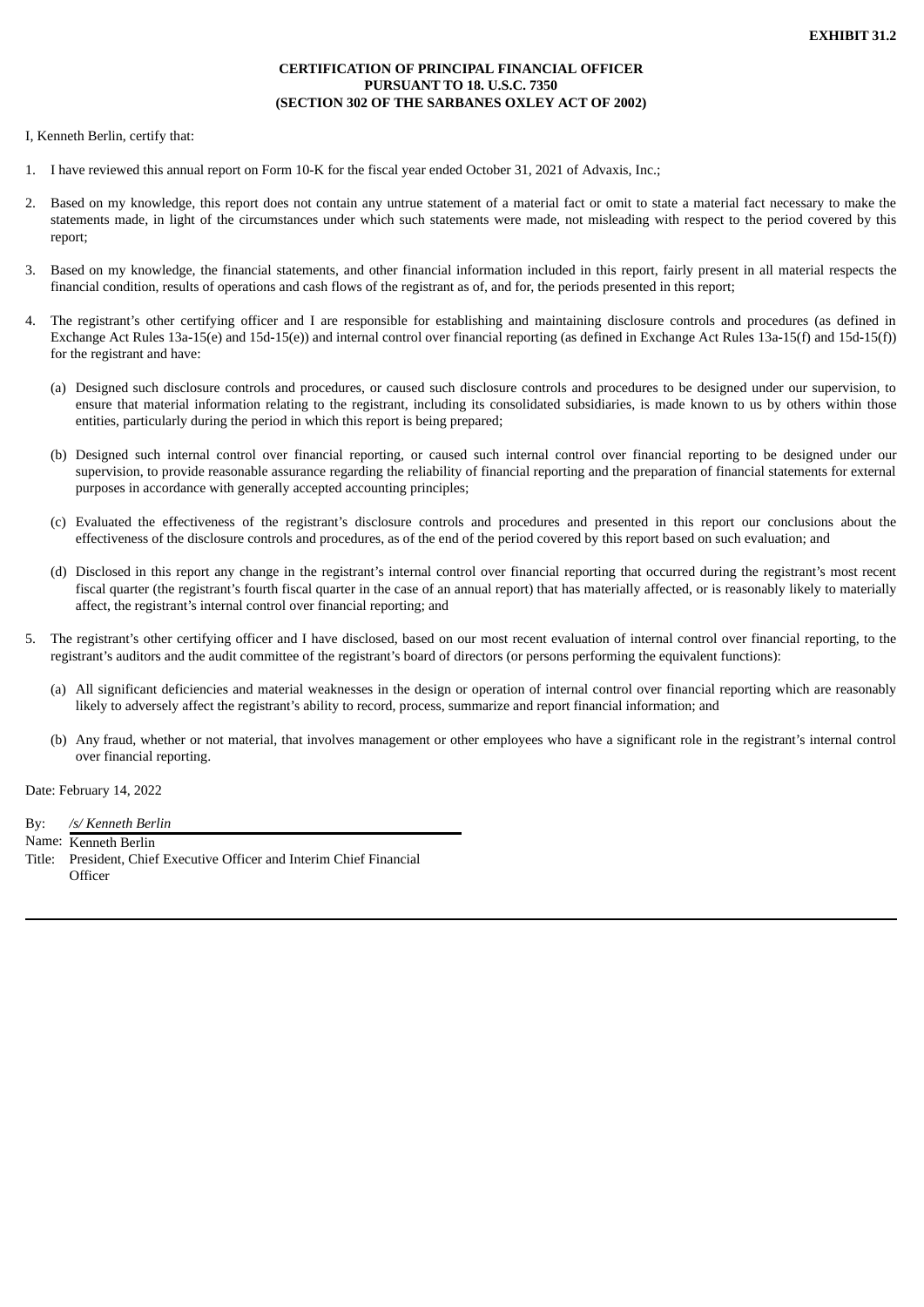## **CERTIFICATION OF CHIEF EXECUTIVE OFFICER PURSUANT TO 18 U.S.C. SECTION 1350, AS ADOPTED PURSUANT TO SECTION 906 OF THE SARBANES-OXLEY ACT OF 2002**

In connection with the Annual Report of Advaxis, Inc., a Delaware corporation (the "Company"), on Form 10-K for the fiscal year ended October 31, 2021 as filed with the Securities and Exchange Commission on the date hereof (the "Report"), the undersigned, the Chief Executive Officer, hereby certifies pursuant to 18 U.S.C. Sec. 1350 as adopted pursuant to Section 906 of the Sarbanes Oxley Act of 2002 that, to the undersigned's knowledge:

(1) the Report of the Company filed today fully complies with the requirements of Section 13(a) or 15(d) of the Securities Exchange Act of 1934, as amended; and

(2) the information contained in the Report fairly presents, in all material respects, the financial condition and results of operation of the Company.

A signed original of this written statement required by Section 906 has been provided to the Company and will be retained by the Company and furnished to the Securities and Exchange Commission or its staff upon request.

Date: February 14, 2022 By: */s/ Kenneth Berlin*

Name: Kenneth Berlin

Title: President, Chief Executive Officer and Interim Chief Financial **Officer**